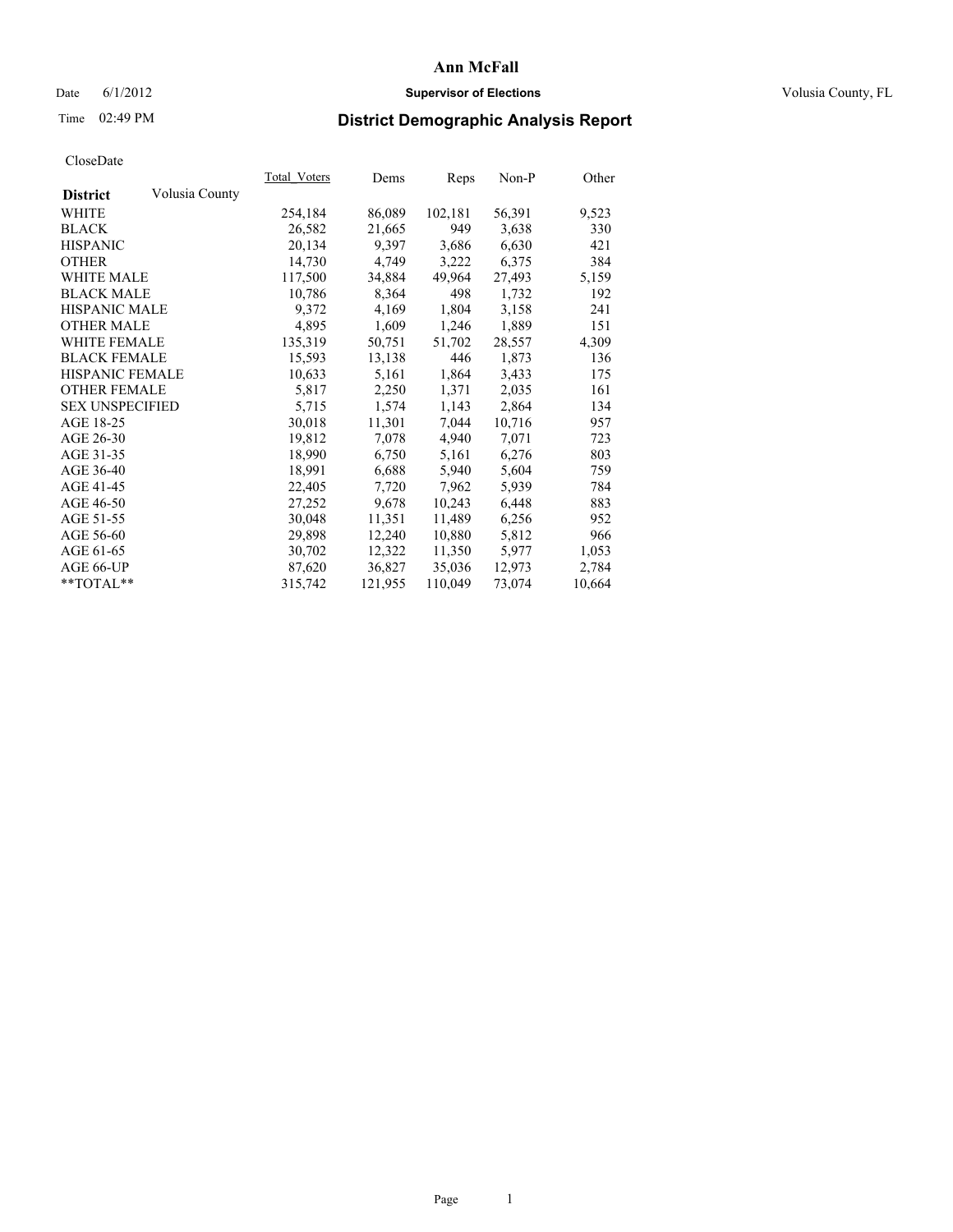### Date 6/1/2012 **Supervisor of Elections Supervisor of Elections** Volusia County, FL

# Time 02:49 PM **District Demographic Analysis Report**

|                                              | <b>Total Voters</b> | Dems   | Reps   | Non-P  | Other |
|----------------------------------------------|---------------------|--------|--------|--------|-------|
| County Council District 1<br><b>District</b> |                     |        |        |        |       |
| WHITE                                        | 49,977              | 16,367 | 21,552 | 9,925  | 2,133 |
| <b>BLACK</b>                                 | 4,389               | 3,577  | 161    | 596    | 55    |
| <b>HISPANIC</b>                              | 3,654               | 1,560  | 685    | 1,314  | 95    |
| <b>OTHER</b>                                 | 2,741               | 831    | 694    | 1,133  | 83    |
| WHITE MALE                                   | 22,798              | 6,516  | 10,366 | 4,762  | 1,154 |
| <b>BLACK MALE</b>                            | 1,755               | 1,364  | 75     | 284    | 32    |
| <b>HISPANIC MALE</b>                         | 1,646               | 683    | 330    | 588    | 45    |
| <b>OTHER MALE</b>                            | 904                 | 285    | 269    | 320    | 30    |
| <b>WHITE FEMALE</b>                          | 26,949              | 9,782  | 11,091 | 5,105  | 971   |
| <b>BLACK FEMALE</b>                          | 2,599               | 2,188  | 85     | 305    | 21    |
| <b>HISPANIC FEMALE</b>                       | 1,986               | 868    | 351    | 718    | 49    |
| <b>OTHER FEMALE</b>                          | 1,051               | 385    | 261    | 371    | 34    |
| <b>SEX UNSPECIFIED</b>                       | 1,073               | 264    | 264    | 515    | 30    |
| AGE 18-25                                    | 5,749               | 1,796  | 1,599  | 2,112  | 242   |
| AGE 26-30                                    | 3,715               | 1,212  | 1,050  | 1,307  | 146   |
| AGE 31-35                                    | 3,766               | 1,242  | 1,184  | 1,144  | 196   |
| AGE 36-40                                    | 3,618               | 1,176  | 1,281  | 984    | 177   |
| AGE 41-45                                    | 4,389               | 1,423  | 1,703  | 1,087  | 176   |
| AGE 46-50                                    | 5,239               | 1,729  | 2,198  | 1,120  | 192   |
| AGE 51-55                                    | 5,611               | 2,022  | 2,323  | 1,070  | 196   |
| AGE 56-60                                    | 5,620               | 2,228  | 2,179  | 990    | 223   |
| AGE 61-65                                    | 5,867               | 2,345  | 2,351  | 945    | 226   |
| AGE 66-UP                                    | 17,206              | 7,172  | 7,228  | 2,214  | 592   |
| $*$ TOTAL $*$                                | 60,780              | 22,345 | 23,096 | 12,973 | 2,366 |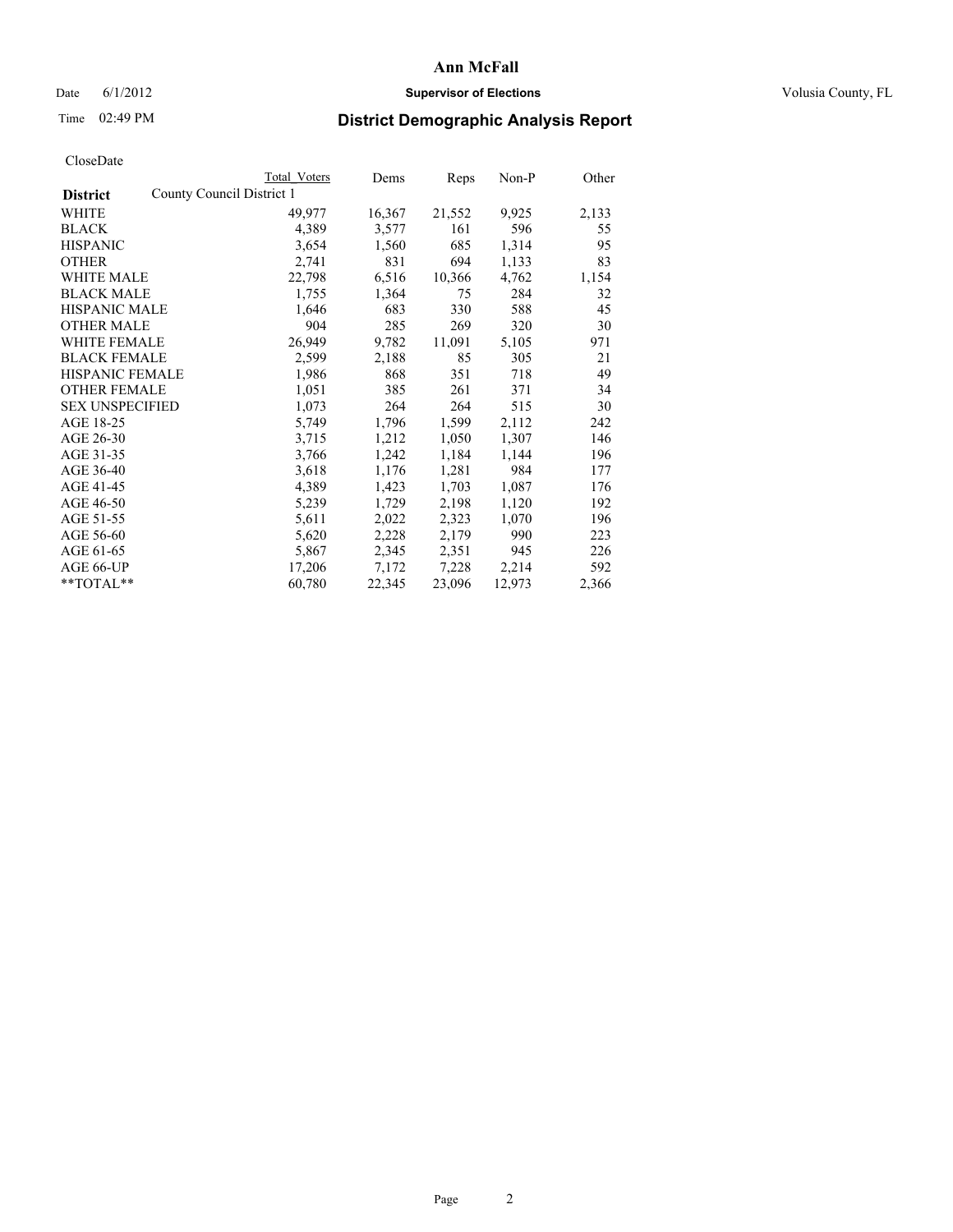### Date 6/1/2012 **Supervisor of Elections Supervisor of Elections** Volusia County, FL

# Time 02:49 PM **District Demographic Analysis Report**

|                                              | Total Voters | Dems   | <b>Reps</b> | Non-P  | Other |
|----------------------------------------------|--------------|--------|-------------|--------|-------|
| County Council District 2<br><b>District</b> |              |        |             |        |       |
| <b>WHITE</b>                                 | 47,911       | 17,162 | 17,981      | 10,975 | 1,793 |
| <b>BLACK</b>                                 | 9.917        | 8,288  | 274         | 1,265  | 90    |
| <b>HISPANIC</b>                              | 1,421        | 626    | 300         | 467    | 28    |
| <b>OTHER</b>                                 | 3,122        | 1,142  | 573         | 1,344  | 63    |
| <b>WHITE MALE</b>                            | 22,281       | 7,020  | 8,869       | 5,377  | 1,015 |
| <b>BLACK MALE</b>                            | 3,895        | 3,147  | 132         | 573    | 43    |
| <b>HISPANIC MALE</b>                         | 673          | 284    | 148         | 221    | 20    |
| <b>OTHER MALE</b>                            | 1,024        | 370    | 219         | 411    | 24    |
| <b>WHITE FEMALE</b>                          | 25,342       | 10,035 | 9,016       | 5,530  | 761   |
| <b>BLACK FEMALE</b>                          | 5,950        | 5,084  | 139         | 680    | 47    |
| <b>HISPANIC FEMALE</b>                       | 739          | 339    | 150         | 242    | 8     |
| <b>OTHER FEMALE</b>                          | 1,254        | 534    | 257         | 434    | 29    |
| <b>SEX UNSPECIFIED</b>                       | 1,213        | 405    | 198         | 583    | 27    |
| AGE 18-25                                    | 6,812        | 3,548  | 1,128       | 1,976  | 160   |
| AGE 26-30                                    | 4,334        | 1,822  | 921         | 1,453  | 138   |
| AGE 31-35                                    | 3,503        | 1,453  | 776         | 1,147  | 127   |
| AGE 36-40                                    | 3,162        | 1,263  | 883         | 921    | 95    |
| AGE 41-45                                    | 3,826        | 1,557  | 1,097       | 1,051  | 121   |
| AGE 46-50                                    | 4,675        | 1,923  | 1,500       | 1,122  | 130   |
| AGE 51-55                                    | 5,514        | 2,380  | 1,853       | 1,116  | 165   |
| AGE 56-60                                    | 5,533        | 2,450  | 1,800       | 1,112  | 171   |
| AGE 61-65                                    | 6,095        | 2,505  | 2,089       | 1,278  | 223   |
| AGE 66-UP                                    | 18,939       | 8,327  | 7,082       | 2,884  | 646   |
| $*$ $TOTAL**$                                | 62,394       | 27,228 | 19,130      | 14,060 | 1,976 |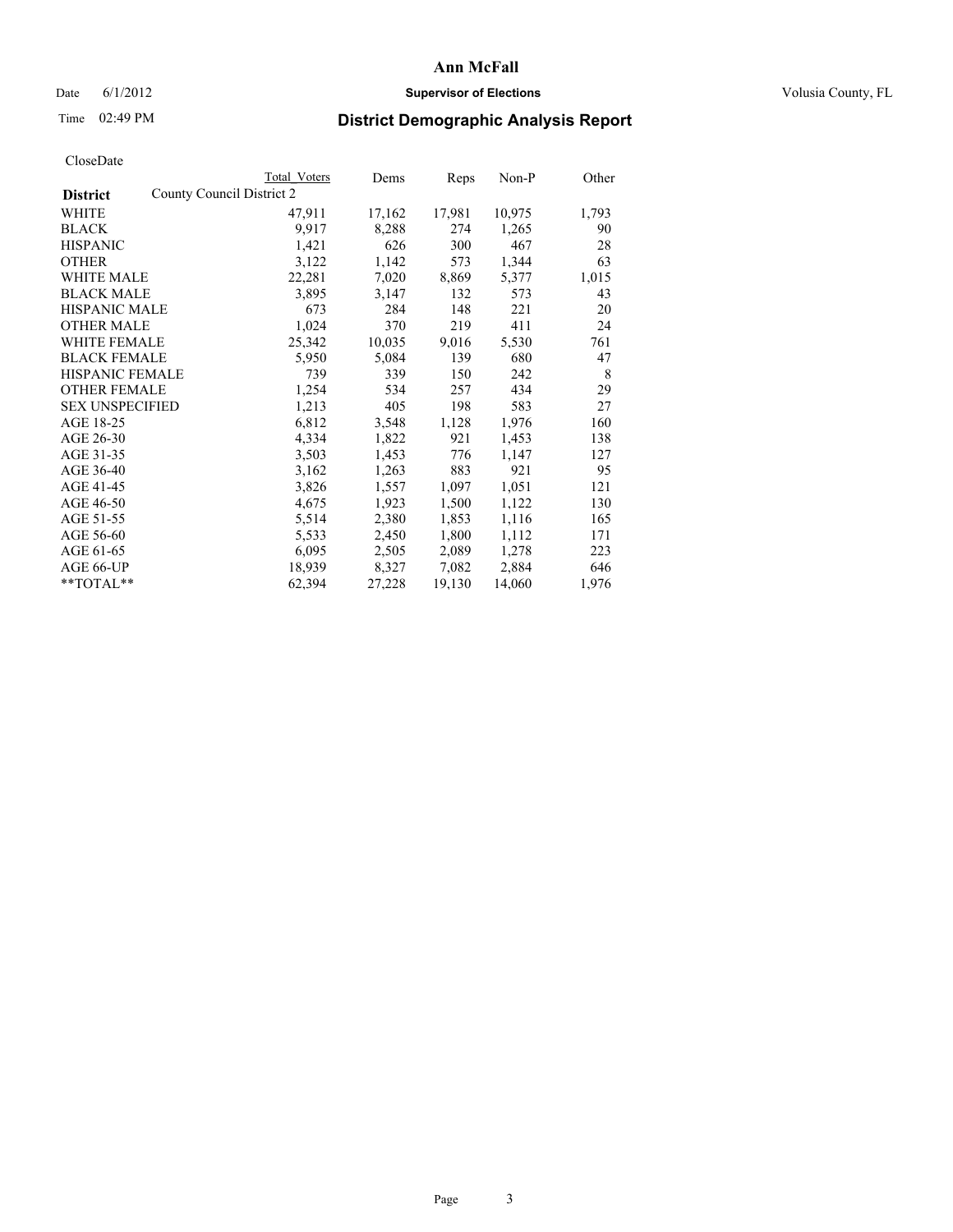### Date 6/1/2012 **Supervisor of Elections Supervisor of Elections** Volusia County, FL

## Time 02:49 PM **District Demographic Analysis Report**

|                                              | Total Voters | Dems   | <b>Reps</b> | Non-P  | Other |
|----------------------------------------------|--------------|--------|-------------|--------|-------|
| County Council District 3<br><b>District</b> |              |        |             |        |       |
| WHITE                                        | 62,872       | 21,266 | 25,098      | 14,559 | 1,949 |
| <b>BLACK</b>                                 | 1,899        | 1,541  | 74          | 262    | 22    |
| <b>HISPANIC</b>                              | 1,038        | 396    | 282         | 335    | 25    |
| <b>OTHER</b>                                 | 2,455        | 690    | 574         | 1,115  | 76    |
| <b>WHITE MALE</b>                            | 29,205       | 8,662  | 12,371      | 7,142  | 1,030 |
| <b>BLACK MALE</b>                            | 839          | 642    | 39          | 142    | 16    |
| <b>HISPANIC MALE</b>                         | 462          | 162    | 115         | 172    | 13    |
| <b>OTHER MALE</b>                            | 820          | 236    | 228         | 327    | 29    |
| <b>WHITE FEMALE</b>                          | 33,310       | 12,478 | 12,600      | 7,324  | 908   |
| <b>BLACK FEMALE</b>                          | 1,049        | 890    | 34          | 119    | 6     |
| <b>HISPANIC FEMALE</b>                       | 564          | 229    | 165         | 159    | 11    |
| <b>OTHER FEMALE</b>                          | 962          | 340    | 250         | 338    | 34    |
| <b>SEX UNSPECIFIED</b>                       | 1,053        | 254    | 226         | 548    | 25    |
| AGE 18-25                                    | 5,074        | 1,514  | 1,399       | 2,002  | 159   |
| AGE 26-30                                    | 3,502        | 1,105  | 984         | 1,286  | 127   |
| AGE 31-35                                    | 3,497        | 1,041  | 1,060       | 1,267  | 129   |
| AGE 36-40                                    | 3,755        | 1,155  | 1,242       | 1,219  | 139   |
| AGE 41-45                                    | 4,561        | 1,367  | 1,800       | 1,258  | 136   |
| AGE 46-50                                    | 5,825        | 1,861  | 2,360       | 1,453  | 151   |
| AGE 51-55                                    | 6,632        | 2,251  | 2,709       | 1,479  | 193   |
| AGE 56-60                                    | 7,057        | 2,735  | 2,739       | 1,392  | 191   |
| AGE 61-65                                    | 7.331        | 2,764  | 2,850       | 1,485  | 232   |
| AGE 66-UP                                    | 21,040       | 8,103  | 8,884       | 3,437  | 616   |
| $*$ $TOTAL**$                                | 68,277       | 23,896 | 26,029      | 16,279 | 2,073 |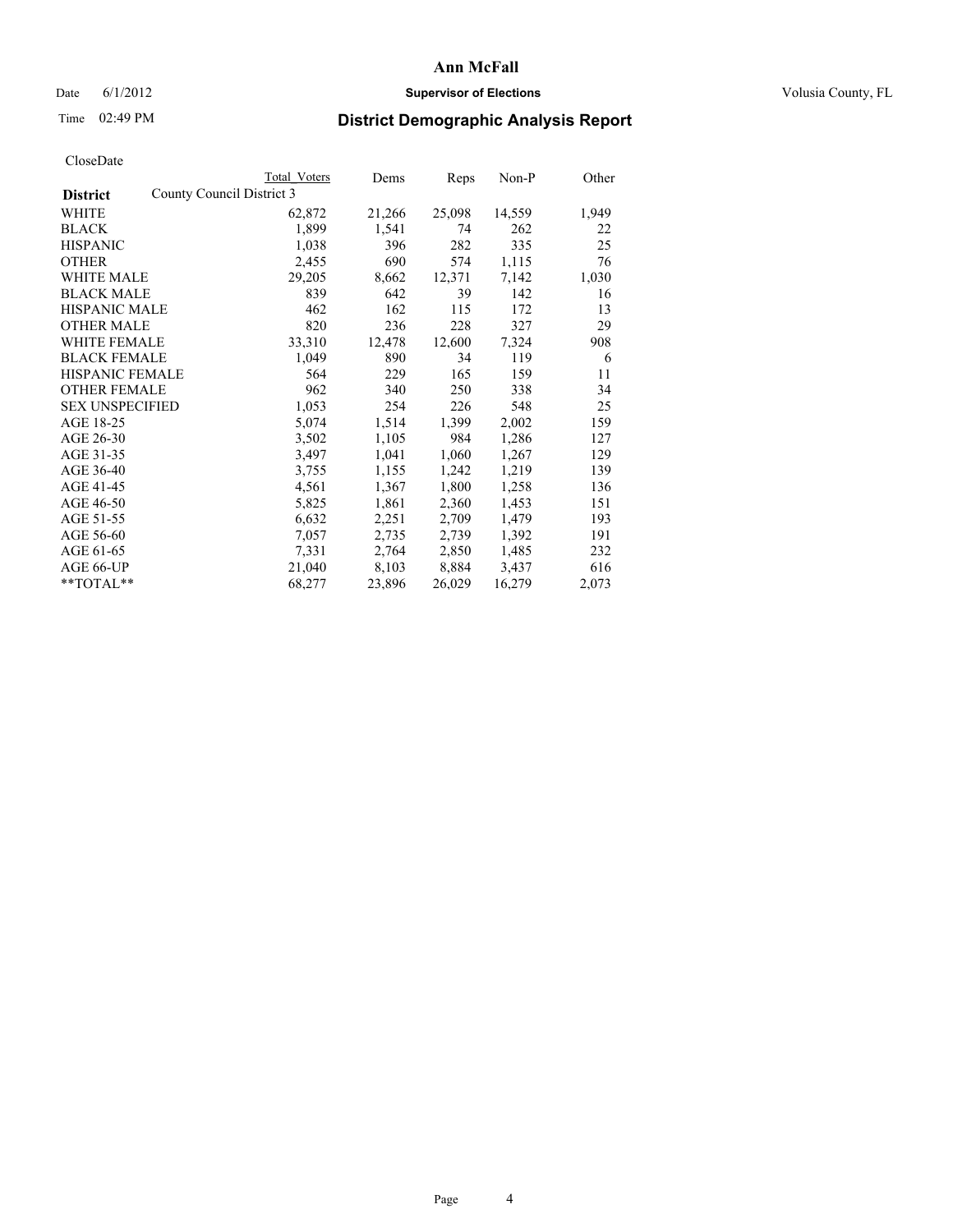### Date 6/1/2012 **Supervisor of Elections Supervisor of Elections** Volusia County, FL

# Time 02:49 PM **District Demographic Analysis Report**

|                                              | <b>Total Voters</b> | Dems   | <b>Reps</b> | $Non-P$ | Other |
|----------------------------------------------|---------------------|--------|-------------|---------|-------|
| County Council District 4<br><b>District</b> |                     |        |             |         |       |
| WHITE                                        | 52,389              | 18,142 | 21,108      | 11,342  | 1,797 |
| <b>BLACK</b>                                 | 5,410               | 4,445  | 189         | 713     | 63    |
| <b>HISPANIC</b>                              | 1,313               | 562    | 317         | 406     | 28    |
| <b>OTHER</b>                                 | 3,097               | 1,039  | 723         | 1,257   | 78    |
| <b>WHITE MALE</b>                            | 23,999              | 7,266  | 10,264      | 5,514   | 955   |
| <b>BLACK MALE</b>                            | 2,085               | 1,615  | 99          | 332     | 39    |
| <b>HISPANIC MALE</b>                         | 577                 | 209    | 153         | 197     | 18    |
| <b>OTHER MALE</b>                            | 1,059               | 348    | 280         | 395     | 36    |
| <b>WHITE FEMALE</b>                          | 28,125              | 10,802 | 10,739      | 5,755   | 829   |
| <b>BLACK FEMALE</b>                          | 3,281               | 2,793  | 90          | 374     | 24    |
| <b>HISPANIC FEMALE</b>                       | 729                 | 350    | 160         | 209     | 10    |
| <b>OTHER FEMALE</b>                          | 1,265               | 498    | 335         | 401     | 31    |
| <b>SEX UNSPECIFIED</b>                       | 1,089               | 307    | 217         | 541     | 24    |
| AGE 18-25                                    | 5,527               | 2,101  | 1,392       | 1,902   | 132   |
| AGE 26-30                                    | 3,710               | 1,378  | 957         | 1,251   | 124   |
| AGE 31-35                                    | 3,266               | 1,215  | 887         | 1,044   | 120   |
| AGE 36-40                                    | 3,330               | 1,201  | 1,051       | 948     | 130   |
| AGE 41-45                                    | 4,163               | 1,438  | 1,537       | 1,038   | 150   |
| AGE 46-50                                    | 5,260               | 1,884  | 1,992       | 1,199   | 185   |
| AGE 51-55                                    | 5,955               | 2,259  | 2,295       | 1,221   | 180   |
| AGE 56-60                                    | 6,160               | 2,550  | 2,260       | 1,160   | 190   |
| AGE 61-65                                    | 6,354               | 2,579  | 2,313       | 1,266   | 196   |
| AGE 66-UP                                    | 18,515              | 7,599  | 7,655       | 2,700   | 561   |
| $*$ $TOTAL**$                                | 62,242              | 24,204 | 22,340      | 13,730  | 1,968 |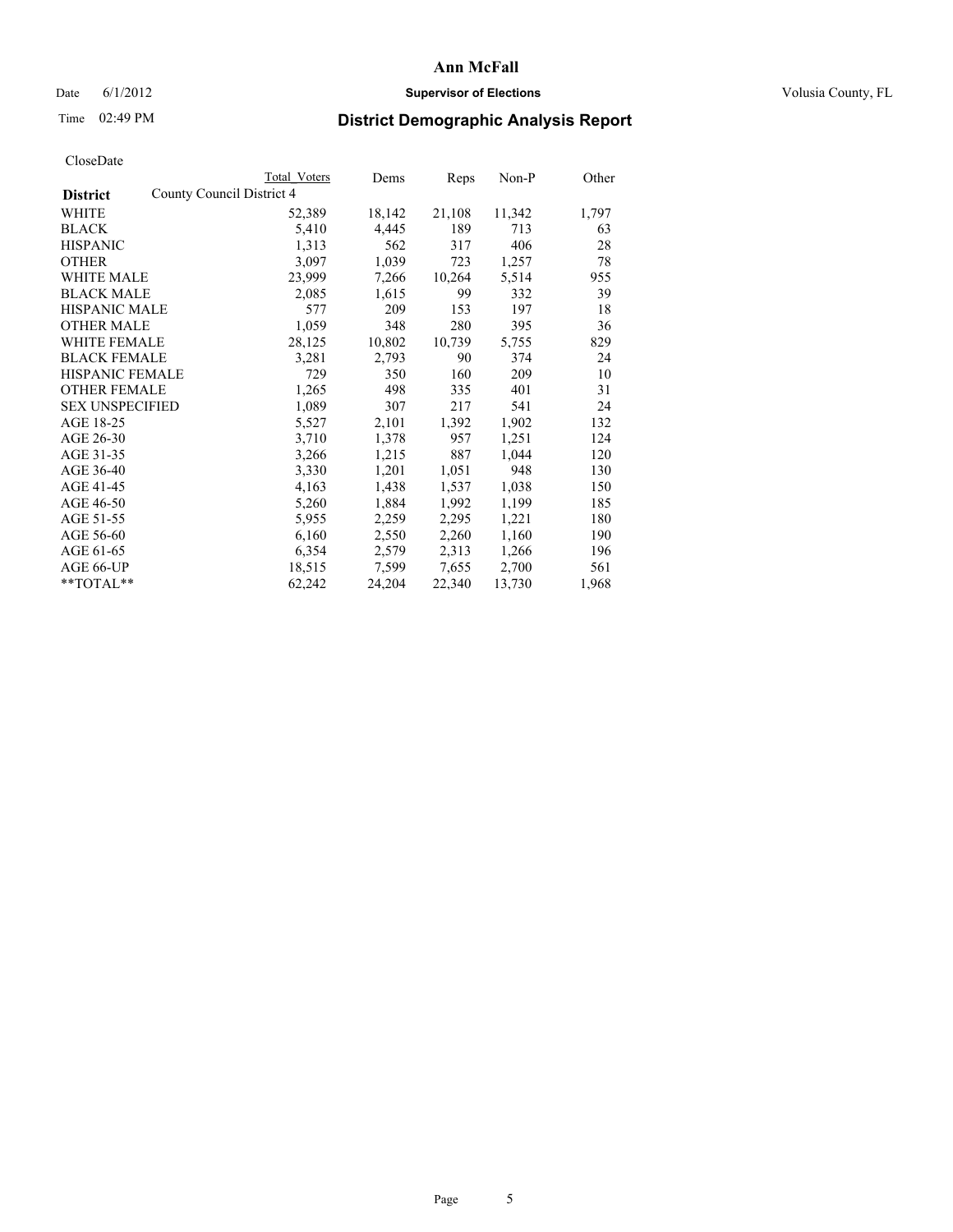### Date 6/1/2012 **Supervisor of Elections Supervisor of Elections** Volusia County, FL

## Time 02:49 PM **District Demographic Analysis Report**

|                        |                           | <b>Total Voters</b> | Dems   | Reps   | Non-P  | Other |
|------------------------|---------------------------|---------------------|--------|--------|--------|-------|
| <b>District</b>        | County Council District 5 |                     |        |        |        |       |
| <b>WHITE</b>           |                           | 41,035              | 13,152 | 16,442 | 9,590  | 1,851 |
| <b>BLACK</b>           |                           | 4,967               | 3,814  | 251    | 802    | 100   |
| <b>HISPANIC</b>        |                           | 12,708              | 6,253  | 2,102  | 4,108  | 245   |
| <b>OTHER</b>           |                           | 3,315               | 1,047  | 658    | 1,526  | 84    |
| <b>WHITE MALE</b>      |                           | 19,217              | 5,420  | 8,094  | 4,698  | 1,005 |
| <b>BLACK MALE</b>      |                           | 2,212               | 1,596  | 153    | 401    | 62    |
| <b>HISPANIC MALE</b>   |                           | 6,014               | 2,831  | 1,058  | 1,980  | 145   |
| <b>OTHER MALE</b>      |                           | 1,088               | 370    | 250    | 436    | 32    |
| <b>WHITE FEMALE</b>    |                           | 21,593              | 7,654  | 8,256  | 4,843  | 840   |
| <b>BLACK FEMALE</b>    |                           | 2,714               | 2,183  | 98     | 395    | 38    |
| <b>HISPANIC FEMALE</b> |                           | 6,615               | 3,375  | 1,038  | 2,105  | 97    |
| <b>OTHER FEMALE</b>    |                           | 1,285               | 493    | 268    | 491    | 33    |
| <b>SEX UNSPECIFIED</b> |                           | 1,287               | 344    | 238    | 677    | 28    |
| AGE 18-25              |                           | 6,856               | 2,342  | 1,526  | 2,724  | 264   |
| AGE 26-30              |                           | 4,551               | 1,561  | 1,028  | 1,774  | 188   |
| AGE 31-35              |                           | 4,958               | 1,799  | 1,254  | 1,674  | 231   |
| AGE 36-40              |                           | 5,126               | 1,893  | 1,483  | 1,532  | 218   |
| AGE 41-45              |                           | 5,466               | 1,935  | 1,825  | 1,505  | 201   |
| AGE 46-50              |                           | 6,253               | 2,281  | 2,193  | 1,554  | 225   |
| AGE 51-55              |                           | 6,336               | 2,439  | 2,309  | 1,370  | 218   |
| AGE 56-60              |                           | 5,528               | 2,277  | 1,902  | 1,158  | 191   |
| AGE 61-65              |                           | 5,055               | 2,129  | 1,747  | 1,003  | 176   |
| AGE 66-UP              |                           | 11,920              | 5,626  | 4,187  | 1,738  | 369   |
| $*$ $TOTAL**$          |                           | 62,049              | 24,282 | 19,454 | 16,032 | 2,281 |
|                        |                           |                     |        |        |        |       |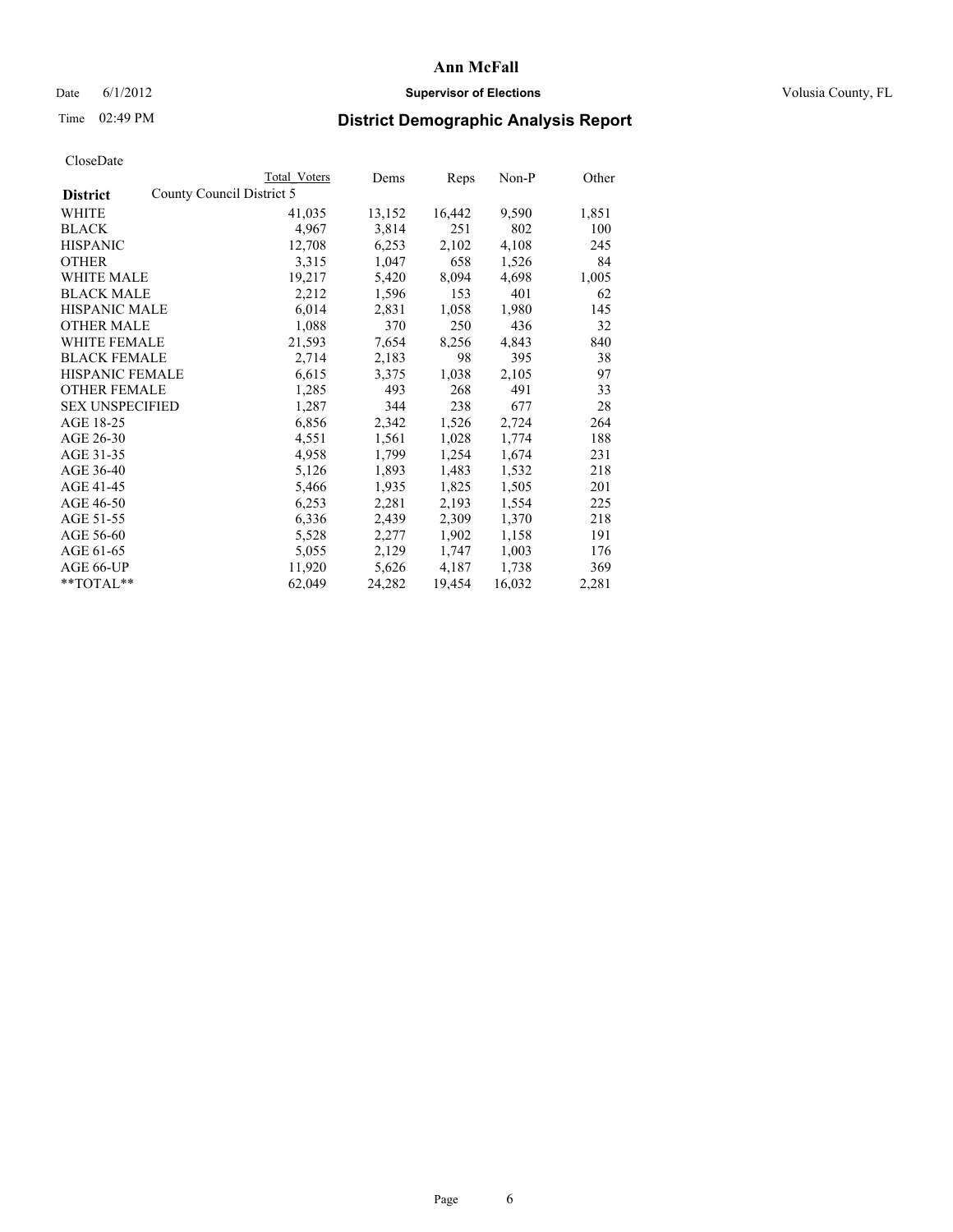### Date 6/1/2012 **Supervisor of Elections Supervisor of Elections** Volusia County, FL

# Time 02:49 PM **District Demographic Analysis Report**

|                        |                              | <b>Total Voters</b> | Dems | Reps           | Non-P          | Other          |
|------------------------|------------------------------|---------------------|------|----------------|----------------|----------------|
| <b>District</b>        | Indigo Community Development |                     |      |                |                |                |
| WHITE                  |                              | 826                 | 204  | 422            | 170            | 30             |
| <b>BLACK</b>           |                              | 70                  | 53   | 6              | 11             | $\overline{0}$ |
| <b>HISPANIC</b>        |                              | 40                  | 21   | 6              | 12             | 1              |
| <b>OTHER</b>           |                              | 71                  | 23   | 23             | 25             | $\theta$       |
| WHITE MALE             |                              | 406                 | 85   | 211            | 92             | 18             |
| <b>BLACK MALE</b>      |                              | 30                  | 21   | 4              | 5              | $\overline{0}$ |
| <b>HISPANIC MALE</b>   |                              | 14                  | 7    | 1              | 6              | $\overline{0}$ |
| <b>OTHER MALE</b>      |                              | 27                  | 6    | 9              | 12             | $\theta$       |
| WHITE FEMALE           |                              | 417                 | 119  | 209            | 78             | 11             |
| <b>BLACK FEMALE</b>    |                              | 40                  | 32   | $\overline{2}$ | 6              | $\overline{0}$ |
| <b>HISPANIC FEMALE</b> |                              | 26                  | 14   | 5              | 6              | 1              |
| <b>OTHER FEMALE</b>    |                              | 32                  | 10   | 11             | 11             | $\theta$       |
| <b>SEX UNSPECIFIED</b> |                              | 15                  | 7    | 5              | $\overline{2}$ | 1              |
| AGE 18-25              |                              | 70                  | 17   | 27             | 24             | $\overline{2}$ |
| AGE 26-30              |                              | 96                  | 24   | 35             | 34             | 3              |
| AGE 31-35              |                              | 88                  | 31   | 24             | 31             | $\overline{2}$ |
| AGE 36-40              |                              | 70                  | 19   | 34             | 16             | 1              |
| AGE 41-45              |                              | 64                  | 18   | 29             | 17             | $\theta$       |
| AGE 46-50              |                              | 75                  | 27   | 36             | 8              | 4              |
| AGE 51-55              |                              | 91                  | 26   | 49             | 15             | 1              |
| AGE 56-60              |                              | 105                 | 37   | 55             | 10             | 3              |
| AGE 61-65              |                              | 135                 | 38   | 57             | 33             | 7              |
| AGE 66-UP              |                              | 214                 | 64   | 111            | 31             | 8              |
| **TOTAL**              |                              | 1,008               | 301  | 457            | 219            | 31             |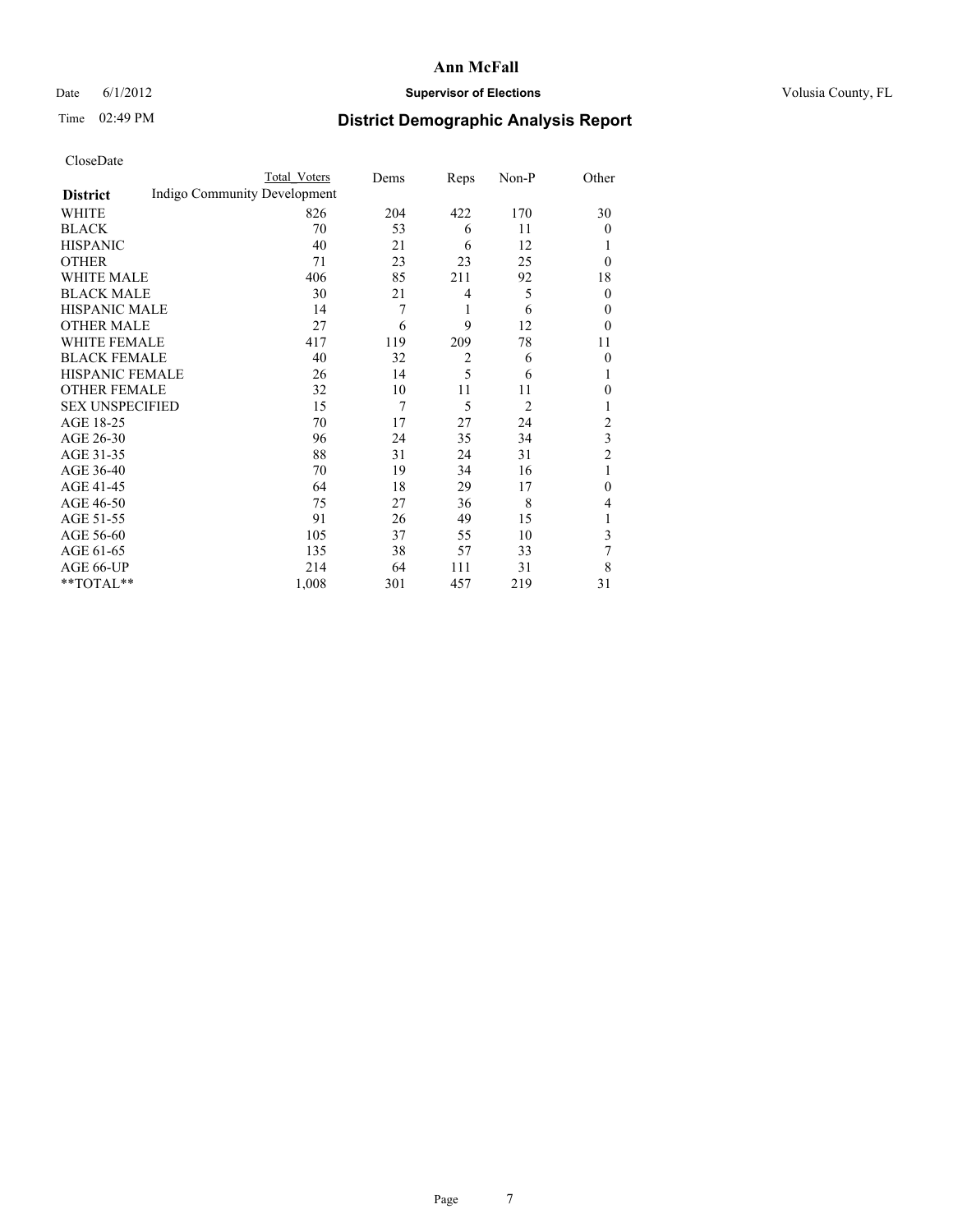### Date 6/1/2012 **Supervisor of Elections Supervisor of Elections** Volusia County, FL

## Time 02:49 PM **District Demographic Analysis Report**

|                                             | <b>Total Voters</b> | Dems   | Reps   | Non-P  | Other |
|---------------------------------------------|---------------------|--------|--------|--------|-------|
| Congressional District 6<br><b>District</b> |                     |        |        |        |       |
| WHITE                                       | 195,907             | 67,751 | 78,165 | 43,095 | 6,896 |
| <b>BLACK</b>                                | 20,874              | 17,267 | 665    | 2,725  | 217   |
| <b>HISPANIC</b>                             | 5,668               | 2,365  | 1,243  | 1,916  | 144   |
| <b>OTHER</b>                                | 10,468              | 3,420  | 2,328  | 4,446  | 274   |
| WHITE MALE                                  | 90,429              | 27,411 | 38,249 | 21,029 | 3,740 |
| <b>BLACK MALE</b>                           | 8,269               | 6,550  | 334    | 1,262  | 123   |
| <b>HISPANIC MALE</b>                        | 2,568               | 1,006  | 573    | 907    | 82    |
| <b>OTHER MALE</b>                           | 3,474               | 1,138  | 904    | 1,325  | 107   |
| <b>WHITE FEMALE</b>                         | 104,423             | 39,983 | 39,533 | 21,796 | 3,111 |
| <b>BLACK FEMALE</b>                         | 12,449              | 10,594 | 326    | 1,437  | 92    |
| HISPANIC FEMALE                             | 3,063               | 1,345  | 660    | 998    | 60    |
| <b>OTHER FEMALE</b>                         | 4,162               | 1,622  | 1,012  | 1,411  | 117   |
| <b>SEX UNSPECIFIED</b>                      | 4,080               | 1,154  | 810    | 2,017  | 99    |
| AGE 18-25                                   | 21,433              | 8,480  | 4,998  | 7.345  | 610   |
| AGE 26-30                                   | 13,995              | 5,162  | 3,511  | 4,835  | 487   |
| AGE 31-35                                   | 12,672              | 4,549  | 3,461  | 4,165  | 497   |
| AGE 36-40                                   | 12,634              | 4,426  | 4,013  | 3,705  | 490   |
| AGE 41-45                                   | 15,431              | 5,349  | 5,557  | 4,011  | 514   |
| AGE 46-50                                   | 19,172              | 6,870  | 7,270  | 4,446  | 586   |
| AGE 51-55                                   | 21,821              | 8,292  | 8,391  | 4,484  | 654   |
| AGE 56-60                                   | 22,522              | 9,287  | 8,252  | 4,281  | 702   |
| AGE 61-65                                   | 23,705              | 9,496  | 8,791  | 4,620  | 798   |
| AGE 66-UP                                   | 69,609              | 28,930 | 28,160 | 10,321 | 2,198 |
| $*$ $TOTAL**$                               | 232,999             | 90,841 | 82,408 | 52,214 | 7,536 |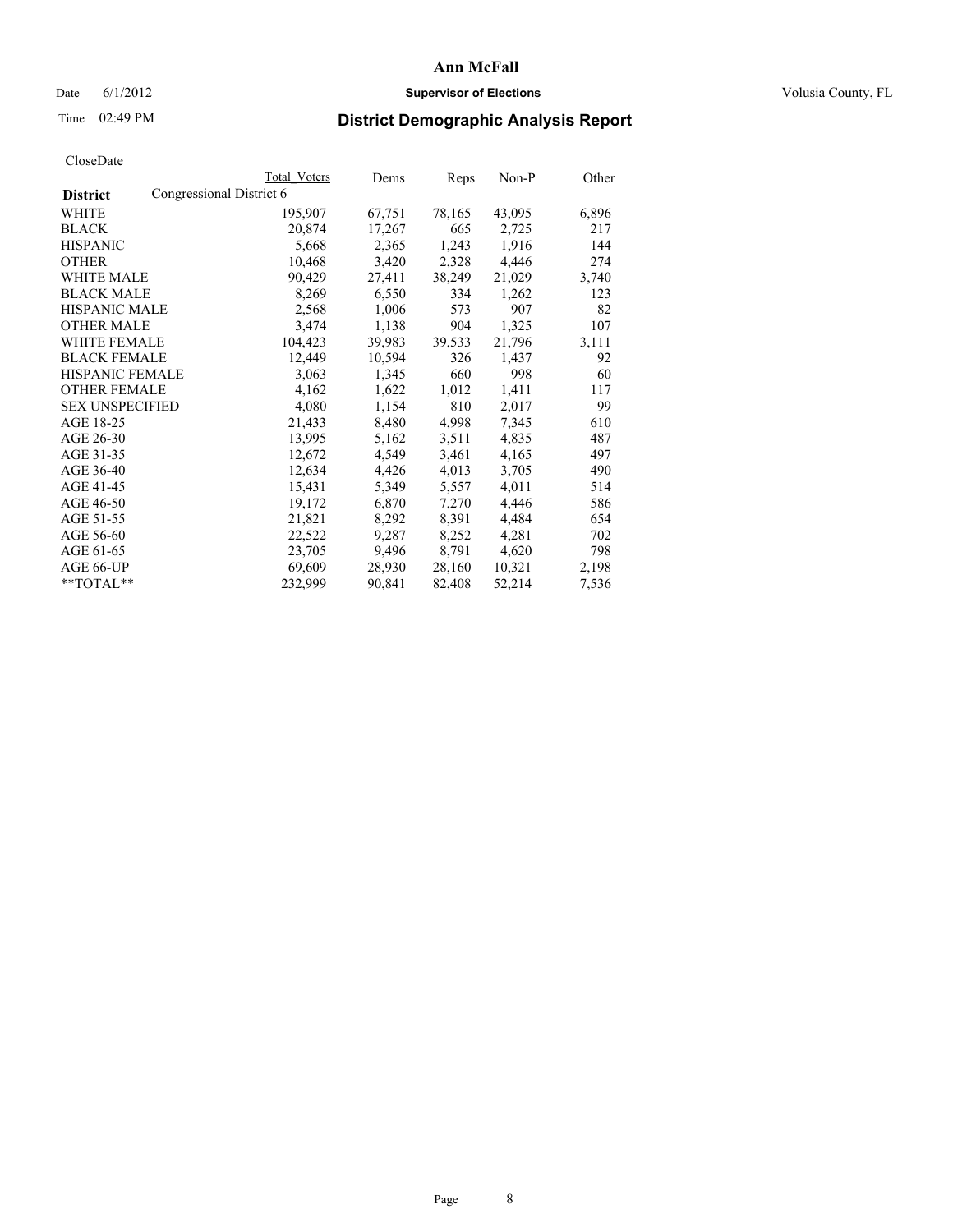### Date 6/1/2012 **Supervisor of Elections Supervisor of Elections** Volusia County, FL

## Time 02:49 PM **District Demographic Analysis Report**

|                                             | Total Voters | Dems   | <b>Reps</b> | Non-P  | Other |
|---------------------------------------------|--------------|--------|-------------|--------|-------|
| Congressional District 7<br><b>District</b> |              |        |             |        |       |
| WHITE                                       | 58,277       | 18,338 | 24,016      | 13,296 | 2,627 |
| <b>BLACK</b>                                | 5,708        | 4,398  | 284         | 913    | 113   |
| <b>HISPANIC</b>                             | 14,466       | 7,032  | 2,443       | 4,714  | 277   |
| <b>OTHER</b>                                | 4,262        | 1,329  | 894         | 1,929  | 110   |
| WHITE MALE                                  | 27,071       | 7,473  | 11,715      | 6,464  | 1,419 |
| <b>BLACK MALE</b>                           | 2,517        | 1,814  | 164         | 470    | 69    |
| <b>HISPANIC MALE</b>                        | 6,804        | 3,163  | 1,231       | 2,251  | 159   |
| <b>OTHER MALE</b>                           | 1,421        | 471    | 342         | 564    | 44    |
| WHITE FEMALE                                | 30,896       | 10,768 | 12,169      | 6,761  | 1,198 |
| <b>BLACK FEMALE</b>                         | 3,144        | 2,544  | 120         | 436    | 44    |
| <b>HISPANIC FEMALE</b>                      | 7,570        | 3,816  | 1,204       | 2,435  | 115   |
| <b>OTHER FEMALE</b>                         | 1,655        | 628    | 359         | 624    | 44    |
| <b>SEX UNSPECIFIED</b>                      | 1,635        | 420    | 333         | 847    | 35    |
| AGE 18-25                                   | 8,585        | 2,821  | 2,046       | 3,371  | 347   |
| AGE 26-30                                   | 5,817        | 1,916  | 1,429       | 2,236  | 236   |
| AGE 31-35                                   | 6,318        | 2,201  | 1,700       | 2,111  | 306   |
| AGE 36-40                                   | 6,357        | 2,262  | 1,927       | 1,899  | 269   |
| AGE 41-45                                   | 6,974        | 2,371  | 2,405       | 1,928  | 270   |
| AGE 46-50                                   | 8,080        | 2,808  | 2,973       | 2,002  | 297   |
| AGE 51-55                                   | 8,227        | 3,059  | 3,098       | 1,772  | 298   |
| AGE 56-60                                   | 7,376        | 2,953  | 2,628       | 1,531  | 264   |
| AGE 61-65                                   | 6,997        | 2,826  | 2,559       | 1,357  | 255   |
| AGE 66-UP                                   | 18,011       | 7,897  | 6,876       | 2,652  | 586   |
| $*$ TOTAL $*$                               | 82,743       | 31,114 | 27,641      | 20,860 | 3,128 |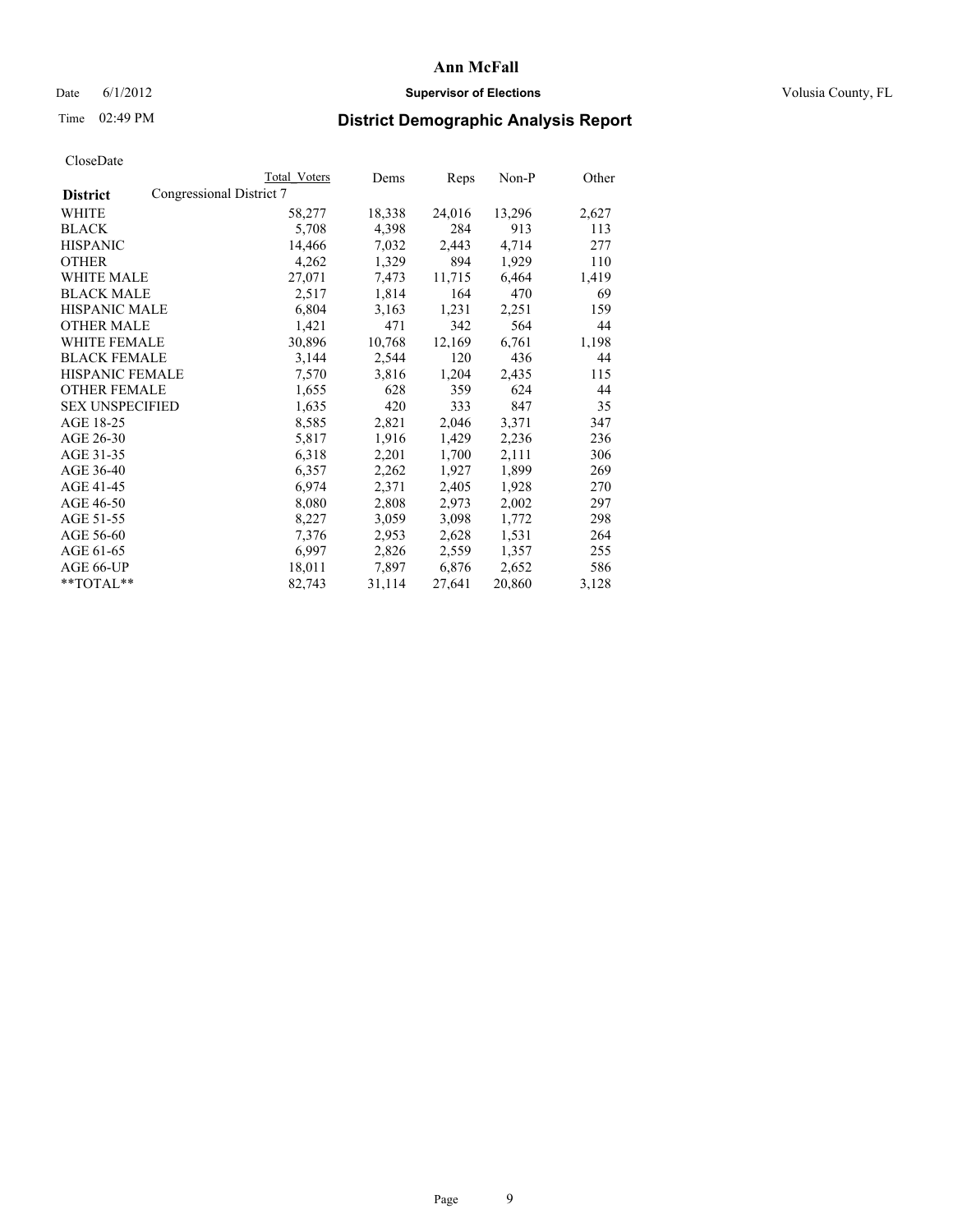### Date 6/1/2012 **Supervisor of Elections Supervisor of Elections** Volusia County, FL

# Time 02:49 PM **District Demographic Analysis Report**

|                        | Total Voters        | Dems     | Reps     | Non-P    | Other |
|------------------------|---------------------|----------|----------|----------|-------|
| <b>District</b>        | Unincorporated Area |          |          |          |       |
| <b>WHITE</b>           | 0                   | $\Omega$ | $\theta$ | $\Omega$ | 0     |
| <b>BLACK</b>           |                     | 0        | 0        |          |       |
| <b>HISPANIC</b>        |                     | 0        | 0        |          | 0     |
| <b>OTHER</b>           |                     |          |          |          |       |
| <b>WHITE MALE</b>      |                     |          | 0        |          |       |
| <b>BLACK MALE</b>      |                     |          | 0        |          |       |
| <b>HISPANIC MALE</b>   |                     |          |          |          |       |
| <b>OTHER MALE</b>      |                     |          |          |          |       |
| <b>WHITE FEMALE</b>    |                     |          | 0        |          |       |
| <b>BLACK FEMALE</b>    |                     | 0        | 0        |          |       |
| HISPANIC FEMALE        |                     |          |          |          |       |
| <b>OTHER FEMALE</b>    |                     |          |          |          |       |
| <b>SEX UNSPECIFIED</b> |                     |          | 0        |          |       |
| AGE 18-25              |                     |          |          |          |       |
| AGE 26-30              |                     |          | 0        |          |       |
| AGE 31-35              |                     |          |          |          |       |
| AGE 36-40              |                     |          | 0        |          |       |
| AGE 41-45              |                     |          |          |          |       |
| AGE 46-50              |                     |          |          |          |       |
| AGE 51-55              |                     |          |          |          |       |
| AGE 56-60              |                     |          | 0        |          |       |
| AGE 61-65              |                     |          |          |          | 0     |
| AGE 66-UP              |                     |          |          |          |       |
| **TOTAL**              |                     |          | 0        |          | 0     |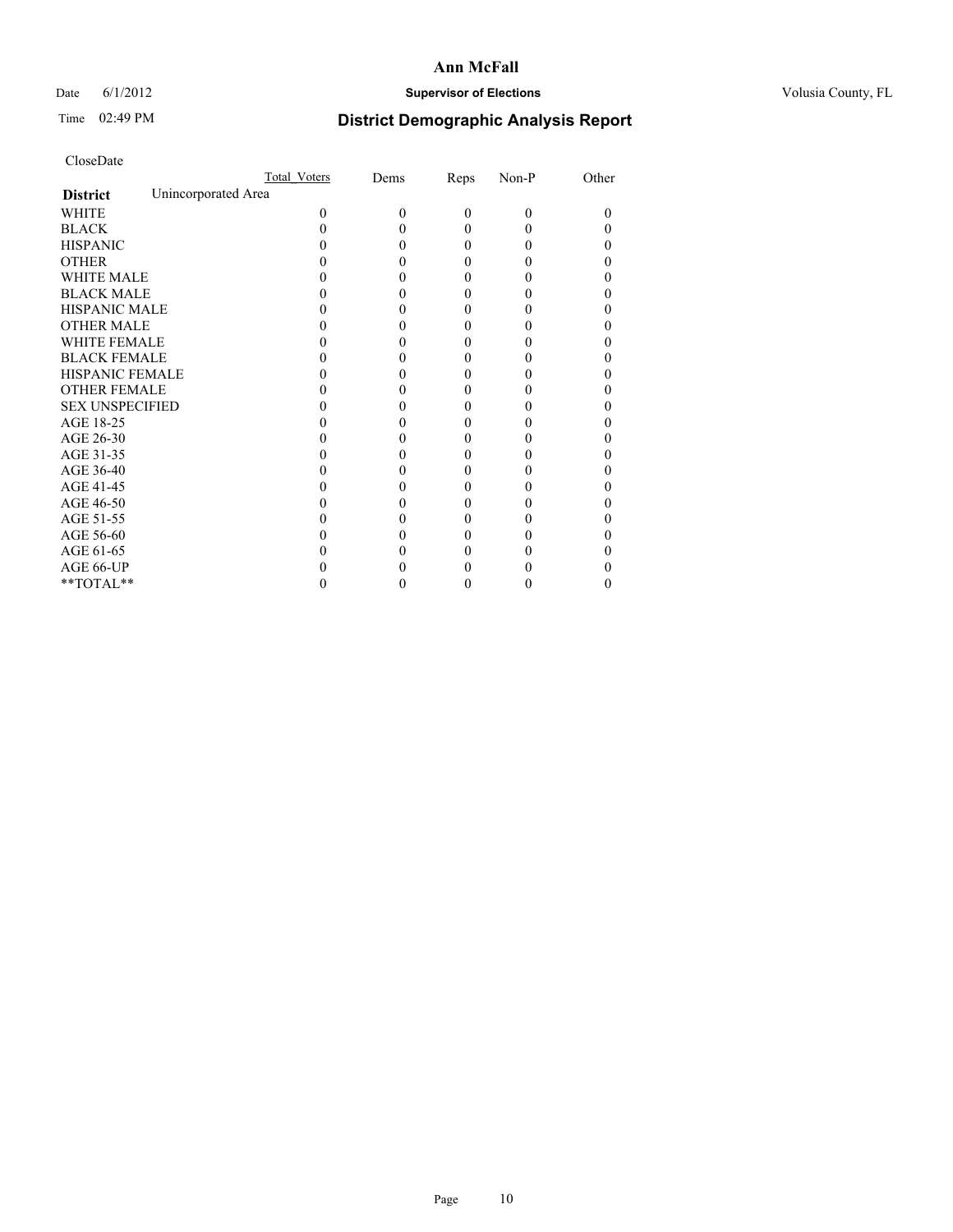### Date 6/1/2012 **Supervisor of Elections Supervisor of Elections** Volusia County, FL

## Time 02:49 PM **District Demographic Analysis Report**

|                        |               | Total Voters | Dems   | Reps  | Non-P | Other |
|------------------------|---------------|--------------|--------|-------|-------|-------|
| <b>District</b>        | Daytona Beach |              |        |       |       |       |
| <b>WHITE</b>           |               | 20,448       | 7,542  | 7,425 | 4,695 | 786   |
| <b>BLACK</b>           |               | 11,947       | 10,072 | 303   | 1,474 | 98    |
| <b>HISPANIC</b>        |               | 873          | 423    | 167   | 264   | 19    |
| <b>OTHER</b>           |               | 2,082        | 868    | 300   | 877   | 37    |
| <b>WHITE MALE</b>      |               | 9,773        | 3,164  | 3,795 | 2,332 | 482   |
| <b>BLACK MALE</b>      |               | 4,638        | 3,769  | 151   | 669   | 49    |
| <b>HISPANIC MALE</b>   |               | 415          | 180    | 82    | 139   | 14    |
| <b>OTHER MALE</b>      |               | 662          | 273    | 123   | 253   | 13    |
| <b>WHITE FEMALE</b>    |               | 10,571       | 4,332  | 3,598 | 2,342 | 299   |
| <b>BLACK FEMALE</b>    |               | 7,221        | 6,231  | 150   | 791   | 49    |
| HISPANIC FEMALE        |               | 455          | 241    | 85    | 124   | 5     |
| <b>OTHER FEMALE</b>    |               | 805          | 390    | 137   | 263   | 15    |
| <b>SEX UNSPECIFIED</b> |               | 810          | 325    | 74    | 397   | 14    |
| AGE 18-25              |               | 5,479        | 3,352  | 612   | 1,415 | 100   |
| AGE 26-30              |               | 2,988        | 1,533  | 487   | 888   | 80    |
| AGE 31-35              |               | 2,228        | 1,136  | 375   | 662   | 55    |
| AGE 36-40              |               | 1,952        | 963    | 421   | 515   | 53    |
| AGE 41-45              |               | 2,134        | 1,118  | 454   | 501   | 61    |
| AGE 46-50              |               | 2,594        | 1,373  | 599   | 551   | 71    |
| AGE 51-55              |               | 3,044        | 1,608  | 799   | 552   | 85    |
| AGE 56-60              |               | 3,033        | 1,605  | 789   | 546   | 93    |
| AGE 61-65              |               | 3,087        | 1,573  | 855   | 566   | 93    |
| AGE 66-UP              |               | 8,829        | 4,652  | 2,803 | 1,124 | 250   |
| $*$ $TOTAL**$          |               | 35,369       | 18,913 | 8,195 | 7,320 | 941   |
|                        |               |              |        |       |       |       |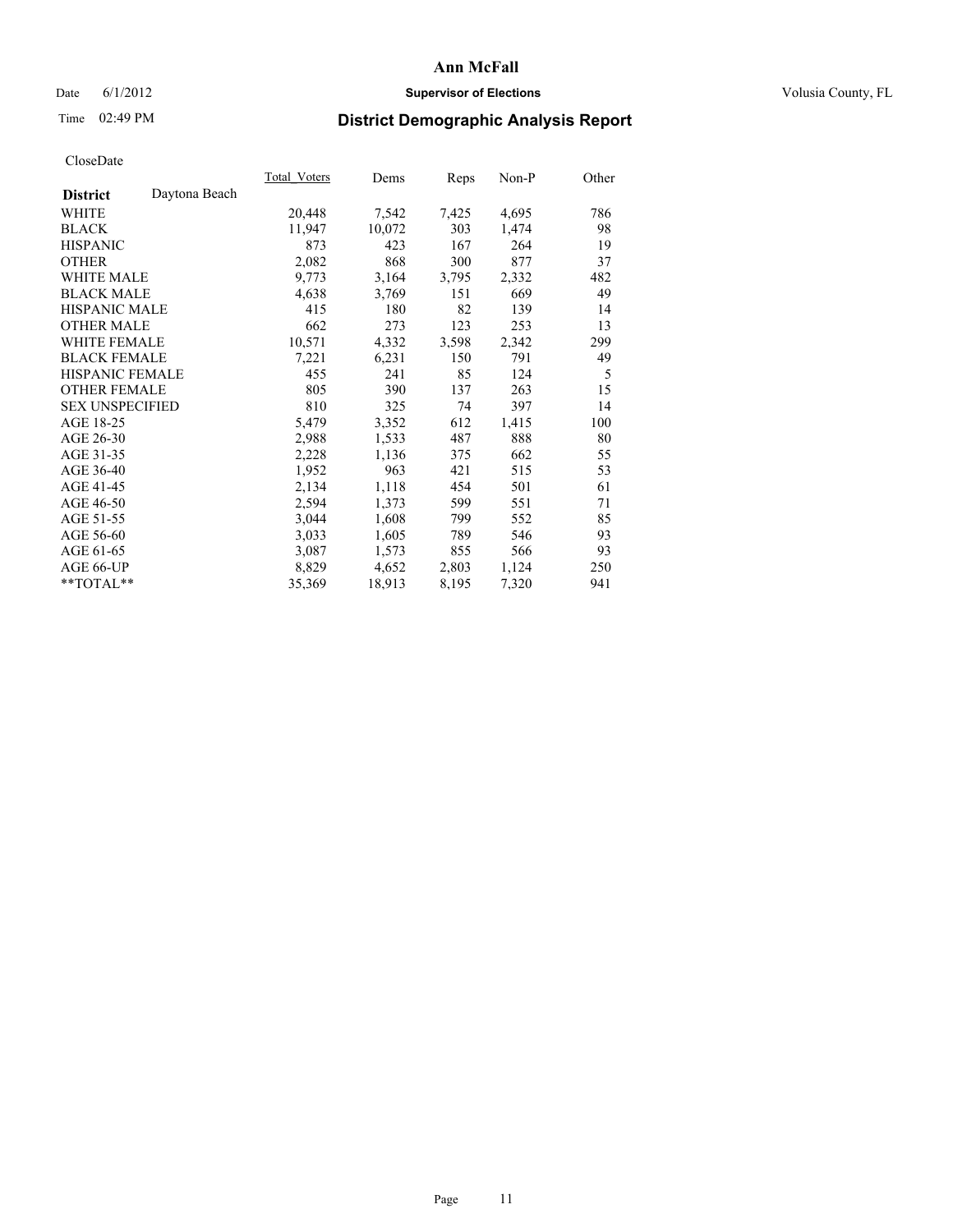### Date 6/1/2012 **Supervisor of Elections Supervisor of Elections** Volusia County, FL

# Time 02:49 PM **District Demographic Analysis Report**

|                        | Total Voters         | Dems | Reps           | Non-P | Other          |
|------------------------|----------------------|------|----------------|-------|----------------|
| <b>District</b>        | Daytona Beach Shores |      |                |       |                |
| WHITE                  | 3,222                | 884  | 1,533          | 695   | 110            |
| <b>BLACK</b>           | 35                   | 23   | 3              | 9     | $\theta$       |
| <b>HISPANIC</b>        | 65                   | 15   | 28             | 21    | 1              |
| <b>OTHER</b>           | 160                  | 44   | 55             | 57    | 4              |
| WHITE MALE             | 1,532                | 384  | 736            | 354   | 58             |
| <b>BLACK MALE</b>      | 18                   | 11   | 1              | 6     | $\overline{0}$ |
| <b>HISPANIC MALE</b>   | 34                   | 10   | 13             | 10    | 1              |
| <b>OTHER MALE</b>      | 58                   | 18   | 16             | 23    | 1              |
| <b>WHITE FEMALE</b>    | 1,661                | 492  | 784            | 337   | 48             |
| <b>BLACK FEMALE</b>    | 17                   | 12   | $\overline{2}$ | 3     | $\overline{0}$ |
| <b>HISPANIC FEMALE</b> | 30                   | 5    | 14             | 11    | $\theta$       |
| <b>OTHER FEMALE</b>    | 76                   | 20   | 31             | 22    | 3              |
| <b>SEX UNSPECIFIED</b> | 56                   | 14   | 22             | 16    | 4              |
| AGE 18-25              | 121                  | 29   | 40             | 48    | 4              |
| AGE 26-30              | 104                  | 34   | 30             | 36    | 4              |
| AGE 31-35              | 86                   | 25   | 29             | 24    | 8              |
| AGE 36-40              | 69                   | 20   | 23             | 25    | 1              |
| AGE 41-45              | 109                  | 25   | 44             | 40    | $\theta$       |
| AGE 46-50              | 173                  | 42   | 76             | 51    | 4              |
| AGE 51-55              | 233                  | 52   | 118            | 56    | 7              |
| AGE 56-60              | 301                  | 69   | 139            | 77    | 16             |
| AGE 61-65              | 425                  | 115  | 190            | 100   | 20             |
| AGE 66-UP              | 1,865                | 557  | 930            | 326   | 52             |
| **TOTAL**              | 3,486                | 968  | 1,619          | 783   | 116            |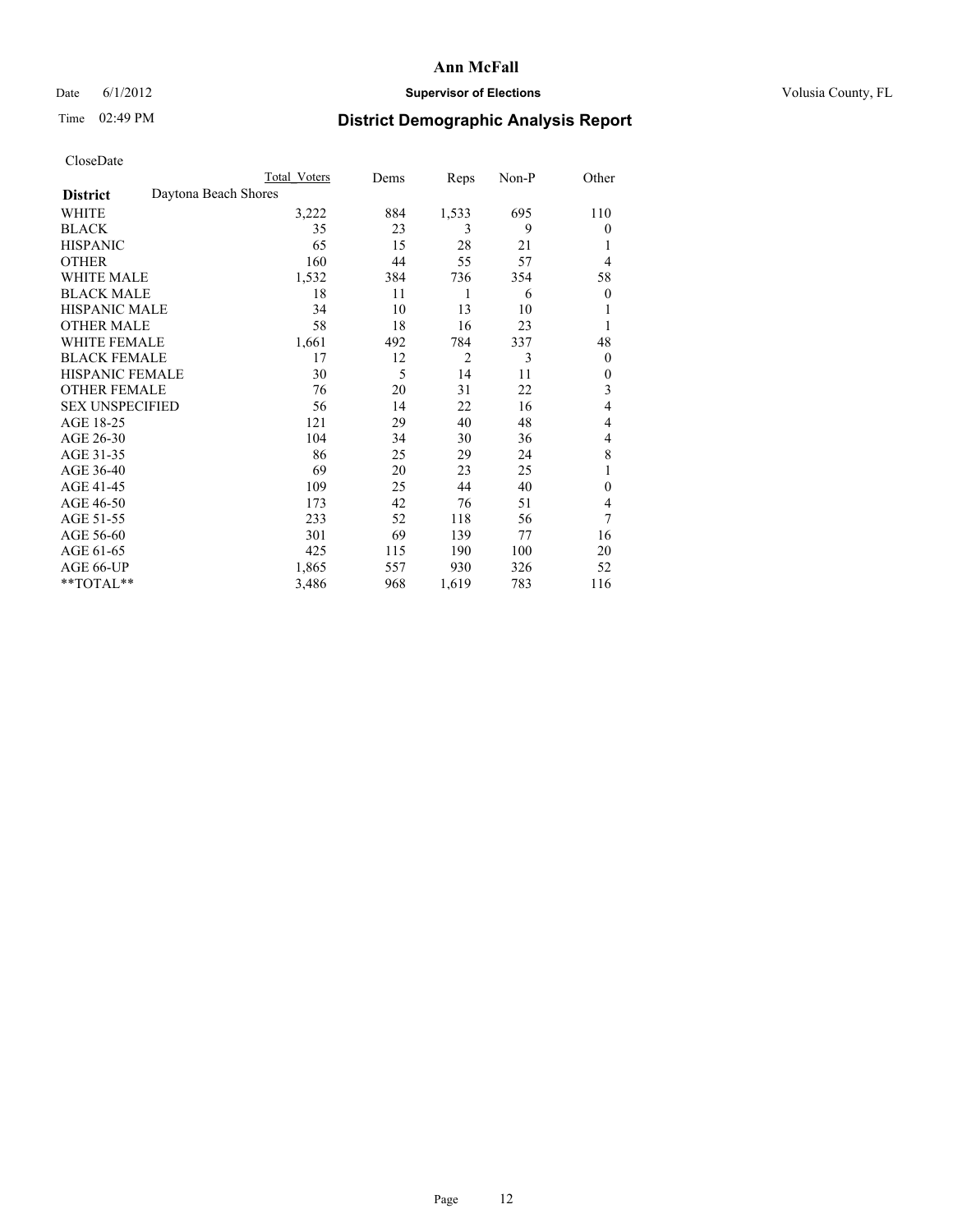### Date 6/1/2012 **Supervisor of Elections Supervisor of Elections** Volusia County, FL

# Time 02:49 PM **District Demographic Analysis Report**

|                        |        | Total Voters | Dems  | <b>Reps</b> | Non-P | Other |
|------------------------|--------|--------------|-------|-------------|-------|-------|
| <b>District</b>        | DeBary |              |       |             |       |       |
| <b>WHITE</b>           |        | 11,574       | 3,214 | 5,471       | 2,388 | 501   |
| <b>BLACK</b>           |        | 415          | 316   | 30          | 60    | 9     |
| <b>HISPANIC</b>        |        | 803          | 356   | 206         | 225   | 16    |
| <b>OTHER</b>           |        | 653          | 180   | 179         | 278   | 16    |
| WHITE MALE             |        | 5,410        | 1,285 | 2,673       | 1,192 | 260   |
| <b>BLACK MALE</b>      |        | 193          | 137   | 10          | 41    | 5     |
| <b>HISPANIC MALE</b>   |        | 371          | 152   | 104         | 105   | 10    |
| <b>OTHER MALE</b>      |        | 213          | 58    | 63          | 85    | 7     |
| <b>WHITE FEMALE</b>    |        | 6,096        | 1,914 | 2,763       | 1,182 | 237   |
| <b>BLACK FEMALE</b>    |        | 219          | 176   | 20          | 19    | 4     |
| HISPANIC FEMALE        |        | 426          | 201   | 102         | 117   | 6     |
| <b>OTHER FEMALE</b>    |        | 276          | 91    | 79          | 99    | 7     |
| <b>SEX UNSPECIFIED</b> |        | 241          | 52    | 72          | 111   | 6     |
| AGE 18-25              |        | 968          | 269   | 314         | 341   | 44    |
| AGE 26-30              |        | 732          | 165   | 275         | 264   | 28    |
| AGE 31-35              |        | 753          | 212   | 276         | 229   | 36    |
| AGE 36-40              |        | 843          | 216   | 318         | 264   | 45    |
| AGE 41-45              |        | 1,056        | 266   | 479         | 267   | 44    |
| AGE 46-50              |        | 1,230        | 330   | 585         | 264   | 51    |
| AGE 51-55              |        | 1,308        | 388   | 619         | 260   | 41    |
| AGE 56-60              |        | 1,335        | 455   | 578         | 253   | 49    |
| AGE 61-65              |        | 1,421        | 463   | 661         | 245   | 52    |
| AGE 66-UP              |        | 3,803        | 1,302 | 1,782       | 567   | 152   |
| $*$ TOTAL $*$          |        | 13,449       | 4,066 | 5,887       | 2,954 | 542   |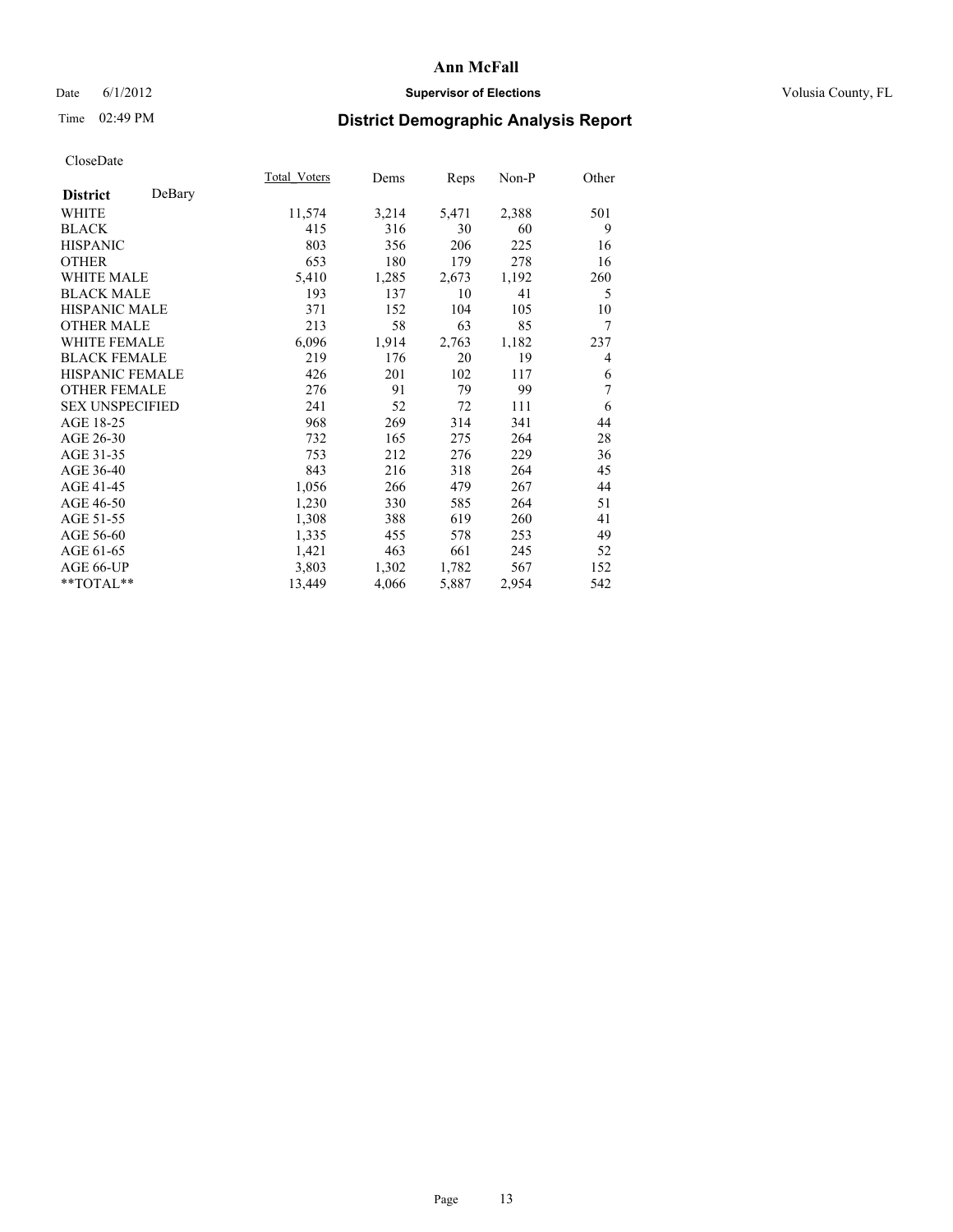### Date 6/1/2012 **Supervisor of Elections Supervisor of Elections** Volusia County, FL

# Time 02:49 PM **District Demographic Analysis Report**

| <b>Total Voters</b> | Dems  | <b>Reps</b> | $Non-P$ | Other |
|---------------------|-------|-------------|---------|-------|
|                     |       |             |         |       |
| 11,556              | 3,948 | 4,780       | 2,298   | 530   |
| 2,324               | 1,910 | 77          | 307     | 30    |
| 914                 | 401   | 168         | 313     | 32    |
| 801                 | 264   | 169         | 334     | 34    |
| 5,003               | 1,477 | 2,188       | 1,059   | 279   |
| 895                 | 703   | 36          | 138     | 18    |
| 377                 | 156   | 82          | 124     | 15    |
| 249                 | 92    | 67          | 78      | 12    |
| 6,514               | 2,456 | 2,581       | 1,228   | 249   |
| 1,409               | 1,193 | 41          | 165     | 10    |
| 533                 | 244   | 85          | 188     | 16    |
| 313                 | 115   | 64          | 117     | 17    |
| 302                 | 87    | 50          | 155     | 10    |
| 1,957               | 764   | 435         | 686     | 72    |
| 1,001               | 392   | 233         | 331     | 45    |
| 1,041               | 409   | 296         | 285     | 51    |
| 1,069               | 418   | 331         | 269     | 51    |
| 1,149               | 457   | 386         | 267     | 39    |
| 1,240               | 496   | 458         | 231     | 55    |
| 1,213               | 518   | 426         | 230     | 39    |
| 1,248               | 561   | 413         | 224     | 50    |
| 1,344               | 614   | 466         | 213     | 51    |
| 4,341               | 1,898 | 1,751       | 519     | 173   |
| 15,603              | 6,527 | 5,195       | 3,255   | 626   |
|                     |       |             |         |       |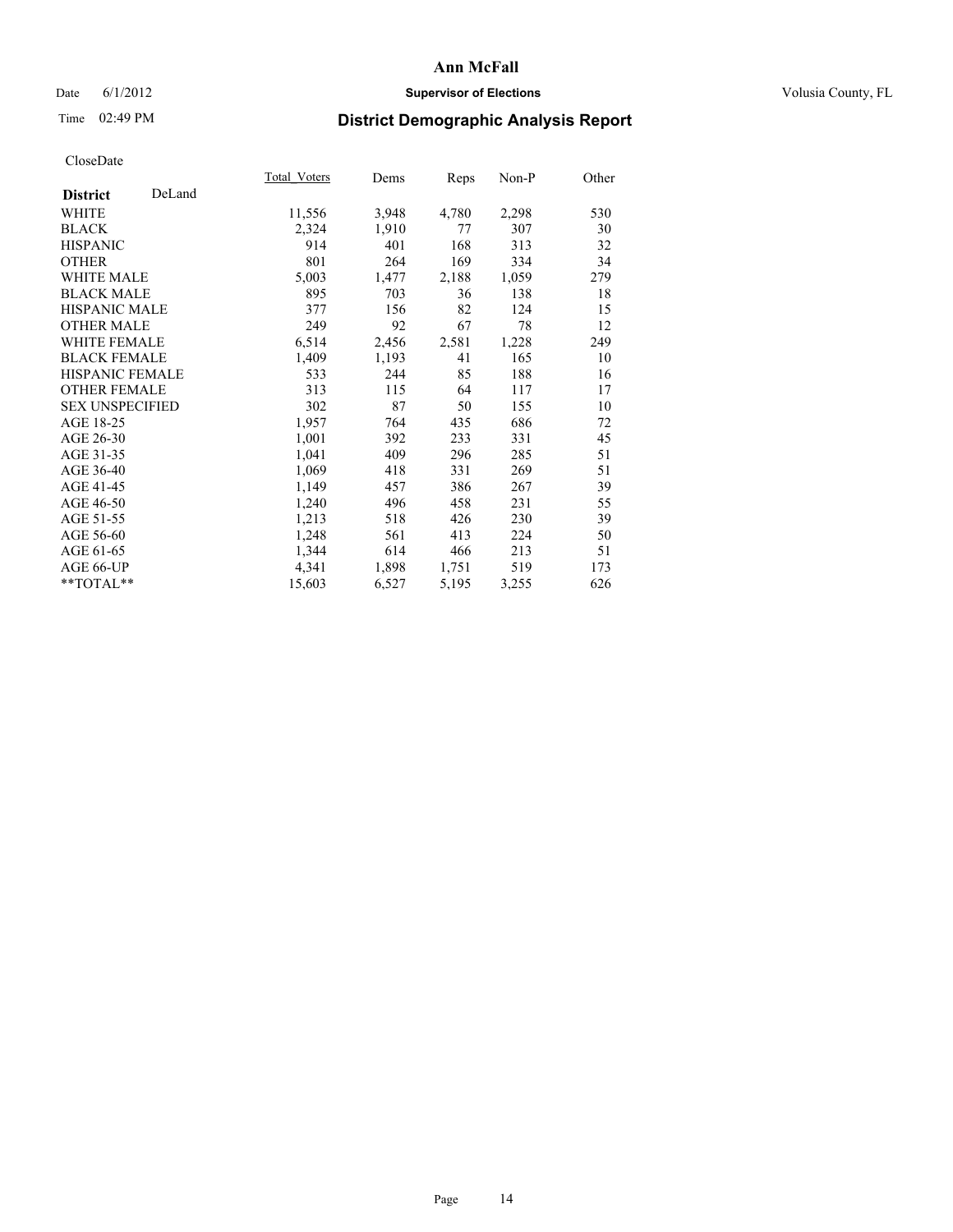### Date 6/1/2012 **Supervisor of Elections Supervisor of Elections** Volusia County, FL

# Time 02:49 PM **District Demographic Analysis Report**

|                        |         | Total Voters | Dems   | Reps   | Non-P  | Other |
|------------------------|---------|--------------|--------|--------|--------|-------|
| <b>District</b>        | Deltona |              |        |        |        |       |
| WHITE                  |         | 32,559       | 10,688 | 12,610 | 7,762  | 1,499 |
| <b>BLACK</b>           |         | 4,630        | 3,564  | 221    | 751    | 94    |
| <b>HISPANIC</b>        |         | 12,100       | 6,010  | 1,944  | 3,917  | 229   |
| <b>OTHER</b>           |         | 2,865        | 931    | 534    | 1,329  | 71    |
| WHITE MALE             |         | 15,143       | 4,411  | 6,147  | 3,773  | 812   |
| <b>BLACK MALE</b>      |         | 2,060        | 1,495  | 138    | 368    | 59    |
| <b>HISPANIC MALE</b>   |         | 5,715        | 2,719  | 978    | 1,884  | 134   |
| <b>OTHER MALE</b>      |         | 943          | 334    | 203    | 380    | 26    |
| WHITE FEMALE           |         | 17,252       | 6,217  | 6,398  | 3,954  | 683   |
| <b>BLACK FEMALE</b>    |         | 2,531        | 2,036  | 83     | 377    | 35    |
| <b>HISPANIC FEMALE</b> |         | 6,308        | 3,246  | 960    | 2,010  | 92    |
| <b>OTHER FEMALE</b>    |         | 1,092        | 438    | 209    | 417    | 28    |
| <b>SEX UNSPECIFIED</b> |         | 1,110        | 297    | 193    | 596    | 24    |
| AGE 18-25              |         | 5,997        | 2,107  | 1,247  | 2,415  | 228   |
| AGE 26-30              |         | 3,964        | 1,414  | 824    | 1,559  | 167   |
| AGE 31-35              |         | 4,352        | 1,618  | 1,051  | 1,484  | 199   |
| AGE 36-40              |         | 4,393        | 1,700  | 1,220  | 1,294  | 179   |
| AGE 41-45              |         | 4,587        | 1,709  | 1,427  | 1,276  | 175   |
| AGE 46-50              |         | 5,217        | 2,010  | 1,709  | 1,325  | 173   |
| AGE 51-55              |         | 5,266        | 2,105  | 1,817  | 1,160  | 184   |
| AGE 56-60              |         | 4,521        | 1,931  | 1,472  | 959    | 159   |
| AGE 61-65              |         | 4,097        | 1,814  | 1,303  | 835    | 145   |
| AGE 66-UP              |         | 9,781        | 4,800  | 3,240  | 1,456  | 285   |
| **TOTAL**              |         | 52,175       | 21,208 | 15,310 | 13,763 | 1,894 |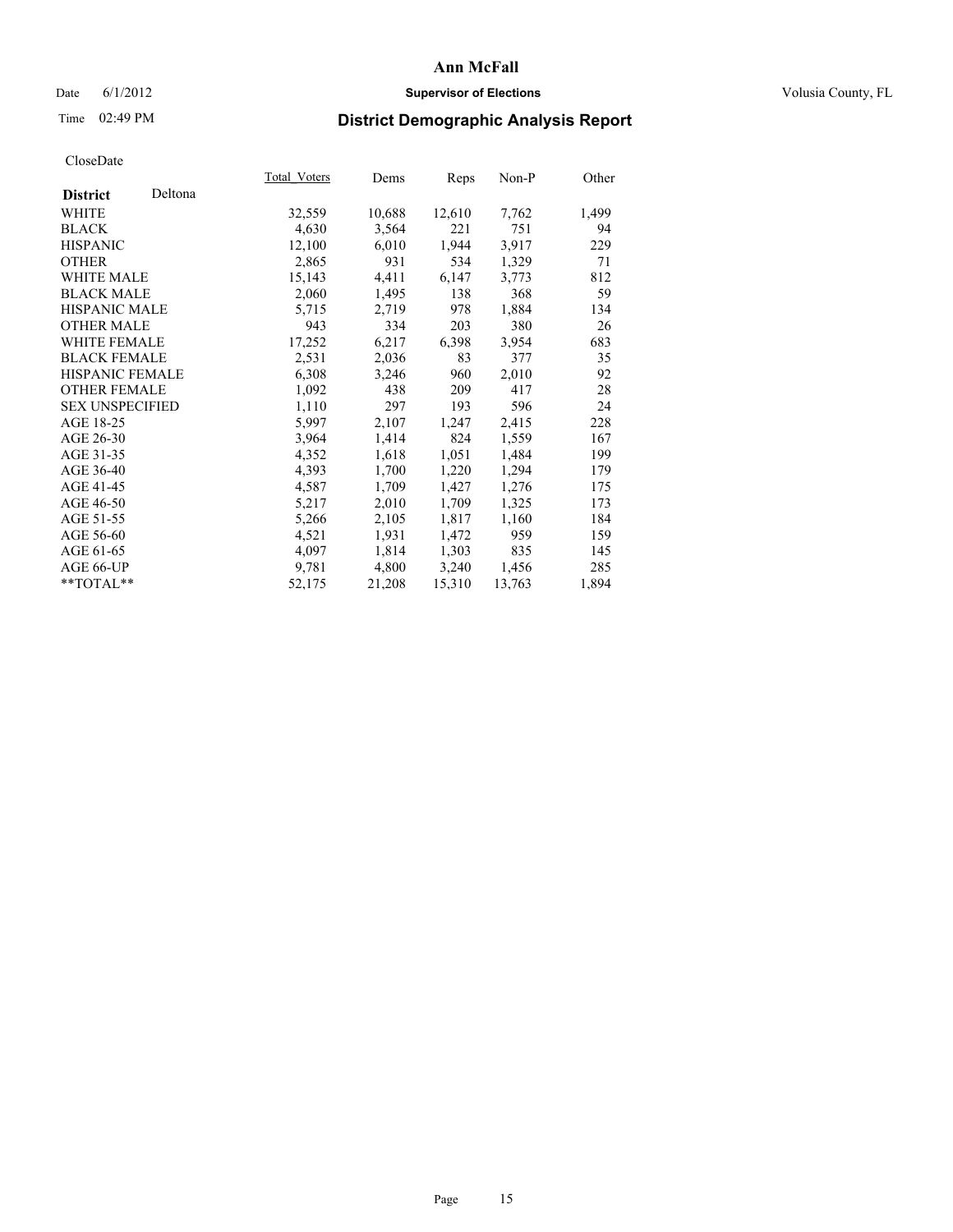### Date 6/1/2012 **Supervisor of Elections Supervisor of Elections** Volusia County, FL

# Time 02:49 PM **District Demographic Analysis Report**

|                        |           | Total Voters | Dems  | Reps  | Non-P | Other          |
|------------------------|-----------|--------------|-------|-------|-------|----------------|
| <b>District</b>        | Edgewater |              |       |       |       |                |
| WHITE                  |           | 12,844       | 4,750 | 4,422 | 3,315 | 357            |
| <b>BLACK</b>           |           | 273          | 203   | 13    | 54    | 3              |
| <b>HISPANIC</b>        |           | 175          | 77    | 40    | 51    | 7              |
| <b>OTHER</b>           |           | 417          | 121   | 88    | 202   | 6              |
| WHITE MALE             |           | 5,798        | 1,877 | 2,178 | 1,559 | 184            |
| <b>BLACK MALE</b>      |           | 128          | 89    | 8     | 29    | $\overline{2}$ |
| <b>HISPANIC MALE</b>   |           | 71           | 35    | 10    | 22    | 4              |
| <b>OTHER MALE</b>      |           | 138          | 47    | 38    | 51    | $\overline{2}$ |
| <b>WHITE FEMALE</b>    |           | 6,982        | 2,848 | 2,218 | 1,743 | 173            |
| <b>BLACK FEMALE</b>    |           | 142          | 112   | 5     | 24    | 1              |
| <b>HISPANIC FEMALE</b> |           | 101          | 41    | 30    | 27    | 3              |
| <b>OTHER FEMALE</b>    |           | 157          | 53    | 41    | 59    | $\overline{4}$ |
| <b>SEX UNSPECIFIED</b> |           | 192          | 49    | 35    | 108   | $\theta$       |
| AGE 18-25              |           | 1,074        | 329   | 255   | 462   | 28             |
| AGE 26-30              |           | 841          | 255   | 230   | 335   | 21             |
| AGE 31-35              |           | 859          | 264   | 249   | 325   | 21             |
| AGE 36-40              |           | 880          | 289   | 245   | 317   | 29             |
| AGE 41-45              |           | 990          | 337   | 333   | 298   | 22             |
| AGE 46-50              |           | 1,147        | 409   | 390   | 319   | 29             |
| AGE 51-55              |           | 1,313        | 475   | 461   | 338   | 39             |
| AGE 56-60              |           | 1,346        | 549   | 482   | 295   | 20             |
| AGE 61-65              |           | 1,321        | 538   | 453   | 289   | 41             |
| AGE 66-UP              |           | 3,939        | 1,706 | 1,465 | 645   | 123            |
| **TOTAL**              |           | 13,710       | 5,151 | 4,563 | 3,623 | 373            |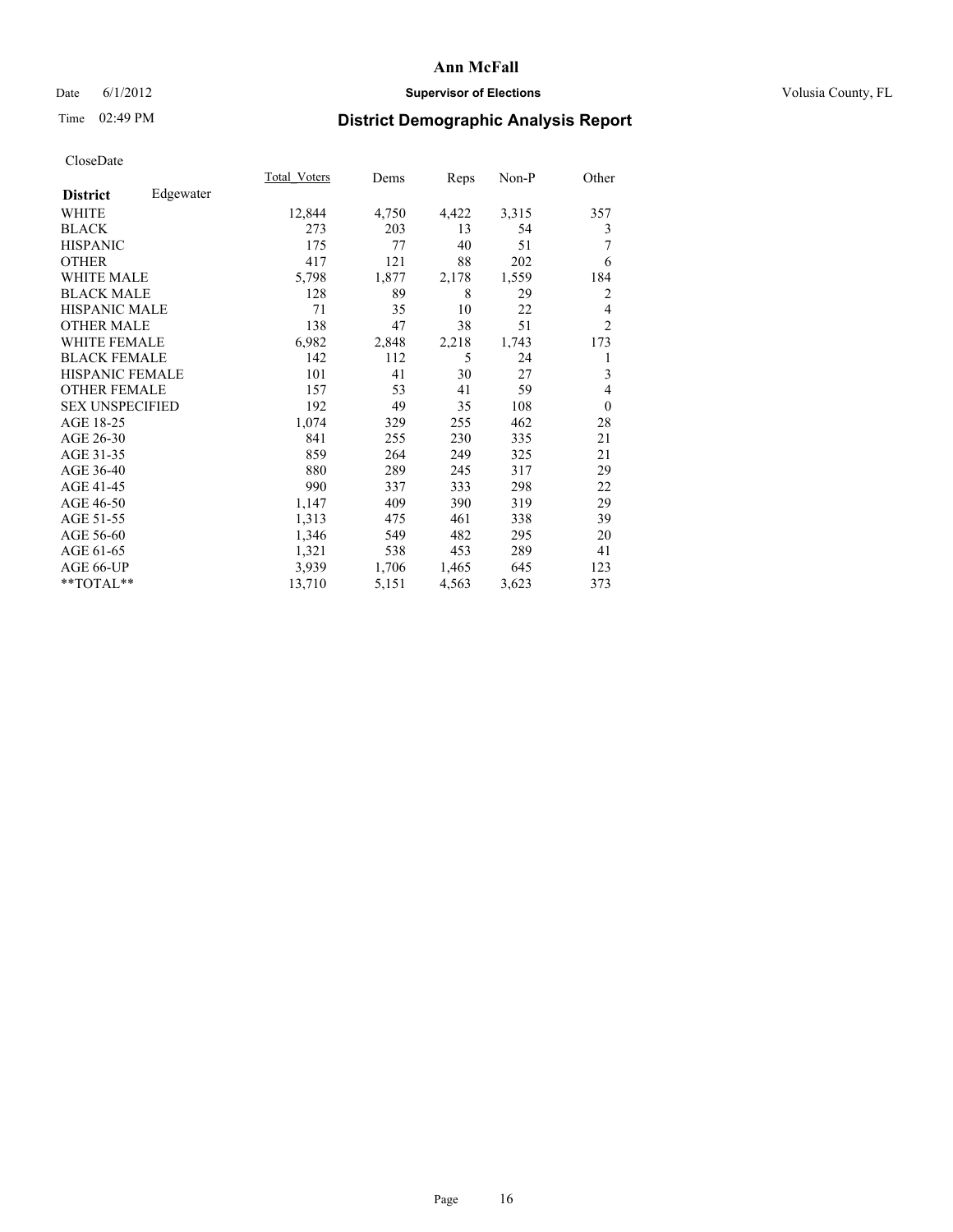### Date 6/1/2012 **Supervisor of Elections Supervisor of Elections** Volusia County, FL

# Time 02:49 PM **District Demographic Analysis Report**

|                        |            | Total Voters | Dems  | Reps  | Non-P | Other    |
|------------------------|------------|--------------|-------|-------|-------|----------|
| <b>District</b>        | Holly Hill |              |       |       |       |          |
| WHITE                  |            | 5,394        | 2,224 | 1,655 | 1,292 | 223      |
| <b>BLACK</b>           |            | 706          | 578   | 28    | 94    | 6        |
| <b>HISPANIC</b>        |            | 147          | 70    | 22    | 55    | $\theta$ |
| <b>OTHER</b>           |            | 320          | 112   | 53    | 144   | 11       |
| <b>WHITE MALE</b>      |            | 2,453        | 891   | 811   | 650   | 101      |
| <b>BLACK MALE</b>      |            | 236          | 180   | 12    | 41    | 3        |
| <b>HISPANIC MALE</b>   |            | 69           | 24    | 13    | 32    | $\theta$ |
| <b>OTHER MALE</b>      |            | 85           | 26    | 18    | 34    | 7        |
| <b>WHITE FEMALE</b>    |            | 2,914        | 1,323 | 838   | 633   | 120      |
| <b>BLACK FEMALE</b>    |            | 465          | 395   | 16    | 51    | 3        |
| <b>HISPANIC FEMALE</b> |            | 78           | 46    | 9     | 23    | $\theta$ |
| <b>OTHER FEMALE</b>    |            | 137          | 60    | 28    | 48    | 1        |
| <b>SEX UNSPECIFIED</b> |            | 130          | 39    | 13    | 73    | 5        |
| AGE 18-25              |            | 609          | 270   | 108   | 222   | 9        |
| AGE 26-30              |            | 441          | 187   | 81    | 152   | 21       |
| AGE 31-35              |            | 426          | 185   | 93    | 134   | 14       |
| AGE 36-40              |            | 378          | 165   | 85    | 117   | 11       |
| AGE 41-45              |            | 486          | 191   | 127   | 148   | 20       |
| AGE 46-50              |            | 640          | 257   | 186   | 163   | 34       |
| AGE 51-55              |            | 652          | 280   | 195   | 141   | 36       |
| AGE 56-60              |            | 652          | 306   | 163   | 159   | 24       |
| AGE 61-65              |            | 570          | 273   | 148   | 128   | 21       |
| AGE 66-UP              |            | 1,719        | 874   | 572   | 223   | 50       |
| **TOTAL**              |            | 6,573        | 2,988 | 1,758 | 1,587 | 240      |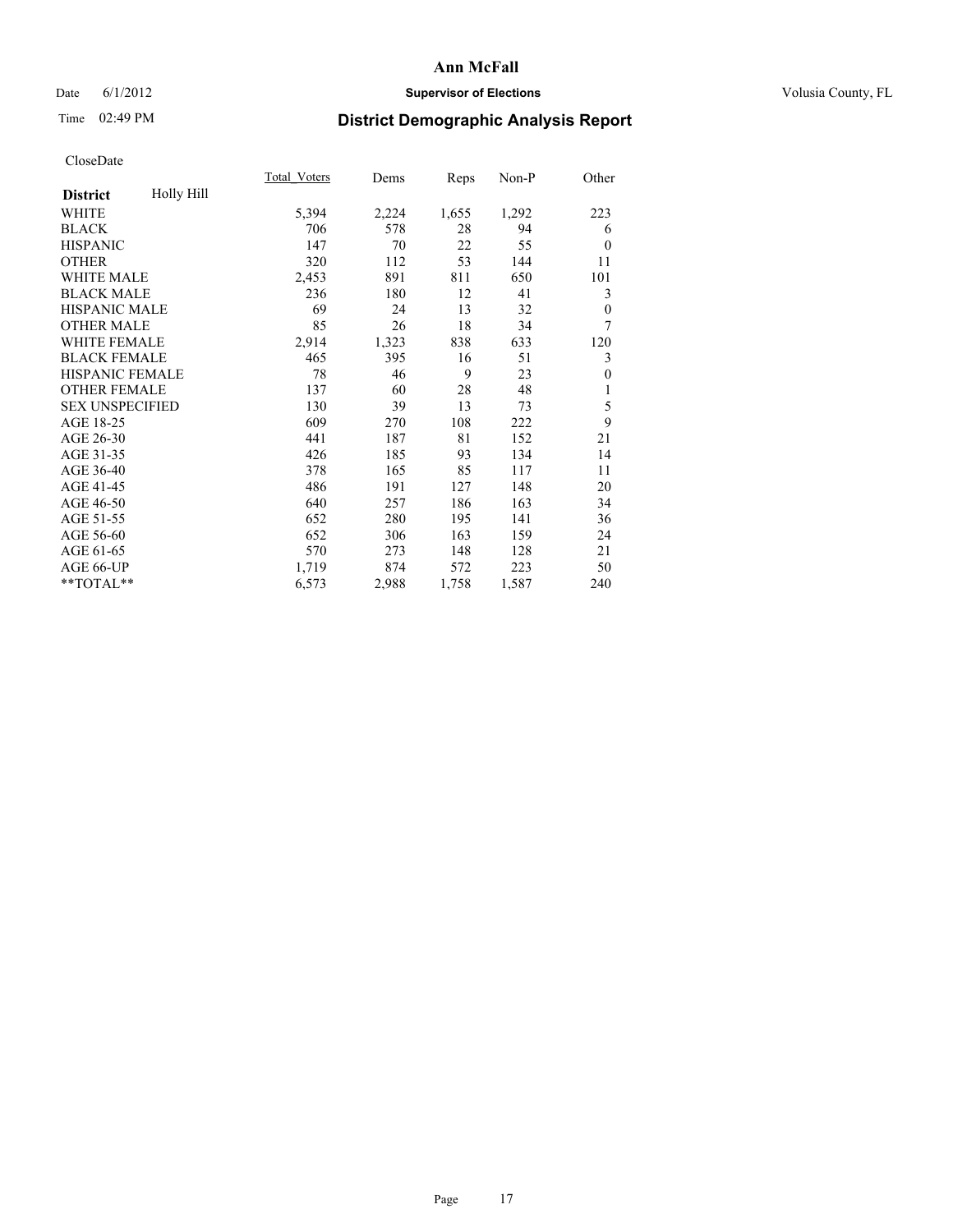### Date 6/1/2012 **Supervisor of Elections Supervisor of Elections** Volusia County, FL

# Time 02:49 PM **District Demographic Analysis Report**

|                        |            | <b>Total Voters</b> | Dems           | Reps           | Non-P | Other          |
|------------------------|------------|---------------------|----------------|----------------|-------|----------------|
| <b>District</b>        | Lake Helen |                     |                |                |       |                |
| <b>WHITE</b>           |            | 1,590               | 598            | 594            | 339   | 59             |
| <b>BLACK</b>           |            | 175                 | 152            | 5              | 15    | 3              |
| <b>HISPANIC</b>        |            | 36                  | 9              | 16             | 9     | 2              |
| <b>OTHER</b>           |            | 59                  | 21             | 14             | 22    | $\overline{2}$ |
| WHITE MALE             |            | 725                 | 244            | 291            | 160   | 30             |
| <b>BLACK MALE</b>      |            | 77                  | 67             | 3              | 6     | 1              |
| <b>HISPANIC MALE</b>   |            | 12                  | 3              | 6              | 3     | $\theta$       |
| <b>OTHER MALE</b>      |            | 18                  | 8              | 1              | 8     | 1              |
| WHITE FEMALE           |            | 856                 | 352            | 299            | 176   | 29             |
| <b>BLACK FEMALE</b>    |            | 97                  | 84             | $\overline{2}$ | 9     | $\overline{2}$ |
| HISPANIC FEMALE        |            | 23                  | 6              | 9              | 6     | $\overline{2}$ |
| <b>OTHER FEMALE</b>    |            | 24                  | 12             | $\overline{4}$ | 7     | 1              |
| <b>SEX UNSPECIFIED</b> |            | 28                  | $\overline{4}$ | 14             | 10    | $\theta$       |
| AGE 18-25              |            | 157                 | 54             | 48             | 48    | 7              |
| AGE 26-30              |            | 118                 | 36             | 33             | 47    | $\overline{2}$ |
| AGE 31-35              |            | 112                 | 44             | 31             | 32    | 5              |
| AGE 36-40              |            | 118                 | 36             | 34             | 35    | 13             |
| AGE 41-45              |            | 142                 | 49             | 50             | 33    | 10             |
| AGE 46-50              |            | 163                 | 61             | 64             | 33    | 5              |
| AGE 51-55              |            | 204                 | 84             | 83             | 34    | 3              |
| AGE 56-60              |            | 201                 | 84             | 74             | 35    | 8              |
| AGE 61-65              |            | 179                 | 95             | 54             | 28    | $\overline{2}$ |
| AGE 66-UP              |            | 466                 | 237            | 158            | 60    | 11             |
| **TOTAL**              |            | 1,860               | 780            | 629            | 385   | 66             |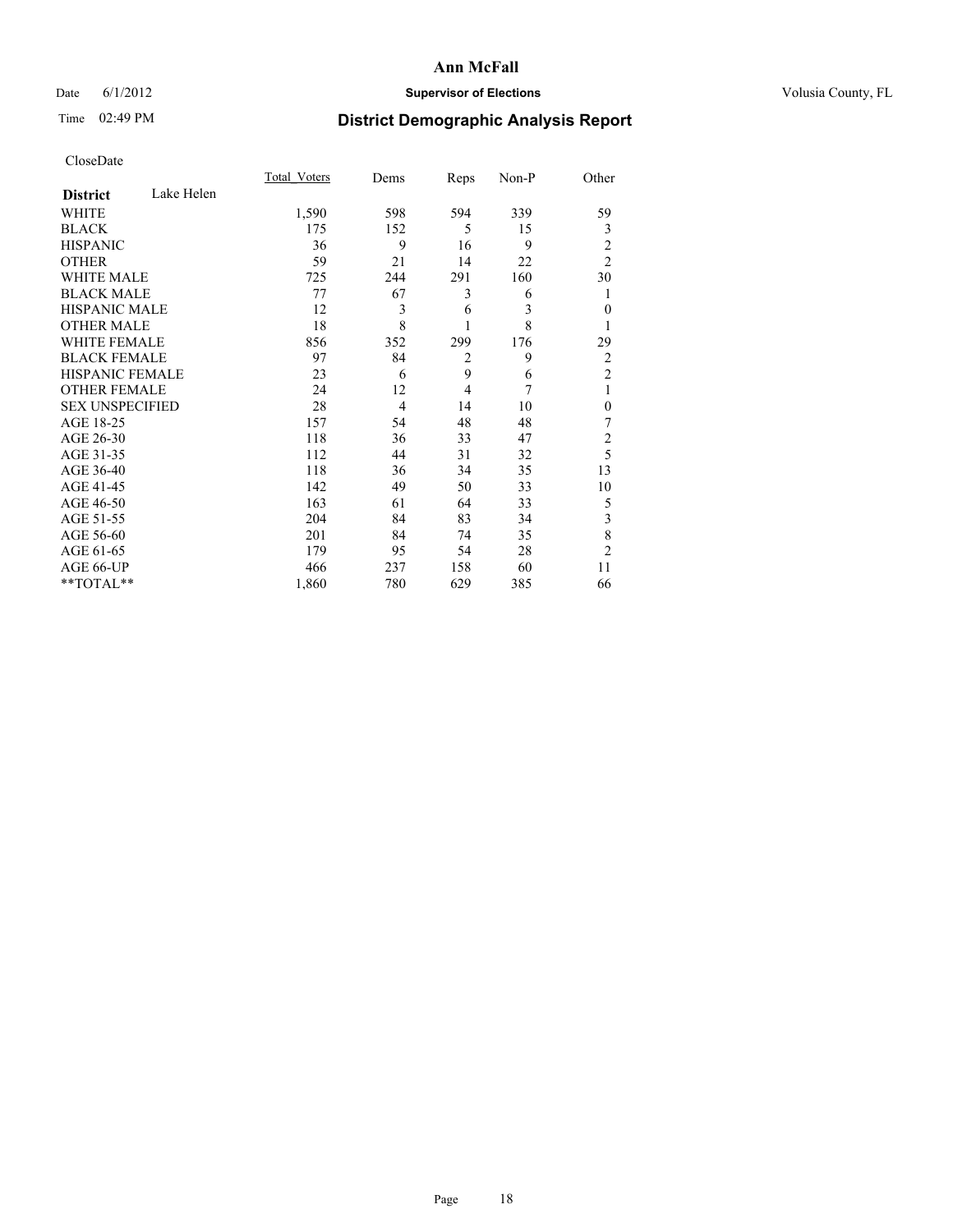### Date 6/1/2012 **Supervisor of Elections Supervisor of Elections** Volusia County, FL

## Time 02:49 PM **District Demographic Analysis Report**

|                                     | <b>Total Voters</b> | Dems  | Reps  | Non-P | Other          |
|-------------------------------------|---------------------|-------|-------|-------|----------------|
| New Smyrna Beach<br><b>District</b> |                     |       |       |       |                |
| WHITE                               | 15,274              | 5,048 | 6,305 | 3,470 | 451            |
| <b>BLACK</b>                        | 708                 | 597   | 22    | 80    | 9              |
| <b>HISPANIC</b>                     | 204                 | 71    | 60    | 68    | 5              |
| <b>OTHER</b>                        | 537                 | 137   | 118   | 267   | 15             |
| <b>WHITE MALE</b>                   | 7,036               | 2,004 | 3,050 | 1,744 | 238            |
| <b>BLACK MALE</b>                   | 286                 | 229   | 8     | 42    | 7              |
| HISPANIC MALE                       | 96                  | 28    | 26    | 40    | $\overline{c}$ |
| <b>OTHER MALE</b>                   | 162                 | 42    | 39    | 78    | 3              |
| <b>WHITE FEMALE</b>                 | 8,147               | 3,007 | 3,223 | 1,706 | 211            |
| <b>BLACK FEMALE</b>                 | 419                 | 365   | 14    | 38    | $\overline{2}$ |
| HISPANIC FEMALE                     | 108                 | 43    | 34    | 28    | 3              |
| <b>OTHER FEMALE</b>                 | 205                 | 71    | 57    | 67    | 10             |
| <b>SEX UNSPECIFIED</b>              | 264                 | 64    | 54    | 142   | $\overline{4}$ |
| AGE 18-25                           | 1,049               | 343   | 240   | 442   | 24             |
| AGE 26-30                           | 773                 | 259   | 213   | 268   | 33             |
| AGE 31-35                           | 808                 | 240   | 239   | 294   | 35             |
| AGE 36-40                           | 787                 | 265   | 233   | 259   | 30             |
| AGE 41-45                           | 909                 | 294   | 340   | 247   | 28             |
| AGE 46-50                           | 1,157               | 379   | 479   | 273   | 26             |
| AGE 51-55                           | 1,484               | 511   | 574   | 346   | 53             |
| AGE 56-60                           | 1,707               | 657   | 646   | 361   | 43             |
| AGE 61-65                           | 1,885               | 681   | 751   | 413   | 40             |
| AGE 66-UP                           | 6,166               | 2,225 | 2,790 | 983   | 168            |
| $*$ $TOTAL**$                       | 16,725              | 5,854 | 6,505 | 3,886 | 480            |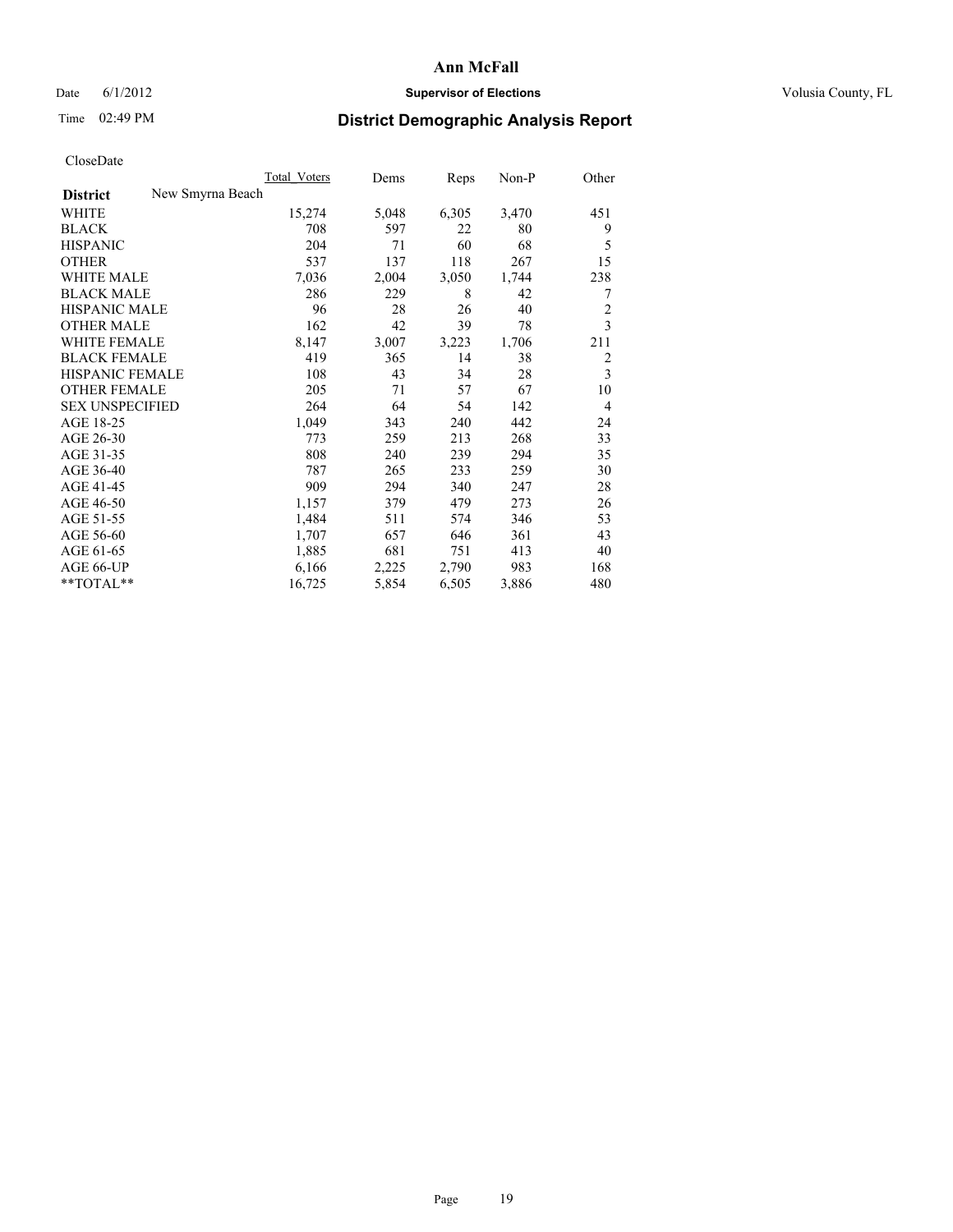### Date 6/1/2012 **Supervisor of Elections Supervisor of Elections** Volusia County, FL

# Time 02:49 PM **District Demographic Analysis Report**

|                        |          | <b>Total Voters</b> | Dems     | Reps           | Non-P    | Other        |
|------------------------|----------|---------------------|----------|----------------|----------|--------------|
| <b>District</b>        | Oak Hill |                     |          |                |          |              |
| WHITE                  |          | 1,073               | 386      | 415            | 244      | 28           |
| <b>BLACK</b>           |          | 173                 | 148      | 4              | 20       | 1            |
| <b>HISPANIC</b>        |          | 6                   | 3        | 2              | 1        | $\Omega$     |
| <b>OTHER</b>           |          | 34                  | 8        | 8              | 15       | 3            |
| WHITE MALE             |          | 532                 | 181      | 211            | 123      | 17           |
| <b>BLACK MALE</b>      |          | 74                  | 60       | $\overline{2}$ | 11       |              |
| <b>HISPANIC MALE</b>   |          | 3                   | $\theta$ | $\overline{2}$ | 1        | $\Omega$     |
| <b>OTHER MALE</b>      |          | 14                  | 3        | $\overline{4}$ | 6        |              |
| <b>WHITE FEMALE</b>    |          | 534                 | 204      | 200            | 119      | 11           |
| <b>BLACK FEMALE</b>    |          | 99                  | 88       | $\overline{2}$ | 9        | $\Omega$     |
| <b>HISPANIC FEMALE</b> |          | 3                   | 3        | $\mathbf{0}$   | $\theta$ | $\Omega$     |
| <b>OTHER FEMALE</b>    |          | 14                  | 5        | 3              | 4        | 2            |
| <b>SEX UNSPECIFIED</b> |          | 13                  |          | 5              | 7        | $\mathbf{0}$ |
| AGE 18-25              |          | 92                  | 37       | 21             | 30       | 4            |
| AGE 26-30              |          | 62                  | 29       | 13             | 19       | 1            |
| AGE 31-35              |          | 67                  | 23       | 24             | 20       | $\theta$     |
| AGE 36-40              |          | 48                  | 23       | 12             | 12       |              |
| AGE 41-45              |          | 72                  | 29       | 24             | 14       | 5            |
| AGE 46-50              |          | 94                  | 38       | 32             | 23       |              |
| AGE 51-55              |          | 148                 | 70       | 51             | 26       |              |
| AGE 56-60              |          | 118                 | 57       | 35             | 21       | 5            |
| AGE 61-65              |          | 163                 | 67       | 53             | 39       | 4            |
| AGE 66-UP              |          | 422                 | 172      | 164            | 76       | 10           |
| **TOTAL**              |          | 1,286               | 545      | 429            | 280      | 32           |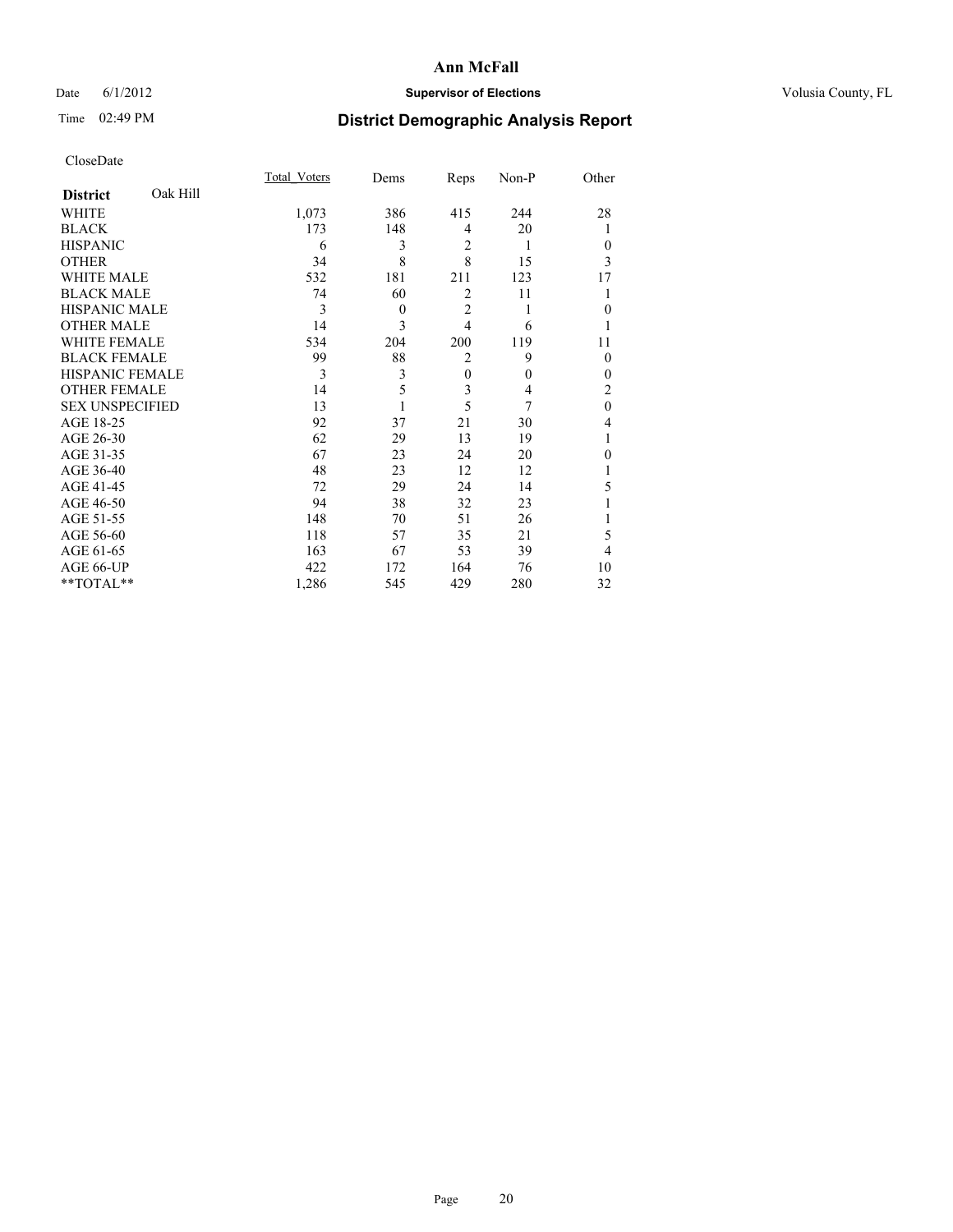### Date 6/1/2012 **Supervisor of Elections Supervisor of Elections** Volusia County, FL

# Time 02:49 PM **District Demographic Analysis Report**

|                        |             | Total Voters | Dems  | Reps  | $Non-P$ | Other          |
|------------------------|-------------|--------------|-------|-------|---------|----------------|
| <b>District</b>        | Orange City |              |       |       |         |                |
| WHITE                  |             | 5,041        | 1,672 | 2,049 | 1,100   | 220            |
| <b>BLACK</b>           |             | 311          | 252   | 10    | 45      | $\overline{4}$ |
| <b>HISPANIC</b>        |             | 708          | 332   | 115   | 249     | 12             |
| <b>OTHER</b>           |             | 266          | 86    | 60    | 113     | 7              |
| <b>WHITE MALE</b>      |             | 2,163        | 634   | 909   | 501     | 119            |
| <b>BLACK MALE</b>      |             | 113          | 80    | 5     | 25      | 3              |
| HISPANIC MALE          |             | 301          | 136   | 52    | 108     | 5              |
| <b>OTHER MALE</b>      |             | 89           | 31    | 25    | 33      | $\theta$       |
| <b>WHITE FEMALE</b>    |             | 2,857        | 1,029 | 1,132 | 595     | 101            |
| <b>BLACK FEMALE</b>    |             | 194          | 168   | 5     | 20      | 1              |
| <b>HISPANIC FEMALE</b> |             | 405          | 196   | 62    | 140     | 7              |
| <b>OTHER FEMALE</b>    |             | 106          | 38    | 21    | 42      | 5              |
| <b>SEX UNSPECIFIED</b> |             | 98           | 30    | 23    | 43      | $\overline{c}$ |
| AGE 18-25              |             | 487          | 158   | 119   | 185     | 25             |
| AGE 26-30              |             | 400          | 149   | 102   | 137     | 12             |
| AGE 31-35              |             | 429          | 136   | 129   | 147     | 17             |
| AGE 36-40              |             | 326          | 102   | 107   | 106     | 11             |
| AGE 41-45              |             | 398          | 148   | 112   | 126     | 12             |
| AGE 46-50              |             | 461          | 157   | 157   | 128     | 19             |
| AGE 51-55              |             | 457          | 160   | 167   | 112     | 18             |
| AGE 56-60              |             | 496          | 203   | 147   | 126     | 20             |
| AGE 61-65              |             | 523          | 209   | 190   | 104     | 20             |
| AGE 66-UP              |             | 2,352        | 921   | 1,005 | 337     | 89             |
| **TOTAL**              |             | 6,329        | 2,343 | 2,235 | 1,508   | 243            |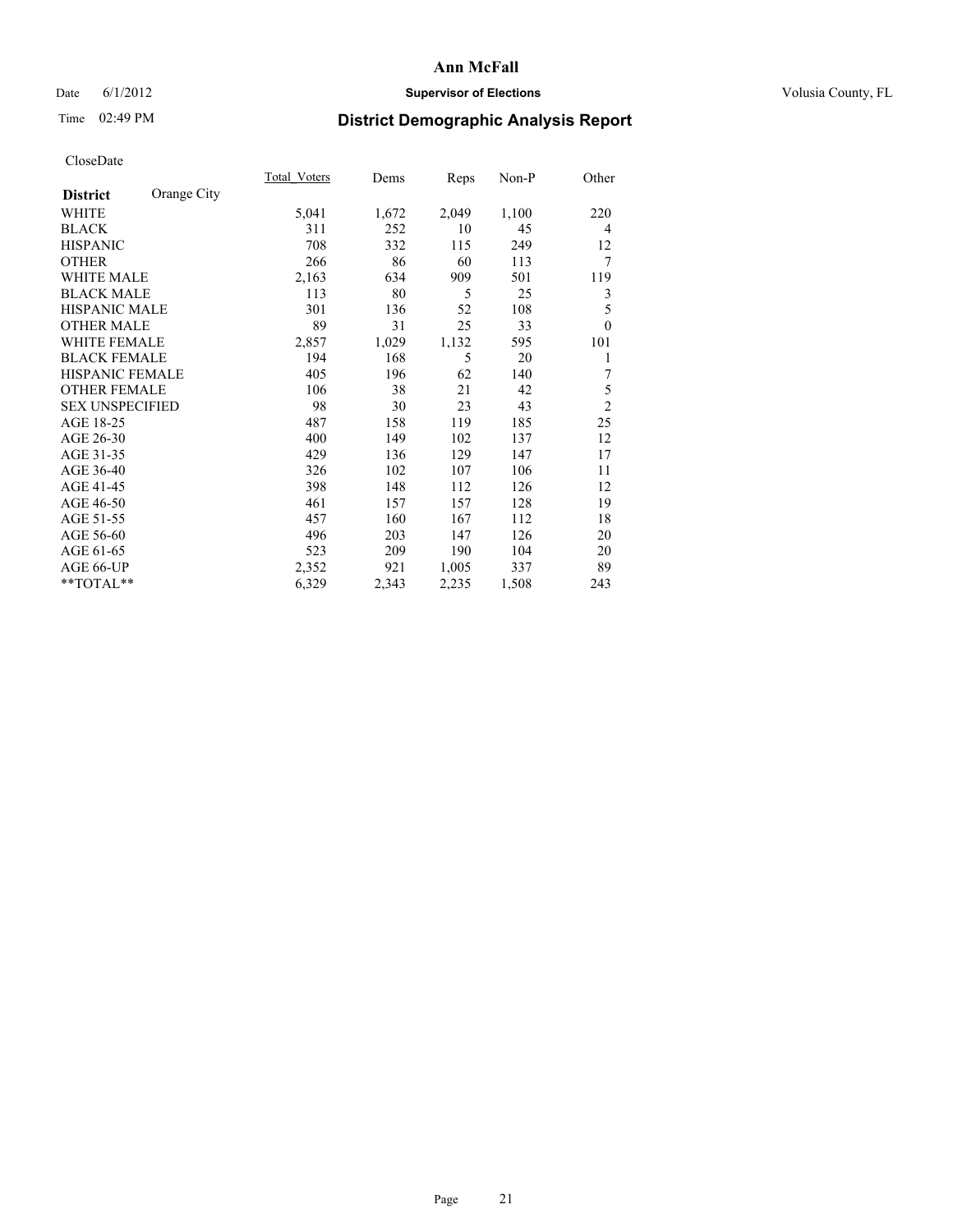### Date 6/1/2012 **Supervisor of Elections Supervisor of Elections** Volusia County, FL

# Time 02:49 PM **District Demographic Analysis Report**

|                        |              | Total Voters | Dems  | <b>Reps</b> | Non-P | Other |
|------------------------|--------------|--------------|-------|-------------|-------|-------|
| <b>District</b>        | Ormond Beach |              |       |             |       |       |
| WHITE                  |              | 25,216       | 8,550 | 10,836      | 5,034 | 796   |
| <b>BLACK</b>           |              | 792          | 597   | 50          | 126   | 19    |
| <b>HISPANIC</b>        |              | 516          | 213   | 140         | 151   | 12    |
| <b>OTHER</b>           |              | 1,358        | 444   | 356         | 522   | 36    |
| <b>WHITE MALE</b>      |              | 11,398       | 3,416 | 5,130       | 2,431 | 421   |
| <b>BLACK MALE</b>      |              | 357          | 257   | 26          | 63    | 11    |
| <b>HISPANIC MALE</b>   |              | 211          | 65    | 75          | 62    | 9     |
| <b>OTHER MALE</b>      |              | 490          | 157   | 138         | 178   | 17    |
| <b>WHITE FEMALE</b>    |              | 13,698       | 5,100 | 5,668       | 2,561 | 369   |
| <b>BLACK FEMALE</b>    |              | 427          | 334   | 24          | 61    | 8     |
| HISPANIC FEMALE        |              | 300          | 146   | 62          | 89    | 3     |
| <b>OTHER FEMALE</b>    |              | 557          | 217   | 163         | 163   | 14    |
| <b>SEX UNSPECIFIED</b> |              | 444          | 112   | 96          | 225   | 11    |
| AGE 18-25              |              | 2,182        | 666   | 718         | 745   | 53    |
| AGE 26-30              |              | 1,386        | 421   | 453         | 470   | 42    |
| AGE 31-35              |              | 1,300        | 377   | 443         | 429   | 51    |
| AGE 36-40              |              | 1,416        | 448   | 513         | 392   | 63    |
| AGE 41-45              |              | 1,872        | 546   | 845         | 417   | 64    |
| AGE 46-50              |              | 2,381        | 748   | 1,039       | 531   | 63    |
| AGE 51-55              |              | 2,632        | 907   | 1,143       | 523   | 59    |
| AGE 56-60              |              | 2,762        | 1,048 | 1,147       | 490   | 77    |
| AGE 61-65              |              | 2,860        | 1,109 | 1,137       | 526   | 88    |
| AGE 66-UP              |              | 9,098        | 3,539 | 3,945       | 1,311 | 303   |
| **TOTAL**              |              | 27,890       | 9,809 | 11,384      | 5,834 | 863   |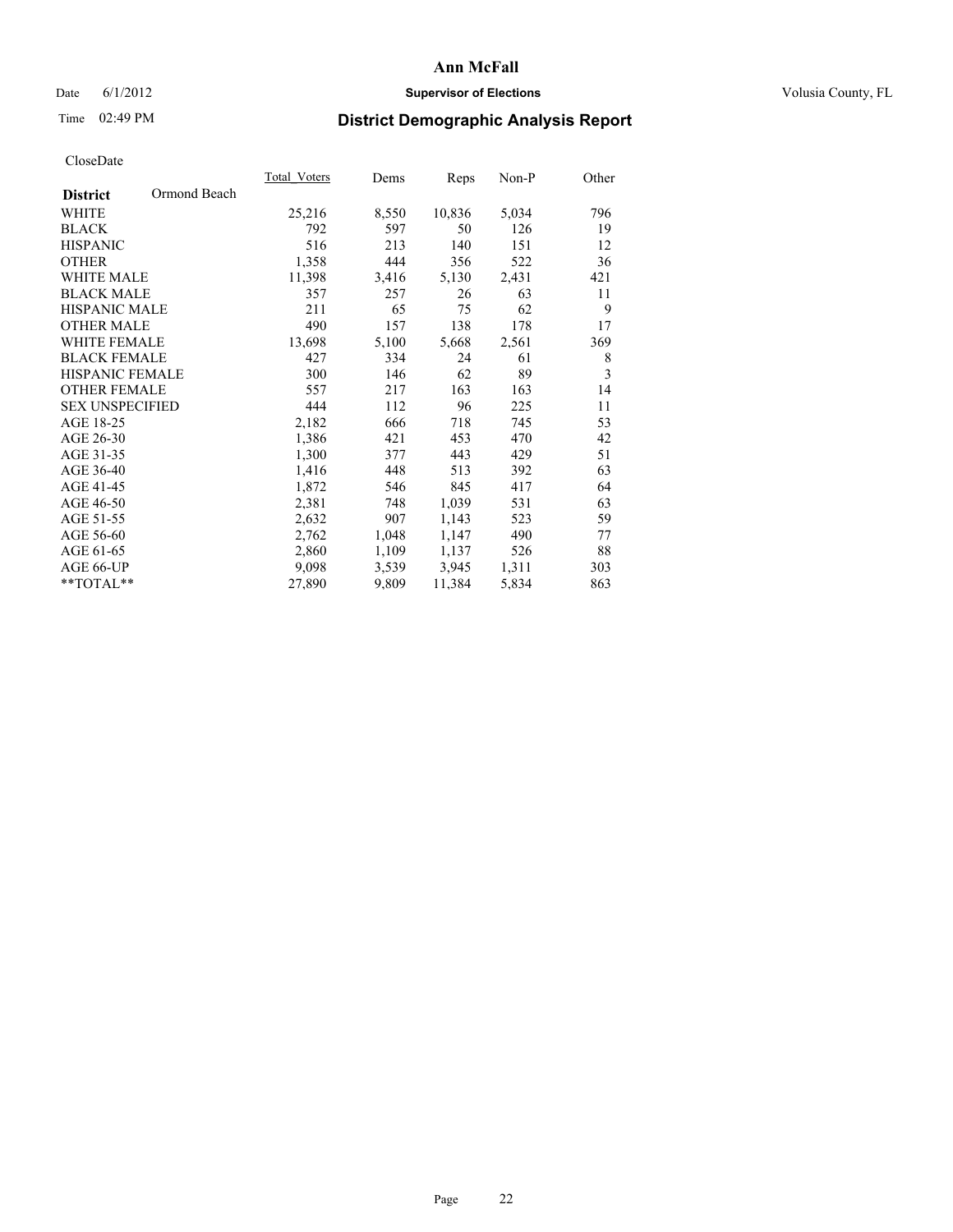### Date 6/1/2012 **Supervisor of Elections Supervisor of Elections** Volusia County, FL

# Time 02:49 PM **District Demographic Analysis Report**

|                        |         | Total Voters | Dems           | Reps           | Non-P          | Other          |
|------------------------|---------|--------------|----------------|----------------|----------------|----------------|
| <b>District</b>        | Pierson |              |                |                |                |                |
| WHITE                  |         | 520          | 204            | 218            | 81             | 17             |
| <b>BLACK</b>           |         | 51           | 43             | 3              | 5              | $\theta$       |
| <b>HISPANIC</b>        |         | 96           | 36             | 6              | 51             | 3              |
| <b>OTHER</b>           |         | 20           | $\overline{4}$ | 3              | 13             | $\theta$       |
| WHITE MALE             |         | 248          | 95             | 109            | 31             | 13             |
| <b>BLACK MALE</b>      |         | 21           | 17             | 1              | 3              | $\mathbf{0}$   |
| <b>HISPANIC MALE</b>   |         | 39           | 22             | 1              | 15             |                |
| <b>OTHER MALE</b>      |         | 9            | $\overline{2}$ | $\overline{2}$ | 5              | 0              |
| <b>WHITE FEMALE</b>    |         | 270          | 109            | 108            | 49             | 4              |
| <b>BLACK FEMALE</b>    |         | 30           | 26             | $\overline{2}$ | $\overline{2}$ | $\theta$       |
| <b>HISPANIC FEMALE</b> |         | 56           | 14             | 5              | 35             | $\overline{c}$ |
| <b>OTHER FEMALE</b>    |         | 4            | $\overline{c}$ | 1              | 1              | $\theta$       |
| <b>SEX UNSPECIFIED</b> |         | 10           | $\theta$       | 1              | 9              | $\theta$       |
| AGE 18-25              |         | 83           | 22             | 19             | 41             |                |
| AGE 26-30              |         | 55           | 15             | 16             | 23             |                |
| AGE 31-35              |         | 51           | 12             | 15             | 21             | 3              |
| AGE 36-40              |         | 43           | 15             | 16             | 10             | $\overline{2}$ |
| AGE 41-45              |         | 47           | 20             | 14             | 12             |                |
| AGE 46-50              |         | 59           | 26             | 20             | 9              | 4              |
| AGE 51-55              |         | 67           | 33             | 26             | 6              | 2              |
| AGE 56-60              |         | 76           | 33             | 29             | 11             | 3              |
| AGE 61-65              |         | 54           | 29             | 21             | 3              | 1              |
| AGE 66-UP              |         | 152          | 82             | 54             | 14             | $\overline{2}$ |
| **TOTAL**              |         | 687          | 287            | 230            | 150            | 20             |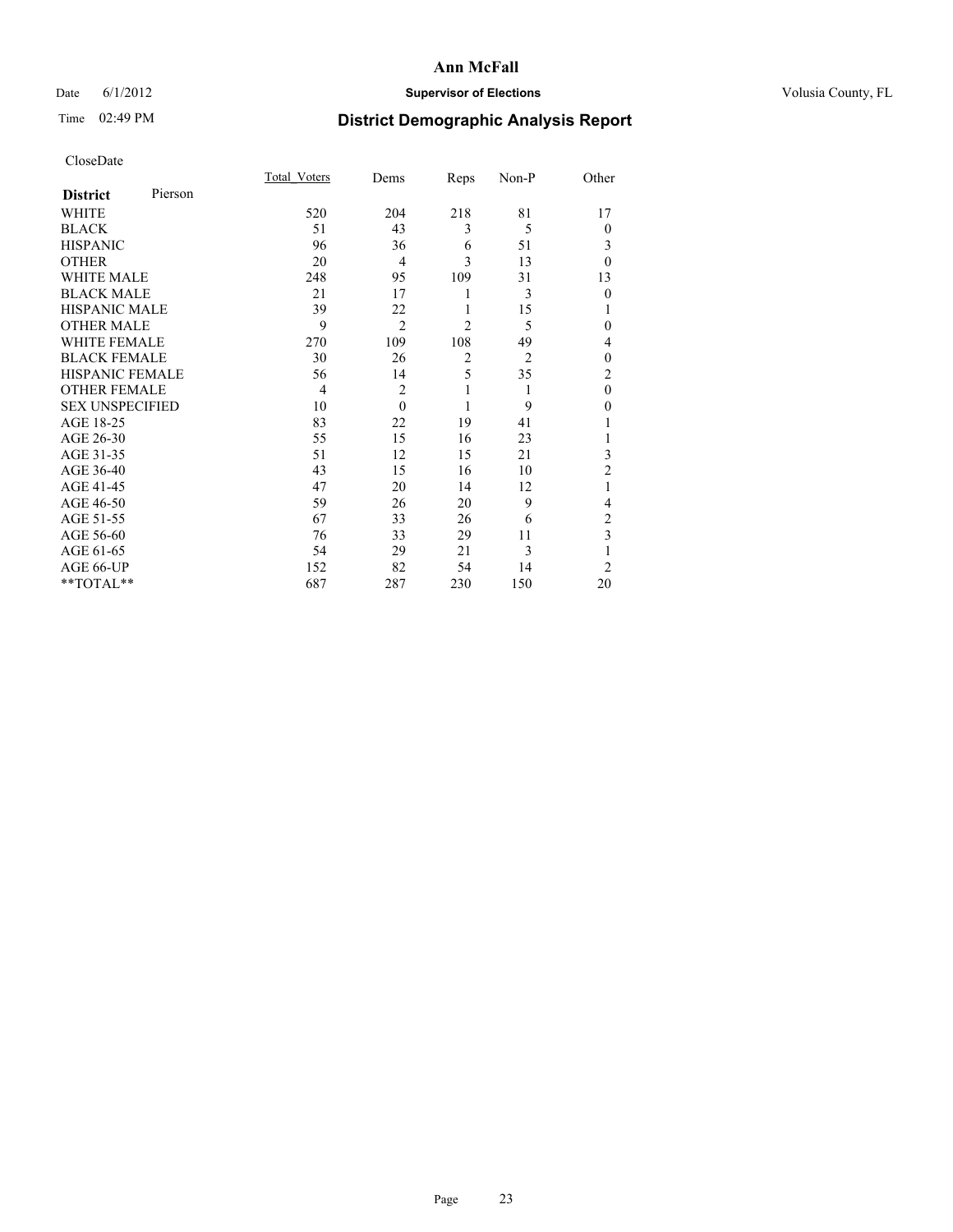### Date 6/1/2012 **Supervisor of Elections Supervisor of Elections** Volusia County, FL

# Time 02:49 PM **District Demographic Analysis Report**

|                        |             | Total Voters | Dems           | Reps             | Non-P          | Other          |
|------------------------|-------------|--------------|----------------|------------------|----------------|----------------|
| <b>District</b>        | Ponce Inlet |              |                |                  |                |                |
| WHITE                  |             | 2,601        | 647            | 1,331            | 535            | 88             |
| <b>BLACK</b>           |             | 5            | $\overline{c}$ | 1                | $\overline{2}$ | $\Omega$       |
| <b>HISPANIC</b>        |             | 38           | 12             | 15               | 10             |                |
| <b>OTHER</b>           |             | 99           | 28             | 34               | 34             | 3              |
| WHITE MALE             |             | 1,237        | 268            | 661              | 261            | 47             |
| <b>BLACK MALE</b>      |             | 2            |                | $\boldsymbol{0}$ | 1              | $\overline{0}$ |
| <b>HISPANIC MALE</b>   |             | 16           | 7              | 5                | 3              |                |
| <b>OTHER MALE</b>      |             | 35           | 9              | 13               | 10             | 3              |
| WHITE FEMALE           |             | 1,346        | 374            | 664              | 268            | 40             |
| <b>BLACK FEMALE</b>    |             | 3            |                | 1                | 1              | $\overline{0}$ |
| <b>HISPANIC FEMALE</b> |             | 22           | 5              | 10               | 7              | $\Omega$       |
| <b>OTHER FEMALE</b>    |             | 39           | 14             | 14               | 11             | $\Omega$       |
| <b>SEX UNSPECIFIED</b> |             | 43           | 10             | 13               | 19             |                |
| AGE 18-25              |             | 135          | 33             | 60               | 36             | 6              |
| AGE 26-30              |             | 79           | 25             | 25               | 27             | $\overline{2}$ |
| AGE 31-35              |             | 85           | 15             | 30               | 35             | 5              |
| AGE 36-40              |             | 76           | 17             | 35               | 23             |                |
| AGE 41-45              |             | 114          | 22             | 55               | 32             | 5              |
| AGE 46-50              |             | 171          | 47             | 77               | 43             | $\overline{4}$ |
| AGE 51-55              |             | 253          | 50             | 136              | 58             | 9              |
| AGE 56-60              |             | 298          | 84             | 150              | 56             | 8              |
| AGE 61-65              |             | 407          | 97             | 197              | 92             | 21             |
| AGE 66-UP              |             | 1,126        | 299            | 617              | 179            | 31             |
| **TOTAL**              |             | 2,744        | 689            | 1,382            | 581            | 92             |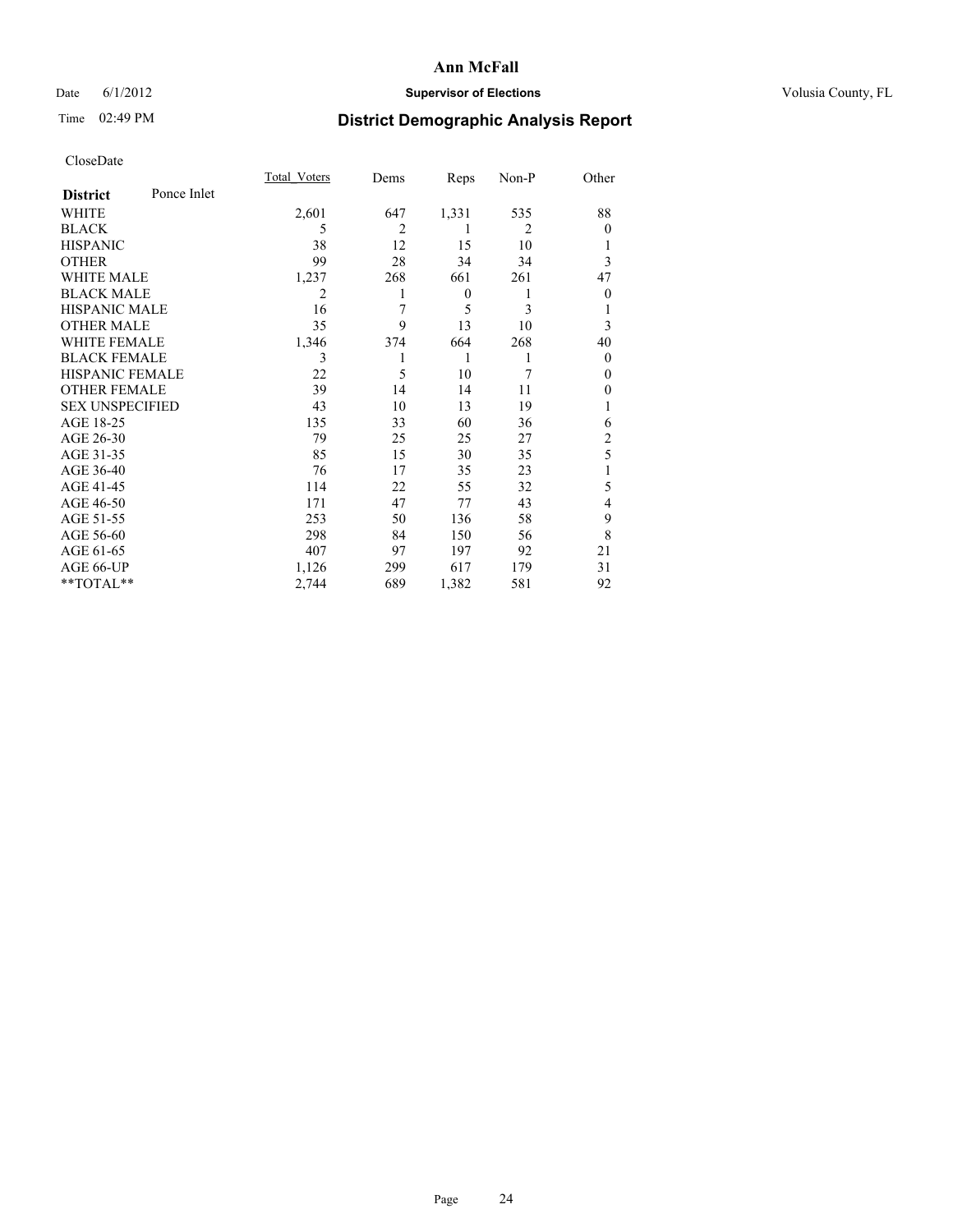### Date 6/1/2012 **Supervisor of Elections Supervisor of Elections** Volusia County, FL

# Time 02:49 PM **District Demographic Analysis Report**

| Total Voters | Dems   | Reps   | Non-P | Other |
|--------------|--------|--------|-------|-------|
|              |        |        |       |       |
| 33,696       | 11,571 | 13,096 | 7,830 | 1,199 |
| 949          | 745    | 50     | 135   | 19    |
| 875          | 344    | 202    | 312   | 17    |
| 1,690        | 537    | 390    | 712   | 51    |
| 15,385       | 4,628  | 6,326  | 3,807 | 624   |
| 412          | 308    | 30     | 64    | 10    |
| 386          | 149    | 87     | 143   | 7     |
| 607          | 196    | 149    | 237   | 25    |
| 18,099       | 6,881  | 6,693  | 3,965 | 560   |
| 533          | 434    | 19     | 71    | 9     |
| 482          | 194    | 112    | 166   | 10    |
| 692          | 255    | 164    | 251   | 22    |
| 614          | 152    | 158    | 285   | 19    |
| 3,072        | 1,010  | 873    | 1,084 | 105   |
| 2,373        | 771    | 672    | 844   | 86    |
| 2,193        | 712    | 657    | 740   | 84    |
| 2,159        | 673    | 746    | 661   | 79    |
| 2,613        | 796    | 997    | 739   | 81    |
| 3,199        | 991    | 1,313  | 794   | 101   |
| 3,475        | 1,217  | 1,430  | 732   | 96    |
| 3,443        | 1,334  | 1,312  | 684   | 113   |
| 3,732        | 1,404  | 1,407  | 778   | 143   |
| 10,963       | 4,292  | 4,331  | 1,940 | 400   |
| 37,223       | 13,200 | 13,739 | 8,996 | 1,288 |
|              |        |        |       |       |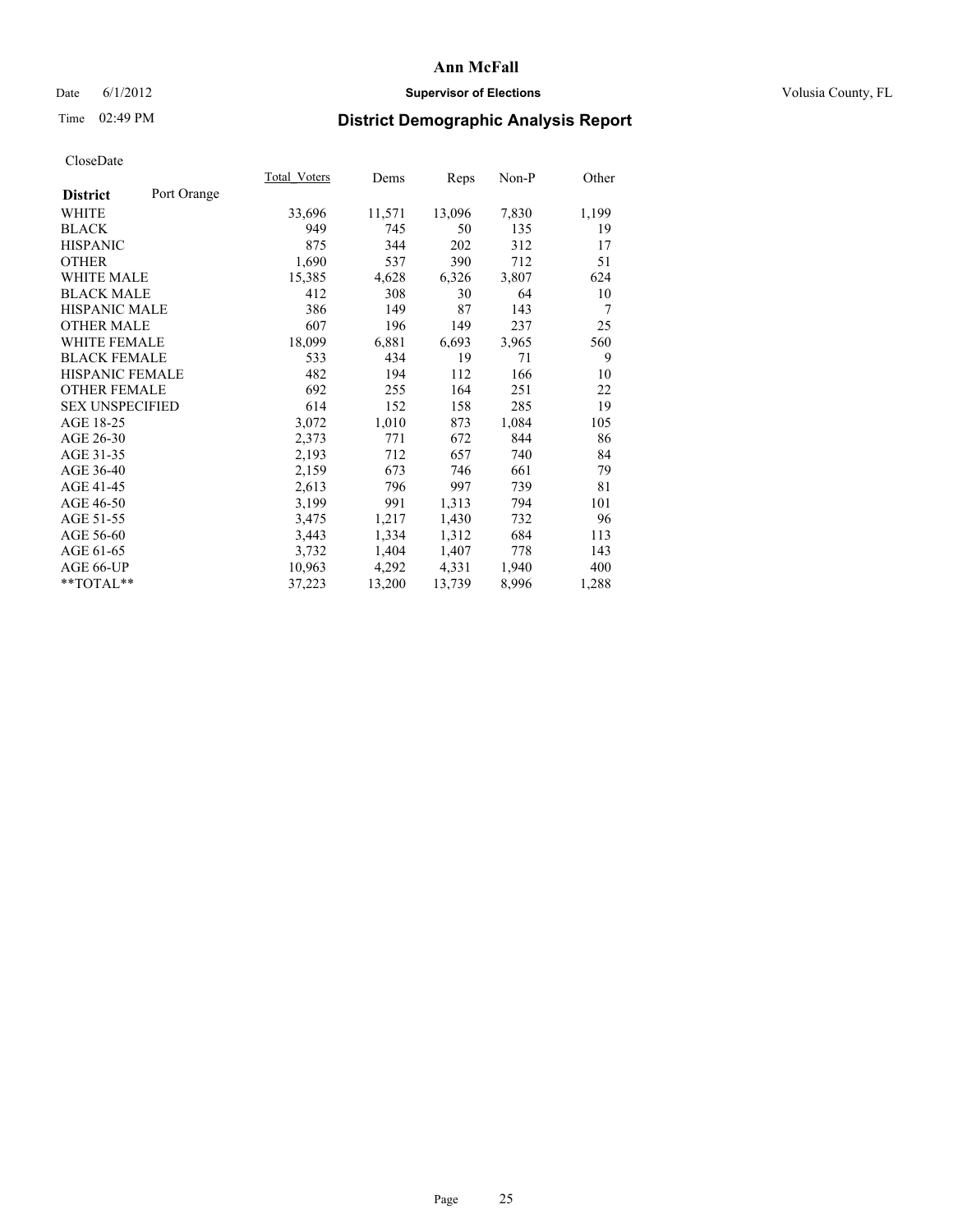### Date 6/1/2012 **Supervisor of Elections Supervisor of Elections** Volusia County, FL

# Time 02:49 PM **District Demographic Analysis Report**

|                        |               | Total Voters | Dems  | Reps  | $Non-P$ | Other          |
|------------------------|---------------|--------------|-------|-------|---------|----------------|
| <b>District</b>        | South Daytona |              |       |       |         |                |
| WHITE                  |               | 6,390        | 2,558 | 2,180 | 1,447   | 205            |
| <b>BLACK</b>           |               | 601          | 472   | 16    | 106     | 7              |
| <b>HISPANIC</b>        |               | 166          | 87    | 28    | 48      | 3              |
| <b>OTHER</b>           |               | 331          | 127   | 60    | 141     | 3              |
| WHITE MALE             |               | 2,923        | 1,015 | 1,087 | 701     | 120            |
| <b>BLACK MALE</b>      |               | 219          | 159   | 6     | 50      | 4              |
| <b>HISPANIC MALE</b>   |               | 79           | 37    | 18    | 21      | 3              |
| <b>OTHER MALE</b>      |               | 92           | 35    | 22    | 34      | 1              |
| <b>WHITE FEMALE</b>    |               | 3,435        | 1,524 | 1,084 | 742     | 85             |
| <b>BLACK FEMALE</b>    |               | 375          | 307   | 9     | 56      | 3              |
| <b>HISPANIC FEMALE</b> |               | 86           | 49    | 10    | 27      | $\mathbf{0}$   |
| <b>OTHER FEMALE</b>    |               | 147          | 66    | 28    | 51      | $\overline{2}$ |
| <b>SEX UNSPECIFIED</b> |               | 132          | 52    | 20    | 60      | $\mathbf{0}$   |
| AGE 18-25              |               | 675          | 271   | 133   | 257     | 14             |
| AGE 26-30              |               | 560          | 220   | 134   | 186     | 20             |
| AGE 31-35              |               | 443          | 169   | 90    | 158     | 26             |
| AGE 36-40              |               | 443          | 159   | 143   | 128     | 13             |
| AGE 41-45              |               | 619          | 257   | 187   | 158     | 17             |
| AGE 46-50              |               | 709          | 257   | 252   | 180     | 20             |
| AGE 51-55              |               | 735          | 329   | 242   | 144     | 20             |
| AGE 56-60              |               | 687          | 332   | 218   | 119     | 18             |
| AGE 61-65              |               | 725          | 305   | 244   | 149     | 27             |
| AGE 66-UP              |               | 1,895        | 947   | 642   | 263     | 43             |
| **TOTAL**              |               | 7,491        | 3,246 | 2,285 | 1,742   | 218            |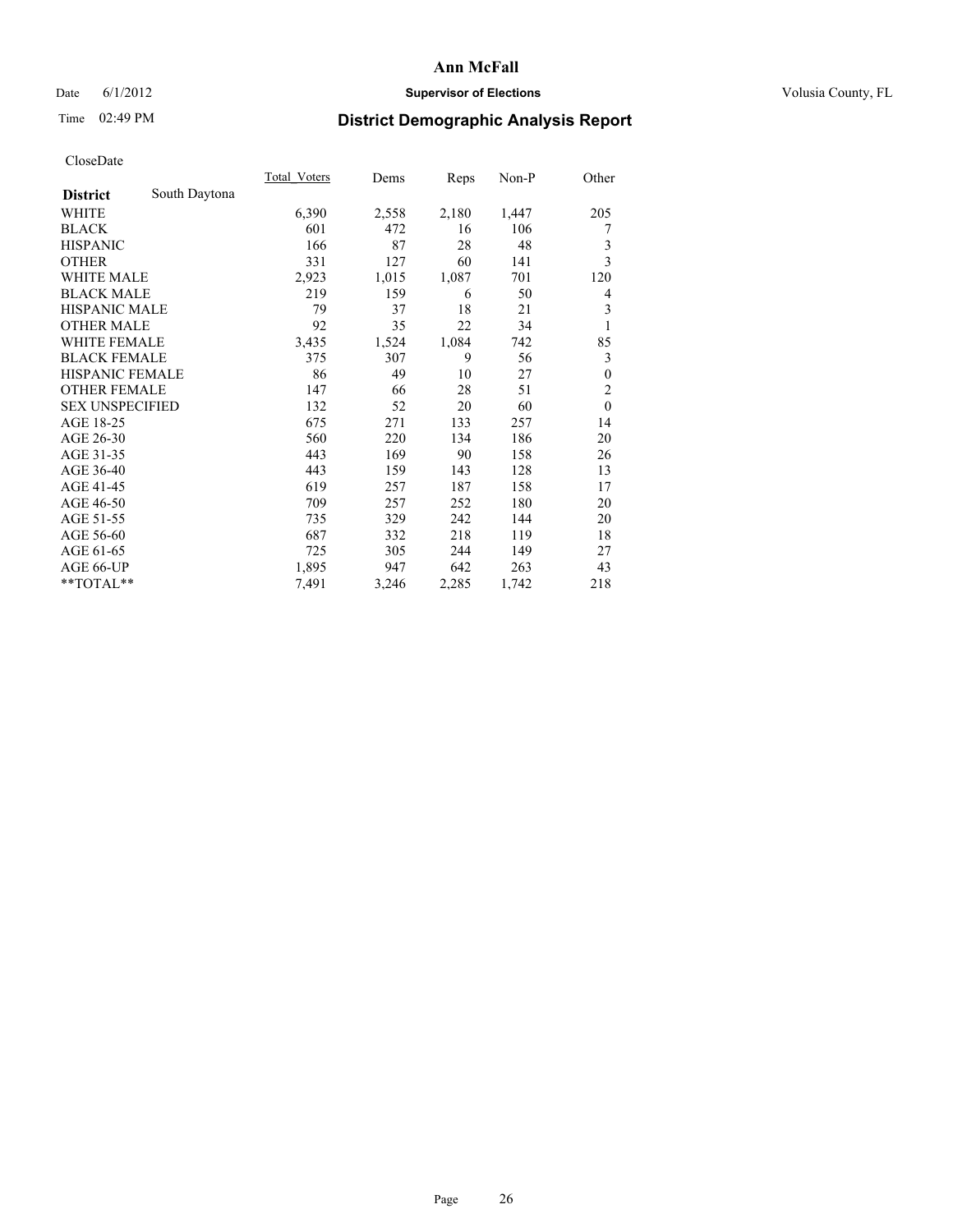### Date 6/1/2012 **Supervisor of Elections Supervisor of Elections** Volusia County, FL

# Time 02:49 PM **District Demographic Analysis Report**

|                        |               | Total Voters | Dems     | Reps     | Non-P    | Other |
|------------------------|---------------|--------------|----------|----------|----------|-------|
| <b>District</b>        | Flagler Beach |              |          |          |          |       |
| <b>WHITE</b>           |               | 55           | 22       | 15       | 17       |       |
| <b>BLACK</b>           |               | 0            | $\Omega$ | $\Omega$ | $\theta$ |       |
| <b>HISPANIC</b>        |               |              | 0        | 0        |          | 0     |
| <b>OTHER</b>           |               |              |          | 2        |          |       |
| <b>WHITE MALE</b>      |               | 28           | 10       | 8        | 9        |       |
| <b>BLACK MALE</b>      |               | 0            | $\Omega$ | 0        |          | 0     |
| HISPANIC MALE          |               |              | 0        | 0        |          | 0     |
| <b>OTHER MALE</b>      |               | 2            |          |          |          | 0     |
| <b>WHITE FEMALE</b>    |               | 27           | 12       |          | 8        |       |
| <b>BLACK FEMALE</b>    |               | 0            | $\Omega$ | 0        |          | 0     |
| <b>HISPANIC FEMALE</b> |               |              | $\theta$ |          |          |       |
| <b>OTHER FEMALE</b>    |               |              | $\theta$ |          |          | 0     |
| <b>SEX UNSPECIFIED</b> |               |              |          | 0        |          | 0     |
| AGE 18-25              |               |              | $\theta$ | 0        |          | 0     |
| AGE 26-30              |               |              | 0        | 0        |          | 0     |
| AGE 31-35              |               |              |          | 0        |          |       |
| AGE 36-40              |               |              | 0        | 0        |          | 0     |
| AGE 41-45              |               |              |          | 0        |          |       |
| AGE 46-50              |               |              |          | 0        |          | 0     |
| AGE 51-55              |               |              |          |          |          |       |
| AGE 56-60              |               |              |          |          |          | 0     |
| AGE 61-65              |               |              |          |          |          |       |
| AGE 66-UP              |               | 40           | 18       | 14       |          |       |
| **TOTAL**              |               | 58           | 23       | 17       | 17       |       |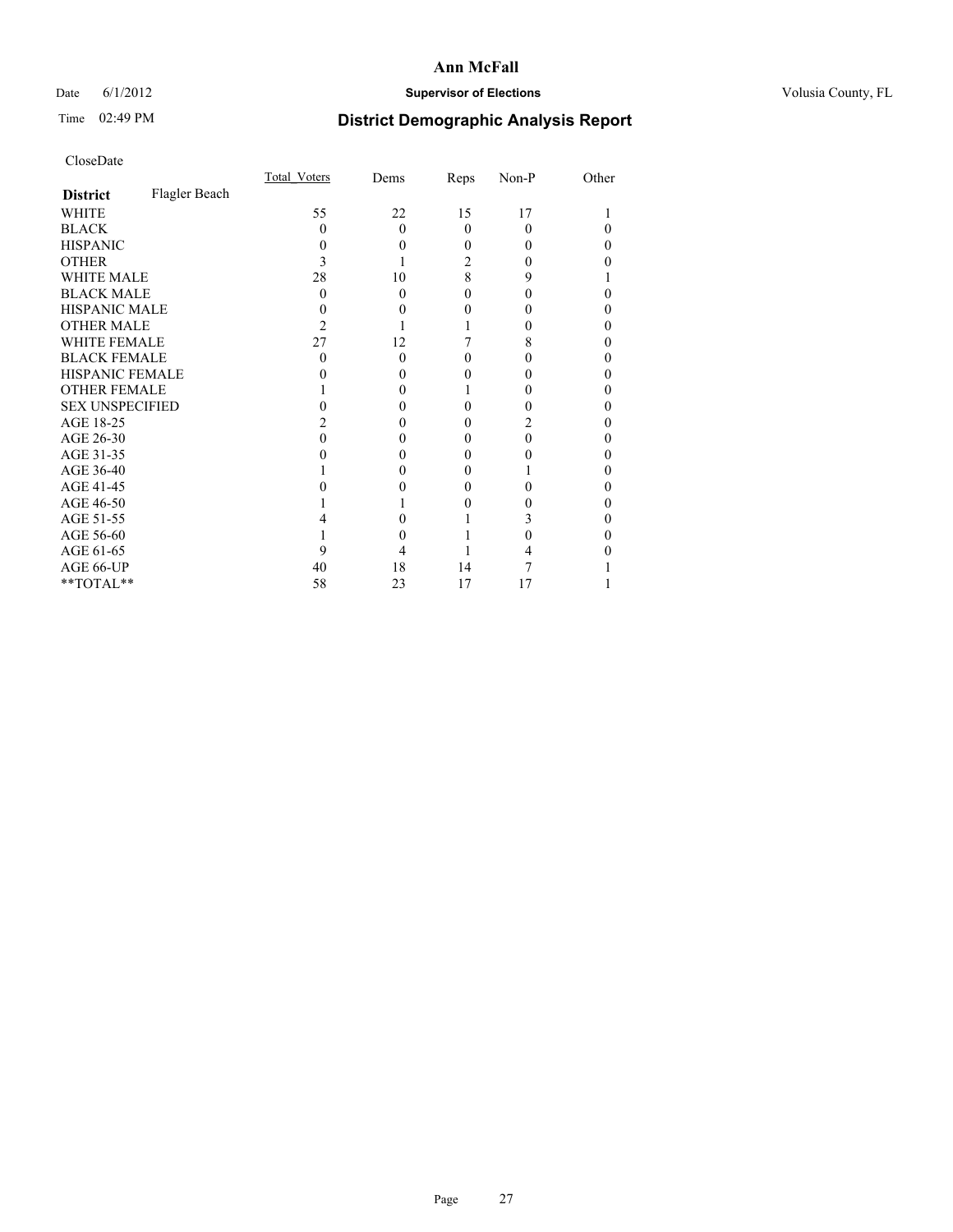### Date 6/1/2012 **Supervisor of Elections Supervisor of Elections** Volusia County, FL

## Time 02:49 PM **District Demographic Analysis Report**

|                        |                           | Total Voters | Dems   | <b>Reps</b> | Non-P  | Other |
|------------------------|---------------------------|--------------|--------|-------------|--------|-------|
| <b>District</b>        | <b>Hospital Authority</b> |              |        |             |        |       |
| <b>WHITE</b>           |                           | 95,694       | 30,889 | 40,014      | 20,608 | 4,183 |
| <b>BLACK</b>           |                           | 9,488        | 7.488  | 416         | 1,427  | 157   |
| <b>HISPANIC</b>        |                           | 16,538       | 7,885  | 2,827       | 5,480  | 346   |
| <b>OTHER</b>           |                           | 6,309        | 1,944  | 1,408       | 2,785  | 172   |
| <b>WHITE MALE</b>      |                           | 44,260       | 12,508 | 19,508      | 9.985  | 2,259 |
| <b>BLACK MALE</b>      |                           | 4,030        | 3,008  | 230         | 697    | 95    |
| <b>HISPANIC MALE</b>   |                           | 7,745        | 3,545  | 1,409       | 2,599  | 192   |
| <b>OTHER MALE</b>      |                           | 2,071        | 677    | 539         | 791    | 64    |
| <b>WHITE FEMALE</b>    |                           | 50,966       | 18,230 | 20,314      | 10,512 | 1,910 |
| <b>BLACK FEMALE</b>    |                           | 5,382        | 4,420  | 185         | 717    | 60    |
| <b>HISPANIC FEMALE</b> |                           | 8,688        | 4,282  | 1,408       | 2,849  | 149   |
| <b>OTHER FEMALE</b>    |                           | 2,444        | 909    | 558         | 908    | 69    |
| <b>SEX UNSPECIFIED</b> |                           | 2,443        | 627    | 514         | 1,242  | 60    |
| AGE 18-25              |                           | 13,119       | 4,249  | 3,304       | 5,034  | 532   |
| AGE 26-30              |                           | 8,599        | 2,848  | 2,179       | 3,223  | 349   |
| AGE 31-35              |                           | 9,046        | 3,128  | 2,537       | 2,935  | 446   |
| AGE 36-40              |                           | 9,171        | 3,173  | 2,927       | 2,654  | 417   |
| AGE 41-45              |                           | 10,361       | 3,482  | 3,761       | 2,719  | 399   |
| AGE 46-50              |                           | 12,148       | 4,195  | 4,689       | 2,823  | 441   |
| AGE 51-55              |                           | 12,567       | 4,658  | 4,880       | 2,587  | 442   |
| AGE 56-60              |                           | 11,704       | 4,715  | 4,318       | 2,242  | 429   |
| AGE 61-65              |                           | 11,401       | 4,653  | 4,299       | 2,027  | 422   |
| AGE 66-UP              |                           | 29,955       | 13,131 | 11,776      | 4,066  | 982   |
| $*$ $TOTAL**$          |                           | 128,073      | 48,232 | 44,670      | 30,312 | 4,859 |
|                        |                           |              |        |             |        |       |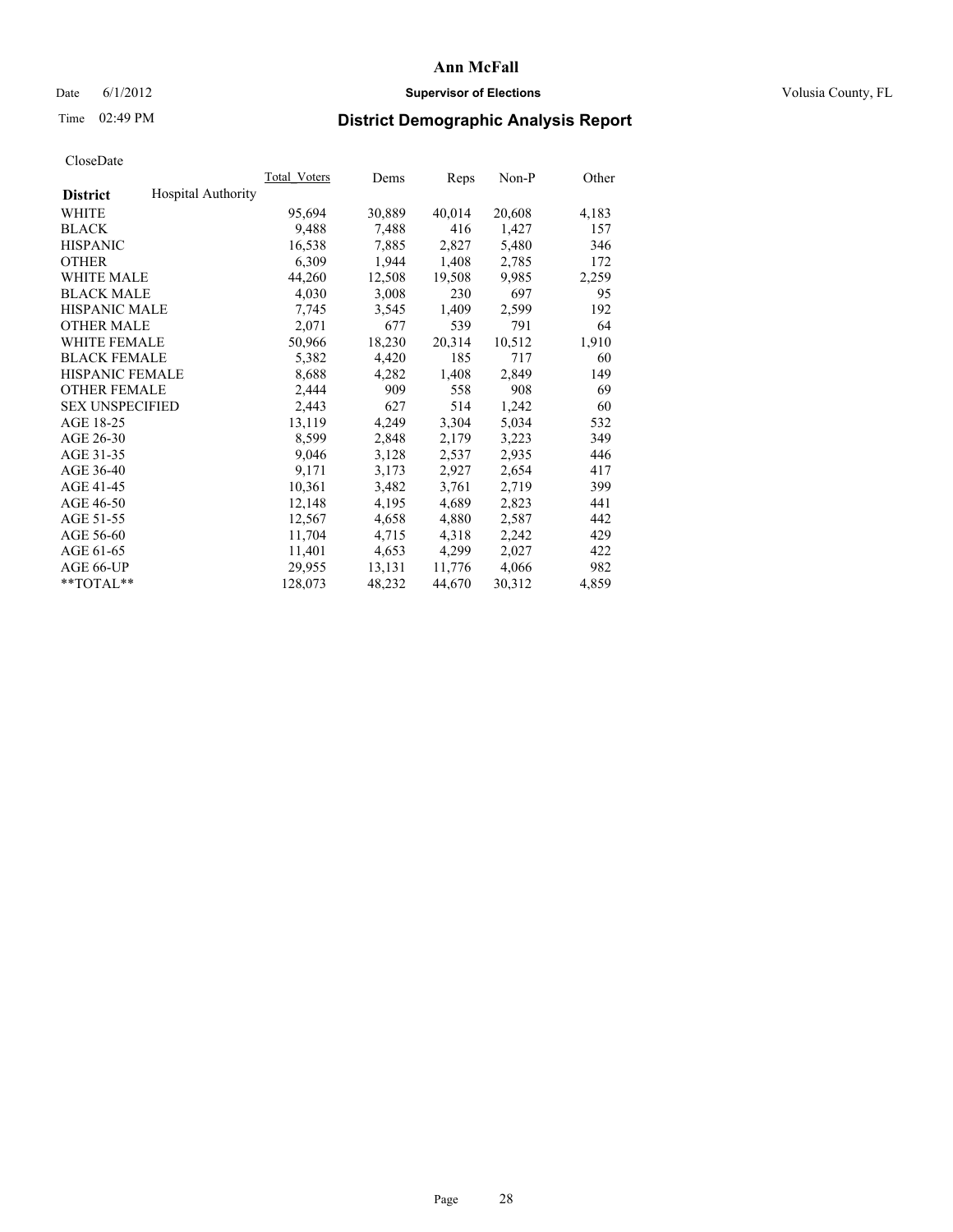### Date 6/1/2012 **Supervisor of Elections Supervisor of Elections** Volusia County, FL

## Time 02:49 PM **District Demographic Analysis Report**

|                        |                       | Total Voters | Dems  | <b>Reps</b> | $Non-P$ | Other        |
|------------------------|-----------------------|--------------|-------|-------------|---------|--------------|
| <b>District</b>        | Florida House Seat 24 |              |       |             |         |              |
| WHITE                  |                       | 17,212       | 5,540 | 7,576       | 3,434   | 662          |
| <b>BLACK</b>           |                       | 417          | 330   | 25          | 56      | 6            |
| <b>HISPANIC</b>        |                       | 730          | 278   | 137         | 298     | 17           |
| <b>OTHER</b>           |                       | 830          | 217   | 260         | 334     | 19           |
| <b>WHITE MALE</b>      |                       | 8,019        | 2,234 | 3,739       | 1,681   | 365          |
| <b>BLACK MALE</b>      |                       | 190          | 141   | 17          | 26      | 6            |
| <b>HISPANIC MALE</b>   |                       | 340          | 133   | 58          | 140     | 9            |
| <b>OTHER MALE</b>      |                       | 273          | 66    | 101         | 100     | 6            |
| <b>WHITE FEMALE</b>    |                       | 9,088        | 3,275 | 3,789       | 1,729   | 295          |
| <b>BLACK FEMALE</b>    |                       | 226          | 188   | 8           | 30      | $\mathbf{0}$ |
| HISPANIC FEMALE        |                       | 387          | 144   | 79          | 156     | 8            |
| <b>OTHER FEMALE</b>    |                       | 331          | 110   | 109         | 105     | 7            |
| <b>SEX UNSPECIFIED</b> |                       | 335          | 74    | 98          | 155     | 8            |
| AGE 18-25              |                       | 1,312        | 317   | 435         | 517     | 43           |
| AGE 26-30              |                       | 856          | 260   | 243         | 318     | 35           |
| AGE 31-35              |                       | 773          | 194   | 266         | 271     | 42           |
| AGE 36-40              |                       | 763          | 207   | 312         | 210     | 34           |
| AGE 41-45              |                       | 1,099        | 300   | 474         | 282     | 43           |
| AGE 46-50              |                       | 1,481        | 431   | 673         | 326     | 51           |
| AGE 51-55              |                       | 1,871        | 603   | 834         | 370     | 64           |
| AGE 56-60              |                       | 2,001        | 743   | 821         | 354     | 83           |
| AGE 61-65              |                       | 2,326        | 816   | 965         | 457     | 88           |
| AGE 66-UP              |                       | 6,711        | 2,497 | 2,975       | 1,018   | 221          |
| **TOTAL**              |                       | 19,193       | 6,368 | 7,998       | 4,123   | 704          |
|                        |                       |              |       |             |         |              |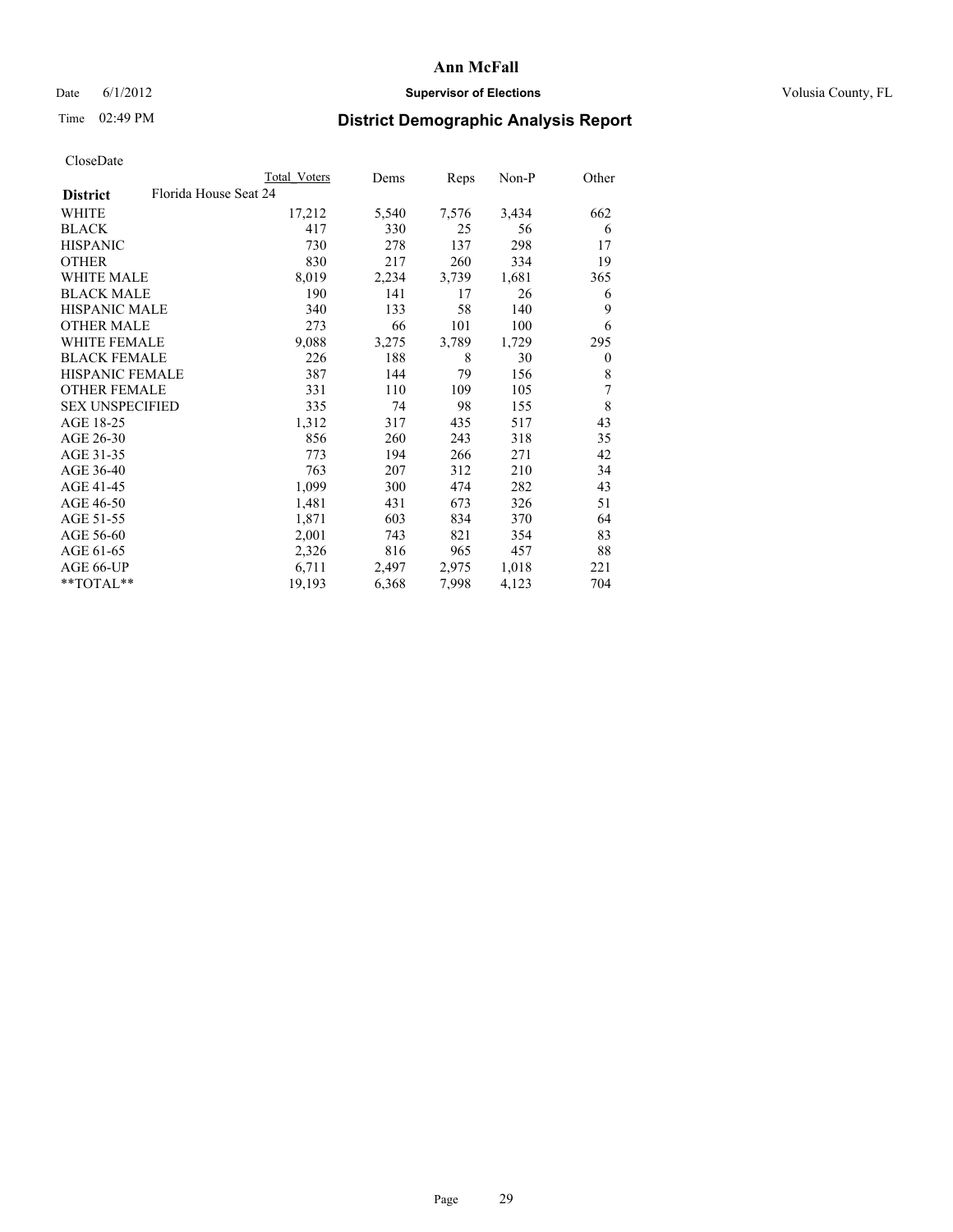### Date 6/1/2012 **Supervisor of Elections Supervisor of Elections** Volusia County, FL

## Time 02:49 PM **District Demographic Analysis Report**

|                                          | Total Voters | Dems   | Reps   | Non-P  | Other |
|------------------------------------------|--------------|--------|--------|--------|-------|
| Florida House Seat 25<br><b>District</b> |              |        |        |        |       |
| WHITE                                    | 99,573       | 33,574 | 40,834 | 21,887 | 3,278 |
| <b>BLACK</b>                             | 2,704        | 2,119  | 143    | 388    | 54    |
| <b>HISPANIC</b>                          | 2,041        | 787    | 536    | 674    | 44    |
| <b>OTHER</b>                             | 4,649        | 1,424  | 1,152  | 1,942  | 131   |
| <b>WHITE MALE</b>                        | 45,988       | 13,625 | 19,844 | 10,772 | 1,747 |
| <b>BLACK MALE</b>                        | 1,187        | 875    | 76     | 204    | 32    |
| <b>HISPANIC MALE</b>                     | 904          | 320    | 239    | 317    | 28    |
| <b>OTHER MALE</b>                        | 1,652        | 512    | 440    | 645    | 55    |
| WHITE FEMALE                             | 53,005       | 19,758 | 20,790 | 10,958 | 1,499 |
| <b>BLACK FEMALE</b>                      | 1,503        | 1,233  | 66     | 182    | 22    |
| <b>HISPANIC FEMALE</b>                   | 1,121        | 462    | 289    | 354    | 16    |
| <b>OTHER FEMALE</b>                      | 1,903        | 699    | 511    | 637    | 56    |
| <b>SEX UNSPECIFIED</b>                   | 1,704        | 420    | 410    | 822    | 52    |
| AGE 18-25                                | 8,024        | 2,491  | 2,373  | 2,915  | 245   |
| AGE 26-30                                | 5,861        | 1,844  | 1,729  | 2,079  | 209   |
| AGE 31-35                                | 5,394        | 1,670  | 1,657  | 1,853  | 214   |
| AGE 36-40                                | 5,504        | 1,698  | 1,890  | 1,712  | 204   |
| AGE 41-45                                | 7,000        | 2,086  | 2,787  | 1,899  | 228   |
| AGE 46-50                                | 8,899        | 2,812  | 3,725  | 2,116  | 246   |
| AGE 51-55                                | 10,287       | 3,480  | 4,335  | 2,185  | 287   |
| AGE 56-60                                | 10,861       | 4,048  | 4,333  | 2,156  | 324   |
| AGE 61-65                                | 11,703       | 4,360  | 4,592  | 2,360  | 391   |
| AGE 66-UP                                | 35,462       | 13,427 | 15,245 | 5,628  | 1,162 |
| $*$ TOTAL $*$                            | 108,998      | 37,916 | 42,669 | 24,903 | 3,510 |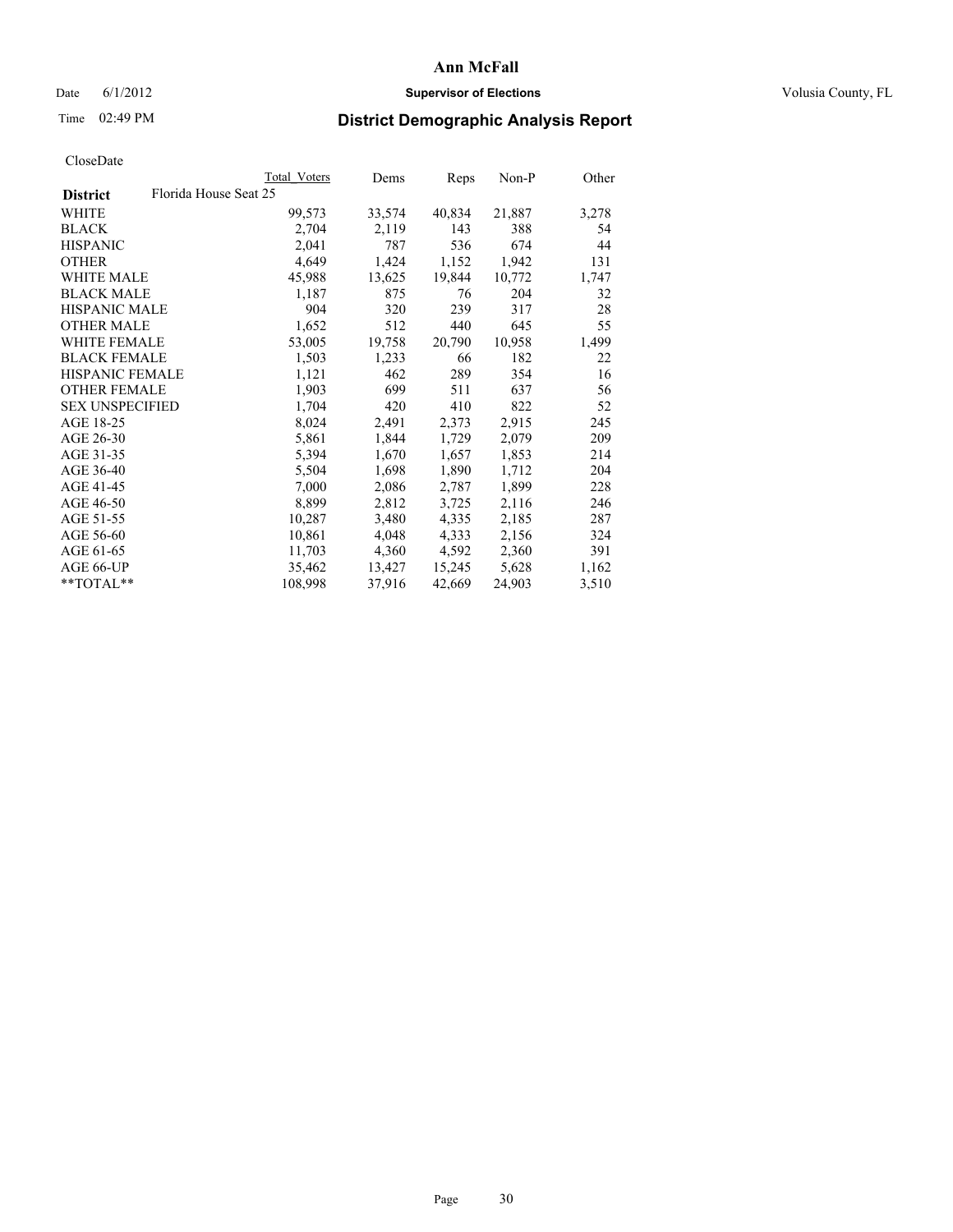### Date 6/1/2012 **Supervisor of Elections Supervisor of Elections** Volusia County, FL

# Time 02:49 PM **District Demographic Analysis Report**

|                        |                       | Total Voters | Dems   | <b>Reps</b> | Non-P  | Other |
|------------------------|-----------------------|--------------|--------|-------------|--------|-------|
| <b>District</b>        | Florida House Seat 26 |              |        |             |        |       |
| WHITE                  |                       | 63,533       | 22,839 | 24,137      | 13,985 | 2,572 |
| <b>BLACK</b>           |                       | 17,475       | 14,590 | 493         | 2,235  | 157   |
| <b>HISPANIC</b>        |                       | 3,075        | 1,389  | 565         | 1,039  | 82    |
| <b>OTHER</b>           |                       | 4,559        | 1,669  | 814         | 1,969  | 107   |
| WHITE MALE             |                       | 29,219       | 9,129  | 11,881      | 6,788  | 1,421 |
| <b>BLACK MALE</b>      |                       | 6,763        | 5,421  | 240         | 1,016  | 86    |
| <b>HISPANIC MALE</b>   |                       | 1,428        | 604    | 286         | 498    | 40    |
| <b>OTHER MALE</b>      |                       | 1,405        | 519    | 323         | 522    | 41    |
| <b>WHITE FEMALE</b>    |                       | 34,025       | 13,606 | 12,156      | 7,122  | 1,141 |
| <b>BLACK FEMALE</b>    |                       | 10,570       | 9,057  | 249         | 1,195  | 69    |
| <b>HISPANIC FEMALE</b> |                       | 1,628        | 776    | 277         | 535    | 40    |
| <b>OTHER FEMALE</b>    |                       | 1,751        | 754    | 343         | 611    | 43    |
| <b>SEX UNSPECIFIED</b> |                       | 1,853        | 621    | 254         | 941    | 37    |
| AGE 18-25              |                       | 11,111       | 5,369  | 1,942       | 3,499  | 301   |
| AGE 26-30              |                       | 6,625        | 2,856  | 1,373       | 2,166  | 230   |
| AGE 31-35              |                       | 5,898        | 2,509  | 1,373       | 1,778  | 238   |
| AGE 36-40              |                       | 5,509        | 2,249  | 1,562       | 1,482  | 216   |
| AGE 41-45              |                       | 6,369        | 2,643  | 1,913       | 1,594  | 219   |
| AGE 46-50              |                       | 7,546        | 3,175  | 2,441       | 1,662  | 268   |
| AGE 51-55              |                       | 8,133        | 3,649  | 2,650       | 1,555  | 279   |
| AGE 56-60              |                       | 7.988        | 3,814  | 2,480       | 1,428  | 266   |
| AGE 61-65              |                       | 7,841        | 3,605  | 2,575       | 1,392  | 269   |
| AGE 66-UP              |                       | 21,668       | 10,641 | 7.704       | 2,689  | 634   |
| **TOTAL**              |                       | 88,689       | 40,510 | 26,013      | 19,246 | 2,920 |
|                        |                       |              |        |             |        |       |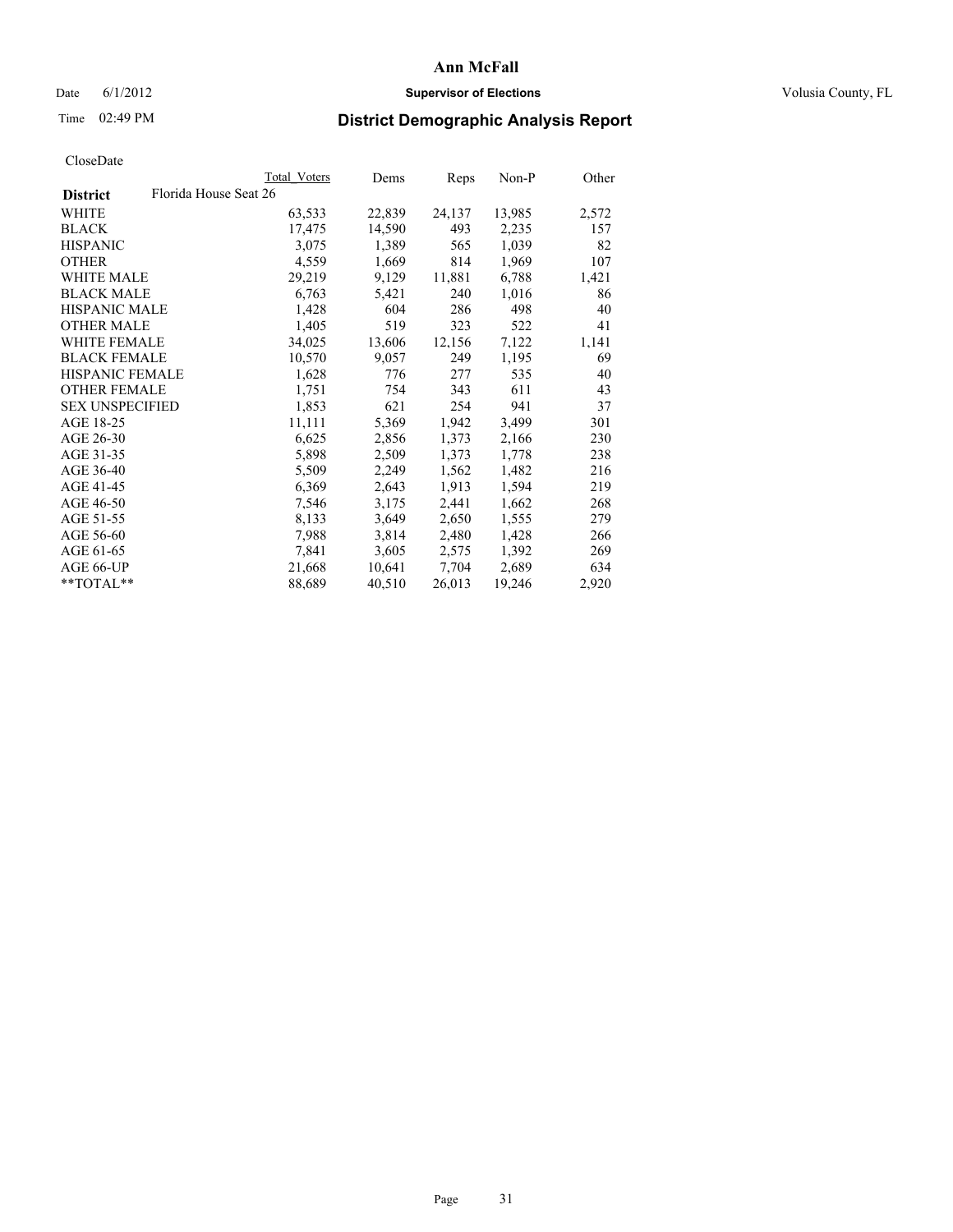### Date 6/1/2012 **Supervisor of Elections Supervisor of Elections** Volusia County, FL

## Time 02:49 PM **District Demographic Analysis Report**

|                        |                       | Total Voters | Dems   | <b>Reps</b> | Non-P  | Other |
|------------------------|-----------------------|--------------|--------|-------------|--------|-------|
| <b>District</b>        | Florida House Seat 27 |              |        |             |        |       |
| WHITE                  |                       | 73,866       | 24,136 | 29,634      | 17,085 | 3,011 |
| <b>BLACK</b>           |                       | 5,986        | 4,626  | 288         | 959    | 113   |
| <b>HISPANIC</b>        |                       | 14,288       | 6,943  | 2,448       | 4,619  | 278   |
| <b>OTHER</b>           |                       | 4,692        | 1,439  | 996         | 2,130  | 127   |
| WHITE MALE             |                       | 34,274       | 9,896  | 14,500      | 8,252  | 1,626 |
| <b>BLACK MALE</b>      |                       | 2,646        | 1,927  | 165         | 486    | 68    |
| <b>HISPANIC MALE</b>   |                       | 6,700        | 3,112  | 1,221       | 2,203  | 164   |
| <b>OTHER MALE</b>      |                       | 1,565        | 512    | 382         | 622    | 49    |
| <b>WHITE FEMALE</b>    |                       | 39,201       | 14,112 | 14,967      | 8,748  | 1,374 |
| <b>BLACK FEMALE</b>    |                       | 3,294        | 2,660  | 123         | 466    | 45    |
| <b>HISPANIC FEMALE</b> |                       | 7,497        | 3,779  | 1,219       | 2,388  | 111   |
| <b>OTHER FEMALE</b>    |                       | 1,832        | 687    | 408         | 682    | 55    |
| <b>SEX UNSPECIFIED</b> |                       | 1,823        | 459    | 381         | 946    | 37    |
| AGE 18-25              |                       | 9,571        | 3,124  | 2,294       | 3,785  | 368   |
| AGE 26-30              |                       | 6,470        | 2,118  | 1,595       | 2,508  | 249   |
| AGE 31-35              |                       | 6,925        | 2,377  | 1,865       | 2,374  | 309   |
| AGE 36-40              |                       | 7,215        | 2,534  | 2,176       | 2,200  | 305   |
| AGE 41-45              |                       | 7,937        | 2,691  | 2,788       | 2,164  | 294   |
| AGE 46-50              |                       | 9,326        | 3,260  | 3,404       | 2,344  | 318   |
| AGE 51-55              |                       | 9,757        | 3,619  | 3,670       | 2,146  | 322   |
| AGE 56-60              |                       | 9,048        | 3,635  | 3,246       | 1,874  | 293   |
| AGE 61-65              |                       | 8,832        | 3,541  | 3,218       | 1,768  | 305   |
| AGE 66-UP              |                       | 23,779       | 10,262 | 9,112       | 3,638  | 767   |
| $*$ $TOTAL**$          |                       | 98,862       | 37,161 | 33,369      | 24,802 | 3,530 |
|                        |                       |              |        |             |        |       |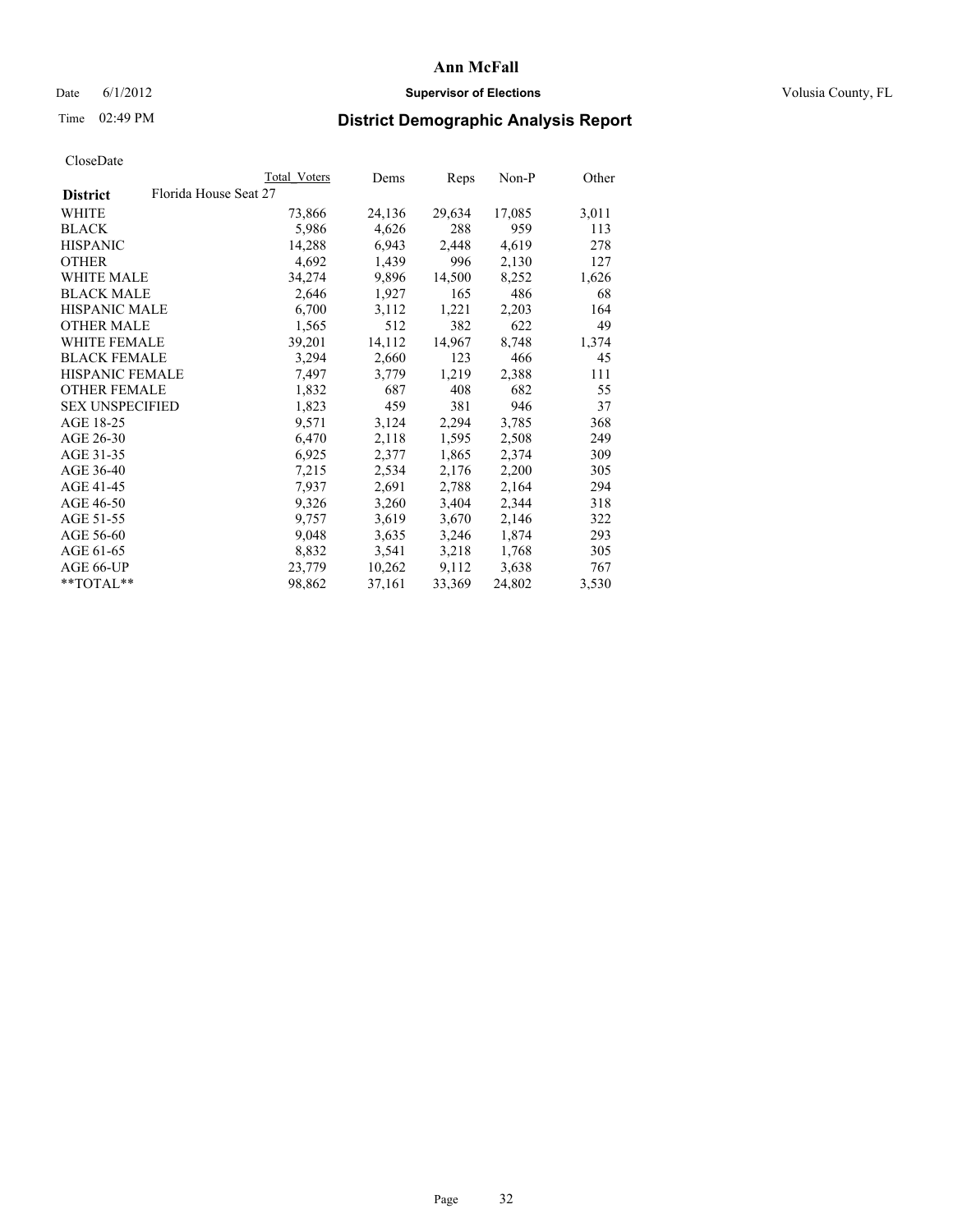### Date 6/1/2012 **Supervisor of Elections Supervisor of Elections** Volusia County, FL

# Time 02:49 PM **District Demographic Analysis Report**

|                        | <b>Total Voters</b>     | Dems   | Reps   | Non-P  | Other |
|------------------------|-------------------------|--------|--------|--------|-------|
| <b>District</b>        | School Board District 1 |        |        |        |       |
| WHITE                  | 52,420                  | 16,909 | 22,748 | 10,526 | 2,237 |
| <b>BLACK</b>           | 4,444                   | 3,611  | 172    | 607    | 54    |
| <b>HISPANIC</b>        | 3,763                   | 1,616  | 744    | 1,305  | 98    |
| <b>OTHER</b>           | 2,892                   | 870    | 728    | 1,208  | 86    |
| WHITE MALE             | 24,000                  | 6,735  | 10,993 | 5,066  | 1,206 |
| <b>BLACK MALE</b>      | 1,781                   | 1,382  | 77     | 292    | 30    |
| <b>HISPANIC MALE</b>   | 1,712                   | 708    | 361    | 597    | 46    |
| <b>OTHER MALE</b>      | 947                     | 298    | 281    | 337    | 31    |
| WHITE FEMALE           | 28,167                  | 10,102 | 11,643 | 5,400  | 1,022 |
| <b>BLACK FEMALE</b>    | 2,626                   | 2,202  | 94     | 308    | 22    |
| HISPANIC FEMALE        | 2,029                   | 899    | 379    | 700    | 51    |
| <b>OTHER FEMALE</b>    | 1,126                   | 398    | 286    | 405    | 37    |
| <b>SEX UNSPECIFIED</b> | 1,131                   | 282    | 278    | 541    | 30    |
| AGE 18-25              | 5,960                   | 1,876  | 1,662  | 2,168  | 254   |
| AGE 26-30              | 3,921                   | 1,259  | 1,137  | 1,367  | 158   |
| AGE 31-35              | 4,009                   | 1,333  | 1,271  | 1,204  | 201   |
| AGE 36-40              | 3,961                   | 1,256  | 1,400  | 1,113  | 192   |
| AGE 41-45              | 4,723                   | 1,497  | 1,865  | 1,179  | 182   |
| AGE 46-50              | 5,600                   | 1,825  | 2,360  | 1,199  | 216   |
| AGE 51-55              | 5,949                   | 2,119  | 2,489  | 1,135  | 206   |
| AGE 56-60              | 5,923                   | 2,312  | 2,319  | 1,062  | 230   |
| AGE 61-65              | 6,099                   | 2,388  | 2,488  | 997    | 226   |
| AGE 66-UP              | 17,394                  | 7,150  | 7,405  | 2,229  | 610   |
| $*$ TOTAL $*$          | 63,539                  | 23,015 | 24,396 | 13,653 | 2,475 |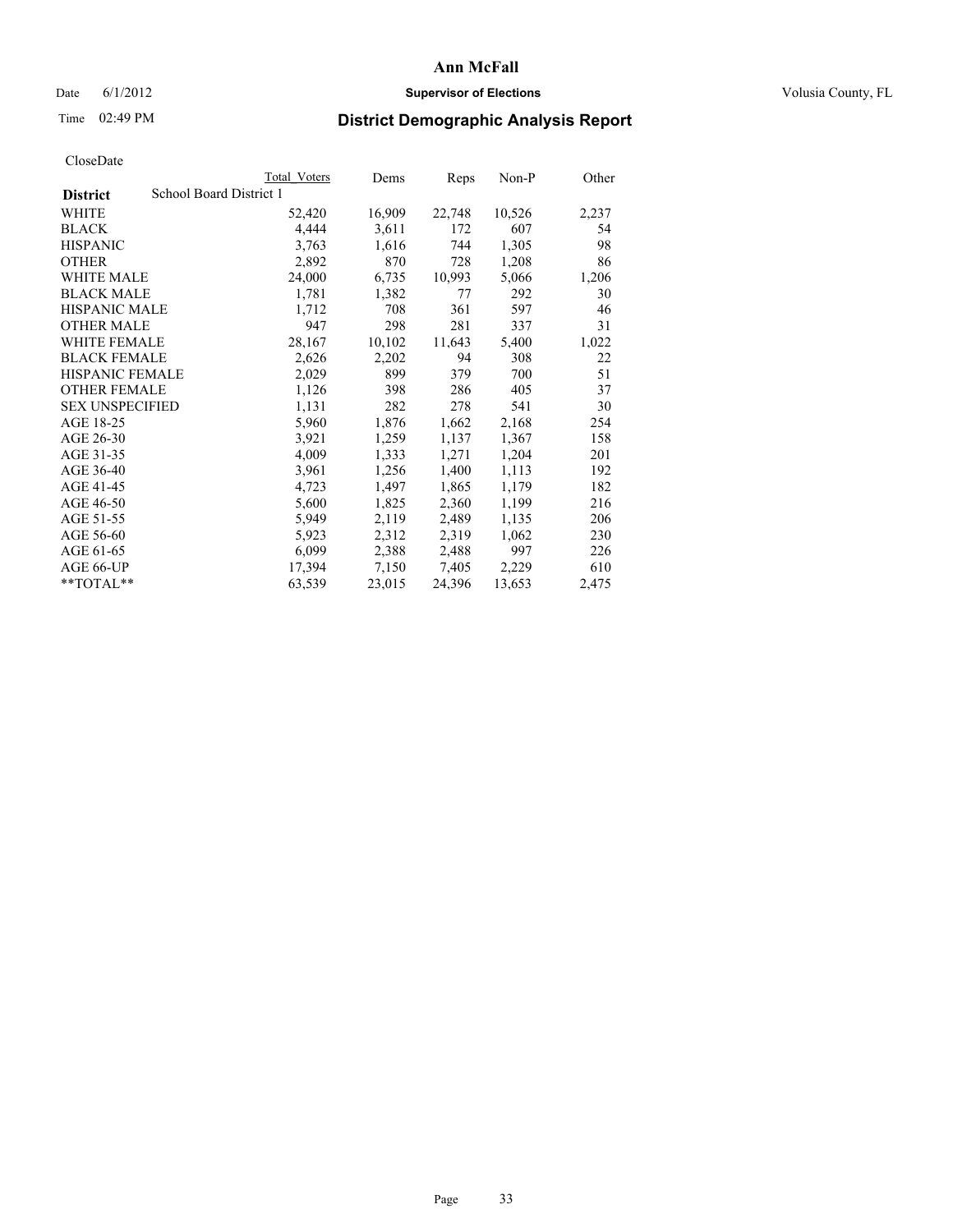### Date 6/1/2012 **Supervisor of Elections Supervisor of Elections** Volusia County, FL

## Time 02:49 PM **District Demographic Analysis Report**

|                        | Total Voters            | Dems   | <b>Reps</b> | Non-P  | Other |
|------------------------|-------------------------|--------|-------------|--------|-------|
| <b>District</b>        | School Board District 2 |        |             |        |       |
| <b>WHITE</b>           | 45,037                  | 16,256 | 16,736      | 10,384 | 1,661 |
| <b>BLACK</b>           | 10,992                  | 9,180  | 296         | 1,421  | 95    |
| <b>HISPANIC</b>        | 1,429                   | 645    | 298         | 460    | 26    |
| <b>OTHER</b>           | 3,102                   | 1,173  | 542         | 1,322  | 65    |
| <b>WHITE MALE</b>      | 21,041                  | 6,665  | 8,324       | 5,113  | 939   |
| <b>BLACK MALE</b>      | 4,262                   | 3,426  | 143         | 646    | 47    |
| <b>HISPANIC MALE</b>   | 682                     | 287    | 150         | 227    | 18    |
| <b>OTHER MALE</b>      | 1,012                   | 376    | 208         | 401    | 27    |
| WHITE FEMALE           | 23,722                  | 9,485  | 8,323       | 5,207  | 707   |
| <b>BLACK FEMALE</b>    | 6,648                   | 5,689  | 150         | 761    | 48    |
| HISPANIC FEMALE        | 740                     | 355    | 147         | 230    | 8     |
| <b>OTHER FEMALE</b>    | 1,230                   | 540    | 244         | 420    | 26    |
| <b>SEX UNSPECIFIED</b> | 1,223                   | 431    | 183         | 582    | 27    |
| AGE 18-25              | 7,178                   | 3,814  | 1,138       | 2,063  | 163   |
| AGE 26-30              | 4,446                   | 1,941  | 892         | 1,467  | 146   |
| AGE 31-35              | 3,432                   | 1,469  | 724         | 1,120  | 119   |
| AGE 36-40              | 3,092                   | 1,281  | 829         | 891    | 91    |
| AGE 41-45              | 3,708                   | 1,571  | 1,013       | 1,002  | 122   |
| AGE 46-50              | 4,609                   | 1,949  | 1,435       | 1,099  | 126   |
| AGE 51-55              | 5,457                   | 2,416  | 1,777       | 1,098  | 166   |
| AGE 56-60              | 5,337                   | 2,419  | 1,694       | 1,056  | 168   |
| AGE 61-65              | 5,820                   | 2,468  | 1,948       | 1,196  | 208   |
| AGE 66-UP              | 17,507                  | 7,939  | 6,423       | 2,605  | 540   |
| $*$ TOTAL $*$          | 60,587                  | 27,267 | 17,874      | 13,597 | 1,849 |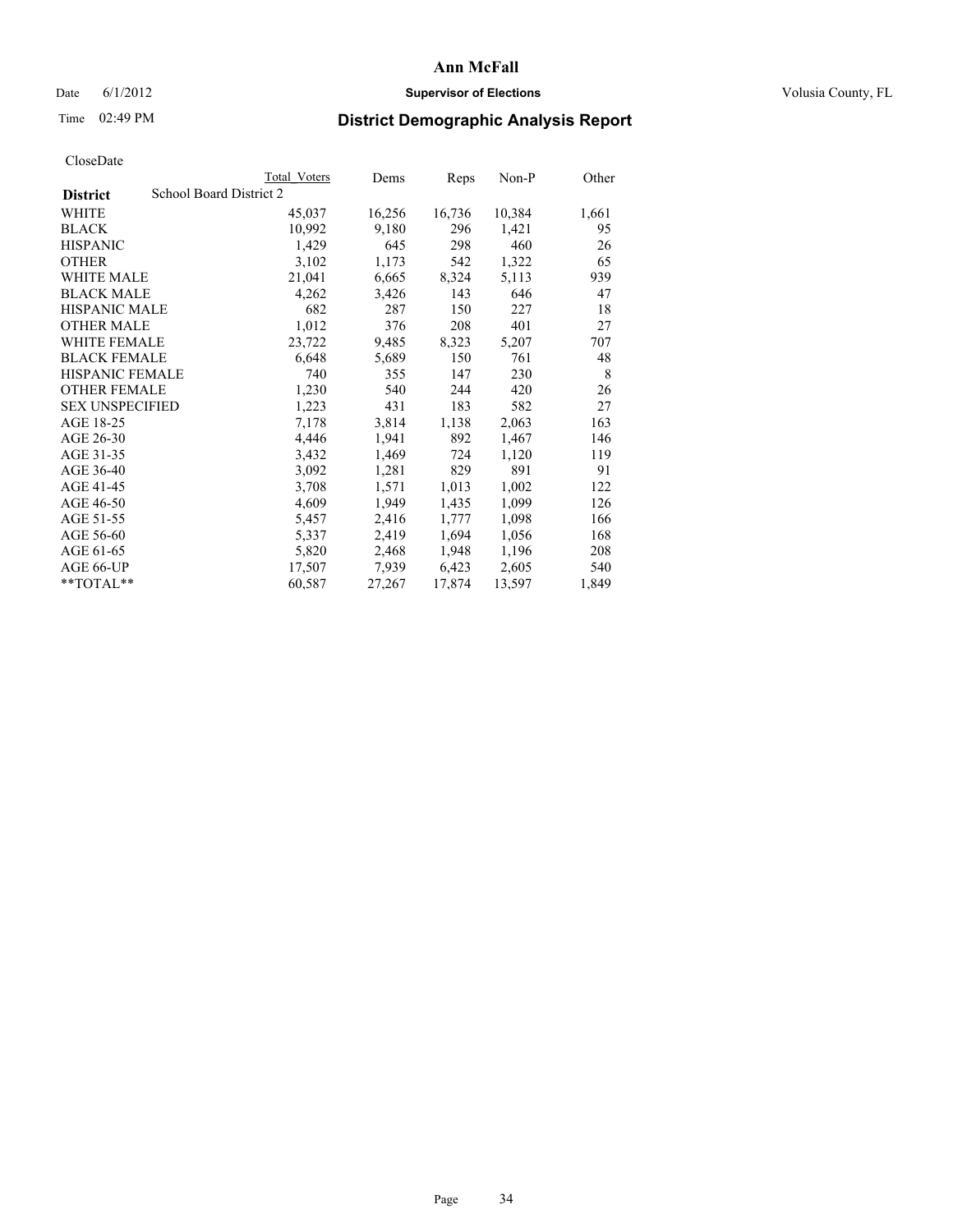### Date 6/1/2012 **Supervisor of Elections Supervisor of Elections** Volusia County, FL

## Time 02:49 PM **District Demographic Analysis Report**

|                                            | Total Voters | Dems   | <b>Reps</b> | Non-P  | Other |
|--------------------------------------------|--------------|--------|-------------|--------|-------|
| School Board District 3<br><b>District</b> |              |        |             |        |       |
| <b>WHITE</b>                               | 63,452       | 21,585 | 25,266      | 14,624 | 1,977 |
| <b>BLACK</b>                               | 1,883        | 1,537  | 74          | 247    | 25    |
| <b>HISPANIC</b>                            | 996          | 372    | 270         | 328    | 26    |
| <b>OTHER</b>                               | 2,473        | 689    | 587         | 1,121  | 76    |
| WHITE MALE                                 | 29,354       | 8,776  | 12,376      | 7,143  | 1,059 |
| <b>BLACK MALE</b>                          | 828          | 638    | 40          | 133    | 17    |
| <b>HISPANIC MALE</b>                       | 439          | 159    | 105         | 161    | 14    |
| <b>OTHER MALE</b>                          | 834          | 245    | 228         | 332    | 29    |
| <b>WHITE FEMALE</b>                        | 33,733       | 12,686 | 12,758      | 7,385  | 904   |
| <b>BLACK FEMALE</b>                        | 1,044        | 890    | 33          | 113    | 8     |
| <b>HISPANIC FEMALE</b>                     | 546          | 209    | 162         | 163    | 12    |
| <b>OTHER FEMALE</b>                        | 972          | 337    | 257         | 343    | 35    |
| <b>SEX UNSPECIFIED</b>                     | 1,054        | 243    | 238         | 547    | 26    |
| AGE 18-25                                  | 4,935        | 1,503  | 1,340       | 1,941  | 151   |
| AGE 26-30                                  | 3,500        | 1,120  | 991         | 1,269  | 120   |
| AGE 31-35                                  | 3,512        | 1,072  | 1,063       | 1,251  | 126   |
| AGE 36-40                                  | 3,658        | 1,144  | 1,204       | 1,181  | 129   |
| AGE 41-45                                  | 4,481        | 1,371  | 1,736       | 1,248  | 126   |
| AGE 46-50                                  | 5,590        | 1,804  | 2,247       | 1,395  | 144   |
| AGE 51-55                                  | 6,456        | 2,210  | 2,647       | 1,423  | 176   |
| AGE 56-60                                  | 7,042        | 2,719  | 2,729       | 1,406  | 188   |
| AGE 61-65                                  | 7.411        | 2,775  | 2,870       | 1,533  | 233   |
| AGE 66-UP                                  | 22,230       | 8,468  | 9,369       | 3,681  | 712   |
| $*$ $TOTAL**$                              | 68,817       | 24,186 | 26,198      | 16,328 | 2,105 |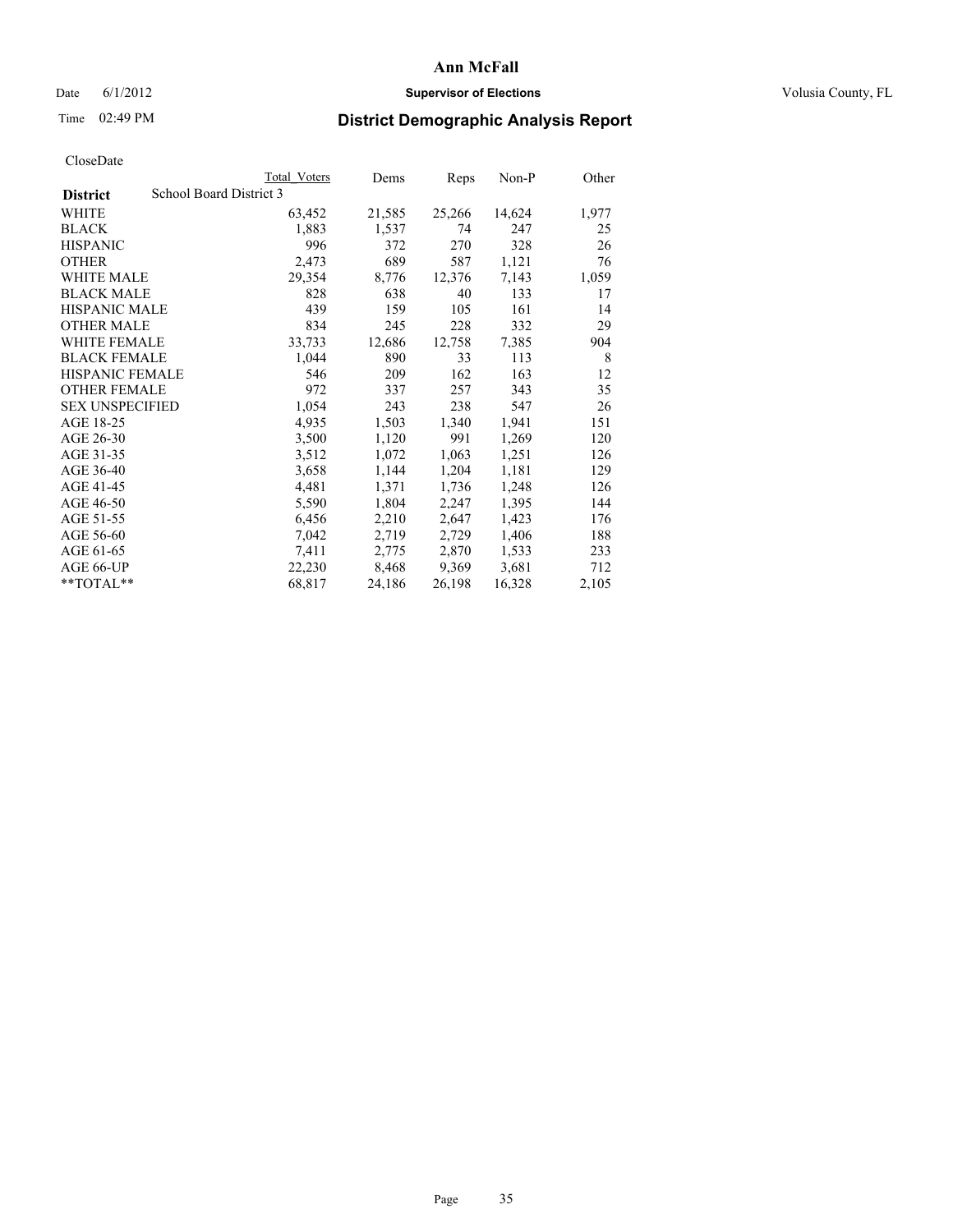### Date 6/1/2012 **Supervisor of Elections Supervisor of Elections** Volusia County, FL

# Time 02:49 PM **District Demographic Analysis Report**

|                        |                         | <b>Total Voters</b> | Dems   | Reps   | Non-P  | Other |
|------------------------|-------------------------|---------------------|--------|--------|--------|-------|
| <b>District</b>        | School Board District 4 |                     |        |        |        |       |
| WHITE                  |                         | 54,151              | 18,756 | 21,879 | 11,635 | 1,881 |
| <b>BLACK</b>           |                         | 4,344               | 3,556  | 169    | 561    | 58    |
| <b>HISPANIC</b>        |                         | 1,423               | 594    | 326    | 473    | 30    |
| <b>OTHER</b>           |                         | 3,065               | 995    | 745    | 1,250  | 75    |
| <b>WHITE MALE</b>      |                         | 24,757              | 7,492  | 10,595 | 5,668  | 1,002 |
| <b>BLACK MALE</b>      |                         | 1,721               | 1,330  | 90     | 263    | 38    |
| <b>HISPANIC MALE</b>   |                         | 620                 | 226    | 155    | 220    | 19    |
| <b>OTHER MALE</b>      |                         | 1,046               | 327    | 290    | 396    | 33    |
| WHITE FEMALE           |                         | 29,122              | 11,184 | 11,181 | 5,890  | 867   |
| <b>BLACK FEMALE</b>    |                         | 2,589               | 2,197  | 79     | 293    | 20    |
| <b>HISPANIC FEMALE</b> |                         | 796                 | 365    | 167    | 253    | 11    |
| <b>OTHER FEMALE</b>    |                         | 1,258               | 492    | 338    | 397    | 31    |
| <b>SEX UNSPECIFIED</b> |                         | 1,074               | 288    | 224    | 539    | 23    |
| AGE 18-25              |                         | 5,208               | 1,831  | 1,399  | 1,846  | 132   |
| AGE 26-30              |                         | 3,537               | 1,232  | 954    | 1,236  | 115   |
| AGE 31-35              |                         | 3,233               | 1,143  | 907    | 1,055  | 128   |
| AGE 36-40              |                         | 3,314               | 1,150  | 1,079  | 945    | 140   |
| AGE 41-45              |                         | 4,213               | 1,400  | 1,602  | 1,056  | 155   |
| AGE 46-50              |                         | 5,338               | 1,852  | 2,074  | 1,230  | 182   |
| AGE 51-55              |                         | 6,060               | 2,229  | 2,386  | 1,261  | 184   |
| AGE 56-60              |                         | 6,280               | 2,573  | 2,322  | 1,189  | 196   |
| AGE 61-65              |                         | 6,533               | 2,620  | 2,407  | 1,294  | 212   |
| AGE 66-UP              |                         | 19,294              | 7,885  | 7,991  | 2,816  | 602   |
| $*$ TOTAL $*$          |                         | 63,012              | 23,915 | 23,122 | 13,929 | 2,046 |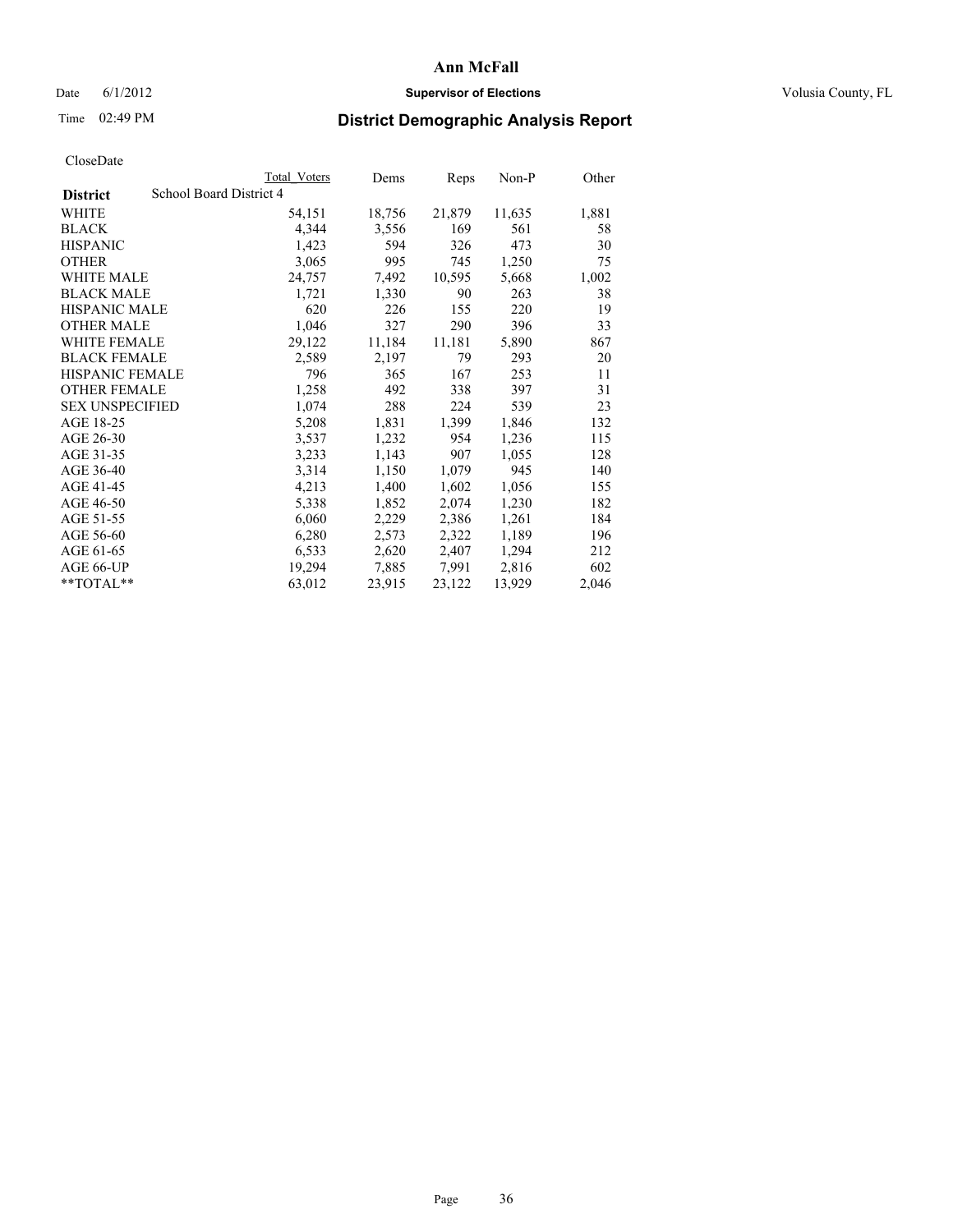### Date 6/1/2012 **Supervisor of Elections Supervisor of Elections** Volusia County, FL

# Time 02:49 PM **District Demographic Analysis Report**

|                        | <b>Total Voters</b>     | Dems   | Reps   | Non-P  | Other |
|------------------------|-------------------------|--------|--------|--------|-------|
| <b>District</b>        | School Board District 5 |        |        |        |       |
| WHITE                  | 39,124                  | 12,583 | 15,552 | 9,222  | 1,767 |
| <b>BLACK</b>           | 4,919                   | 3,781  | 238    | 802    | 98    |
| <b>HISPANIC</b>        | 12,523                  | 6,170  | 2,048  | 4,064  | 241   |
| <b>OTHER</b>           | 3,198                   | 1,022  | 620    | 1,474  | 82    |
| WHITE MALE             | 18,348                  | 5,216  | 7,676  | 4,503  | 953   |
| <b>BLACK MALE</b>      | 2,194                   | 1,588  | 148    | 398    | 60    |
| <b>HISPANIC MALE</b>   | 5,919                   | 2,789  | 1,033  | 1,953  | 144   |
| <b>OTHER MALE</b>      | 1,056                   | 363    | 239    | 423    | 31    |
| <b>WHITE FEMALE</b>    | 20,575                  | 7,294  | 7.797  | 4,675  | 809   |
| <b>BLACK FEMALE</b>    | 2,686                   | 2,160  | 90     | 398    | 38    |
| <b>HISPANIC FEMALE</b> | 6,522                   | 3,333  | 1,009  | 2,087  | 93    |
| <b>OTHER FEMALE</b>    | 1,231                   | 483    | 246    | 470    | 32    |
| <b>SEX UNSPECIFIED</b> | 1,233                   | 330    | 220    | 655    | 28    |
| AGE 18-25              | 6,737                   | 2,277  | 1,505  | 2,698  | 257   |
| AGE 26-30              | 4,408                   | 1,526  | 966    | 1,732  | 184   |
| AGE 31-35              | 4,804                   | 1,733  | 1,196  | 1,646  | 229   |
| AGE 36-40              | 4,966                   | 1,857  | 1,428  | 1,474  | 207   |
| AGE 41-45              | 5,280                   | 1,881  | 1,746  | 1,454  | 199   |
| AGE 46-50              | 6,115                   | 2,248  | 2,127  | 1,525  | 215   |
| AGE 51-55              | 6,126                   | 2,377  | 2,190  | 1,339  | 220   |
| AGE 56-60              | 5,316                   | 2,217  | 1,816  | 1,099  | 184   |
| AGE 61-65              | 4,839                   | 2,071  | 1,637  | 957    | 174   |
| AGE 66-UP              | 11,195                  | 5,385  | 3,848  | 1,642  | 320   |
| $*$ TOTAL $*$          | 59,787                  | 23,572 | 18,459 | 15,567 | 2,189 |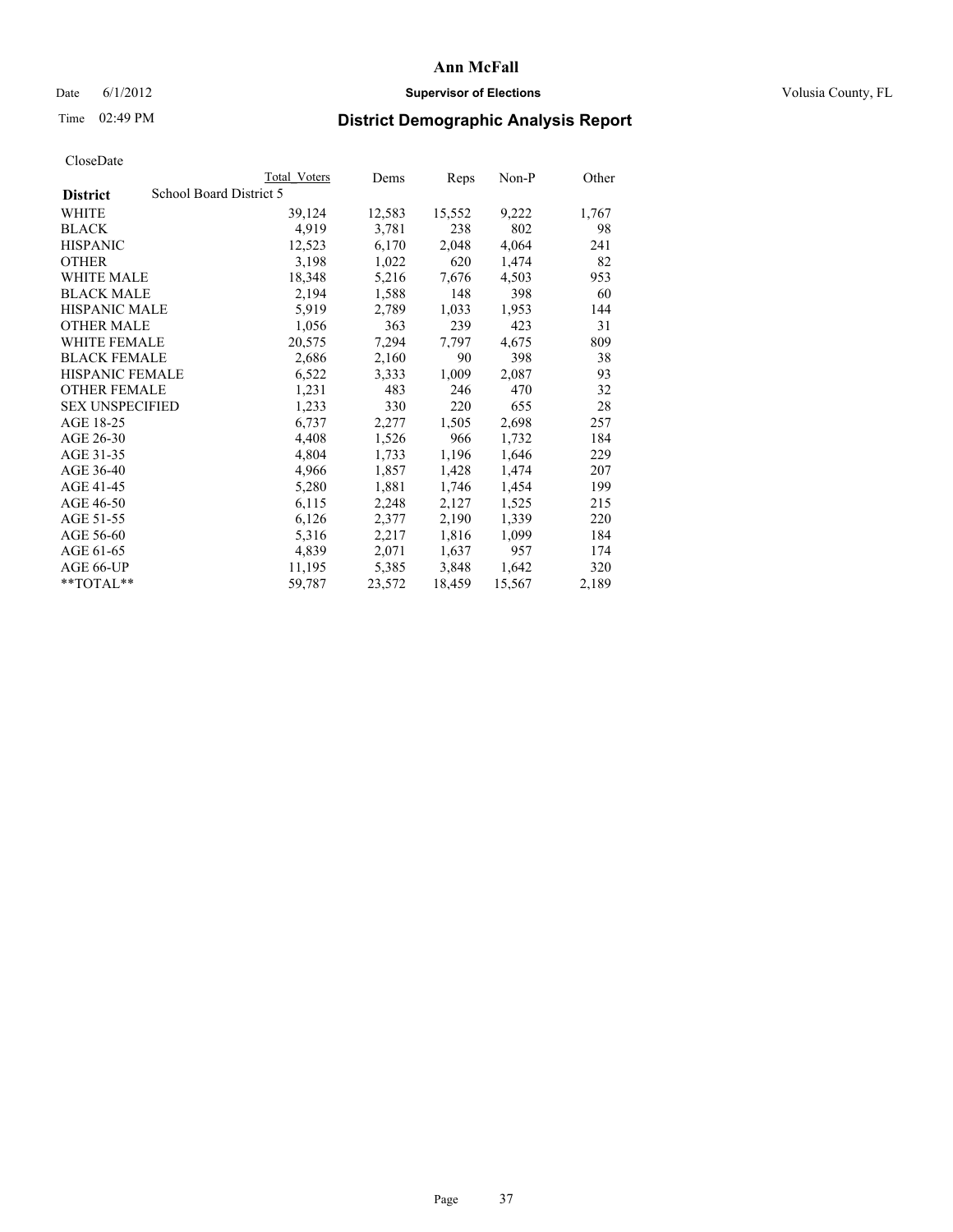### Date 6/1/2012 **Supervisor of Elections Supervisor of Elections** Volusia County, FL

# Time 02:49 PM **District Demographic Analysis Report**

| Total Voters          | Dems   | Reps   | Non-P  | Other |
|-----------------------|--------|--------|--------|-------|
| Florida Senate Seat 6 |        |        |        |       |
| 55,318                | 19,473 | 21,980 | 11,973 | 1,892 |
| 10,244                | 8,574  | 315    | 1,251  | 104   |
| 1,479                 | 654    | 345    | 449    | 31    |
| 3,652                 | 1,300  | 767    | 1,503  | 82    |
| 25,424                | 7,866  | 10,716 | 5,825  | 1,017 |
| 3,983                 | 3,192  | 156    | 579    | 56    |
| 655                   | 242    | 164    | 226    | 23    |
| 1,187                 | 414    | 304    | 432    | 37    |
| 29,607                | 11,520 | 11,151 | 6,074  | 862   |
| 6,178                 | 5,315  | 158    | 657    | 48    |
| 818                   | 410    | 177    | 223    | 8     |
| 1,470                 | 626    | 355    | 454    | 35    |
| 1,371                 | 416    | 226    | 706    | 23    |
| 7,703                 | 3,812  | 1,441  | 2,296  | 154   |
| 4,388                 | 1,810  | 1,015  | 1,429  | 134   |
| 3,689                 | 1,487  | 920    | 1,154  | 128   |
| 3,696                 | 1,442  | 1,088  | 1,033  | 133   |
| 4,607                 | 1,732  | 1,599  | 1,119  | 157   |
| 5,836                 | 2,270  | 2,064  | 1,310  | 192   |
| 6,638                 | 2,699  | 2,426  | 1,319  | 194   |
| 6,742                 | 2,929  | 2,335  | 1,270  | 208   |
| 6,958                 | 2,973  | 2,415  | 1,360  | 210   |
| 20,465                | 8,863  | 8,106  | 2,895  | 601   |
| 70,724                | 30,017 | 23,410 | 15,186 | 2,111 |
|                       |        |        |        |       |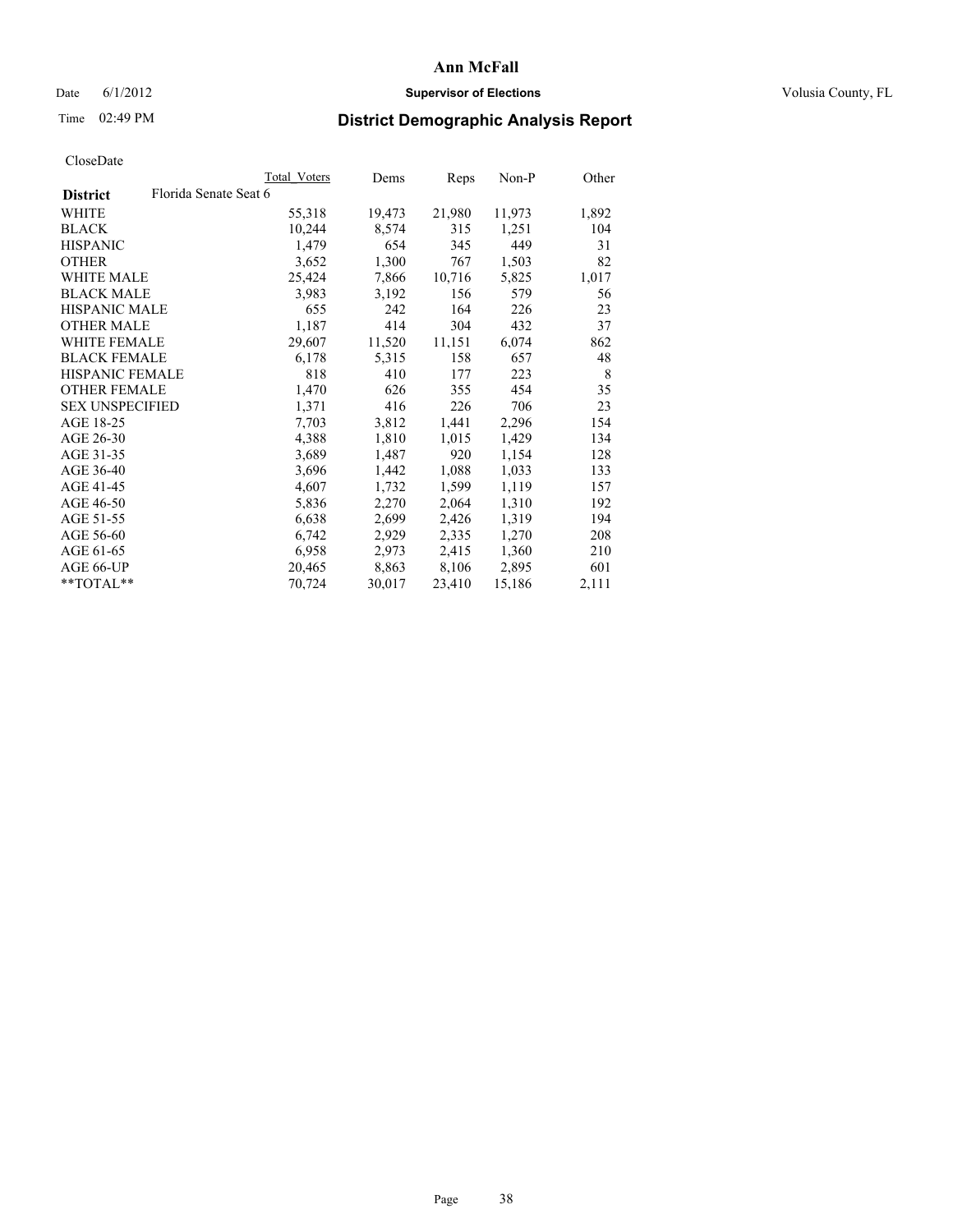### Date 6/1/2012 **Supervisor of Elections Supervisor of Elections** Volusia County, FL

# Time 02:49 PM **District Demographic Analysis Report**

| Total Voters          | Dems   | <b>Reps</b> | Non-P  | Other |
|-----------------------|--------|-------------|--------|-------|
| Florida Senate Seat 8 |        |             |        |       |
| 175,671               | 59,886 | 69,763      | 39,370 | 6,652 |
| 14,643                | 11,800 | 530         | 2,122  | 191   |
| 14,644                | 6,866  | 2,613       | 4,868  | 297   |
| 9,530                 | 2,987  | 2,068       | 4,205  | 270   |
| 81,140                | 24,281 | 34,079      | 19,144 | 3,636 |
| 6,035                 | 4,618  | 291         | 1,011  | 115   |
| 6,825                 | 3,096  | 1,270       | 2,287  | 172   |
| 3,185                 | 1,029  | 801         | 1,254  | 101   |
| 93,590                | 35,278 | 35,346      | 19,986 | 2,980 |
| 8,498                 | 7,095  | 235         | 1,094  | 74    |
| 7,728                 | 3,726  | 1,332       | 2,550  | 120   |
| 3,728                 | 1,406  | 853         | 1,357  | 112   |
| 3,759                 | 1,010  | 767         | 1,882  | 100   |
| 19,510                | 6,640  | 4,817       | 7,359  | 694   |
| 13,459                | 4,696  | 3,360       | 4,893  | 510   |
| 13,282                | 4,630  | 3,621       | 4,454  | 577   |
| 13,085                | 4,548  | 4,127       | 3,884  | 526   |
| 15,294                | 5,229  | 5,363       | 4,172  | 530   |
| 18,401                | 6,479  | 6,919       | 4,432  | 571   |
| 20,337                | 7,626  | 7,758       | 4,304  | 649   |
| 20,281                | 8,246  | 7,389       | 3,980  | 666   |
| 20,850                | 8,316  | 7,702       | 4,083  | 749   |
| 60,054                | 25,161 | 23,922      | 9,029  | 1,942 |
| 214,557               | 81,571 | 74,981      | 50,591 | 7,414 |
|                       |        |             |        |       |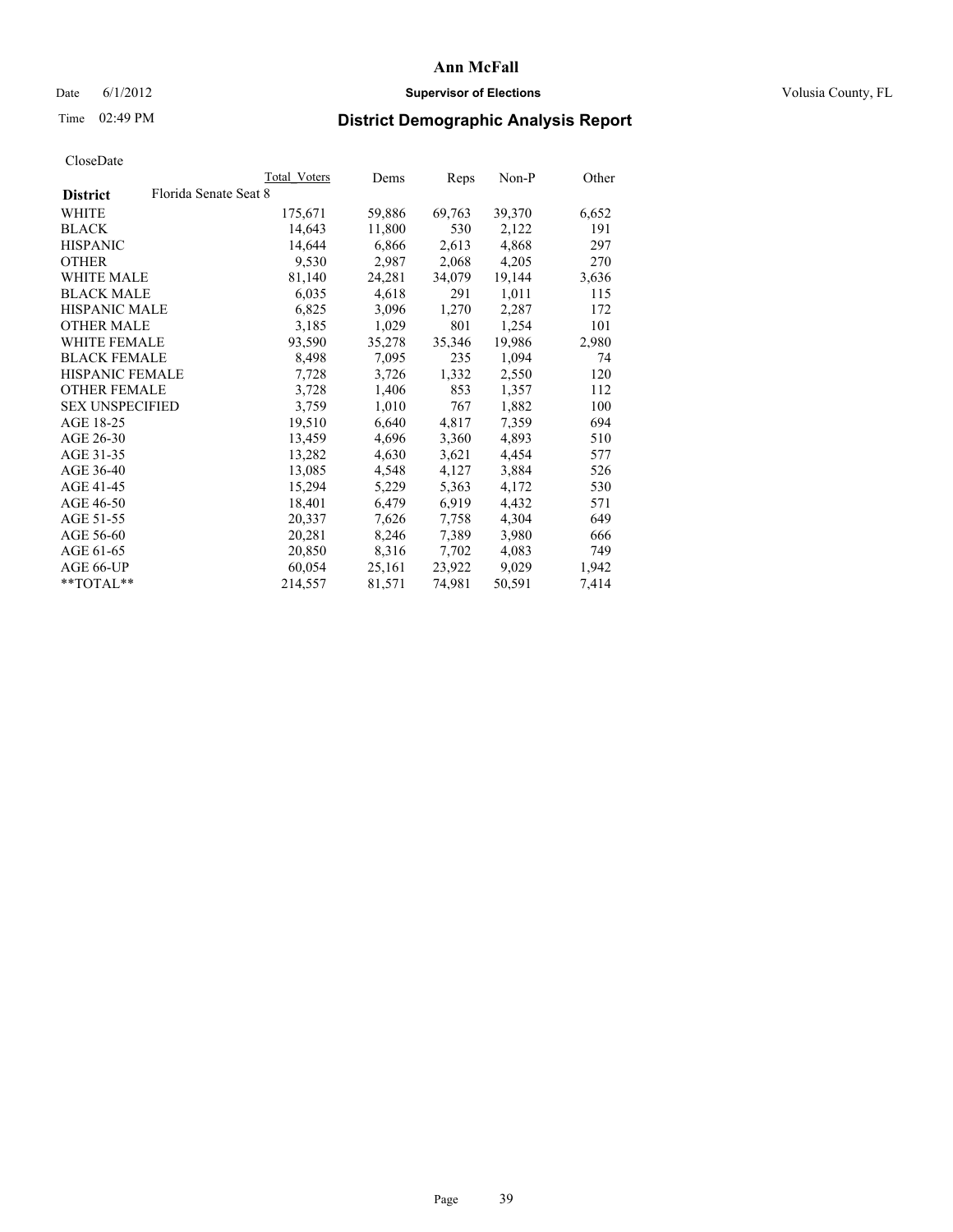### Date 6/1/2012 **Supervisor of Elections Supervisor of Elections** Volusia County, FL

# Time 02:49 PM **District Demographic Analysis Report**

|                                           | Total Voters | Dems   | <b>Reps</b> | Non-P | Other |
|-------------------------------------------|--------------|--------|-------------|-------|-------|
| Florida Senate Seat 10<br><b>District</b> |              |        |             |       |       |
| WHITE                                     | 23,195       | 6,730  | 10,438      | 5,048 | 979   |
| <b>BLACK</b>                              | 1,695        | 1,291  | 104         | 265   | 35    |
| <b>HISPANIC</b>                           | 4,011        | 1,877  | 728         | 1,313 | 93    |
| <b>OTHER</b>                              | 1,548        | 462    | 387         | 667   | 32    |
| <b>WHITE MALE</b>                         | 10.936       | 2,737  | 5,169       | 2,524 | 506   |
| <b>BLACK MALE</b>                         | 768          | 554    | 51          | 142   | 21    |
| <b>HISPANIC MALE</b>                      | 1,892        | 831    | 370         | 645   | 46    |
| <b>OTHER MALE</b>                         | 523          | 166    | 141         | 203   | 13    |
| <b>WHITE FEMALE</b>                       | 12,122       | 3,953  | 5,205       | 2,497 | 467   |
| <b>BLACK FEMALE</b>                       | 917          | 728    | 53          | 122   | 14    |
| <b>HISPANIC FEMALE</b>                    | 2,087        | 1,025  | 355         | 660   | 47    |
| <b>OTHER FEMALE</b>                       | 619          | 218    | 163         | 224   | 14    |
| <b>SEX UNSPECIFIED</b>                    | 585          | 148    | 150         | 276   | 11    |
| AGE 18-25                                 | 2,805        | 849    | 786         | 1,061 | 109   |
| AGE 26-30                                 | 1,965        | 572    | 565         | 749   | 79    |
| AGE 31-35                                 | 2,019        | 633    | 620         | 668   | 98    |
| AGE 36-40                                 | 2,210        | 698    | 725         | 687   | 100   |
| AGE 41-45                                 | 2,504        | 759    | 1,000       | 648   | 97    |
| AGE 46-50                                 | 3,015        | 929    | 1,260       | 706   | 120   |
| AGE 51-55                                 | 3,073        | 1,026  | 1,305       | 633   | 109   |
| AGE 56-60                                 | 2,875        | 1,065  | 1,156       | 562   | 92    |
| AGE 61-65                                 | 2,894        | 1,033  | 1,233       | 534   | 94    |
| AGE 66-UP                                 | 7,101        | 2,803  | 3,008       | 1,049 | 241   |
| **TOTAL**                                 | 30,461       | 10,367 | 11,658      | 7,297 | 1,139 |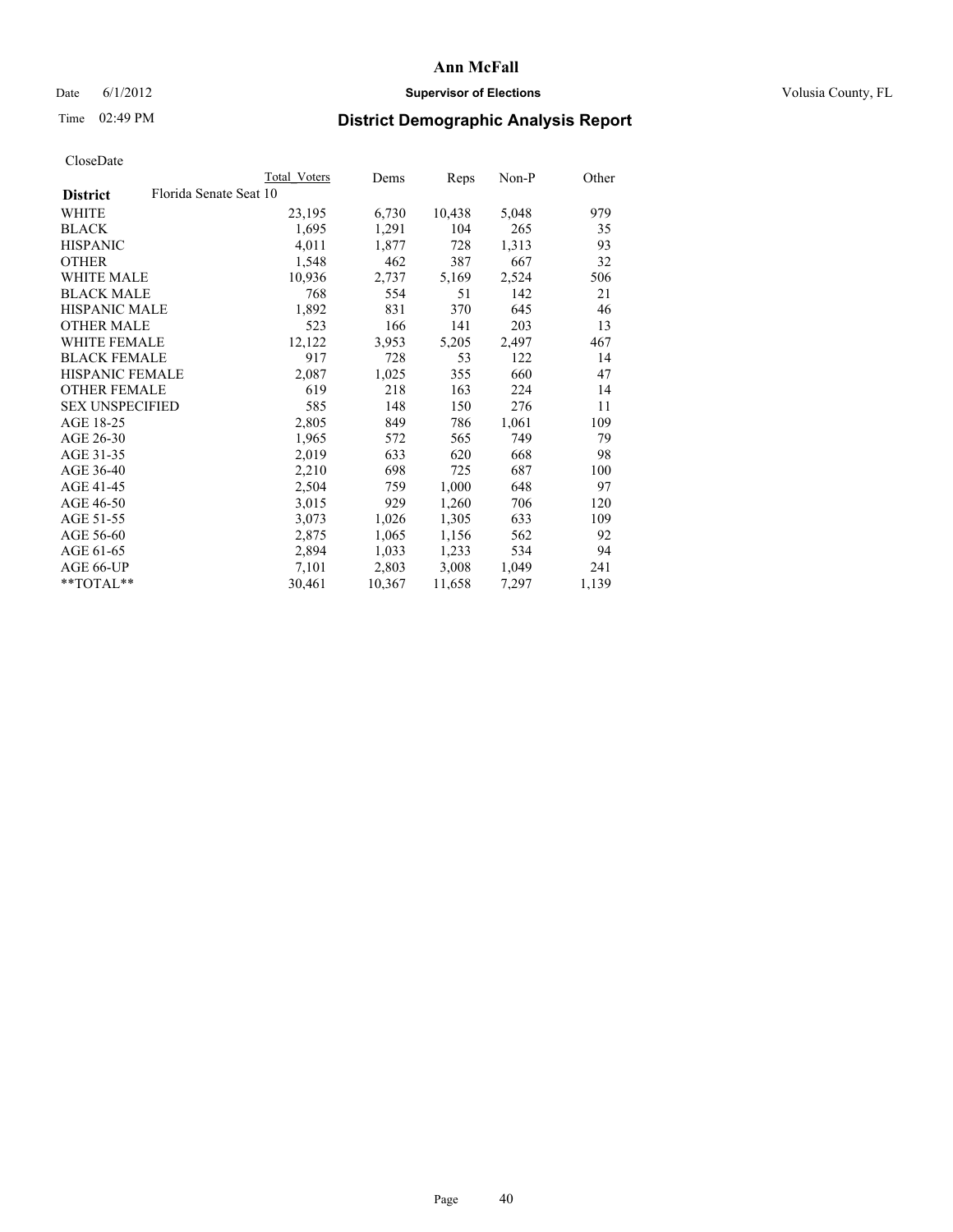## Date 6/1/2012 **Supervisor of Elections Supervisor of Elections** Volusia County, FL

# Time 02:49 PM **District Demographic Analysis Report**

|                                         | Total Voters | Dems  | Reps  | Non-P | Other                   |
|-----------------------------------------|--------------|-------|-------|-------|-------------------------|
| Daytona Beach Zone 1<br><b>District</b> |              |       |       |       |                         |
| WHITE                                   | 4,449        | 1,714 | 1,525 | 1,047 | 163                     |
| <b>BLACK</b>                            | 943          | 756   | 32    | 145   | 10                      |
| <b>HISPANIC</b>                         | 143          | 65    | 33    | 41    | 4                       |
| <b>OTHER</b>                            | 324          | 116   | 64    | 136   | 8                       |
| <b>WHITE MALE</b>                       | 2,060        | 686   | 753   | 530   | 91                      |
| <b>BLACK MALE</b>                       | 398          | 299   | 20    | 71    | 8                       |
| <b>HISPANIC MALE</b>                    | 69           | 25    | 18    | 23    | 3                       |
| <b>OTHER MALE</b>                       | 125          | 45    | 30    | 47    | $\overline{\mathbf{3}}$ |
| <b>WHITE FEMALE</b>                     | 2,366        | 1,019 | 769   | 508   | 70                      |
| <b>BLACK FEMALE</b>                     | 542          | 455   | 12    | 73    | $\overline{c}$          |
| <b>HISPANIC FEMALE</b>                  | 74           | 40    | 15    | 18    | 1                       |
| <b>OTHER FEMALE</b>                     | 130          | 54    | 28    | 45    | 3                       |
| <b>SEX UNSPECIFIED</b>                  | 95           | 28    | 9     | 54    | $\overline{4}$          |
| AGE 18-25                               | 609          | 277   | 103   | 215   | 14                      |
| AGE 26-30                               | 427          | 202   | 65    | 147   | 13                      |
| AGE 31-35                               | 323          | 133   | 68    | 109   | 13                      |
| AGE 36-40                               | 312          | 121   | 86    | 97    | 8                       |
| AGE 41-45                               | 359          | 160   | 93    | 92    | 14                      |
| AGE 46-50                               | 457          | 195   | 146   | 100   | 16                      |
| AGE 51-55                               | 515          | 220   | 167   | 107   | 21                      |
| AGE 56-60                               | 559          | 258   | 156   | 130   | 15                      |
| AGE 61-65                               | 583          | 265   | 178   | 128   | 12                      |
| AGE 66-UP                               | 1,718        | 821   | 591   | 247   | 59                      |
| **TOTAL**                               | 5,863        | 2,652 | 1,654 | 1,372 | 185                     |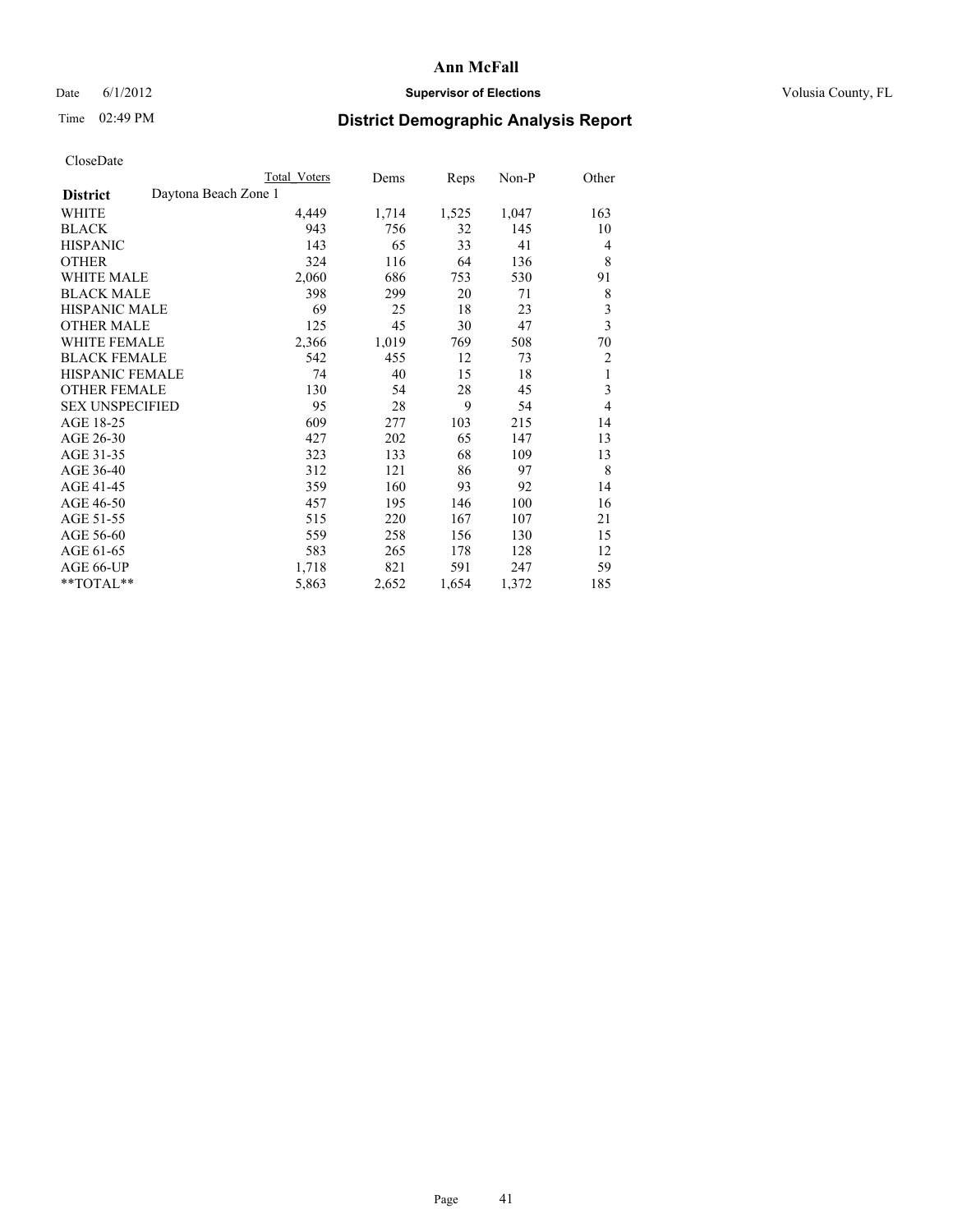## Date 6/1/2012 **Supervisor of Elections Supervisor of Elections** Volusia County, FL

# Time 02:49 PM **District Demographic Analysis Report**

|                        | Total Voters         | Dems  | Reps  | Non-P | Other                   |
|------------------------|----------------------|-------|-------|-------|-------------------------|
| <b>District</b>        | Daytona Beach Zone 2 |       |       |       |                         |
| WHITE                  | 3,945                | 1,572 | 1,354 | 883   | 136                     |
| <b>BLACK</b>           | 1,252                | 1,033 | 40    | 167   | 12                      |
| <b>HISPANIC</b>        | 129                  | 56    | 27    | 41    | 5                       |
| <b>OTHER</b>           | 288                  | 110   | 53    | 121   | 4                       |
| WHITE MALE             | 1,903                | 698   | 700   | 424   | 81                      |
| <b>BLACK MALE</b>      | 499                  | 395   | 15    | 85    | 4                       |
| <b>HISPANIC MALE</b>   | 63                   | 25    | 11    | 22    | 5                       |
| <b>OTHER MALE</b>      | 96                   | 34    | 22    | 37    | $\overline{\mathbf{3}}$ |
| <b>WHITE FEMALE</b>    | 2,015                | 860   | 644   | 456   | 55                      |
| <b>BLACK FEMALE</b>    | 747                  | 633   | 25    | 81    | 8                       |
| HISPANIC FEMALE        | 66                   | 31    | 16    | 19    | $\theta$                |
| <b>OTHER FEMALE</b>    | 127                  | 59    | 28    | 39    | 1                       |
| <b>SEX UNSPECIFIED</b> | 98                   | 36    | 13    | 49    | $\mathbf{0}$            |
| AGE 18-25              | 522                  | 250   | 84    | 170   | 18                      |
| AGE 26-30              | 363                  | 163   | 70    | 119   | 11                      |
| AGE 31-35              | 314                  | 155   | 56    | 95    | 8                       |
| AGE 36-40              | 286                  | 133   | 63    | 83    | 7                       |
| AGE 41-45              | 361                  | 158   | 96    | 98    | 9                       |
| AGE 46-50              | 472                  | 222   | 129   | 108   | 13                      |
| AGE 51-55              | 587                  | 294   | 167   | 110   | 16                      |
| AGE 56-60              | 556                  | 274   | 144   | 121   | 17                      |
| AGE 61-65              | 521                  | 270   | 133   | 101   | 17                      |
| AGE 66-UP              | 1,633                | 853   | 532   | 207   | 41                      |
| **TOTAL**              | 5,615                | 2,772 | 1,474 | 1,212 | 157                     |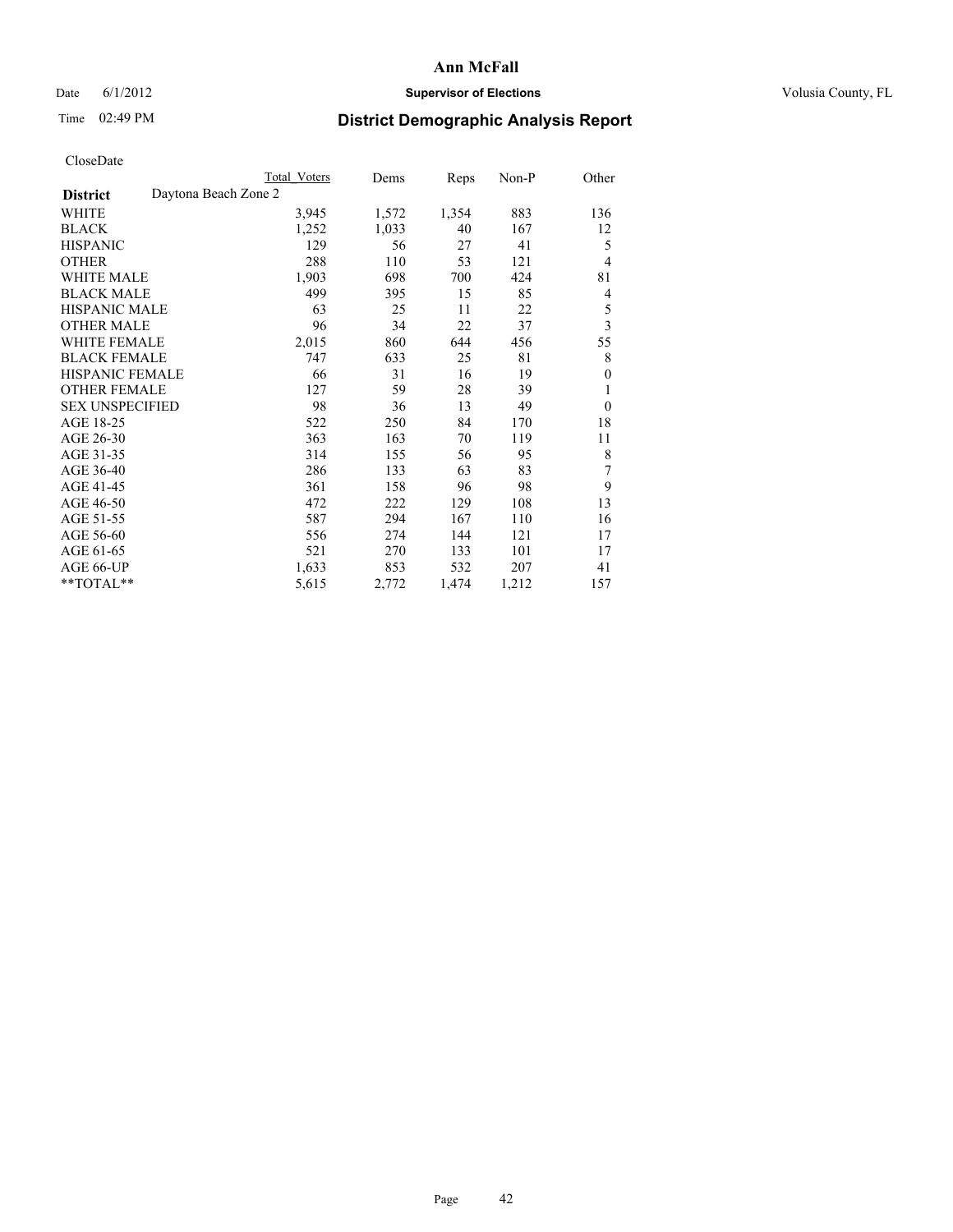## Date 6/1/2012 **Supervisor of Elections Supervisor of Elections** Volusia County, FL

# Time 02:49 PM **District Demographic Analysis Report**

|                                         | <b>Total Voters</b> | Dems  | <b>Reps</b> | Non-P | Other          |
|-----------------------------------------|---------------------|-------|-------------|-------|----------------|
| Daytona Beach Zone 3<br><b>District</b> |                     |       |             |       |                |
| WHITE                                   | 3,353               | 1,335 | 1,011       | 857   | 150            |
| <b>BLACK</b>                            | 1,898               | 1,633 | 39          | 215   | 11             |
| <b>HISPANIC</b>                         | 134                 | 68    | 24          | 39    | 3              |
| <b>OTHER</b>                            | 426                 | 176   | 36          | 202   | 12             |
| <b>WHITE MALE</b>                       | 1,709               | 593   | 556         | 455   | 105            |
| <b>BLACK MALE</b>                       | 592                 | 505   | 13          | 69    | 5              |
| <b>HISPANIC MALE</b>                    | 67                  | 32    | 10          | 22    | 3              |
| <b>OTHER MALE</b>                       | 104                 | 47    | 16          | 39    | $\overline{2}$ |
| <b>WHITE FEMALE</b>                     | 1,626               | 734   | 449         | 398   | 45             |
| <b>BLACK FEMALE</b>                     | 1,295               | 1,121 | 26          | 142   | 6              |
| <b>HISPANIC FEMALE</b>                  | 66                  | 35    | 14          | 17    | $\theta$       |
| <b>OTHER FEMALE</b>                     | 153                 | 83    | 10          | 53    | 7              |
| <b>SEX UNSPECIFIED</b>                  | 199                 | 62    | 16          | 118   | 3              |
| AGE 18-25                               | 1,663               | 1,267 | 68          | 306   | 22             |
| AGE 26-30                               | 422                 | 212   | 56          | 143   | 11             |
| AGE 31-35                               | 260                 | 115   | 41          | 96    | 8              |
| AGE 36-40                               | 230                 | 98    | 42          | 81    | 9              |
| AGE 41-45                               | 293                 | 117   | 63          | 103   | 10             |
| AGE 46-50                               | 332                 | 145   | 88          | 90    | 9              |
| AGE 51-55                               | 442                 | 192   | 114         | 116   | 20             |
| AGE 56-60                               | 503                 | 254   | 140         | 90    | 19             |
| AGE 61-65                               | 490                 | 216   | 153         | 102   | 19             |
| AGE 66-UP                               | 1,177               | 597   | 345         | 186   | 49             |
| **TOTAL**                               | 5,812               | 3,213 | 1,110       | 1,313 | 176            |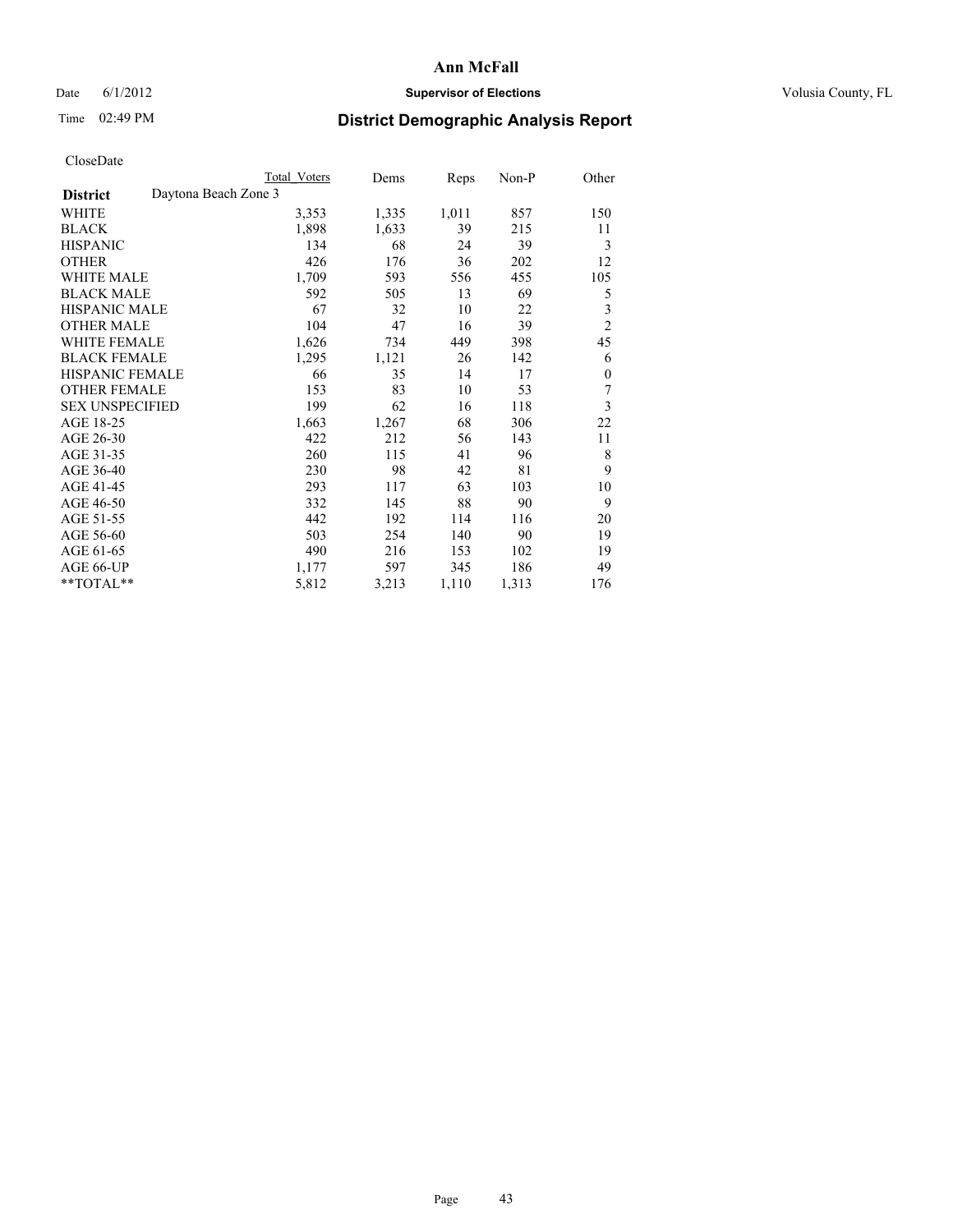## Date 6/1/2012 **Supervisor of Elections Supervisor of Elections** Volusia County, FL

## Time 02:49 PM **District Demographic Analysis Report**

|                                         | <b>Total Voters</b> | Dems  | Reps  | Non-P | Other          |
|-----------------------------------------|---------------------|-------|-------|-------|----------------|
| Daytona Beach Zone 4<br><b>District</b> |                     |       |       |       |                |
| WHITE                                   | 5,645               | 1,725 | 2,568 | 1,140 | 212            |
| <b>BLACK</b>                            | 730                 | 585   | 24    | 112   | 9              |
| <b>HISPANIC</b>                         | 183                 | 87    | 38    | 55    | 3              |
| <b>OTHER</b>                            | 357                 | 108   | 93    | 152   | $\overline{4}$ |
| <b>WHITE MALE</b>                       | 2,659               | 702   | 1,264 | 564   | 129            |
| <b>BLACK MALE</b>                       | 286                 | 219   | 15    | 49    | 3              |
| HISPANIC MALE                           | 80                  | 33    | 21    | 24    | $\overline{c}$ |
| <b>OTHER MALE</b>                       | 129                 | 33    | 35    | 61    | $\theta$       |
| <b>WHITE FEMALE</b>                     | 2,960               | 1,012 | 1,295 | 572   | 81             |
| <b>BLACK FEMALE</b>                     | 442                 | 364   | 9     | 63    | 6              |
| <b>HISPANIC FEMALE</b>                  | 103                 | 54    | 17    | 31    | 1              |
| <b>OTHER FEMALE</b>                     | 153                 | 54    | 43    | 53    | 3              |
| <b>SEX UNSPECIFIED</b>                  | 103                 | 34    | 24    | 42    | $\overline{3}$ |
| AGE 18-25                               | 704                 | 286   | 191   | 214   | 13             |
| AGE 26-30                               | 569                 | 220   | 166   | 161   | 22             |
| AGE 31-35                               | 464                 | 184   | 137   | 132   | 11             |
| AGE 36-40                               | 409                 | 143   | 150   | 99    | 17             |
| AGE 41-45                               | 362                 | 126   | 132   | 95    | 9              |
| AGE 46-50                               | 399                 | 143   | 146   | 101   | 9              |
| AGE 51-55                               | 513                 | 182   | 219   | 96    | 16             |
| AGE 56-60                               | 555                 | 203   | 228   | 106   | 18             |
| AGE 61-65                               | 678                 | 224   | 277   | 144   | 33             |
| AGE 66-UP                               | 2,268               | 795   | 1,077 | 316   | 80             |
| **TOTAL**                               | 6,921               | 2,506 | 2,723 | 1,464 | 228            |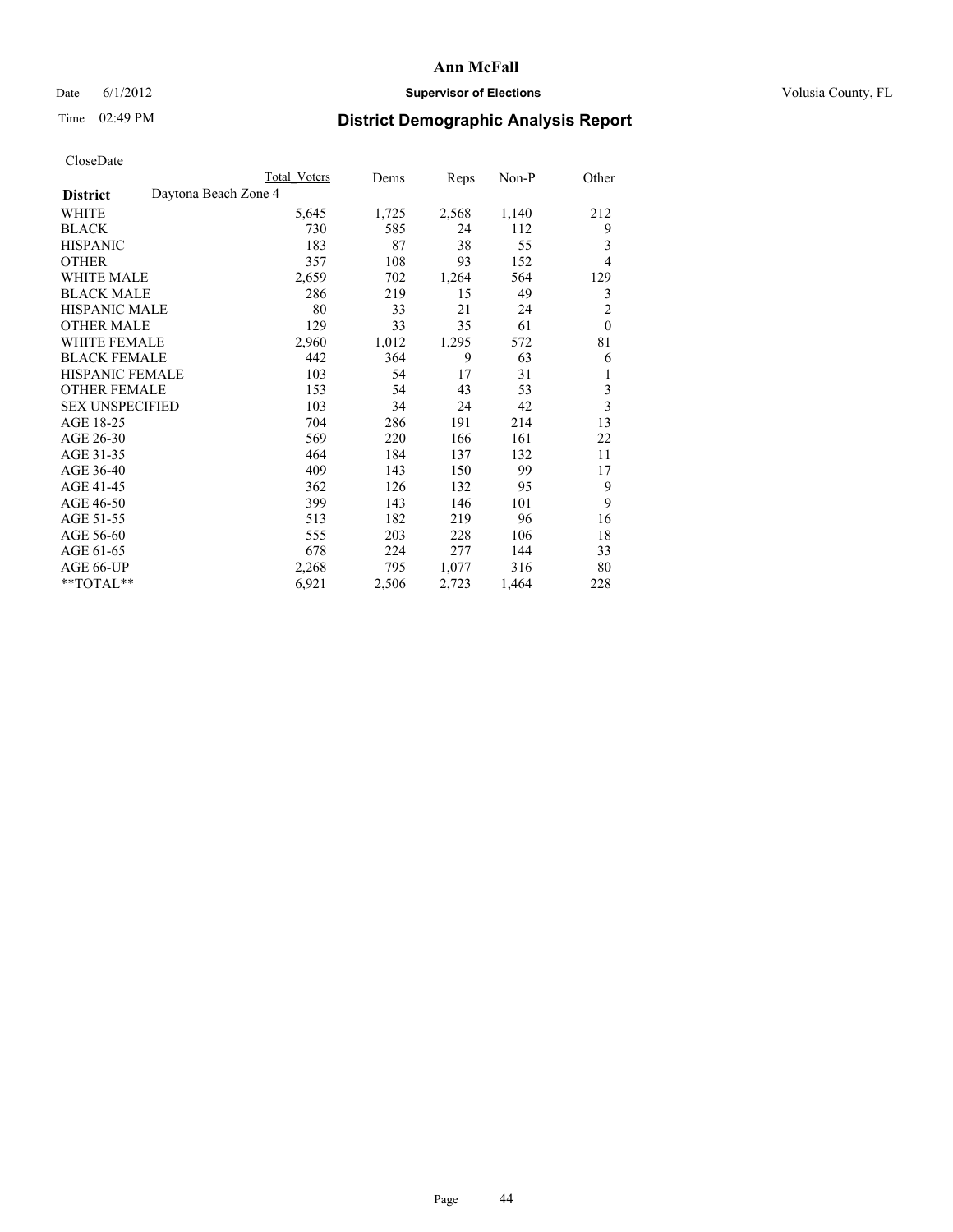## Date 6/1/2012 **Supervisor of Elections Supervisor of Elections** Volusia County, FL

# Time 02:49 PM **District Demographic Analysis Report**

|                        |                      | <b>Total Voters</b> | Dems  | Reps | Non-P | Other          |
|------------------------|----------------------|---------------------|-------|------|-------|----------------|
| <b>District</b>        | Daytona Beach Zone 5 |                     |       |      |       |                |
| WHITE                  |                      | 1,886               | 721   | 621  | 472   | 72             |
| <b>BLACK</b>           |                      | 3,541               | 3,018 | 81   | 412   | 30             |
| <b>HISPANIC</b>        |                      | 154                 | 87    | 28   | 37    | 2              |
| <b>OTHER</b>           |                      | 346                 | 180   | 34   | 127   | 5              |
| <b>WHITE MALE</b>      |                      | 857                 | 288   | 325  | 205   | 39             |
| <b>BLACK MALE</b>      |                      | 1,315               | 1,066 | 41   | 188   | 20             |
| <b>HISPANIC MALE</b>   |                      | 74                  | 39    | 15   | 19    | 1              |
| <b>OTHER MALE</b>      |                      | 97                  | 56    | 8    | 30    | 3              |
| <b>WHITE FEMALE</b>    |                      | 1,022               | 432   | 292  | 266   | 32             |
| <b>BLACK FEMALE</b>    |                      | 2,195               | 1,923 | 40   | 222   | 10             |
| <b>HISPANIC FEMALE</b> |                      | 80                  | 48    | 13   | 18    | 1              |
| <b>OTHER FEMALE</b>    |                      | 138                 | 75    | 22   | 40    | 1              |
| <b>SEX UNSPECIFIED</b> |                      | 149                 | 79    | 8    | 60    | $\overline{2}$ |
| AGE 18-25              |                      | 952                 | 598   | 83   | 254   | 17             |
| AGE 26-30              |                      | 649                 | 389   | 81   | 169   | 10             |
| AGE 31-35              |                      | 459                 | 289   | 49   | 113   | 8              |
| AGE 36-40              |                      | 423                 | 274   | 54   | 90    | 5              |
| AGE 41-45              |                      | 416                 | 302   | 41   | 62    | 11             |
| AGE 46-50              |                      | 520                 | 359   | 64   | 80    | 17             |
| AGE 51-55              |                      | 516                 | 371   | 78   | 60    | 7              |
| AGE 56-60              |                      | 454                 | 324   | 70   | 44    | 16             |
| AGE 61-65              |                      | 453                 | 323   | 68   | 57    | 5              |
| AGE 66-UP              |                      | 1,089               | 780   | 176  | 119   | 14             |
| **TOTAL**              |                      | 5,931               | 4,009 | 764  | 1,048 | 110            |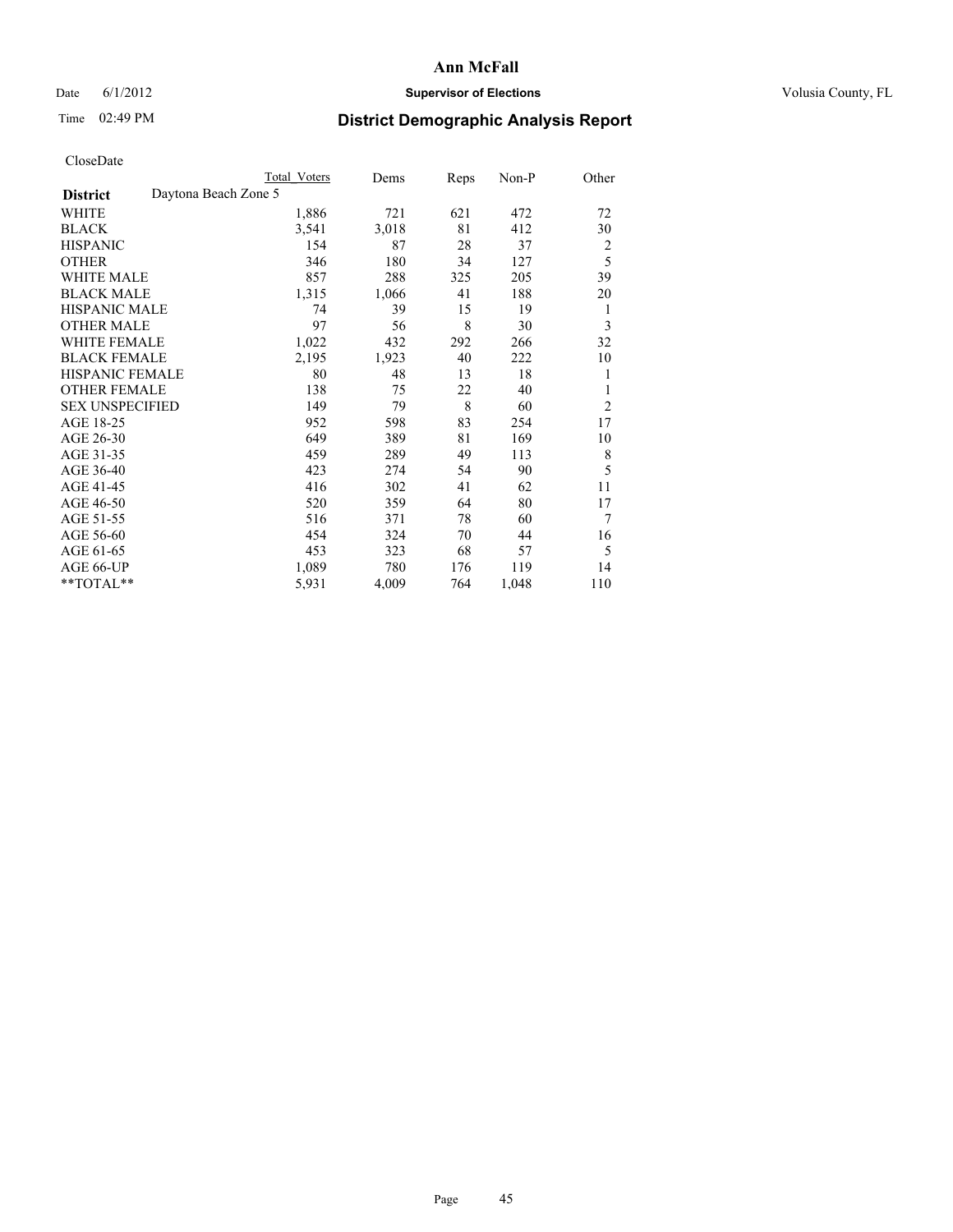## Date 6/1/2012 **Supervisor of Elections Supervisor of Elections** Volusia County, FL

# Time 02:49 PM **District Demographic Analysis Report**

|                        |                      | <b>Total Voters</b> | Dems  | Reps | Non-P | Other          |
|------------------------|----------------------|---------------------|-------|------|-------|----------------|
| <b>District</b>        | Daytona Beach Zone 6 |                     |       |      |       |                |
| WHITE                  |                      | 1,170               | 475   | 346  | 296   | 53             |
| <b>BLACK</b>           |                      | 3,583               | 3,047 | 87   | 423   | 26             |
| <b>HISPANIC</b>        |                      | 130                 | 60    | 17   | 51    | 2              |
| <b>OTHER</b>           |                      | 341                 | 178   | 20   | 139   | $\overline{4}$ |
| WHITE MALE             |                      | 585                 | 197   | 197  | 154   | 37             |
| <b>BLACK MALE</b>      |                      | 1,548               | 1,285 | 47   | 207   | 9              |
| <b>HISPANIC MALE</b>   |                      | 62                  | 26    | 7    | 29    | $\theta$       |
| <b>OTHER MALE</b>      |                      | 111                 | 58    | 12   | 39    | $\overline{2}$ |
| WHITE FEMALE           |                      | 582                 | 275   | 149  | 142   | 16             |
| <b>BLACK FEMALE</b>    |                      | 2,000               | 1,735 | 38   | 210   | 17             |
| <b>HISPANIC FEMALE</b> |                      | 66                  | 33    | 10   | 21    | $\overline{2}$ |
| <b>OTHER FEMALE</b>    |                      | 104                 | 65    | 6    | 33    | $\theta$       |
| <b>SEX UNSPECIFIED</b> |                      | 166                 | 86    | 4    | 74    | $\overline{2}$ |
| AGE 18-25              |                      | 1,029               | 674   | 83   | 256   | 16             |
| AGE 26-30              |                      | 558                 | 347   | 49   | 149   | 13             |
| AGE 31-35              |                      | 408                 | 260   | 24   | 117   | 7              |
| AGE 36-40              |                      | 292                 | 194   | 26   | 65    | 7              |
| AGE 41-45              |                      | 343                 | 255   | 29   | 51    | 8              |
| AGE 46-50              |                      | 414                 | 309   | 26   | 72    | 7              |
| AGE 51-55              |                      | 471                 | 349   | 54   | 63    | 5              |
| AGE 56-60              |                      | 406                 | 292   | 51   | 55    | 8              |
| AGE 61-65              |                      | 362                 | 275   | 46   | 34    | 7              |
| AGE 66-UP              |                      | 944                 | 806   | 82   | 49    | 7              |
| **TOTAL**              |                      | 5,227               | 3,761 | 470  | 911   | 85             |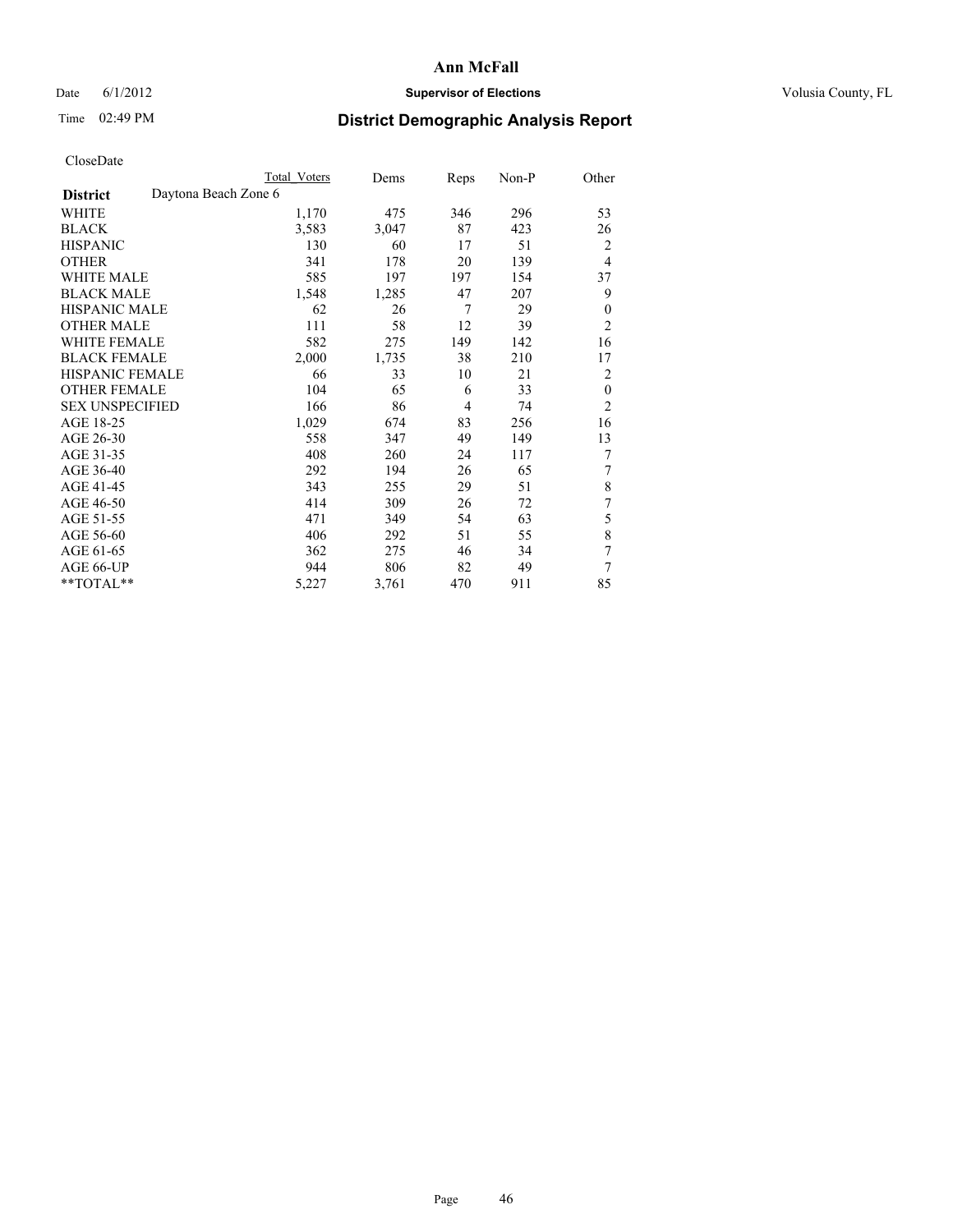### Date 6/1/2012 **Supervisor of Elections Supervisor of Elections** Volusia County, FL

## Time 02:49 PM **District Demographic Analysis Report**

| Cioscivate             |                      |              |      |                |       |          |
|------------------------|----------------------|--------------|------|----------------|-------|----------|
|                        |                      | Total Voters | Dems | Reps           | Non-P | Other    |
| <b>District</b>        | Daytona Beach Shores |              |      |                |       |          |
| <b>WHITE</b>           |                      | 3,222        | 884  | 1,533          | 695   | 110      |
| <b>BLACK</b>           |                      | 35           | 23   | 3              | 9     | $\theta$ |
| <b>HISPANIC</b>        |                      | 65           | 15   | 28             | 21    | 1        |
| <b>OTHER</b>           |                      | 160          | 44   | 55             | 57    | 4        |
| WHITE MALE             |                      | 1,532        | 384  | 736            | 354   | 58       |
| <b>BLACK MALE</b>      |                      | 18           | 11   | 1              | 6     | $\theta$ |
| <b>HISPANIC MALE</b>   |                      | 34           | 10   | 13             | 10    | 1        |
| <b>OTHER MALE</b>      |                      | 58           | 18   | 16             | 23    | 1        |
| WHITE FEMALE           |                      | 1,661        | 492  | 784            | 337   | 48       |
| <b>BLACK FEMALE</b>    |                      | 17           | 12   | $\overline{2}$ | 3     | $\theta$ |
| <b>HISPANIC FEMALE</b> |                      | 30           | 5    | 14             | 11    | $\theta$ |
| <b>OTHER FEMALE</b>    |                      | 76           | 20   | 31             | 22    | 3        |
| <b>SEX UNSPECIFIED</b> |                      | 56           | 14   | 22             | 16    | 4        |
| AGE 18-25              |                      | 121          | 29   | 40             | 48    | 4        |
| AGE 26-30              |                      | 104          | 34   | 30             | 36    | 4        |
| AGE 31-35              |                      | 86           | 25   | 29             | 24    | 8        |
| AGE 36-40              |                      | 69           | 20   | 23             | 25    | 1        |
| AGE 41-45              |                      | 109          | 25   | 44             | 40    | $\theta$ |
| AGE 46-50              |                      | 173          | 42   | 76             | 51    | 4        |
| AGE 51-55              |                      | 233          | 52   | 118            | 56    | 7        |
| AGE 56-60              |                      | 301          | 69   | 139            | 77    | 16       |
| AGE 61-65              |                      | 425          | 115  | 190            | 100   | 20       |
| AGE 66-UP              |                      | 1,865        | 557  | 930            | 326   | 52       |
| **TOTAL**              |                      | 3,486        | 968  | 1,619          | 783   | 116      |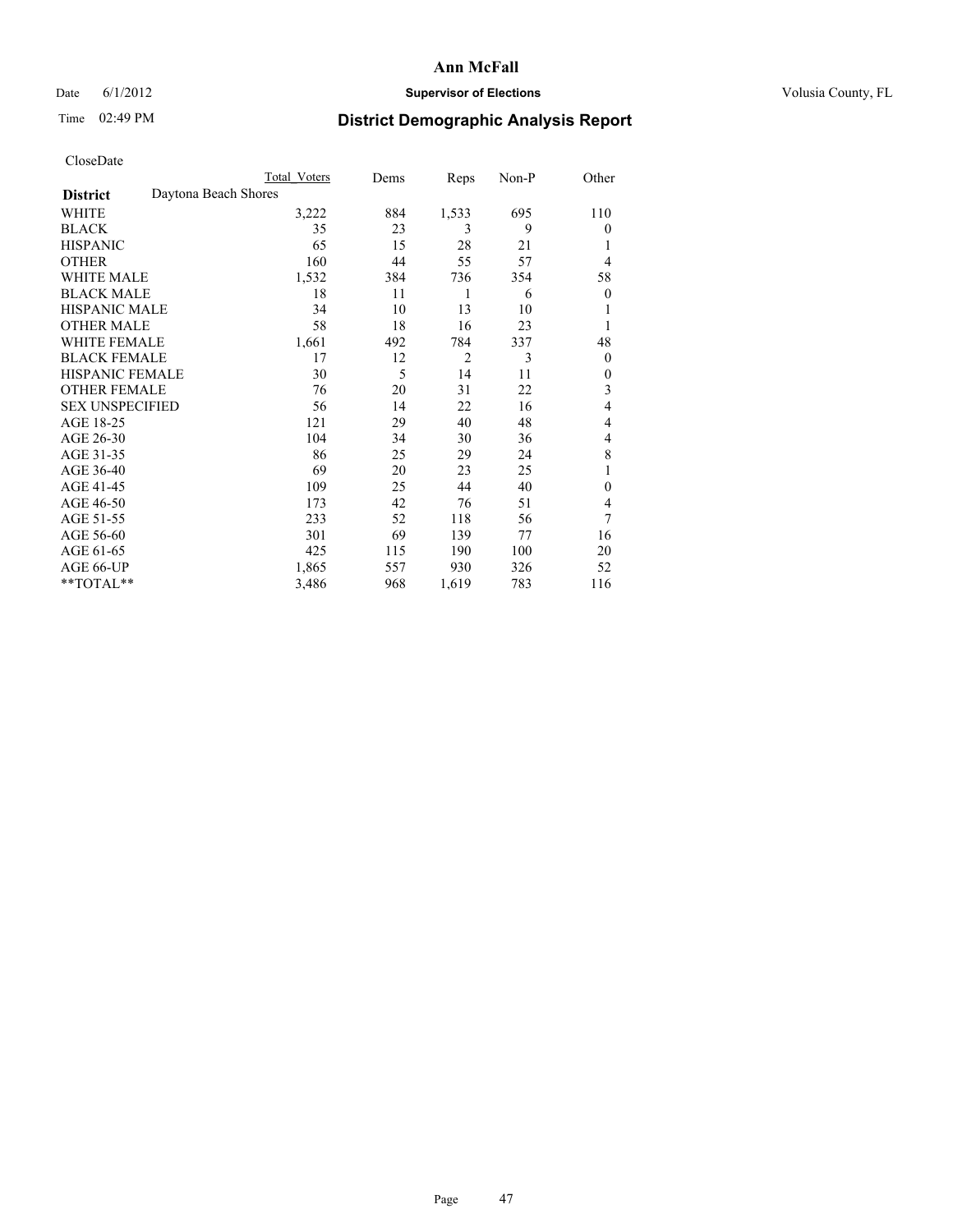## Date 6/1/2012 **Supervisor of Elections Supervisor of Elections** Volusia County, FL

# Time 02:49 PM **District Demographic Analysis Report**

| Total Voters | Dems  | <b>Reps</b> | Non-P | Other |
|--------------|-------|-------------|-------|-------|
|              |       |             |       |       |
| 11,574       | 3,214 | 5,471       | 2,388 | 501   |
| 415          | 316   | 30          | 60    | 9     |
| 803          | 356   | 206         | 225   | 16    |
| 653          | 180   | 179         | 278   | 16    |
| 5,410        | 1,285 | 2,673       | 1,192 | 260   |
| 193          | 137   | 10          | 41    | 5     |
| 371          | 152   | 104         | 105   | 10    |
| 213          | 58    | 63          | 85    | 7     |
| 6,096        | 1,914 | 2,763       | 1,182 | 237   |
| 219          | 176   | 20          | 19    | 4     |
| 426          | 201   | 102         | 117   | 6     |
| 276          | 91    | 79          | 99    | 7     |
| 241          | 52    | 72          | 111   | 6     |
| 968          | 269   | 314         | 341   | 44    |
| 732          | 165   | 275         | 264   | 28    |
| 753          | 212   | 276         | 229   | 36    |
| 843          | 216   | 318         | 264   | 45    |
| 1,056        | 266   | 479         | 267   | 44    |
| 1,230        | 330   | 585         | 264   | 51    |
| 1,308        | 388   | 619         | 260   | 41    |
| 1,335        | 455   | 578         | 253   | 49    |
| 1,421        | 463   | 661         | 245   | 52    |
| 3,803        | 1,302 | 1,782       | 567   | 152   |
| 13,449       | 4,066 | 5,887       | 2,954 | 542   |
|              |       |             |       |       |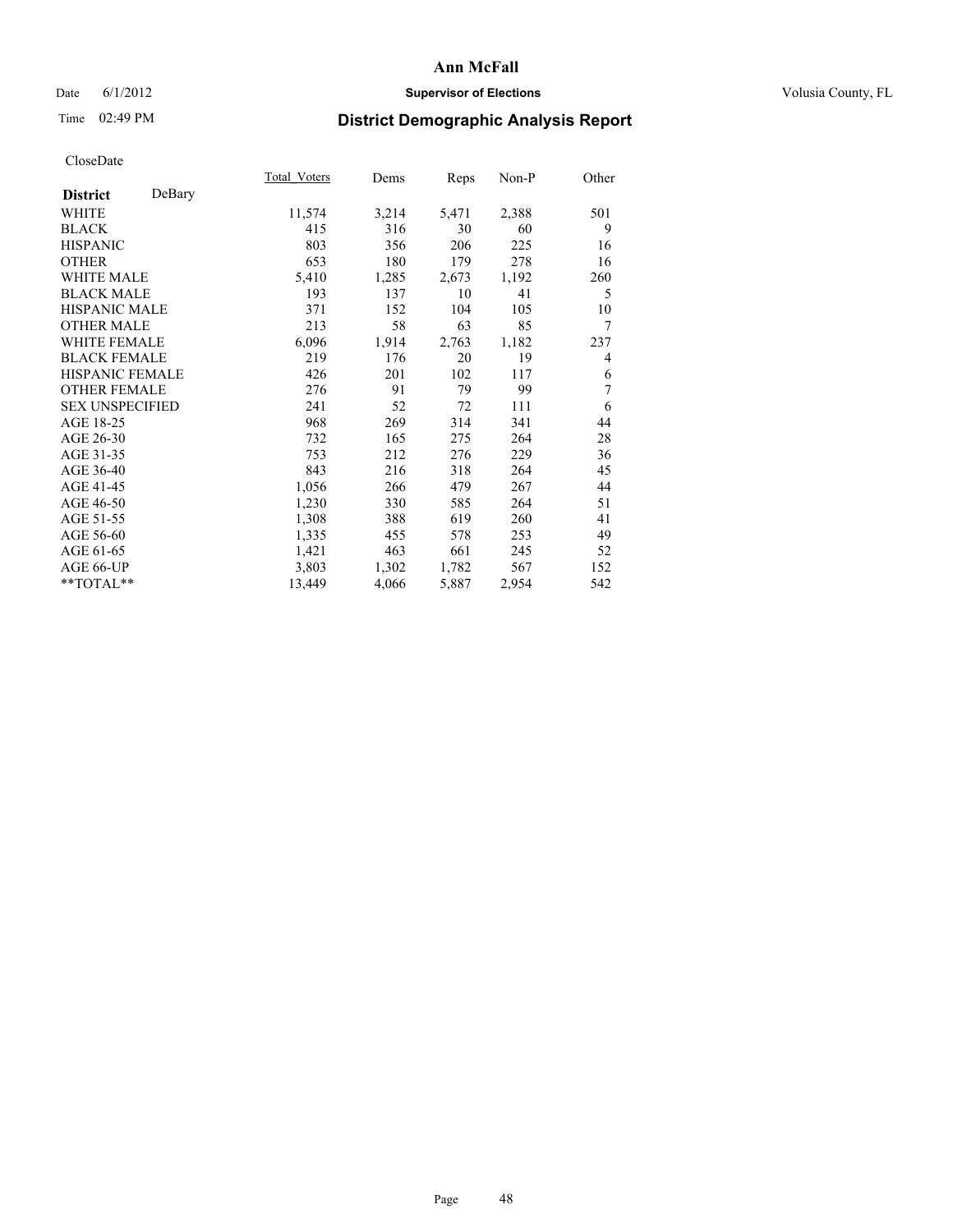## Date 6/1/2012 **Supervisor of Elections Supervisor of Elections** Volusia County, FL

# Time 02:49 PM **District Demographic Analysis Report**

|                        |        | Total Voters | Dems  | <b>Reps</b> | Non-P | Other |
|------------------------|--------|--------------|-------|-------------|-------|-------|
| <b>District</b>        | DeLand |              |       |             |       |       |
| <b>WHITE</b>           |        | 11,556       | 3,948 | 4,780       | 2,298 | 530   |
| <b>BLACK</b>           |        | 2,324        | 1,910 | 77          | 307   | 30    |
| <b>HISPANIC</b>        |        | 914          | 401   | 168         | 313   | 32    |
| <b>OTHER</b>           |        | 801          | 264   | 169         | 334   | 34    |
| <b>WHITE MALE</b>      |        | 5,003        | 1,477 | 2,188       | 1,059 | 279   |
| <b>BLACK MALE</b>      |        | 895          | 703   | 36          | 138   | 18    |
| HISPANIC MALE          |        | 377          | 156   | 82          | 124   | 15    |
| <b>OTHER MALE</b>      |        | 249          | 92    | 67          | 78    | 12    |
| <b>WHITE FEMALE</b>    |        | 6,514        | 2,456 | 2,581       | 1,228 | 249   |
| <b>BLACK FEMALE</b>    |        | 1,409        | 1,193 | 41          | 165   | 10    |
| <b>HISPANIC FEMALE</b> |        | 533          | 244   | 85          | 188   | 16    |
| <b>OTHER FEMALE</b>    |        | 313          | 115   | 64          | 117   | 17    |
| <b>SEX UNSPECIFIED</b> |        | 302          | 87    | 50          | 155   | 10    |
| AGE 18-25              |        | 1,957        | 764   | 435         | 686   | 72    |
| AGE 26-30              |        | 1,001        | 392   | 233         | 331   | 45    |
| AGE 31-35              |        | 1,041        | 409   | 296         | 285   | 51    |
| AGE 36-40              |        | 1,069        | 418   | 331         | 269   | 51    |
| AGE 41-45              |        | 1,149        | 457   | 386         | 267   | 39    |
| AGE 46-50              |        | 1,240        | 496   | 458         | 231   | 55    |
| AGE 51-55              |        | 1,213        | 518   | 426         | 230   | 39    |
| AGE 56-60              |        | 1,248        | 561   | 413         | 224   | 50    |
| AGE 61-65              |        | 1,344        | 614   | 466         | 213   | 51    |
| AGE 66-UP              |        | 4,341        | 1,898 | 1,751       | 519   | 173   |
| **TOTAL**              |        | 15,603       | 6,527 | 5,195       | 3,255 | 626   |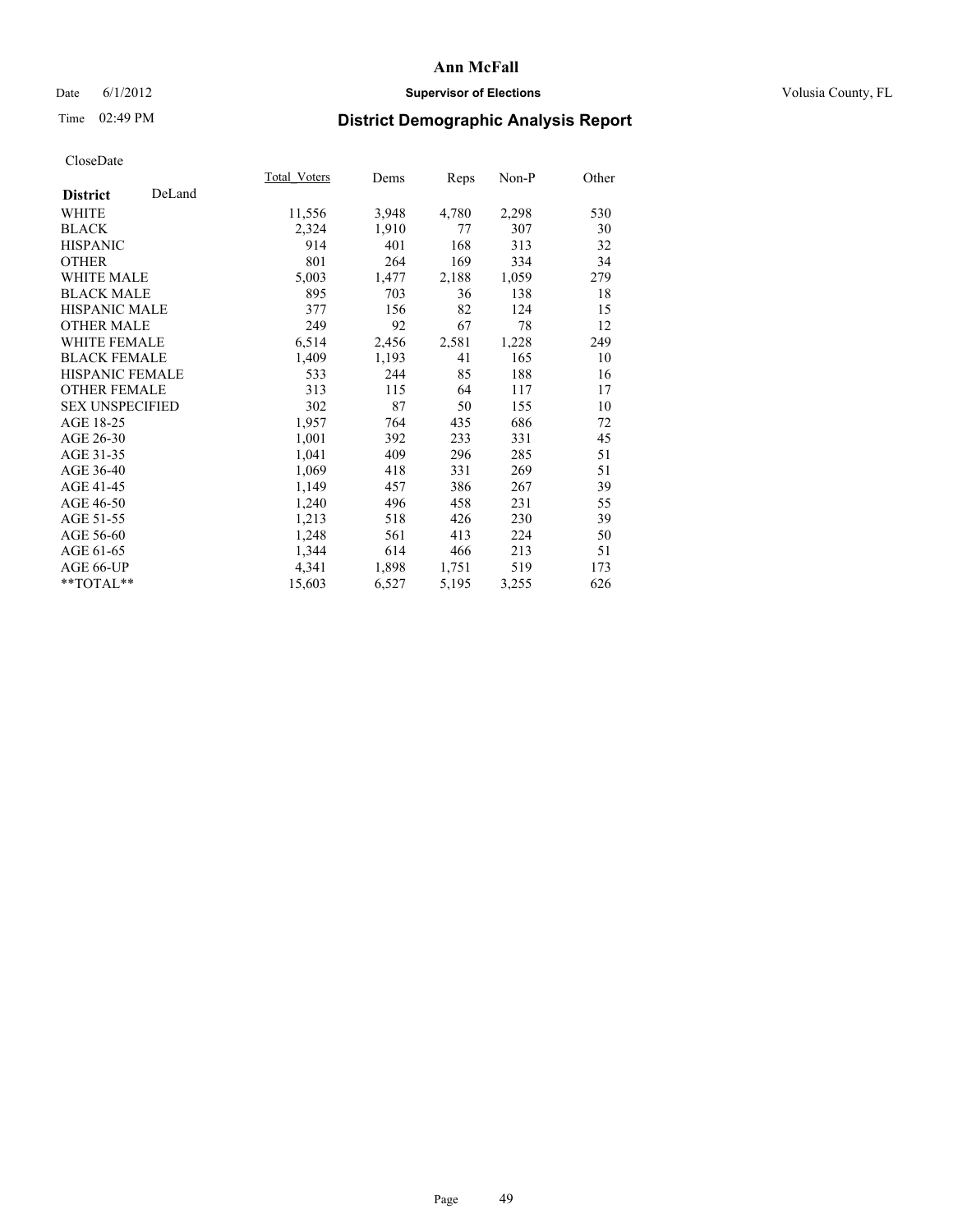## Date 6/1/2012 **Supervisor of Elections Supervisor of Elections** Volusia County, FL

# Time 02:49 PM **District Demographic Analysis Report**

|                        |                | Total Voters | Dems  | Reps  | Non-P | Other |
|------------------------|----------------|--------------|-------|-------|-------|-------|
| <b>District</b>        | Deltona Zone 1 |              |       |       |       |       |
| WHITE                  |                | 4,833        | 1,637 | 1,748 | 1,226 | 222   |
| <b>BLACK</b>           |                | 891          | 684   | 44    | 144   | 19    |
| <b>HISPANIC</b>        |                | 1,825        | 926   | 266   | 608   | 25    |
| <b>OTHER</b>           |                | 508          | 156   | 86    | 253   | 13    |
| <b>WHITE MALE</b>      |                | 2,272        | 690   | 857   | 600   | 125   |
| <b>BLACK MALE</b>      |                | 412          | 299   | 28    | 71    | 14    |
| <b>HISPANIC MALE</b>   |                | 869          | 422   | 134   | 299   | 14    |
| <b>OTHER MALE</b>      |                | 155          | 48    | 33    | 70    | 4     |
| <b>WHITE FEMALE</b>    |                | 2,542        | 938   | 886   | 621   | 97    |
| <b>BLACK FEMALE</b>    |                | 474          | 382   | 16    | 71    | 5     |
| <b>HISPANIC FEMALE</b> |                | 944          | 498   | 132   | 303   | 11    |
| <b>OTHER FEMALE</b>    |                | 193          | 76    | 35    | 77    | 5     |
| <b>SEX UNSPECIFIED</b> |                | 196          | 50    | 23    | 119   | 4     |
| AGE 18-25              |                | 1,053        | 384   | 207   | 417   | 45    |
| AGE 26-30              |                | 693          | 247   | 157   | 267   | 22    |
| AGE 31-35              |                | 794          | 310   | 182   | 273   | 29    |
| AGE 36-40              |                | 721          | 295   | 174   | 233   | 19    |
| AGE 41-45              |                | 806          | 302   | 250   | 211   | 43    |
| AGE 46-50              |                | 830          | 337   | 267   | 207   | 19    |
| AGE 51-55              |                | 826          | 341   | 262   | 197   | 26    |
| AGE 56-60              |                | 649          | 292   | 190   | 140   | 27    |
| AGE 61-65              |                | 586          | 284   | 154   | 128   | 20    |
| AGE 66-UP              |                | 1,104        | 613   | 301   | 161   | 29    |
| **TOTAL**              |                | 8,062        | 3,405 | 2,144 | 2,234 | 279   |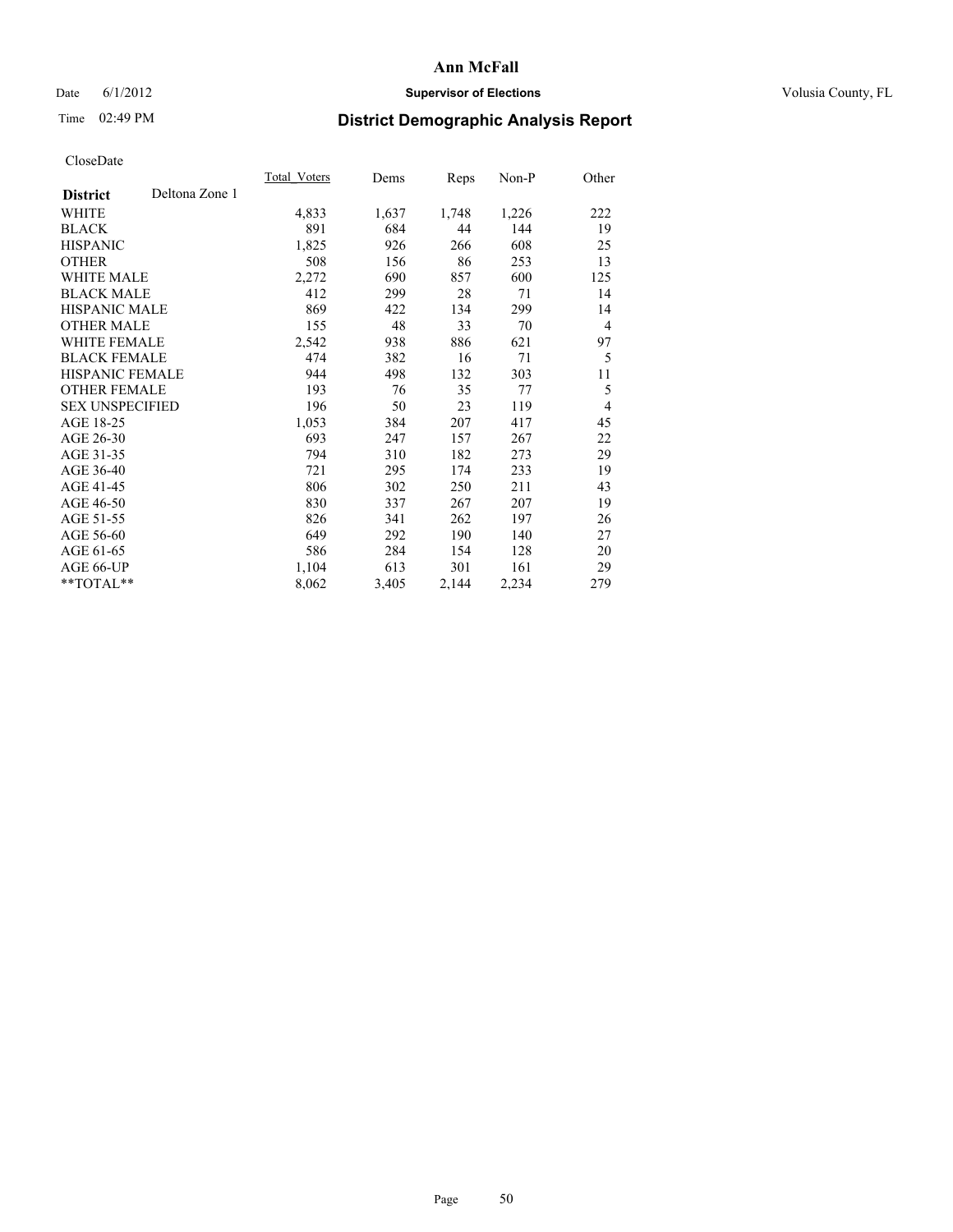## Date 6/1/2012 **Supervisor of Elections Supervisor of Elections** Volusia County, FL

# Time 02:49 PM **District Demographic Analysis Report**

|                        |                | <b>Total Voters</b> | Dems  | <b>Reps</b> | $Non-P$ | Other |
|------------------------|----------------|---------------------|-------|-------------|---------|-------|
| <b>District</b>        | Deltona Zone 2 |                     |       |             |         |       |
| WHITE                  |                | 6,132               | 1,954 | 2,486       | 1,412   | 280   |
| <b>BLACK</b>           |                | 718                 | 556   | 39          | 105     | 18    |
| <b>HISPANIC</b>        |                | 1,970               | 947   | 369         | 631     | 23    |
| <b>OTHER</b>           |                | 476                 | 160   | 89          | 212     | 15    |
| <b>WHITE MALE</b>      |                | 2,851               | 812   | 1,203       | 690     | 146   |
| <b>BLACK MALE</b>      |                | 330                 | 233   | 31          | 55      | 11    |
| <b>HISPANIC MALE</b>   |                | 955                 | 461   | 181         | 298     | 15    |
| <b>OTHER MALE</b>      |                | 164                 | 65    | 30          | 62      | 7     |
| <b>WHITE FEMALE</b>    |                | 3,253               | 1,131 | 1,273       | 715     | 134   |
| <b>BLACK FEMALE</b>    |                | 379                 | 316   | 8           | 48      | 7     |
| <b>HISPANIC FEMALE</b> |                | 1,003               | 480   | 186         | 331     | 6     |
| <b>OTHER FEMALE</b>    |                | 180                 | 72    | 38          | 64      | 6     |
| <b>SEX UNSPECIFIED</b> |                | 181                 | 47    | 33          | 97      | 4     |
| AGE 18-25              |                | 950                 | 331   | 207         | 376     | 36    |
| AGE 26-30              |                | 678                 | 233   | 173         | 236     | 36    |
| AGE 31-35              |                | 671                 | 213   | 195         | 232     | 31    |
| AGE 36-40              |                | 708                 | 274   | 192         | 211     | 31    |
| AGE 41-45              |                | 778                 | 268   | 245         | 240     | 25    |
| AGE 46-50              |                | 929                 | 331   | 314         | 251     | 33    |
| AGE 51-55              |                | 921                 | 360   | 345         | 187     | 29    |
| AGE 56-60              |                | 838                 | 339   | 305         | 165     | 29    |
| AGE 61-65              |                | 767                 | 333   | 257         | 144     | 33    |
| AGE 66-UP              |                | 2,059               | 937   | 751         | 318     | 53    |
| **TOTAL**              |                | 9,299               | 3,619 | 2,984       | 2,360   | 336   |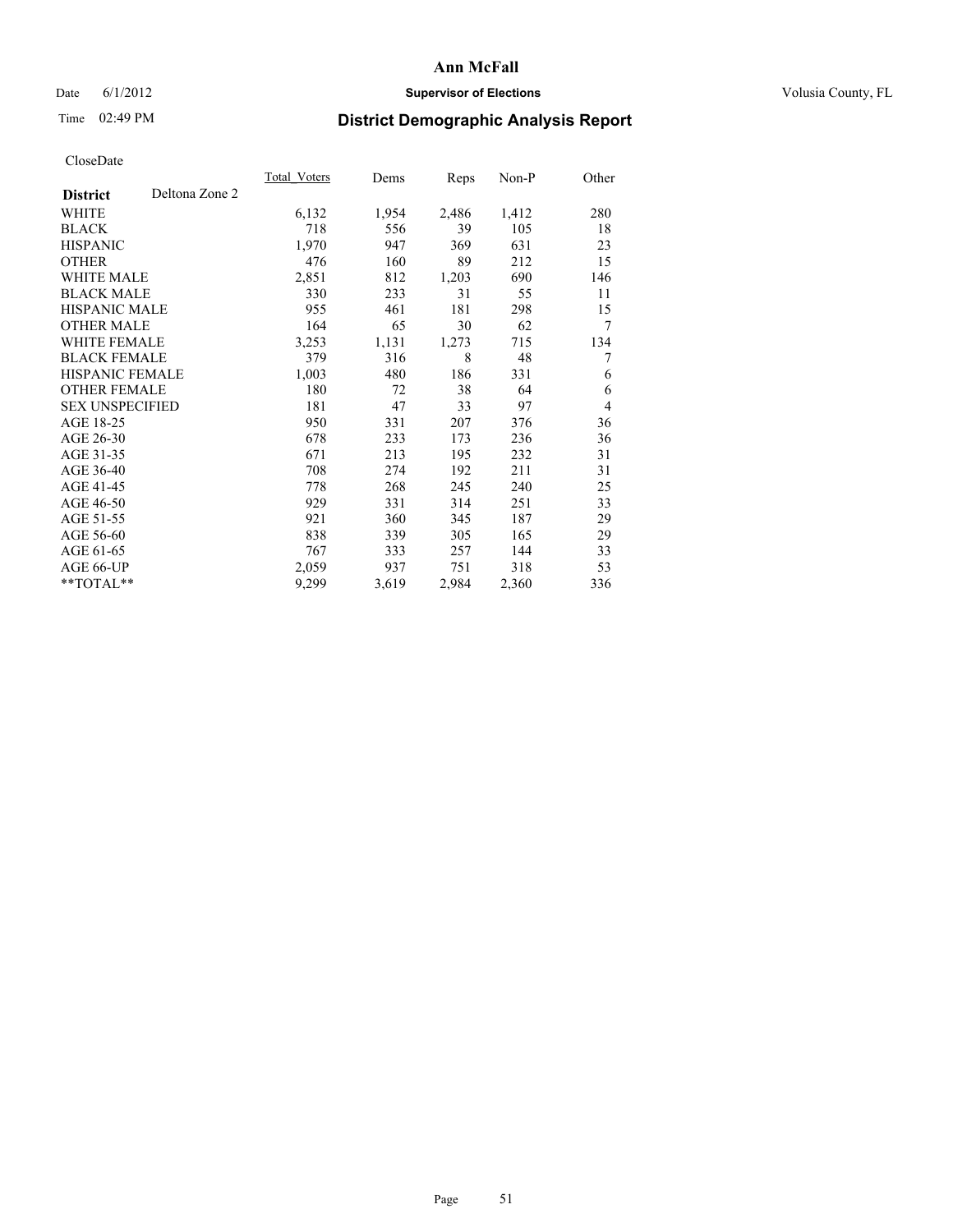## Date 6/1/2012 **Supervisor of Elections Supervisor of Elections** Volusia County, FL

# Time 02:49 PM **District Demographic Analysis Report**

|                                   | Total Voters | Dems  | <b>Reps</b> | Non-P | Other          |
|-----------------------------------|--------------|-------|-------------|-------|----------------|
| Deltona Zone 3<br><b>District</b> |              |       |             |       |                |
| WHITE                             | 5,093        | 1,711 | 1,899       | 1,260 | 223            |
| <b>BLACK</b>                      | 635          | 490   | 28          | 106   | 11             |
| <b>HISPANIC</b>                   | 2,173        | 1,079 | 372         | 668   | 54             |
| <b>OTHER</b>                      | 468          | 153   | 84          | 220   | 11             |
| <b>WHITE MALE</b>                 | 2,298        | 696   | 897         | 586   | 119            |
| <b>BLACK MALE</b>                 | 273          | 194   | 17          | 54    | 8              |
| <b>HISPANIC MALE</b>              | 1,014        | 488   | 184         | 311   | 31             |
| <b>OTHER MALE</b>                 | 161          | 58    | 27          | 73    | 3              |
| <b>WHITE FEMALE</b>               | 2,770        | 1,004 | 996         | 668   | 102            |
| <b>BLACK FEMALE</b>               | 357          | 292   | 11          | 51    | $\mathfrak{Z}$ |
| HISPANIC FEMALE                   | 1,140        | 576   | 186         | 355   | 23             |
| <b>OTHER FEMALE</b>               | 194          | 76    | 39          | 73    | 6              |
| <b>SEX UNSPECIFIED</b>            | 162          | 49    | 26          | 83    | $\overline{4}$ |
| AGE 18-25                         | 860          | 331   | 155         | 342   | 32             |
| AGE 26-30                         | 617          | 219   | 119         | 254   | 25             |
| AGE 31-35                         | 714          | 254   | 160         | 261   | 39             |
| AGE 36-40                         | 706          | 258   | 211         | 214   | 23             |
| AGE 41-45                         | 706          | 274   | 225         | 184   | 23             |
| AGE 46-50                         | 782          | 313   | 224         | 222   | 23             |
| AGE 51-55                         | 776          | 311   | 249         | 181   | 35             |
| AGE 56-60                         | 704          | 298   | 199         | 175   | 32             |
| AGE 61-65                         | 685          | 293   | 233         | 136   | 23             |
| AGE 66-UP                         | 1,823        | 886   | 608         | 285   | 44             |
| **TOTAL**                         | 8,373        | 3,437 | 2,383       | 2,254 | 299            |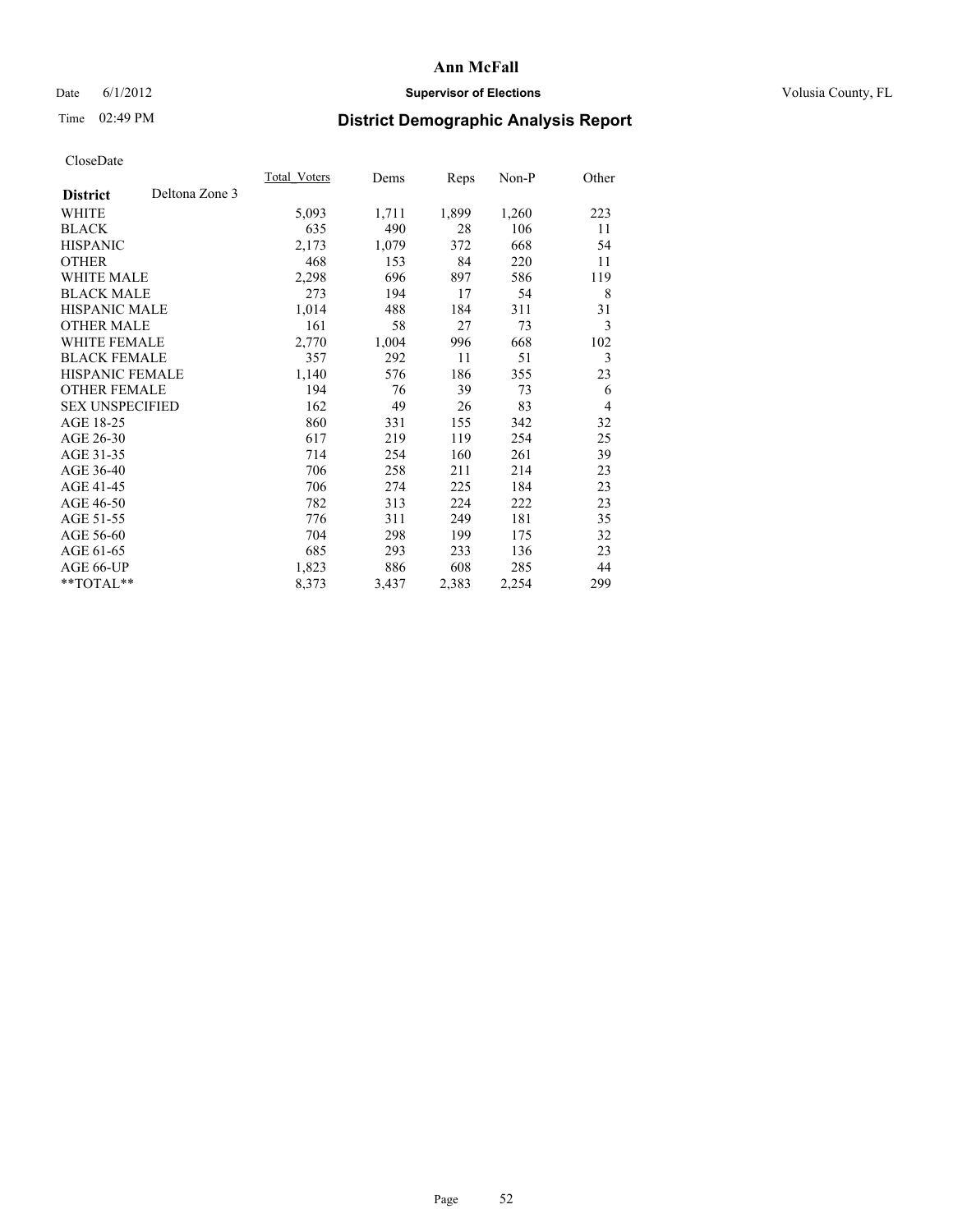## Date 6/1/2012 **Supervisor of Elections Supervisor of Elections** Volusia County, FL

# Time 02:49 PM **District Demographic Analysis Report**

|                                   | Total Voters | Dems  | <b>Reps</b> | Non-P | Other |
|-----------------------------------|--------------|-------|-------------|-------|-------|
| Deltona Zone 4<br><b>District</b> |              |       |             |       |       |
| WHITE                             | 5,396        | 1,857 | 2,047       | 1,213 | 279   |
| <b>BLACK</b>                      | 707          | 546   | 24          | 124   | 13    |
| <b>HISPANIC</b>                   | 2,280        | 1,158 | 337         | 739   | 46    |
| <b>OTHER</b>                      | 491          | 174   | 90          | 216   | 11    |
| WHITE MALE                        | 2,468        | 757   | 978         | 578   | 155   |
| <b>BLACK MALE</b>                 | 297          | 217   | 16          | 58    | 6     |
| <b>HISPANIC MALE</b>              | 1,058        | 497   | 175         | 358   | 28    |
| <b>OTHER MALE</b>                 | 156          | 58    | 39          | 56    | 3     |
| WHITE FEMALE                      | 2,897        | 1,087 | 1,056       | 631   | 123   |
| <b>BLACK FEMALE</b>               | 402          | 321   | 8           | 66    | 7     |
| <b>HISPANIC FEMALE</b>            | 1,213        | 656   | 162         | 377   | 18    |
| <b>OTHER FEMALE</b>               | 190          | 86    | 31          | 68    | 5     |
| <b>SEX UNSPECIFIED</b>            | 193          | 56    | 33          | 100   | 4     |
| AGE 18-25                         | 974          | 343   | 176         | 415   | 40    |
| AGE 26-30                         | 656          | 253   | 114         | 267   | 22    |
| AGE 31-35                         | 721          | 300   | 161         | 219   | 41    |
| AGE 36-40                         | 714          | 272   | 205         | 197   | 40    |
| AGE 41-45                         | 733          | 281   | 208         | 219   | 25    |
| AGE 46-50                         | 819          | 336   | 244         | 215   | 24    |
| AGE 51-55                         | 845          | 352   | 273         | 183   | 37    |
| AGE 56-60                         | 783          | 336   | 252         | 169   | 26    |
| AGE 61-65                         | 718          | 314   | 229         | 153   | 22    |
| AGE 66-UP                         | 1,915        | 952   | 636         | 255   | 72    |
| **TOTAL**                         | 8,878        | 3,739 | 2,498       | 2,292 | 349   |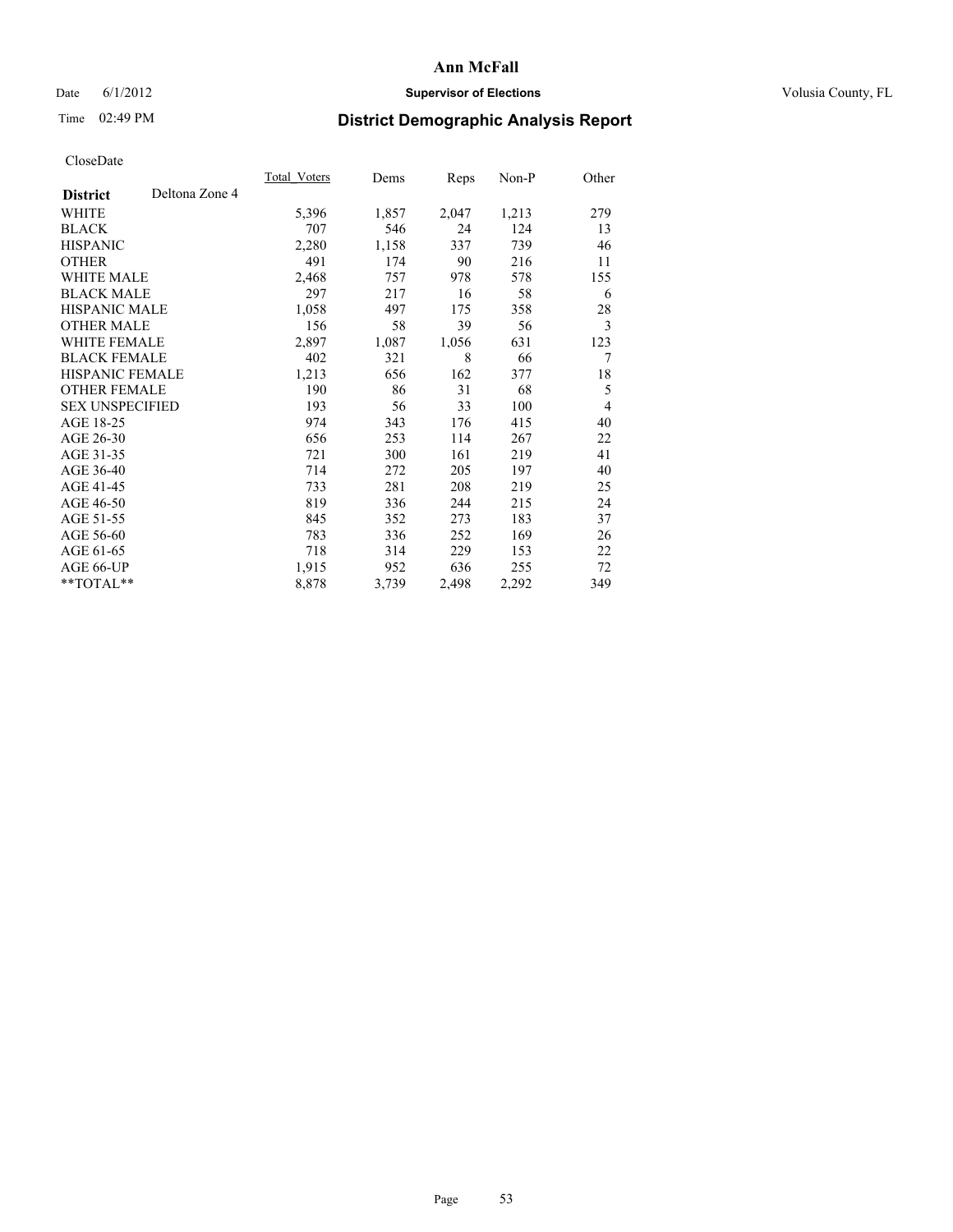## Date 6/1/2012 **Supervisor of Elections Supervisor of Elections** Volusia County, FL

# Time 02:49 PM **District Demographic Analysis Report**

|                        |                | Total Voters | Dems  | <b>Reps</b> | Non-P | Other          |
|------------------------|----------------|--------------|-------|-------------|-------|----------------|
| <b>District</b>        | Deltona Zone 5 |              |       |             |       |                |
| WHITE                  |                | 5,331        | 1,761 | 2,056       | 1,273 | 241            |
| <b>BLACK</b>           |                | 857          | 664   | 46          | 137   | 10             |
| <b>HISPANIC</b>        |                | 2,123        | 1,084 | 344         | 657   | 38             |
| <b>OTHER</b>           |                | 472          | 154   | 92          | 211   | 15             |
| <b>WHITE MALE</b>      |                | 2,502        | 742   | 1,007       | 616   | 137            |
| <b>BLACK MALE</b>      |                | 374          | 268   | 26          | 74    | 6              |
| <b>HISPANIC MALE</b>   |                | 999          | 494   | 173         | 309   | 23             |
| <b>OTHER MALE</b>      |                | 145          | 52    | 37          | 50    | 6              |
| <b>WHITE FEMALE</b>    |                | 2,801        | 1,012 | 1,034       | 651   | 104            |
| <b>BLACK FEMALE</b>    |                | 477          | 390   | 20          | 63    | $\overline{4}$ |
| <b>HISPANIC FEMALE</b> |                | 1,112        | 583   | 170         | 344   | 15             |
| <b>OTHER FEMALE</b>    |                | 180          | 73    | 31          | 72    | $\overline{4}$ |
| <b>SEX UNSPECIFIED</b> |                | 193          | 49    | 40          | 99    | 5              |
| AGE 18-25              |                | 1,069        | 362   | 241         | 424   | 42             |
| AGE 26-30              |                | 648          | 236   | 125         | 255   | 32             |
| AGE 31-35              |                | 719          | 291   | 157         | 244   | 27             |
| AGE 36-40              |                | 771          | 318   | 210         | 214   | 29             |
| AGE 41-45              |                | 784          | 316   | 228         | 214   | 26             |
| AGE 46-50              |                | 872          | 339   | 297         | 208   | 28             |
| AGE 51-55              |                | 941          | 374   | 337         | 207   | 23             |
| AGE 56-60              |                | 755          | 327   | 236         | 167   | 25             |
| AGE 61-65              |                | 668          | 307   | 193         | 142   | 26             |
| AGE 66-UP              |                | 1,558        | 794   | 514         | 203   | 47             |
| **TOTAL**              |                | 8,785        | 3,664 | 2,538       | 2,278 | 305            |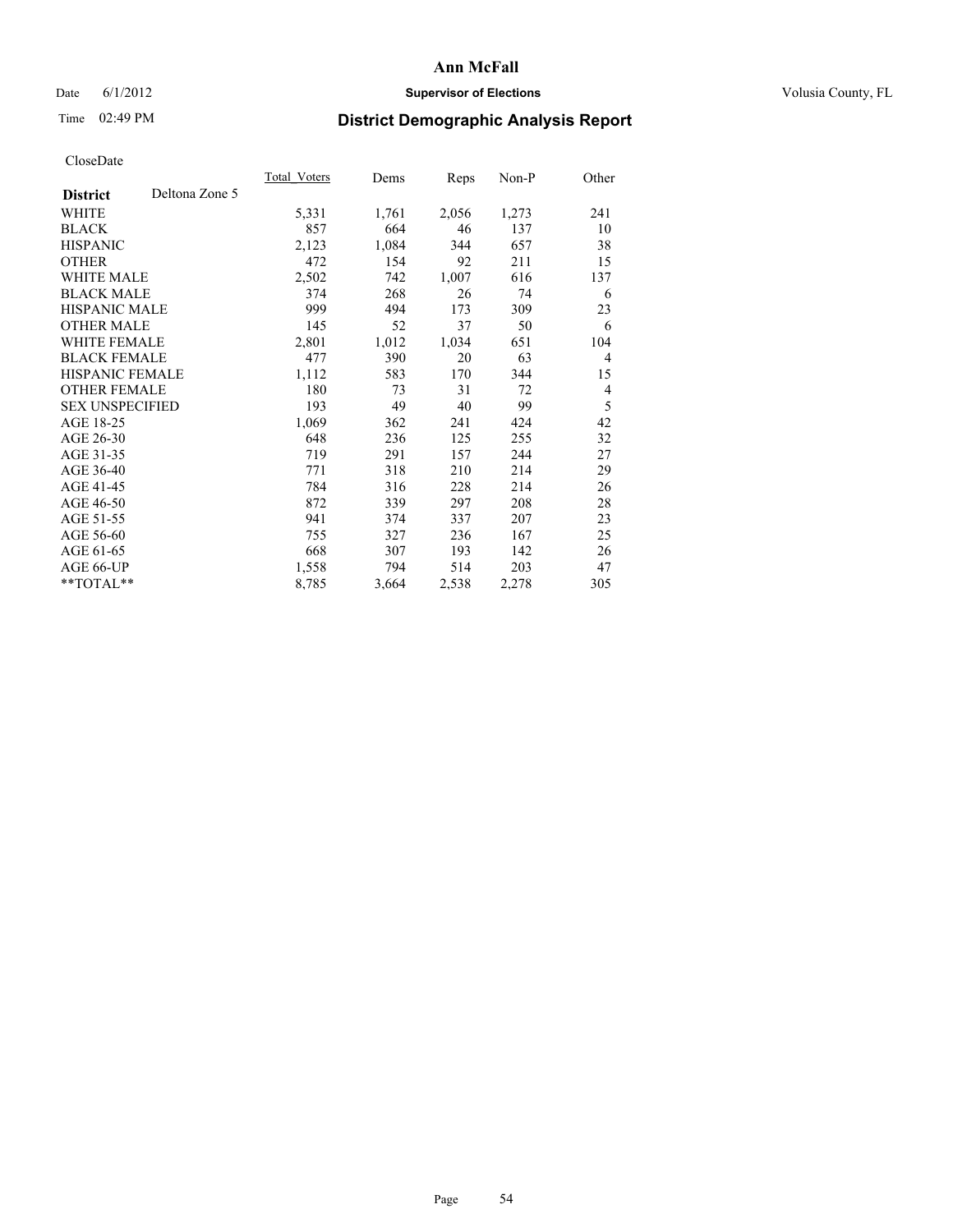## Date 6/1/2012 **Supervisor of Elections Supervisor of Elections** Volusia County, FL

# Time 02:49 PM **District Demographic Analysis Report**

|                        |                | Total Voters | Dems  | Reps  | Non-P | Other                   |
|------------------------|----------------|--------------|-------|-------|-------|-------------------------|
| <b>District</b>        | Deltona Zone 6 |              |       |       |       |                         |
| WHITE                  |                | 5,774        | 1,768 | 2,374 | 1,378 | 254                     |
| <b>BLACK</b>           |                | 822          | 624   | 40    | 135   | 23                      |
| <b>HISPANIC</b>        |                | 1,729        | 816   | 256   | 614   | 43                      |
| <b>OTHER</b>           |                | 450          | 134   | 93    | 217   | 6                       |
| WHITE MALE             |                | 2,752        | 714   | 1,205 | 703   | 130                     |
| <b>BLACK MALE</b>      |                | 374          | 284   | 20    | 56    | 14                      |
| <b>HISPANIC MALE</b>   |                | 820          | 357   | 131   | 309   | 23                      |
| <b>OTHER MALE</b>      |                | 162          | 53    | 37    | 69    | 3                       |
| <b>WHITE FEMALE</b>    |                | 2,989        | 1,045 | 1,153 | 668   | 123                     |
| <b>BLACK FEMALE</b>    |                | 442          | 335   | 20    | 78    | 9                       |
| HISPANIC FEMALE        |                | 896          | 453   | 124   | 300   | 19                      |
| <b>OTHER FEMALE</b>    |                | 155          | 55    | 35    | 63    | $\overline{2}$          |
| <b>SEX UNSPECIFIED</b> |                | 185          | 46    | 38    | 98    | $\overline{\mathbf{3}}$ |
| AGE 18-25              |                | 1,091        | 356   | 261   | 441   | 33                      |
| AGE 26-30              |                | 672          | 226   | 136   | 280   | 30                      |
| AGE 31-35              |                | 733          | 250   | 196   | 255   | 32                      |
| AGE 36-40              |                | 773          | 283   | 228   | 225   | 37                      |
| AGE 41-45              |                | 780          | 268   | 271   | 208   | 33                      |
| AGE 46-50              |                | 985          | 354   | 363   | 222   | 46                      |
| AGE 51-55              |                | 957          | 367   | 351   | 205   | 34                      |
| AGE 56-60              |                | 792          | 339   | 290   | 143   | 20                      |
| AGE 61-65              |                | 673          | 283   | 237   | 132   | 21                      |
| AGE 66-UP              |                | 1,322        | 618   | 430   | 234   | 40                      |
| **TOTAL**              |                | 8,778        | 3,344 | 2,763 | 2,345 | 326                     |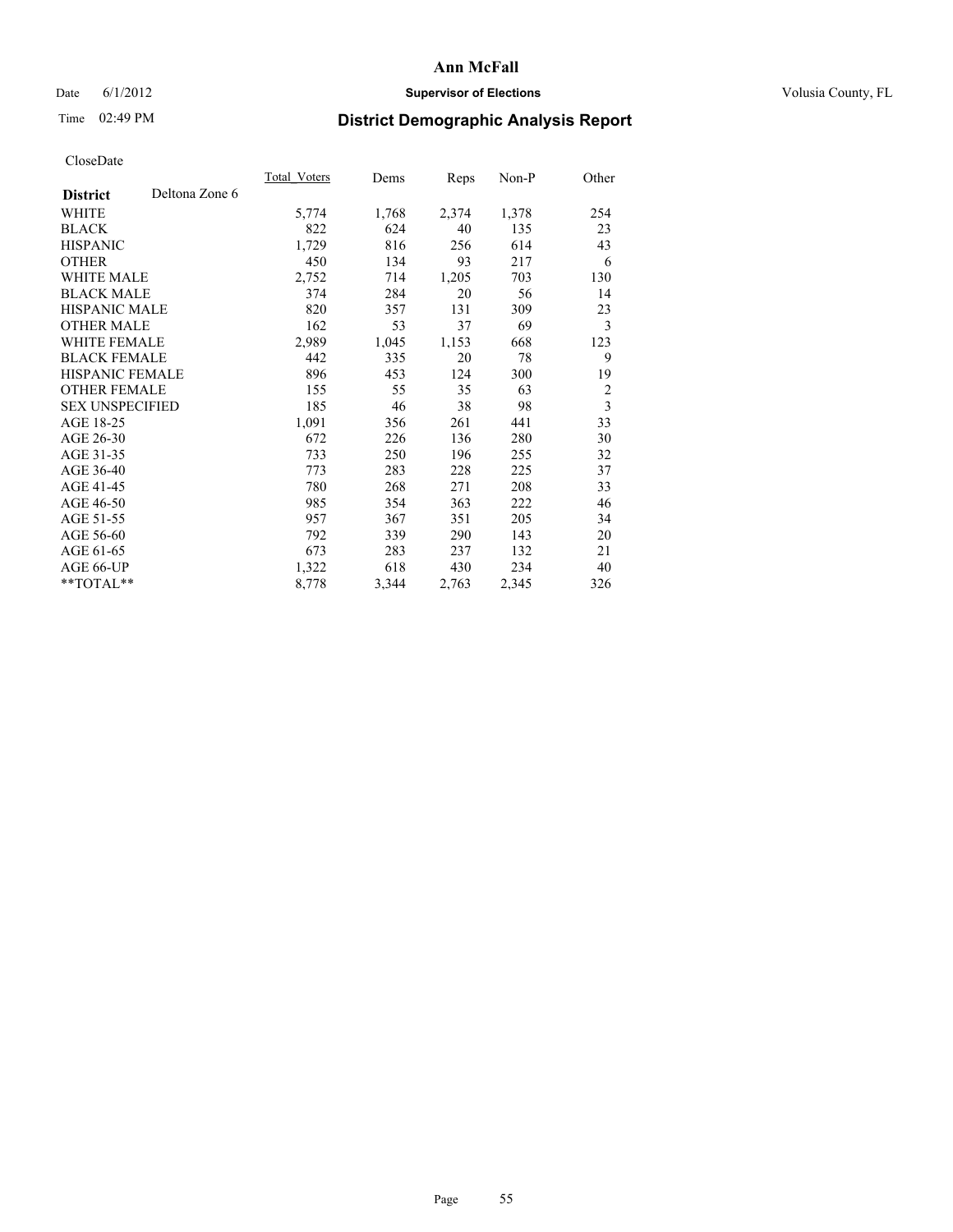## Date 6/1/2012 **Supervisor of Elections Supervisor of Elections** Volusia County, FL

# Time 02:49 PM **District Demographic Analysis Report**

|                        |                  | Total Voters | Dems  | Reps           | Non-P | Other          |
|------------------------|------------------|--------------|-------|----------------|-------|----------------|
| <b>District</b>        | Edgewater Zone 1 |              |       |                |       |                |
| WHITE                  |                  | 3,146        | 1,207 | 1,075          | 778   | 86             |
| <b>BLACK</b>           |                  | 71           | 45    | 5              | 19    | 2              |
| <b>HISPANIC</b>        |                  | 44           | 20    | 14             | 8     | $\overline{2}$ |
| <b>OTHER</b>           |                  | 100          | 32    | 17             | 49    | $\overline{c}$ |
| WHITE MALE             |                  | 1,376        | 459   | 512            | 360   | 45             |
| <b>BLACK MALE</b>      |                  | 41           | 23    | 4              | 12    | 2              |
| <b>HISPANIC MALE</b>   |                  | 15           | 9     | $\overline{2}$ | 3     | 1              |
| <b>OTHER MALE</b>      |                  | 30           | 12    | 7              | 11    | $\Omega$       |
| WHITE FEMALE           |                  | 1,749        | 737   | 555            | 416   | 41             |
| <b>BLACK FEMALE</b>    |                  | 29           | 21    | 1              | 7     | $\overline{0}$ |
| <b>HISPANIC FEMALE</b> |                  | 29           | 11    | 12             | 5     | 1              |
| <b>OTHER FEMALE</b>    |                  | 44           | 16    | 7              | 19    | $\overline{2}$ |
| <b>SEX UNSPECIFIED</b> |                  | 48           | 16    | 11             | 21    | $\mathbf{0}$   |
| AGE 18-25              |                  | 261          | 69    | 62             | 120   | 10             |
| AGE 26-30              |                  | 207          | 68    | 62             | 71    | 6              |
| AGE 31-35              |                  | 185          | 71    | 56             | 52    | 6              |
| AGE 36-40              |                  | 189          | 55    | 60             | 69    | 5              |
| AGE 41-45              |                  | 212          | 64    | 68             | 74    | 6              |
| AGE 46-50              |                  | 279          | 103   | 97             | 72    | 7              |
| AGE 51-55              |                  | 360          | 131   | 121            | 93    | 15             |
| AGE 56-60              |                  | 356          | 140   | 124            | 86    | 6              |
| AGE 61-65              |                  | 341          | 141   | 111            | 81    | 8              |
| AGE 66-UP              |                  | 971          | 462   | 350            | 136   | 23             |
| **TOTAL**              |                  | 3,361        | 1,304 | 1,111          | 854   | 92             |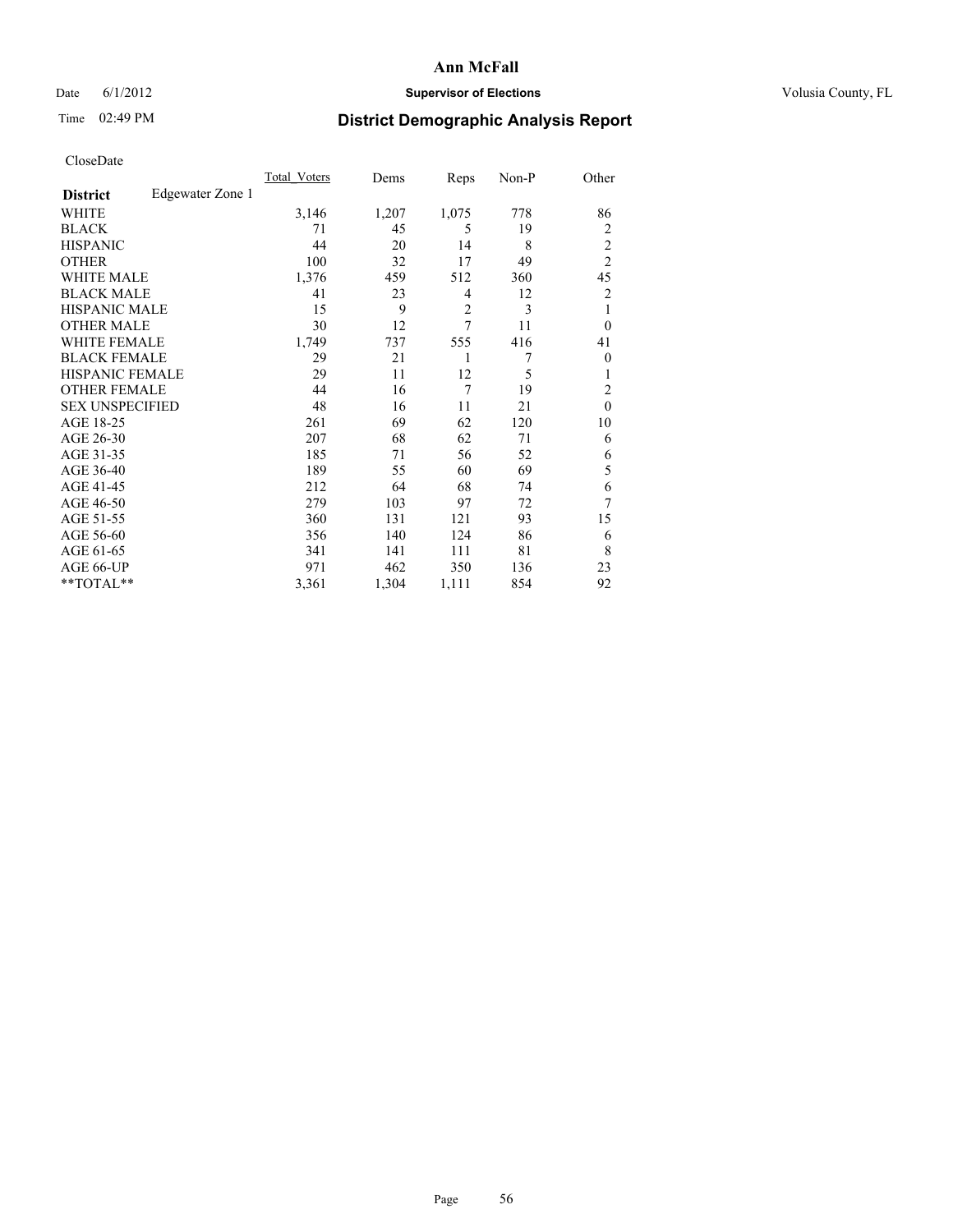### Date 6/1/2012 **Supervisor of Elections Supervisor of Elections** Volusia County, FL

## Time 02:49 PM **District Demographic Analysis Report**

| Cioscivate             |                  |                     |       |       |                |                |
|------------------------|------------------|---------------------|-------|-------|----------------|----------------|
|                        |                  | <b>Total Voters</b> | Dems  | Reps  | Non-P          | Other          |
| <b>District</b>        | Edgewater Zone 2 |                     |       |       |                |                |
| <b>WHITE</b>           |                  | 3,307               | 1,192 | 1,154 | 886            | 75             |
| <b>BLACK</b>           |                  | 54                  | 43    | 2     | 9              | $\overline{0}$ |
| <b>HISPANIC</b>        |                  | 47                  | 22    | 5     | 19             |                |
| <b>OTHER</b>           |                  | 100                 | 26    | 27    | 46             |                |
| WHITE MALE             |                  | 1,533               | 502   | 587   | 405            | 39             |
| <b>BLACK MALE</b>      |                  | 23                  | 17    | 1     | 5              | $\Omega$       |
| <b>HISPANIC MALE</b>   |                  | 22                  | 12    | 3     | 6              |                |
| <b>OTHER MALE</b>      |                  | 32                  | 9     | 10    | 12             |                |
| WHITE FEMALE           |                  | 1,761               | 686   | 562   | 477            | 36             |
| <b>BLACK FEMALE</b>    |                  | 31                  | 26    | 1     | $\overline{4}$ | $\Omega$       |
| <b>HISPANIC FEMALE</b> |                  | 23                  | 10    | 2     | 11             | $\Omega$       |
| <b>OTHER FEMALE</b>    |                  | 37                  | 12    | 14    | 11             | $\overline{0}$ |
| <b>SEX UNSPECIFIED</b> |                  | 46                  | 9     | 8     | 29             | $\overline{0}$ |
| AGE 18-25              |                  | 289                 | 91    | 70    | 120            | 8              |
| AGE 26-30              |                  | 228                 | 66    | 56    | 99             | 7              |
| AGE 31-35              |                  | 246                 | 73    | 71    | 100            | $\overline{2}$ |
| AGE 36-40              |                  | 226                 | 80    | 57    | 83             | 6              |
| AGE 41-45              |                  | 275                 | 90    | 92    | 89             | 4              |
| AGE 46-50              |                  | 301                 | 102   | 104   | 88             | 7              |
| AGE 51-55              |                  | 332                 | 114   | 118   | 90             | 10             |
| AGE 56-60              |                  | 346                 | 136   | 139   | 68             | 3              |
| AGE 61-65              |                  | 355                 | 136   | 133   | 78             | 8              |
| AGE 66-UP              |                  | 910                 | 395   | 348   | 145            | 22             |
| **TOTAL**              |                  | 3,508               | 1,283 | 1,188 | 960            | 77             |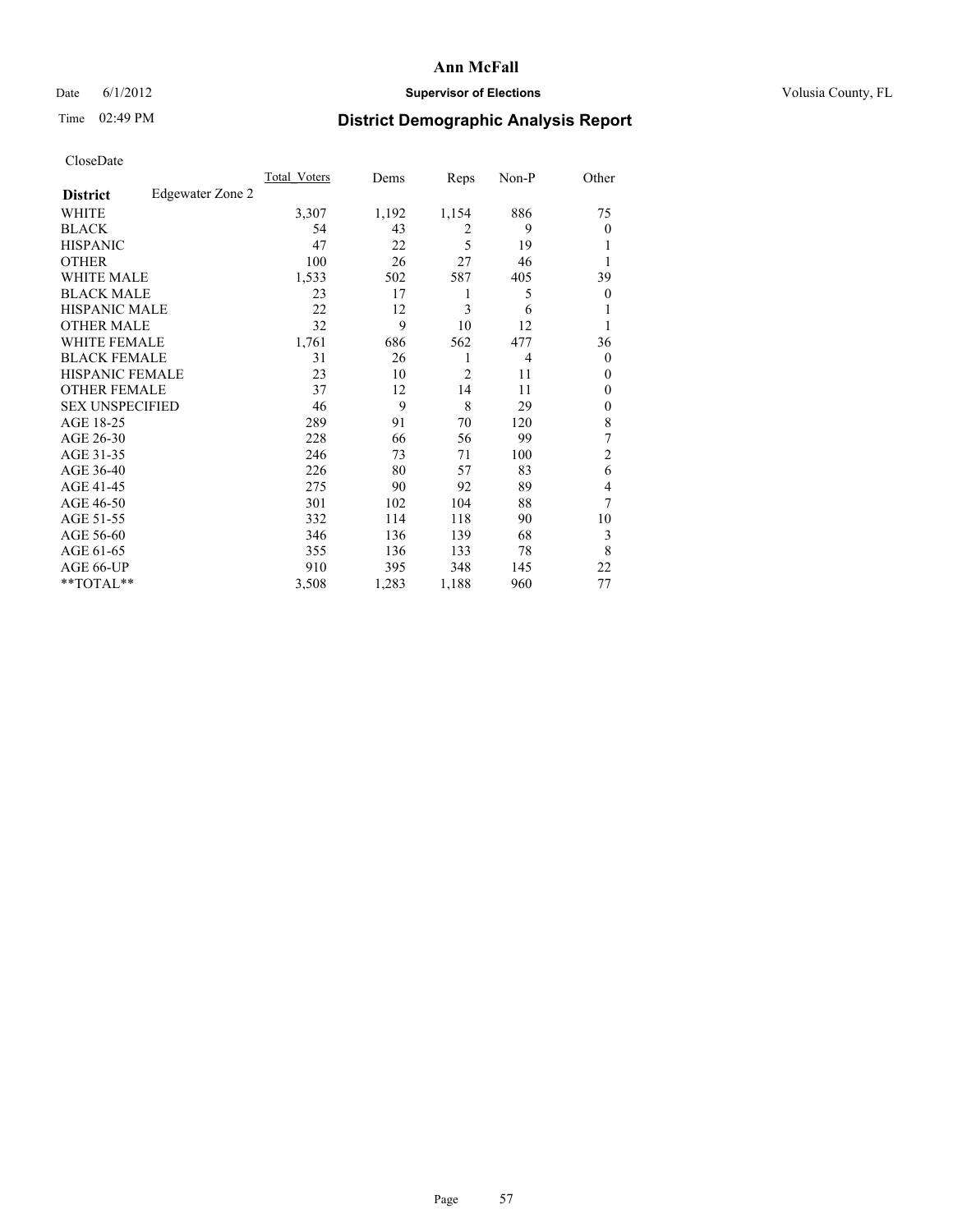## Date 6/1/2012 **Supervisor of Elections Supervisor of Elections** Volusia County, FL

# Time 02:49 PM **District Demographic Analysis Report**

|                        |                  | Total Voters | Dems  | Reps           | Non-P | Other            |
|------------------------|------------------|--------------|-------|----------------|-------|------------------|
| <b>District</b>        | Edgewater Zone 3 |              |       |                |       |                  |
| WHITE                  |                  | 3,101        | 1,168 | 1,030          | 814   | 89               |
| <b>BLACK</b>           |                  | 76           | 60    | 1              | 15    | $\Omega$         |
| <b>HISPANIC</b>        |                  | 39           | 16    | 7              | 14    | 2                |
| <b>OTHER</b>           |                  | 127          | 36    | 30             | 58    | $\overline{3}$   |
| WHITE MALE             |                  | 1,388        | 449   | 496            | 391   | 52               |
| <b>BLACK MALE</b>      |                  | 34           | 25    | 1              | 8     | $\boldsymbol{0}$ |
| <b>HISPANIC MALE</b>   |                  | 17           | 6     | $\overline{2}$ | 8     | 1                |
| <b>OTHER MALE</b>      |                  | 46           | 15    | 14             | 16    | 1                |
| WHITE FEMALE           |                  | 1,704        | 715   | 531            | 421   | 37               |
| <b>BLACK FEMALE</b>    |                  | 41           | 35    | $\mathbf{0}$   | 6     | $\overline{0}$   |
| <b>HISPANIC FEMALE</b> |                  | 21           | 9     | 5              | 6     | 1                |
| <b>OTHER FEMALE</b>    |                  | 48           | 15    | 15             | 16    | 2                |
| <b>SEX UNSPECIFIED</b> |                  | 44           | 11    | $\overline{4}$ | 29    | $\mathbf{0}$     |
| AGE 18-25              |                  | 288          | 101   | 63             | 118   | 6                |
| AGE 26-30              |                  | 203          | 63    | 58             | 80    | $\overline{2}$   |
| AGE 31-35              |                  | 210          | 49    | 66             | 89    | 6                |
| AGE 36-40              |                  | 238          | 77    | 68             | 82    | 11               |
| AGE 41-45              |                  | 263          | 90    | 95             | 69    | 9                |
| AGE 46-50              |                  | 272          | 93    | 95             | 76    | 8                |
| AGE 51-55              |                  | 301          | 120   | 90             | 87    | 4                |
| AGE 56-60              |                  | 317          | 136   | 113            | 62    | 6                |
| AGE 61-65              |                  | 332          | 142   | 108            | 71    | 11               |
| AGE 66-UP              |                  | 919          | 409   | 312            | 167   | 31               |
| **TOTAL**              |                  | 3,343        | 1,280 | 1,068          | 901   | 94               |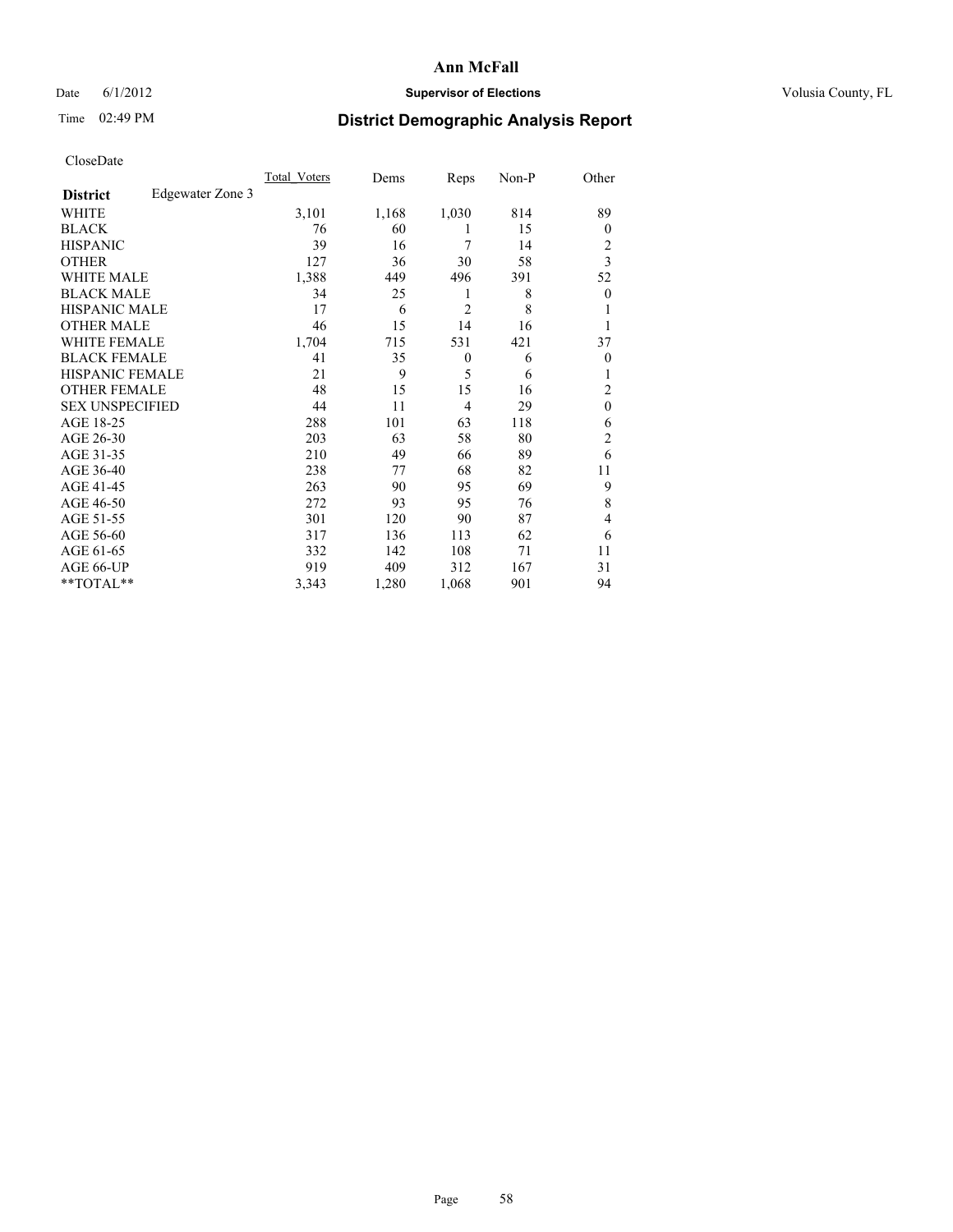### Date 6/1/2012 **Supervisor of Elections Supervisor of Elections** Volusia County, FL

## Time 02:49 PM **District Demographic Analysis Report**

| Cioscivate             |                  |                     |       |                         |       |              |
|------------------------|------------------|---------------------|-------|-------------------------|-------|--------------|
|                        |                  | <b>Total Voters</b> | Dems  | Reps                    | Non-P | Other        |
| <b>District</b>        | Edgewater Zone 4 |                     |       |                         |       |              |
| <b>WHITE</b>           |                  | 3,290               | 1,183 | 1,163                   | 837   | 107          |
| <b>BLACK</b>           |                  | 72                  | 55    | 5                       | 11    | 1            |
| <b>HISPANIC</b>        |                  | 45                  | 19    | 14                      | 10    | 2            |
| <b>OTHER</b>           |                  | 90                  | 27    | 14                      | 49    | $\theta$     |
| WHITE MALE             |                  | 1,501               | 467   | 583                     | 403   | 48           |
| <b>BLACK MALE</b>      |                  | 30                  | 24    | $\overline{2}$          | 4     | $\theta$     |
| <b>HISPANIC MALE</b>   |                  | 17                  | 8     | $\overline{\mathbf{3}}$ | 5     | 1            |
| <b>OTHER MALE</b>      |                  | 30                  | 11    | 7                       | 12    | $\theta$     |
| WHITE FEMALE           |                  | 1,768               | 710   | 570                     | 429   | 59           |
| <b>BLACK FEMALE</b>    |                  | 41                  | 30    | 3                       | 7     | 1            |
| <b>HISPANIC FEMALE</b> |                  | 28                  | 11    | 11                      | 5     |              |
| <b>OTHER FEMALE</b>    |                  | 28                  | 10    | 5                       | 13    | $\mathbf{0}$ |
| <b>SEX UNSPECIFIED</b> |                  | 54                  | 13    | 12                      | 29    | $\mathbf{0}$ |
| AGE 18-25              |                  | 236                 | 68    | 60                      | 104   | 4            |
| AGE 26-30              |                  | 203                 | 58    | 54                      | 85    | 6            |
| AGE 31-35              |                  | 218                 | 71    | 56                      | 84    | 7            |
| AGE 36-40              |                  | 227                 | 77    | 60                      | 83    | 7            |
| AGE 41-45              |                  | 240                 | 93    | 78                      | 66    | 3            |
| AGE 46-50              |                  | 295                 | 111   | 94                      | 83    | 7            |
| AGE 51-55              |                  | 320                 | 110   | 132                     | 68    | 10           |
| AGE 56-60              |                  | 327                 | 137   | 106                     | 79    | 5            |
| AGE 61-65              |                  | 293                 | 119   | 101                     | 59    | 14           |
| AGE 66-UP              |                  | 1,139               | 440   | 455                     | 197   | 47           |
| **TOTAL**              |                  | 3,498               | 1,284 | 1,196                   | 908   | 110          |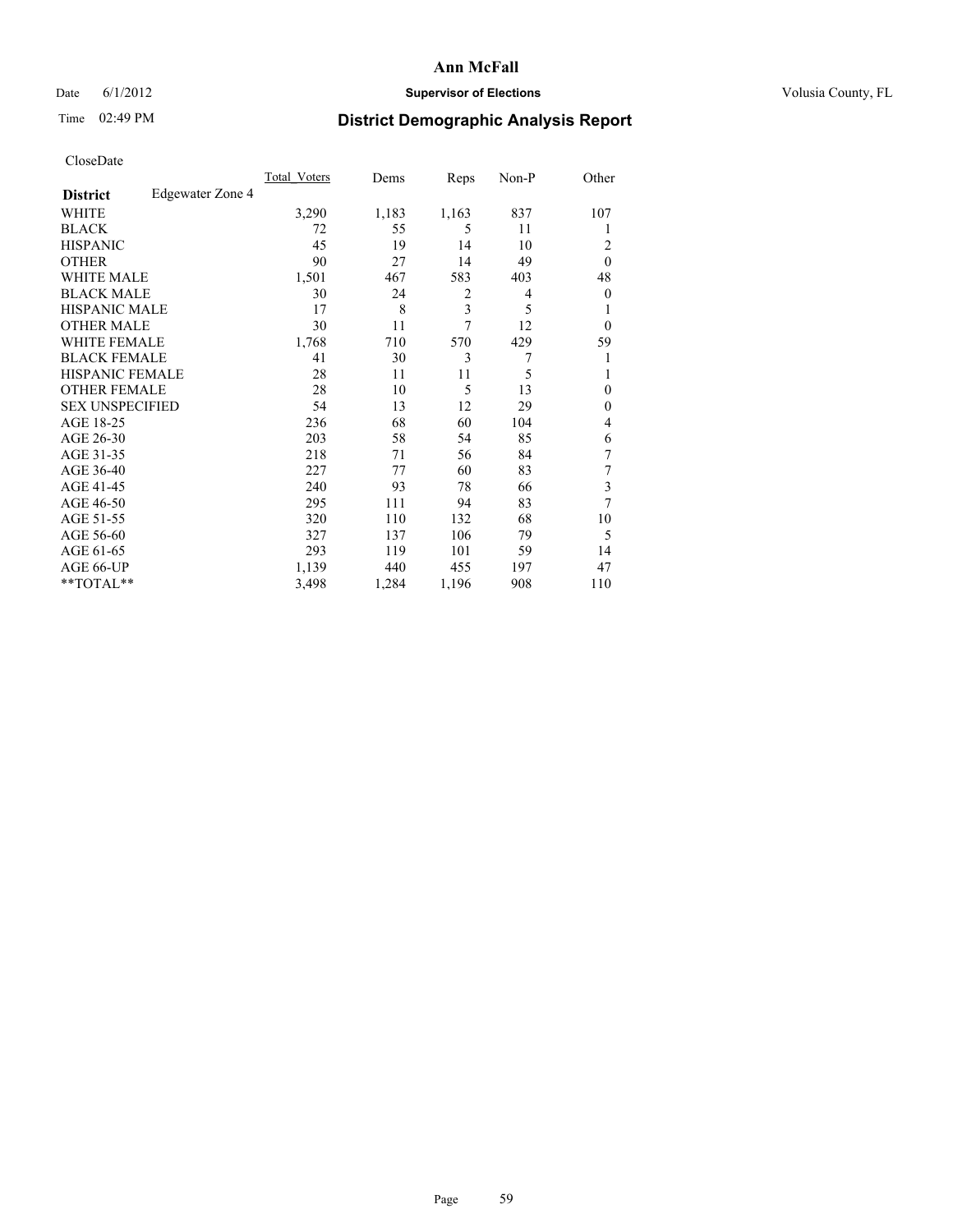## Date 6/1/2012 **Supervisor of Elections Supervisor of Elections** Volusia County, FL

# Time 02:49 PM **District Demographic Analysis Report**

|                        |                   | <b>Total Voters</b> | Dems | Reps           | Non-P          | Other          |
|------------------------|-------------------|---------------------|------|----------------|----------------|----------------|
| <b>District</b>        | Holly Hill Zone 1 |                     |      |                |                |                |
| WHITE                  |                   | 1,212               | 503  | 335            | 319            | 55             |
| <b>BLACK</b>           |                   | 110                 | 85   | 7              | 16             | 2              |
| <b>HISPANIC</b>        |                   | 48                  | 20   | 8              | 20             | $\mathbf{0}$   |
| <b>OTHER</b>           |                   | 65                  | 24   | 18             | 20             | 3              |
| WHITE MALE             |                   | 600                 | 224  | 182            | 172            | 22             |
| <b>BLACK MALE</b>      |                   | 53                  | 42   | $\overline{2}$ | 8              | 1              |
| <b>HISPANIC MALE</b>   |                   | 28                  | 7    | 5              | 16             | $\theta$       |
| <b>OTHER MALE</b>      |                   | 16                  | 3    | 6              | 5              | $\overline{2}$ |
| <b>WHITE FEMALE</b>    |                   | 605                 | 277  | 151            | 144            | 33             |
| <b>BLACK FEMALE</b>    |                   | 55                  | 42   | 5              | 7              |                |
| <b>HISPANIC FEMALE</b> |                   | 20                  | 13   | 3              | $\overline{4}$ | $\theta$       |
| <b>OTHER FEMALE</b>    |                   | 34                  | 15   | 11             | 8              | $\theta$       |
| <b>SEX UNSPECIFIED</b> |                   | 24                  | 9    | 3              | 11             |                |
| AGE 18-25              |                   | 133                 | 59   | 25             | 48             |                |
| AGE 26-30              |                   | 98                  | 40   | 16             | 36             | 6              |
| AGE 31-35              |                   | 90                  | 34   | 21             | 30             | 5              |
| AGE 36-40              |                   | 81                  | 32   | 21             | 25             | 3              |
| AGE 41-45              |                   | 112                 | 41   | 36             | 33             | $\overline{2}$ |
| AGE 46-50              |                   | 163                 | 62   | 50             | 39             | 12             |
| AGE 51-55              |                   | 153                 | 62   | 41             | 42             | 8              |
| AGE 56-60              |                   | 173                 | 87   | 31             | 48             | 7              |
| AGE 61-65              |                   | 142                 | 64   | 37             | 33             | 8              |
| AGE 66-UP              |                   | 291                 | 152  | 90             | 41             | 8              |
| $*$ TOTAL $**$         |                   | 1,436               | 633  | 368            | 375            | 60             |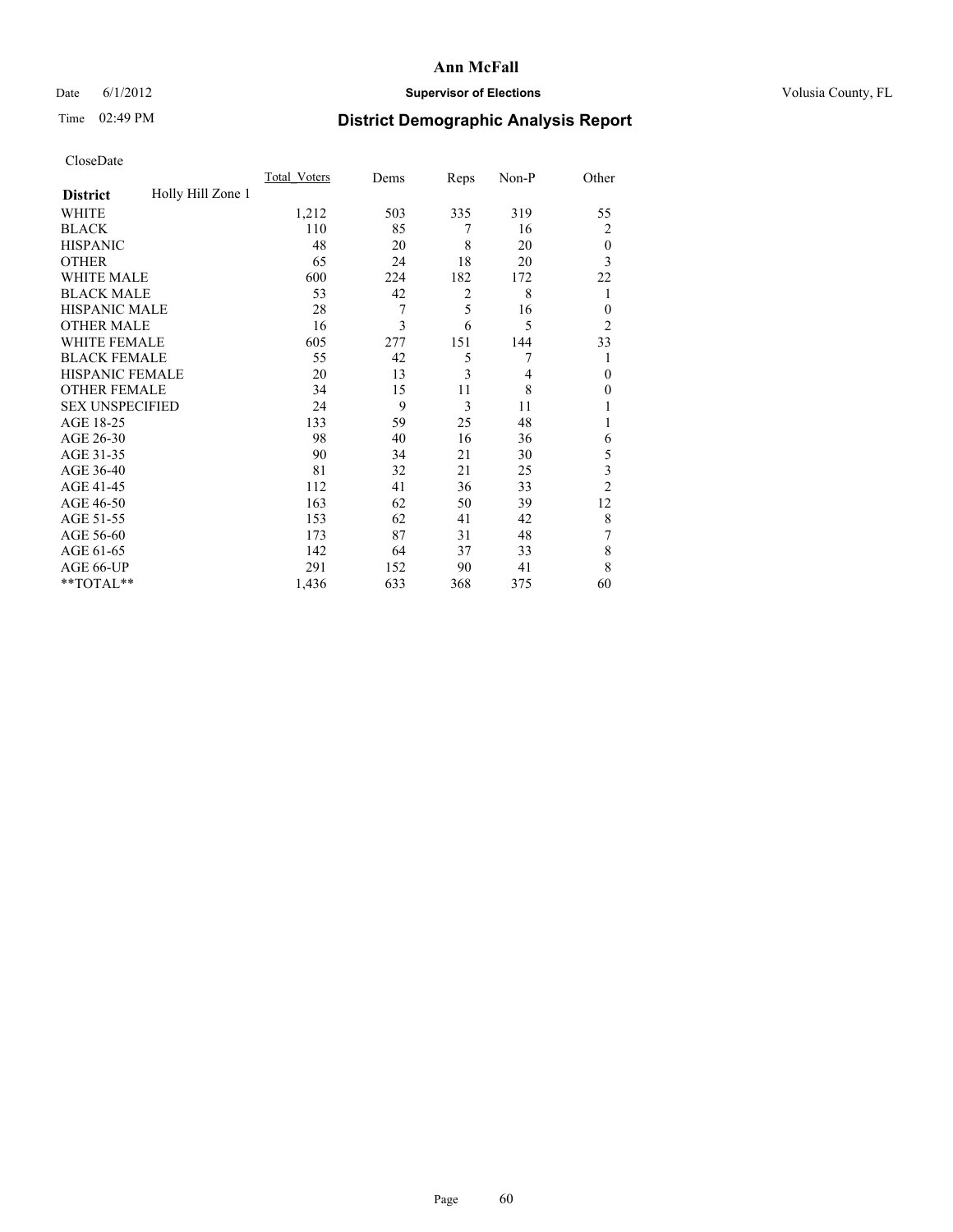## Date 6/1/2012 **Supervisor of Elections Supervisor of Elections** Volusia County, FL

# Time 02:49 PM **District Demographic Analysis Report**

|                        |                   | <b>Total Voters</b> | Dems           | Reps           | Non-P          | Other                   |
|------------------------|-------------------|---------------------|----------------|----------------|----------------|-------------------------|
| <b>District</b>        | Holly Hill Zone 2 |                     |                |                |                |                         |
| WHITE                  |                   | 1,408               | 625            | 383            | 339            | 61                      |
| <b>BLACK</b>           |                   | 204                 | 167            | 9              | 27             | 1                       |
| <b>HISPANIC</b>        |                   | 34                  | 19             | 6              | 9              | $\Omega$                |
| <b>OTHER</b>           |                   | 89                  | 31             | 14             | 42             | $\overline{2}$          |
| WHITE MALE             |                   | 660                 | 266            | 199            | 170            | 25                      |
| <b>BLACK MALE</b>      |                   | 79                  | 61             | 4              | 14             | $\overline{0}$          |
| <b>HISPANIC MALE</b>   |                   | 13                  | $\overline{4}$ | 5              | $\overline{4}$ | $\overline{0}$          |
| <b>OTHER MALE</b>      |                   | 20                  | 6              | 5              | 7              | $\overline{2}$          |
| WHITE FEMALE           |                   | 740                 | 357            | 183            | 166            | 34                      |
| <b>BLACK FEMALE</b>    |                   | 125                 | 106            | 5              | 13             | 1                       |
| <b>HISPANIC FEMALE</b> |                   | 21                  | 15             | 1              | 5              | $\theta$                |
| <b>OTHER FEMALE</b>    |                   | 35                  | 13             | 8              | 14             | $\Omega$                |
| <b>SEX UNSPECIFIED</b> |                   | 42                  | 14             | $\overline{2}$ | 24             | $\overline{c}$          |
| AGE 18-25              |                   | 163                 | 67             | 28             | 65             | $\overline{\mathbf{3}}$ |
| AGE 26-30              |                   | 132                 | 65             | 24             | 37             | 6                       |
| AGE 31-35              |                   | 114                 | 57             | 19             | 33             | 5                       |
| AGE 36-40              |                   | 127                 | 60             | 22             | 44             |                         |
| AGE 41-45              |                   | 150                 | 62             | 38             | 42             | 8                       |
| AGE 46-50              |                   | 207                 | 93             | 58             | 46             | 10                      |
| AGE 51-55              |                   | 199                 | 96             | 47             | 43             | 13                      |
| AGE 56-60              |                   | 170                 | 81             | 46             | 37             | 6                       |
| AGE 61-65              |                   | 148                 | 74             | 34             | 34             | 6                       |
| AGE 66-UP              |                   | 326                 | 187            | 96             | 37             | 6                       |
| **TOTAL**              |                   | 1,736               | 842            | 412            | 418            | 64                      |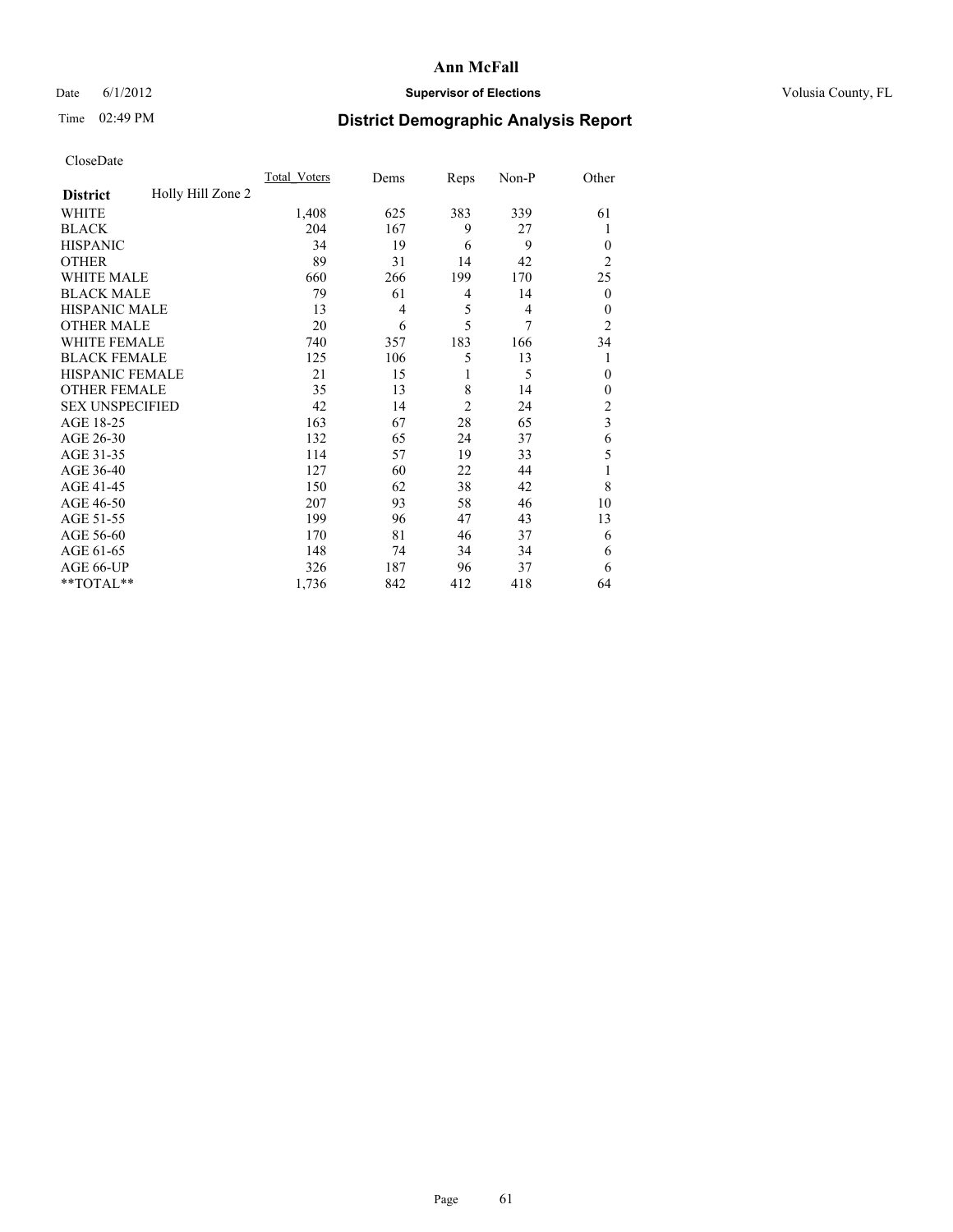## Date 6/1/2012 **Supervisor of Elections Supervisor of Elections** Volusia County, FL

# Time 02:49 PM **District Demographic Analysis Report**

|                        |                   | <b>Total Voters</b> | Dems           | Reps           | Non-P | Other          |
|------------------------|-------------------|---------------------|----------------|----------------|-------|----------------|
| <b>District</b>        | Holly Hill Zone 3 |                     |                |                |       |                |
| WHITE                  |                   | 1,440               | 581            | 484            | 317   | 58             |
| <b>BLACK</b>           |                   | 134                 | 117            | 6              | 11    | $\Omega$       |
| <b>HISPANIC</b>        |                   | 19                  | 5              | 5              | 9     | $\Omega$       |
| <b>OTHER</b>           |                   | 83                  | 28             | 11             | 43    |                |
| WHITE MALE             |                   | 602                 | 210            | 217            | 150   | 25             |
| <b>BLACK MALE</b>      |                   | 51                  | 40             | 4              | 7     | $\overline{0}$ |
| <b>HISPANIC MALE</b>   |                   | 11                  | 3              | $\overline{2}$ | 6     | 0              |
| <b>OTHER MALE</b>      |                   | 25                  | 10             | $\overline{2}$ | 12    |                |
| <b>WHITE FEMALE</b>    |                   | 833                 | 368            | 266            | 166   | 33             |
| <b>BLACK FEMALE</b>    |                   | 83                  | 77             | $\overline{2}$ | 4     | $\overline{0}$ |
| <b>HISPANIC FEMALE</b> |                   | 8                   | $\overline{2}$ | 3              | 3     | $\Omega$       |
| <b>OTHER FEMALE</b>    |                   | 38                  | 13             | 8              | 17    | $\Omega$       |
| <b>SEX UNSPECIFIED</b> |                   | 25                  | 8              | $\overline{c}$ | 15    | $\overline{0}$ |
| AGE 18-25              |                   | 93                  | 43             | 15             | 32    | 3              |
| AGE 26-30              |                   | 85                  | 26             | 19             | 35    | 5              |
| AGE 31-35              |                   | 79                  | 29             | 19             | 30    |                |
| AGE 36-40              |                   | 75                  | 32             | 18             | 24    |                |
| AGE 41-45              |                   | 92                  | 33             | 22             | 34    | 3              |
| AGE 46-50              |                   | 121                 | 46             | 37             | 33    | 5              |
| AGE 51-55              |                   | 124                 | 53             | 39             | 25    | 7              |
| AGE 56-60              |                   | 147                 | 67             | 44             | 30    | 6              |
| AGE 61-65              |                   | 157                 | 73             | 40             | 40    | $\overline{4}$ |
| AGE 66-UP              |                   | 704                 | 329            | 253            | 98    | 24             |
| **TOTAL**              |                   | 1,677               | 731            | 506            | 381   | 59             |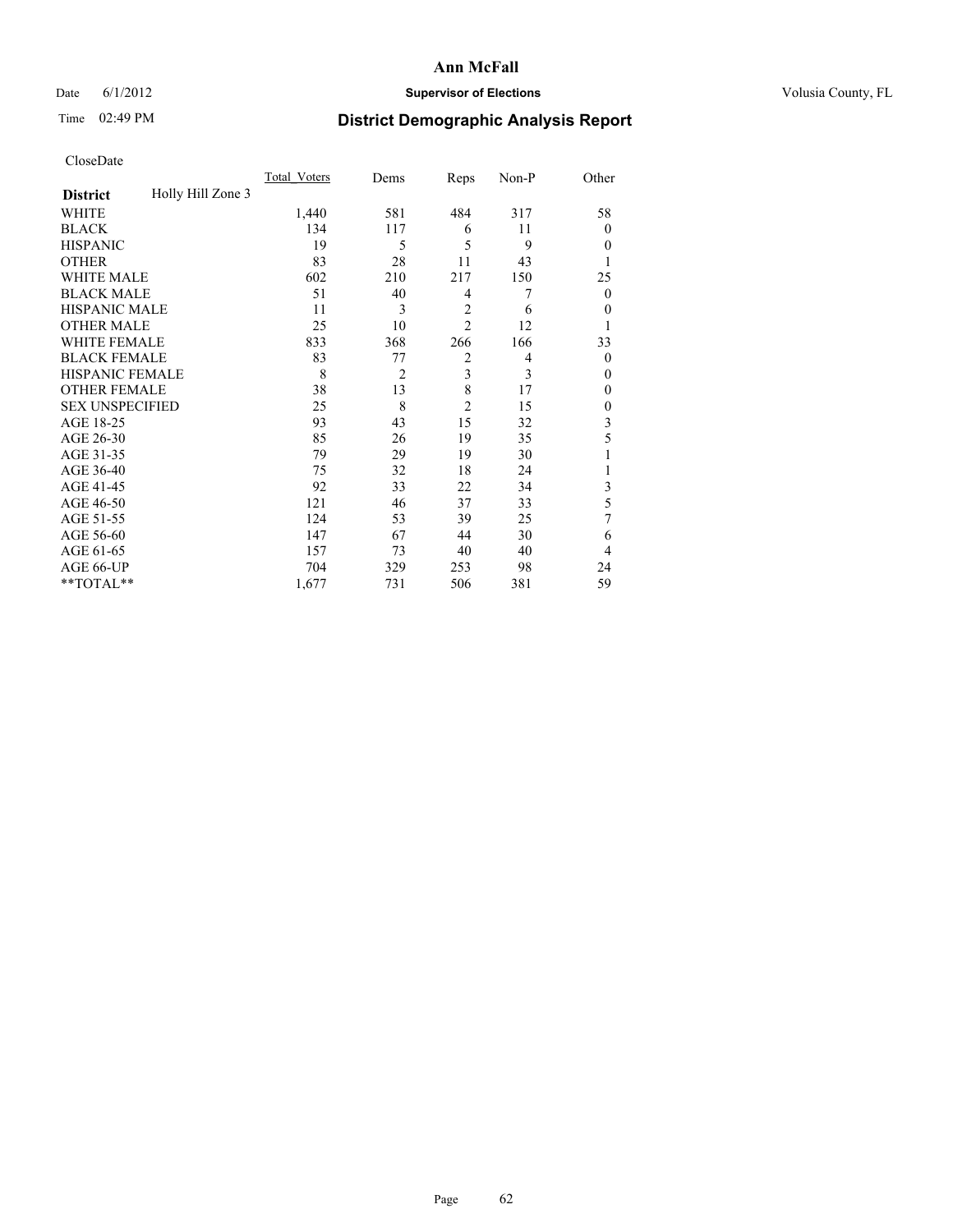### Date 6/1/2012 **Supervisor of Elections Supervisor of Elections** Volusia County, FL

## Time 02:49 PM **District Demographic Analysis Report**

| Cioscivate             |                   |                     |      |                |       |                |
|------------------------|-------------------|---------------------|------|----------------|-------|----------------|
|                        |                   | <b>Total Voters</b> | Dems | Reps           | Non-P | Other          |
| <b>District</b>        | Holly Hill Zone 4 |                     |      |                |       |                |
| <b>WHITE</b>           |                   | 1,334               | 515  | 453            | 317   | 49             |
| <b>BLACK</b>           |                   | 258                 | 209  | 6              | 40    | 3              |
| <b>HISPANIC</b>        |                   | 46                  | 26   | 3              | 17    | $\theta$       |
| <b>OTHER</b>           |                   | 83                  | 29   | 10             | 39    | 5              |
| WHITE MALE             |                   | 591                 | 191  | 213            | 158   | 29             |
| <b>BLACK MALE</b>      |                   | 53                  | 37   | $\overline{2}$ | 12    | $\overline{2}$ |
| <b>HISPANIC MALE</b>   |                   | 17                  | 10   | 1              | 6     | $\overline{0}$ |
| <b>OTHER MALE</b>      |                   | 24                  | 7    | 5              | 10    | $\overline{2}$ |
| <b>WHITE FEMALE</b>    |                   | 736                 | 321  | 238            | 157   | 20             |
| <b>BLACK FEMALE</b>    |                   | 202                 | 170  | $\overline{4}$ | 27    | 1              |
| HISPANIC FEMALE        |                   | 29                  | 16   | $\overline{c}$ | 11    | $\Omega$       |
| <b>OTHER FEMALE</b>    |                   | 30                  | 19   | 1              | 9     | 1              |
| <b>SEX UNSPECIFIED</b> |                   | 39                  | 8    | 6              | 23    | $\overline{c}$ |
| AGE 18-25              |                   | 220                 | 101  | 40             | 77    | $\overline{c}$ |
| AGE 26-30              |                   | 126                 | 56   | 22             | 44    | $\overline{4}$ |
| AGE 31-35              |                   | 143                 | 65   | 34             | 41    | 3              |
| AGE 36-40              |                   | 95                  | 41   | 24             | 24    | 6              |
| AGE 41-45              |                   | 132                 | 55   | 31             | 39    | 7              |
| AGE 46-50              |                   | 149                 | 56   | 41             | 45    | 7              |
| AGE 51-55              |                   | 176                 | 69   | 68             | 31    | 8              |
| AGE 56-60              |                   | 162                 | 71   | 42             | 44    | 5              |
| AGE 61-65              |                   | 123                 | 62   | 37             | 21    | 3              |
| AGE 66-UP              |                   | 398                 | 206  | 133            | 47    | 12             |
| **TOTAL**              |                   | 1,724               | 782  | 472            | 413   | 57             |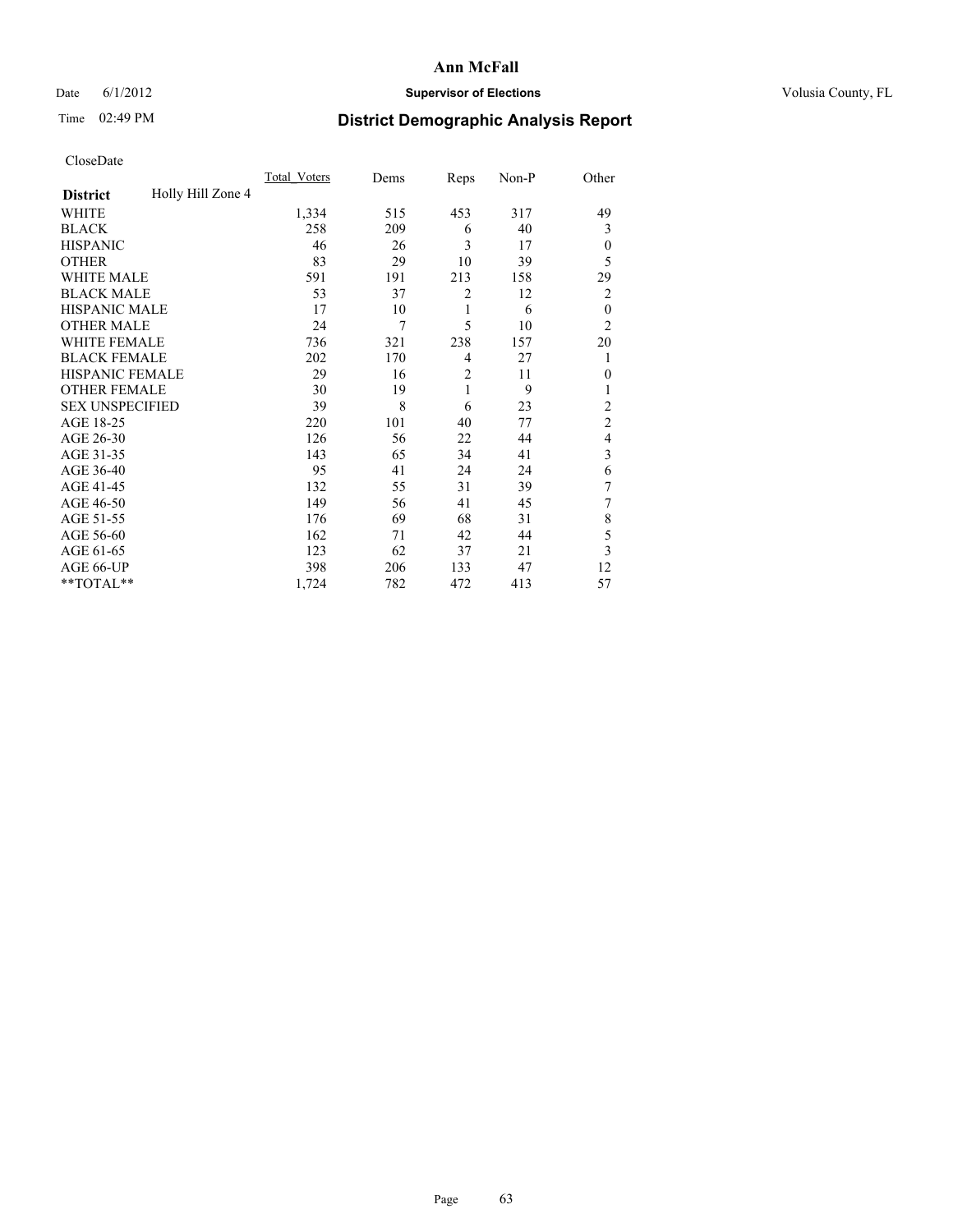## Date 6/1/2012 **Supervisor of Elections Supervisor of Elections** Volusia County, FL

# Time 02:49 PM **District Demographic Analysis Report**

|                        |            | <b>Total Voters</b> | Dems           | Reps           | Non-P | Other          |
|------------------------|------------|---------------------|----------------|----------------|-------|----------------|
| <b>District</b>        | Lake Helen |                     |                |                |       |                |
| WHITE                  |            | 1,590               | 598            | 594            | 339   | 59             |
| <b>BLACK</b>           |            | 175                 | 152            | 5              | 15    | 3              |
| <b>HISPANIC</b>        |            | 36                  | 9              | 16             | 9     | 2              |
| <b>OTHER</b>           |            | 59                  | 21             | 14             | 22    | $\overline{2}$ |
| <b>WHITE MALE</b>      |            | 725                 | 244            | 291            | 160   | 30             |
| <b>BLACK MALE</b>      |            | 77                  | 67             | 3              | 6     | 1              |
| <b>HISPANIC MALE</b>   |            | 12                  | 3              | 6              | 3     | $\theta$       |
| <b>OTHER MALE</b>      |            | 18                  | 8              | 1              | 8     | 1              |
| <b>WHITE FEMALE</b>    |            | 856                 | 352            | 299            | 176   | 29             |
| <b>BLACK FEMALE</b>    |            | 97                  | 84             | $\overline{2}$ | 9     | $\overline{2}$ |
| <b>HISPANIC FEMALE</b> |            | 23                  | 6              | 9              | 6     | $\overline{2}$ |
| <b>OTHER FEMALE</b>    |            | 24                  | 12             | $\overline{4}$ | 7     | 1              |
| <b>SEX UNSPECIFIED</b> |            | 28                  | $\overline{4}$ | 14             | 10    | $\theta$       |
| AGE 18-25              |            | 157                 | 54             | 48             | 48    | 7              |
| AGE 26-30              |            | 118                 | 36             | 33             | 47    | $\overline{c}$ |
| AGE 31-35              |            | 112                 | 44             | 31             | 32    | 5              |
| AGE 36-40              |            | 118                 | 36             | 34             | 35    | 13             |
| AGE 41-45              |            | 142                 | 49             | 50             | 33    | 10             |
| AGE 46-50              |            | 163                 | 61             | 64             | 33    | 5              |
| AGE 51-55              |            | 204                 | 84             | 83             | 34    | 3              |
| AGE 56-60              |            | 201                 | 84             | 74             | 35    | 8              |
| AGE 61-65              |            | 179                 | 95             | 54             | 28    | $\overline{2}$ |
| AGE 66-UP              |            | 466                 | 237            | 158            | 60    | 11             |
| **TOTAL**              |            | 1,860               | 780            | 629            | 385   | 66             |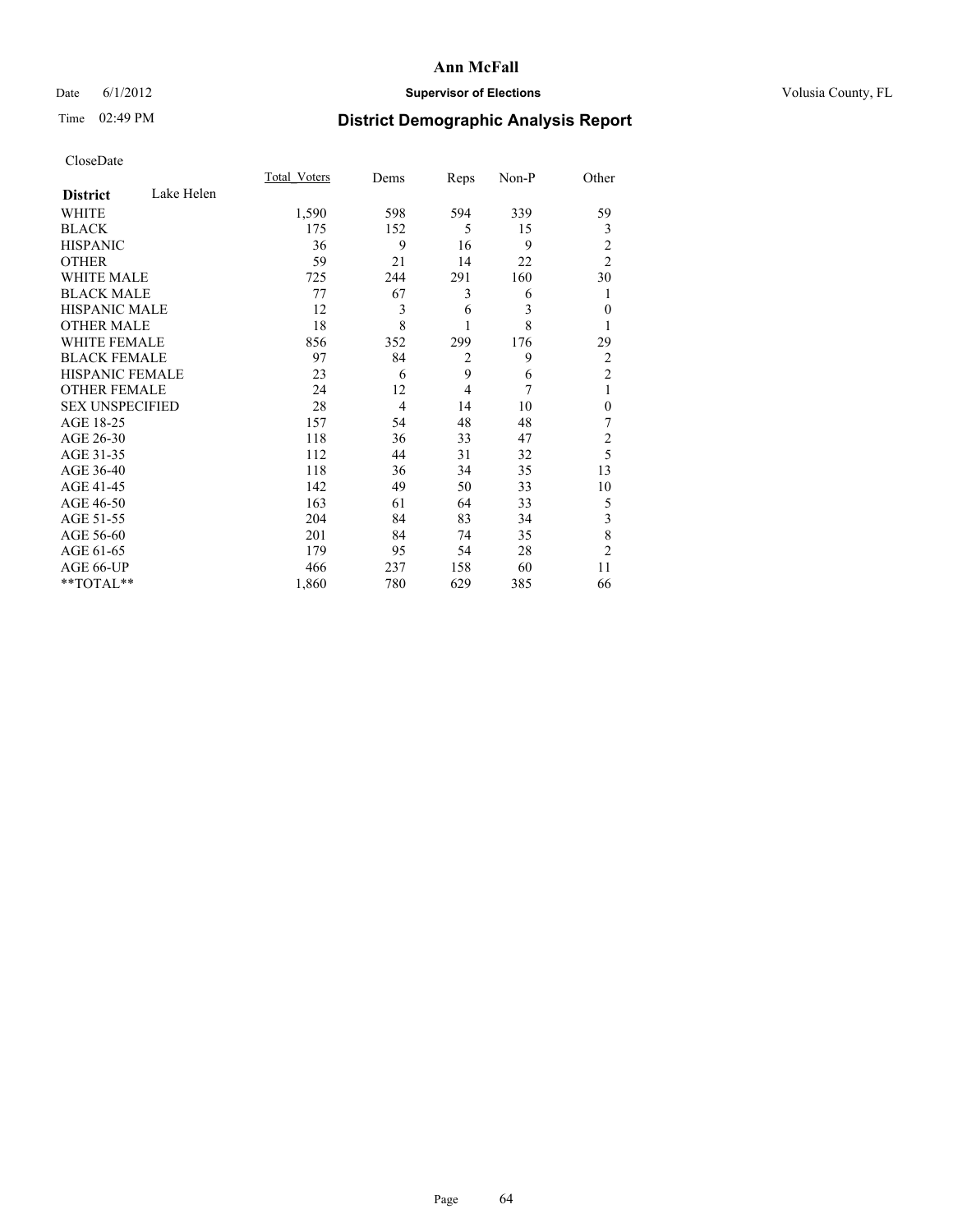## Date 6/1/2012 **Supervisor of Elections Supervisor of Elections** Volusia County, FL

# Time 02:49 PM **District Demographic Analysis Report**

|                        |                      | <b>Total Voters</b> | Dems  | Reps           | Non-P | Other    |
|------------------------|----------------------|---------------------|-------|----------------|-------|----------|
| <b>District</b>        | New Smyrna Bch Zne 1 |                     |       |                |       |          |
| WHITE                  |                      | 4,417               | 1,480 | 1,906          | 925   | 106      |
| <b>BLACK</b>           |                      | 12                  | 6     | $\overline{2}$ | 3     |          |
| <b>HISPANIC</b>        |                      | 50                  | 17    | 15             | 17    |          |
| <b>OTHER</b>           |                      | 120                 | 27    | 36             | 53    | 4        |
| WHITE MALE             |                      | 2,064               | 580   | 939            | 485   | 60       |
| <b>BLACK MALE</b>      |                      | 5                   | 1     | 1              | 2     | l        |
| <b>HISPANIC MALE</b>   |                      | 19                  | 3     | $\overline{4}$ | 12    | 0        |
| <b>OTHER MALE</b>      |                      | 34                  | 6     | 13             | 15    | $\theta$ |
| WHITE FEMALE           |                      | 2,326               | 888   | 960            | 433   | 45       |
| <b>BLACK FEMALE</b>    |                      | 7                   | 5     | 1              | 1     | $\theta$ |
| <b>HISPANIC FEMALE</b> |                      | 31                  | 14    | 11             | 5     |          |
| <b>OTHER FEMALE</b>    |                      | 46                  | 12    | 18             | 12    | 4        |
| <b>SEX UNSPECIFIED</b> |                      | 67                  | 21    | 12             | 33    |          |
| AGE 18-25              |                      | 260                 | 70    | 68             | 119   | 3        |
| AGE 26-30              |                      | 182                 | 66    | 44             | 62    | 10       |
| AGE 31-35              |                      | 178                 | 46    | 62             | 62    | 8        |
| AGE 36-40              |                      | 169                 | 58    | 51             | 53    | 7        |
| AGE 41-45              |                      | 248                 | 76    | 102            | 65    | 5        |
| AGE 46-50              |                      | 316                 | 86    | 148            | 78    | 4        |
| AGE 51-55              |                      | 435                 | 152   | 177            | 88    | 18       |
| AGE 56-60              |                      | 478                 | 180   | 199            | 91    | 8        |
| AGE 61-65              |                      | 594                 | 200   | 255            | 128   | 11       |
| AGE 66-UP              |                      | 1,739               | 596   | 853            | 252   | 38       |
| **TOTAL**              |                      | 4,599               | 1,530 | 1,959          | 998   | 112      |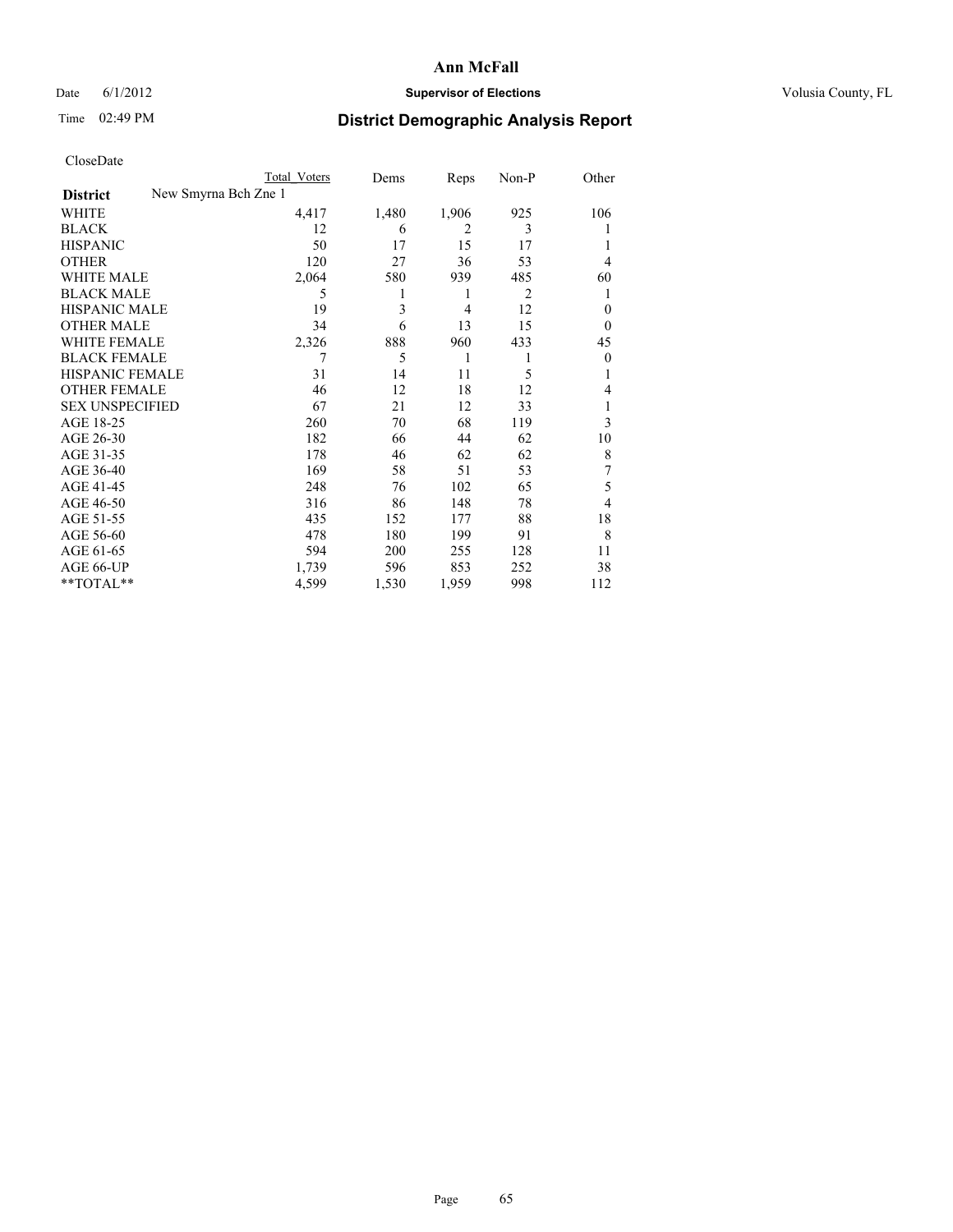### Date 6/1/2012 **Supervisor of Elections Supervisor of Elections** Volusia County, FL

# Time 02:49 PM **District Demographic Analysis Report**

|                        |                      | <b>Total Voters</b> | Dems  | Reps  | Non-P | Other            |
|------------------------|----------------------|---------------------|-------|-------|-------|------------------|
| <b>District</b>        | New Smyrna Bch Zne 2 |                     |       |       |       |                  |
| WHITE                  |                      | 3,755               | 1,341 | 1,385 | 903   | 126              |
| <b>BLACK</b>           |                      | 48                  | 35    | 1     | 11    |                  |
| <b>HISPANIC</b>        |                      | 57                  | 18    | 15    | 23    |                  |
| <b>OTHER</b>           |                      | 128                 | 35    | 30    | 60    | 3                |
| WHITE MALE             |                      | 1,711               | 531   | 654   | 462   | 64               |
| <b>BLACK MALE</b>      |                      | 16                  | 11    | 0     | 5     | $\boldsymbol{0}$ |
| <b>HISPANIC MALE</b>   |                      | 28                  | 6     | 8     | 14    | $\mathbf{0}$     |
| <b>OTHER MALE</b>      |                      | 32                  | 10    | 9     | 12    | 1                |
| <b>WHITE FEMALE</b>    |                      | 2,016               | 801   | 716   | 437   | 62               |
| <b>BLACK FEMALE</b>    |                      | 32                  | 24    | 1     | 6     | 1                |
| HISPANIC FEMALE        |                      | 29                  | 12    | 7     | 9     | 1                |
| <b>OTHER FEMALE</b>    |                      | 53                  | 19    | 15    | 18    |                  |
| <b>SEX UNSPECIFIED</b> |                      | 71                  | 15    | 21    | 34    |                  |
| AGE 18-25              |                      | 246                 | 79    | 61    | 96    | 10               |
| AGE 26-30              |                      | 215                 | 67    | 59    | 78    | 11               |
| AGE 31-35              |                      | 206                 | 62    | 47    | 87    | 10               |
| AGE 36-40              |                      | 204                 | 64    | 51    | 82    | 7                |
| AGE 41-45              |                      | 194                 | 63    | 68    | 57    | 6                |
| AGE 46-50              |                      | 263                 | 86    | 102   | 68    | 7                |
| AGE 51-55              |                      | 387                 | 125   | 149   | 93    | 20               |
| AGE 56-60              |                      | 418                 | 157   | 144   | 107   | 10               |
| AGE 61-65              |                      | 441                 | 175   | 168   | 89    | 9                |
| AGE 66-UP              |                      | 1,416               | 552   | 582   | 241   | 41               |
| **TOTAL**              |                      | 3,990               | 1,430 | 1,431 | 998   | 131              |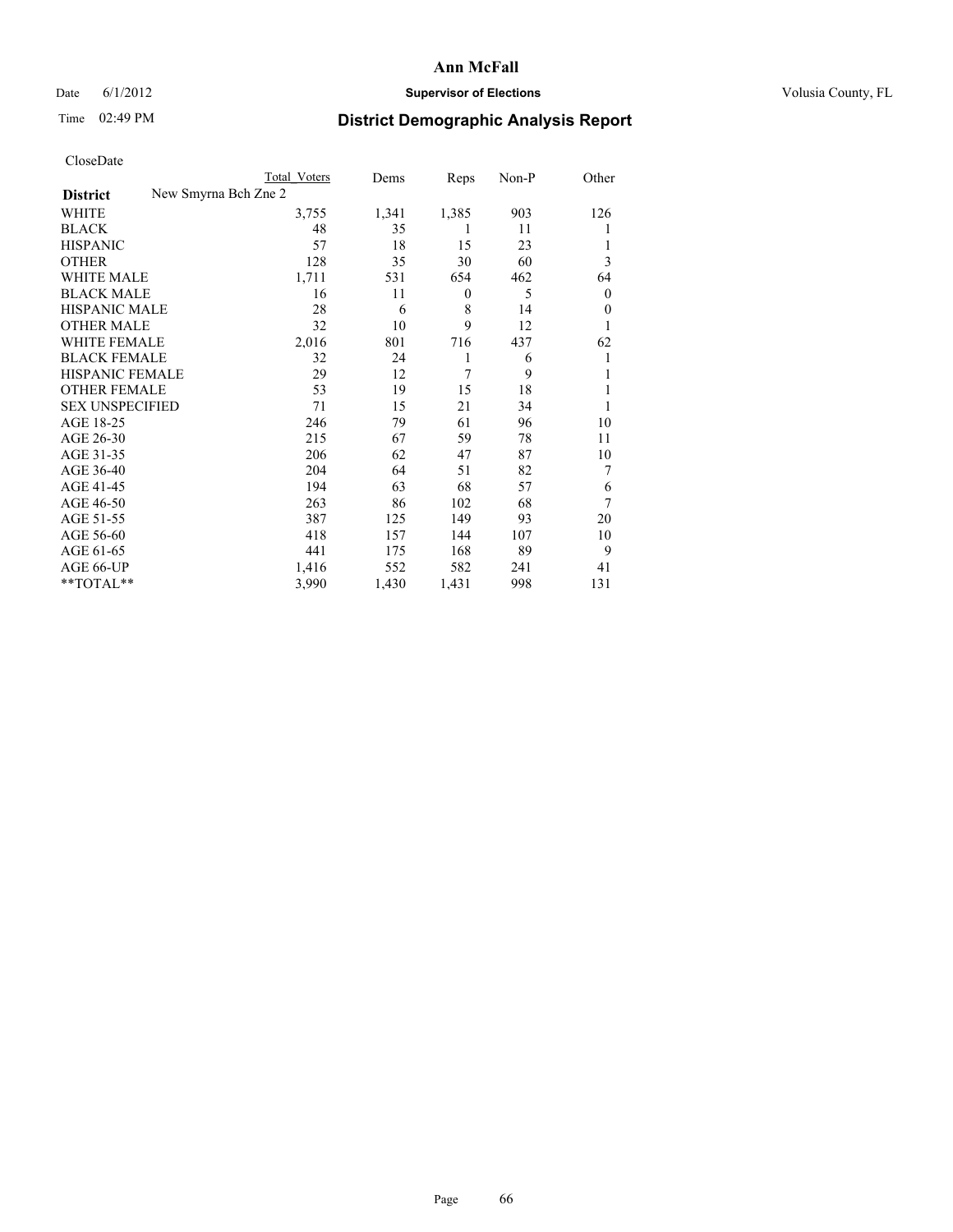## Date 6/1/2012 **Supervisor of Elections Supervisor of Elections** Volusia County, FL

# Time 02:49 PM **District Demographic Analysis Report**

|  | CloseDate |
|--|-----------|
|  |           |

|                        |                      | <b>Total Voters</b> | Dems  | Reps           | Non-P          | Other          |
|------------------------|----------------------|---------------------|-------|----------------|----------------|----------------|
| <b>District</b>        | New Smyrna Bch Zne 3 |                     |       |                |                |                |
| WHITE                  |                      | 4,255               | 1,337 | 1,832          | 959            | 127            |
| <b>BLACK</b>           |                      | 30                  | 18    | 4              | 6              | 2              |
| HISPANIC               |                      | 43                  | 14    | 13             | 15             | 1              |
| OTHER                  |                      | 135                 | 34    | 27             | 72             | $\overline{2}$ |
| WHITE MALE             |                      | 1,942               | 529   | 873            | 469            | 71             |
| BLACK MALE             |                      | 17                  | 9     | 2              | 4              | 2              |
| HISPANIC MALE          |                      | 22                  | 8     | 6              | 7              | 1              |
| OTHER MALE             |                      | 45                  | 14    | 8              | 23             | $\mathbf{0}$   |
| WHITE FEMALE           |                      | 2,290               | 797   | 953            | 484            | 56             |
| <b>BLACK FEMALE</b>    |                      | 13                  | 9     | $\overline{2}$ | $\overline{2}$ | $\overline{0}$ |
| HISPANIC FEMALE        |                      | 21                  | 6     | 7              | 8              | $\theta$       |
| <b>OTHER FEMALE</b>    |                      | 47                  | 17    | 13             | 15             | 2              |
| <b>SEX UNSPECIFIED</b> |                      | 66                  | 14    | 12             | 40             | $\theta$       |
| AGE 18-25              |                      | 235                 | 65    | 58             | 104            | 8              |
| AGE 26-30              |                      | 201                 | 61    | 66             | 70             | 4              |
| AGE 31-35              |                      | 222                 | 62    | 72             | 78             | 10             |
| AGE 36-40              |                      | 191                 | 58    | 54             | 73             | 6              |
| AGE 41-45              |                      | 231                 | 73    | 85             | 64             | 9              |
| AGE 46-50              |                      | 297                 | 100   | 118            | 72             | 7              |
| AGE 51-55              |                      | 349                 | 114   | 136            | 90             | 9              |
| AGE 56-60              |                      | 415                 | 148   | 166            | 90             | 11             |
| AGE 61-65              |                      | 435                 | 145   | 179            | 100            | 11             |
| AGE 66-UP              |                      | 1,887               | 577   | 942            | 311            | 57             |
| $*$ TOTAL $**$         |                      | 4,463               | 1,403 | 1,876          | 1,052          | 132            |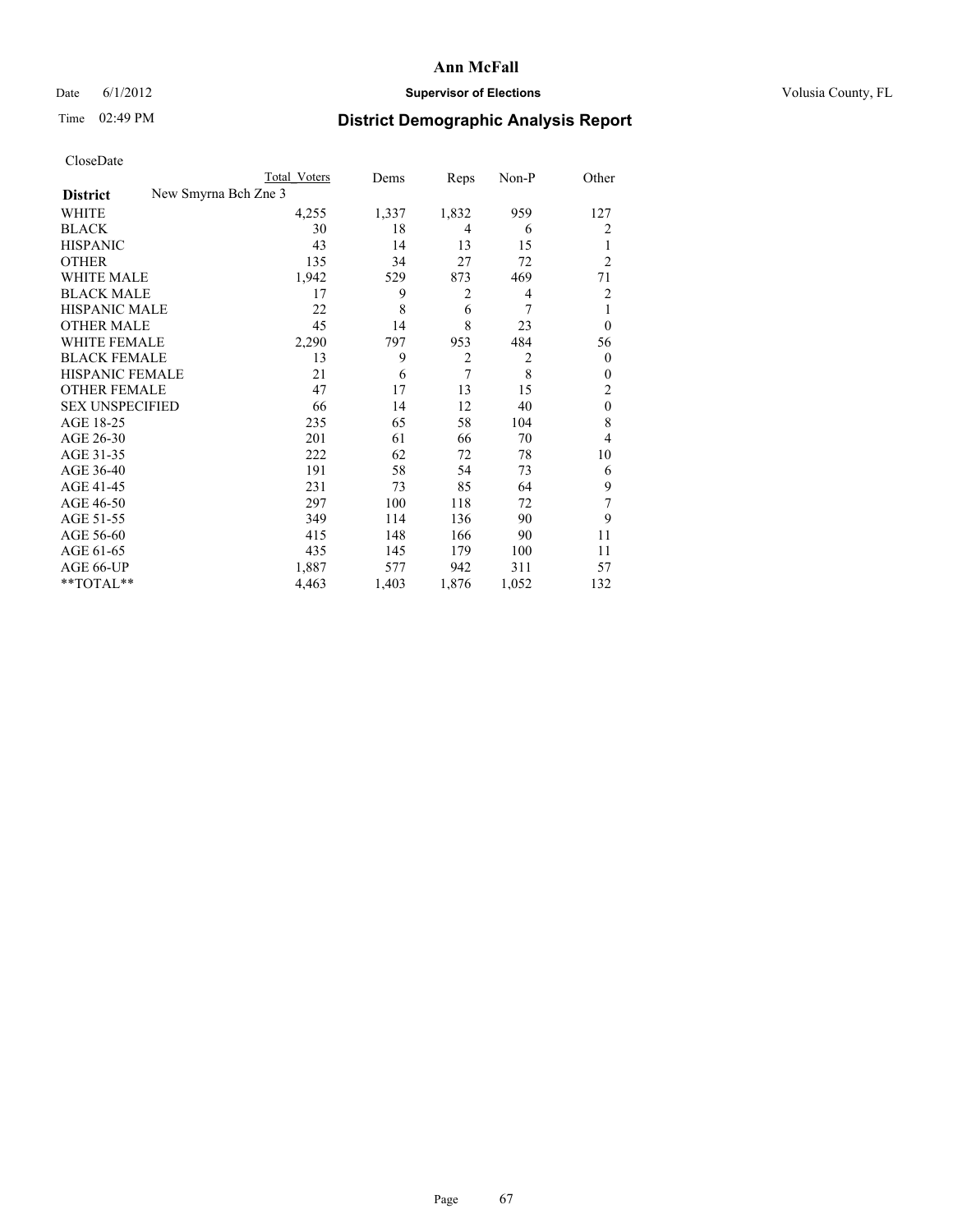### Date 6/1/2012 **Supervisor of Elections Supervisor of Elections** Volusia County, FL

## Time 02:49 PM **District Demographic Analysis Report**

| Cioscivate             |                      |                     |       |       |       |                |
|------------------------|----------------------|---------------------|-------|-------|-------|----------------|
|                        |                      | <b>Total Voters</b> | Dems  | Reps  | Non-P | Other          |
| <b>District</b>        | New Smyrna Bch Zne 4 |                     |       |       |       |                |
| <b>WHITE</b>           |                      | 2,847               | 890   | 1,182 | 683   | 92             |
| <b>BLACK</b>           |                      | 618                 | 538   | 15    | 60    | 5              |
| <b>HISPANIC</b>        |                      | 54                  | 22    | 17    | 13    | $\overline{c}$ |
| <b>OTHER</b>           |                      | 154                 | 41    | 25    | 82    | 6              |
| WHITE MALE             |                      | 1,319               | 364   | 584   | 328   | 43             |
| <b>BLACK MALE</b>      |                      | 248                 | 208   | 5     | 31    | $\overline{4}$ |
| <b>HISPANIC MALE</b>   |                      | 27                  | 11    | 8     | 7     | 1              |
| <b>OTHER MALE</b>      |                      | 51                  | 12    | 9     | 28    | $\overline{2}$ |
| WHITE FEMALE           |                      | 1,515               | 521   | 594   | 352   | 48             |
| <b>BLACK FEMALE</b>    |                      | 367                 | 327   | 10    | 29    | 1              |
| <b>HISPANIC FEMALE</b> |                      | 27                  | 11    | 9     | 6     |                |
| <b>OTHER FEMALE</b>    |                      | 59                  | 23    | 11    | 22    | 3              |
| <b>SEX UNSPECIFIED</b> |                      | 60                  | 14    | 9     | 35    | $\overline{c}$ |
| AGE 18-25              |                      | 308                 | 129   | 53    | 123   | 3              |
| AGE 26-30              |                      | 175                 | 65    | 44    | 58    | 8              |
| AGE 31-35              |                      | 202                 | 70    | 58    | 67    | 7              |
| AGE 36-40              |                      | 223                 | 85    | 77    | 51    | 10             |
| AGE 41-45              |                      | 236                 | 82    | 85    | 61    | 8              |
| AGE 46-50              |                      | 281                 | 107   | 111   | 55    | 8              |
| AGE 51-55              |                      | 313                 | 120   | 112   | 75    | 6              |
| AGE 56-60              |                      | 396                 | 172   | 137   | 73    | 14             |
| AGE 61-65              |                      | 415                 | 161   | 149   | 96    | 9              |
| AGE 66-UP              |                      | 1,124               | 500   | 413   | 179   | 32             |
| **TOTAL**              |                      | 3,673               | 1,491 | 1,239 | 838   | 105            |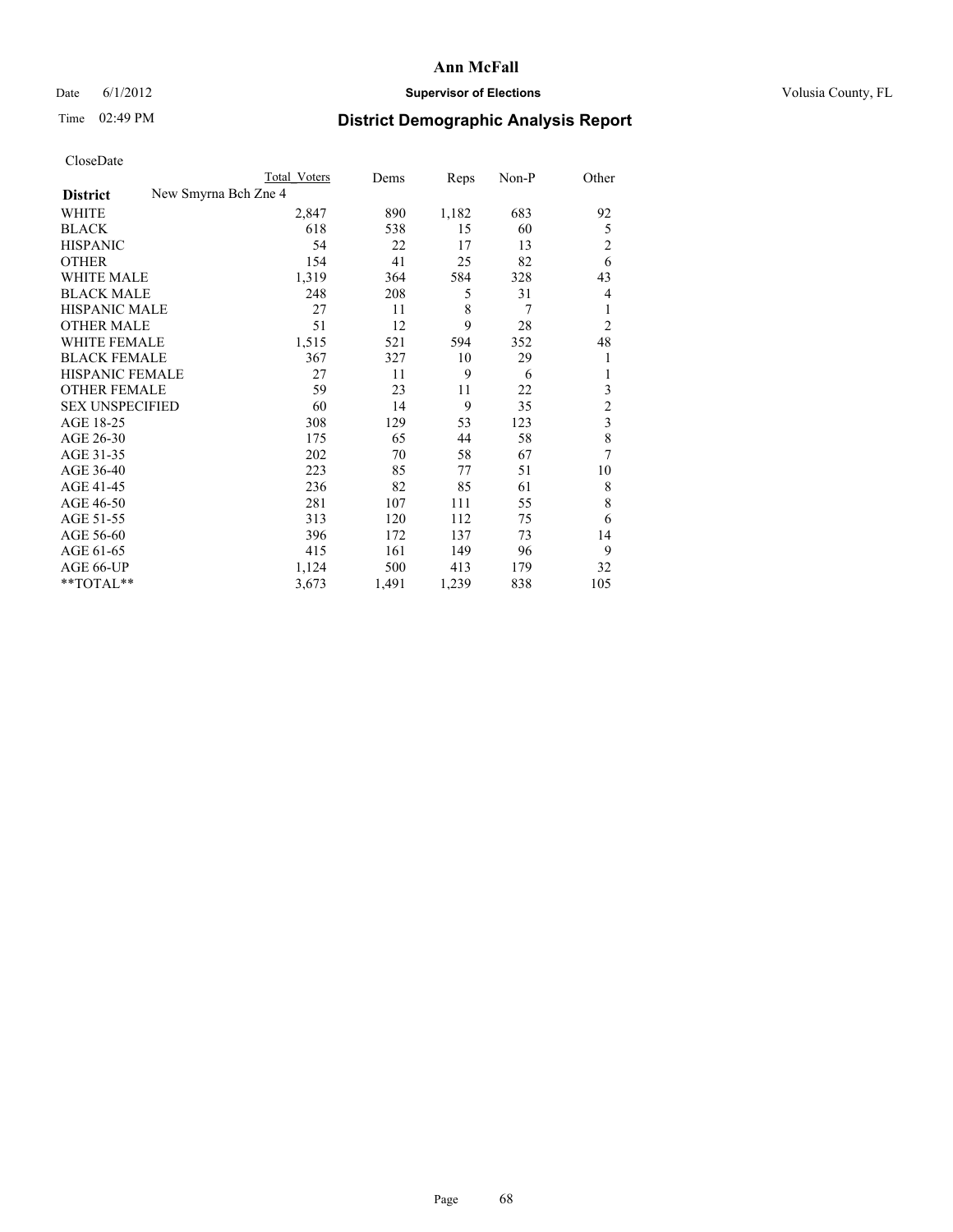## Date 6/1/2012 **Supervisor of Elections Supervisor of Elections** Volusia County, FL

# Time 02:49 PM **District Demographic Analysis Report**

|                        |          | <b>Total Voters</b> | Dems     | Reps           | Non-P    | Other        |
|------------------------|----------|---------------------|----------|----------------|----------|--------------|
| <b>District</b>        | Oak Hill |                     |          |                |          |              |
| WHITE                  |          | 1,073               | 386      | 415            | 244      | 28           |
| <b>BLACK</b>           |          | 173                 | 148      | 4              | 20       | 1            |
| <b>HISPANIC</b>        |          | 6                   | 3        | 2              | 1        | $\Omega$     |
| <b>OTHER</b>           |          | 34                  | 8        | 8              | 15       | 3            |
| WHITE MALE             |          | 532                 | 181      | 211            | 123      | 17           |
| <b>BLACK MALE</b>      |          | 74                  | 60       | $\overline{2}$ | 11       |              |
| <b>HISPANIC MALE</b>   |          | 3                   | $\theta$ | $\overline{2}$ | 1        | $\Omega$     |
| <b>OTHER MALE</b>      |          | 14                  | 3        | $\overline{4}$ | 6        |              |
| <b>WHITE FEMALE</b>    |          | 534                 | 204      | 200            | 119      | 11           |
| <b>BLACK FEMALE</b>    |          | 99                  | 88       | $\overline{2}$ | 9        | $\Omega$     |
| <b>HISPANIC FEMALE</b> |          | 3                   | 3        | $\mathbf{0}$   | $\theta$ | $\Omega$     |
| <b>OTHER FEMALE</b>    |          | 14                  | 5        | 3              | 4        | 2            |
| <b>SEX UNSPECIFIED</b> |          | 13                  |          | 5              | 7        | $\mathbf{0}$ |
| AGE 18-25              |          | 92                  | 37       | 21             | 30       | 4            |
| AGE 26-30              |          | 62                  | 29       | 13             | 19       | 1            |
| AGE 31-35              |          | 67                  | 23       | 24             | 20       | $\theta$     |
| AGE 36-40              |          | 48                  | 23       | 12             | 12       |              |
| AGE 41-45              |          | 72                  | 29       | 24             | 14       | 5            |
| AGE 46-50              |          | 94                  | 38       | 32             | 23       |              |
| AGE 51-55              |          | 148                 | 70       | 51             | 26       |              |
| AGE 56-60              |          | 118                 | 57       | 35             | 21       | 5            |
| AGE 61-65              |          | 163                 | 67       | 53             | 39       | 4            |
| AGE 66-UP              |          | 422                 | 172      | 164            | 76       | 10           |
| **TOTAL**              |          | 1,286               | 545      | 429            | 280      | 32           |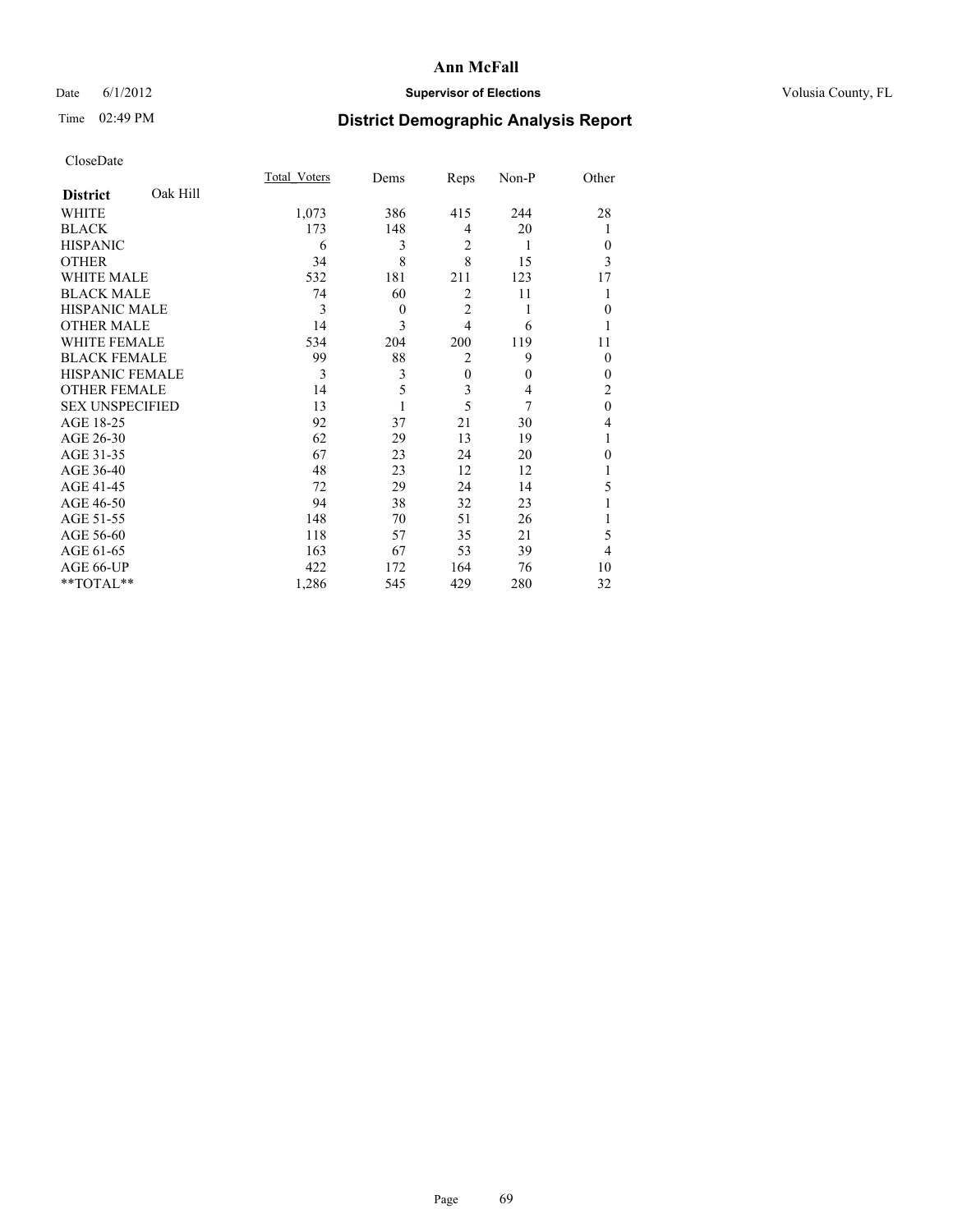## Date 6/1/2012 **Supervisor of Elections Supervisor of Elections** Volusia County, FL

# Time 02:49 PM **District Demographic Analysis Report**

|                        |                    | Total Voters | Dems | Reps             | Non-P | Other            |
|------------------------|--------------------|--------------|------|------------------|-------|------------------|
| <b>District</b>        | Orange City Zone 1 |              |      |                  |       |                  |
| WHITE                  |                    | 652          | 237  | 256              | 134   | 25               |
| <b>BLACK</b>           |                    | 100          | 84   | $\overline{4}$   | 11    | 1                |
| <b>HISPANIC</b>        |                    | 329          | 148  | 52               | 122   |                  |
| <b>OTHER</b>           |                    | 42           | 12   | 10               | 16    | 4                |
| WHITE MALE             |                    | 267          | 96   | 106              | 57    | 8                |
| <b>BLACK MALE</b>      |                    | 30           | 24   | $\boldsymbol{0}$ | 6     | $\boldsymbol{0}$ |
| <b>HISPANIC MALE</b>   |                    | 134          | 53   | 21               | 57    | 3                |
| <b>OTHER MALE</b>      |                    | 17           | 7    | 5                | 5     | $\mathbf{0}$     |
| WHITE FEMALE           |                    | 381          | 139  | 148              | 77    | 17               |
| <b>BLACK FEMALE</b>    |                    | 69           | 59   | $\overline{4}$   | 5     | 1                |
| <b>HISPANIC FEMALE</b> |                    | 194          | 95   | 30               | 65    | 4                |
| <b>OTHER FEMALE</b>    |                    | 15           | 3    | 3                | 6     | 3                |
| <b>SEX UNSPECIFIED</b> |                    | 16           | 5    | 5                | 5     | 1                |
| AGE 18-25              |                    | 125          | 42   | 22               | 57    | 4                |
| AGE 26-30              |                    | 107          | 48   | 25               | 32    | $\overline{c}$   |
| AGE 31-35              |                    | 98           | 32   | 27               | 34    | 5                |
| AGE 36-40              |                    | 71           | 25   | 22               | 23    |                  |
| AGE 41-45              |                    | 82           | 40   | 22               | 18    | 2                |
| AGE 46-50              |                    | 78           | 28   | 23               | 25    | $\overline{2}$   |
| AGE 51-55              |                    | 67           | 29   | 14               | 19    | 5                |
| AGE 56-60              |                    | 79           | 33   | 18               | 24    | 4                |
| AGE 61-65              |                    | 89           | 44   | 32               | 11    | $\overline{2}$   |
| AGE 66-UP              |                    | 327          | 160  | 117              | 40    | 10               |
| **TOTAL**              |                    | 1,123        | 481  | 322              | 283   | 37               |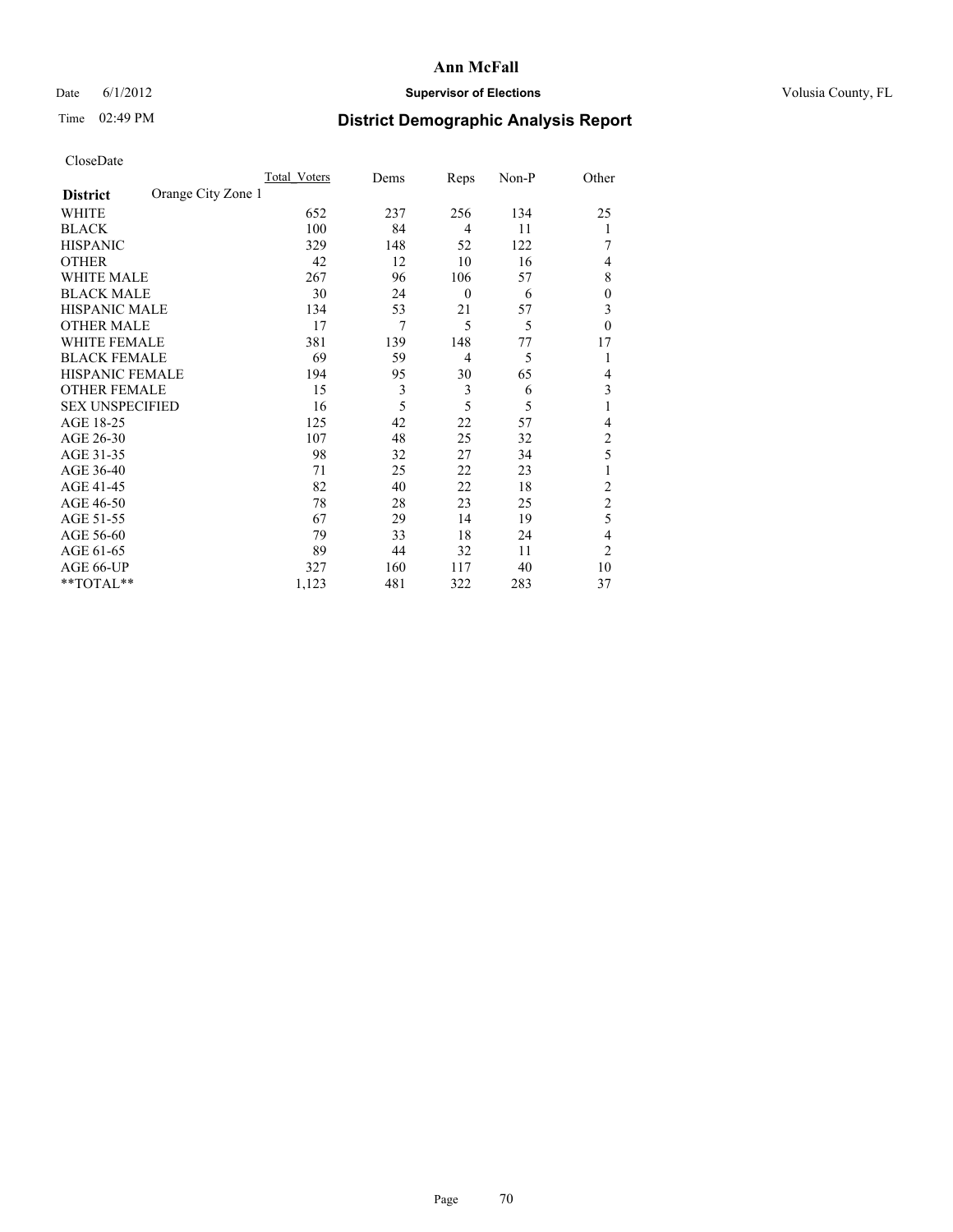## Date 6/1/2012 **Supervisor of Elections Supervisor of Elections** Volusia County, FL

## Time 02:49 PM **District Demographic Analysis Report**

|                        |                    | Total Voters | Dems | Reps                    | Non-P | Other          |
|------------------------|--------------------|--------------|------|-------------------------|-------|----------------|
| <b>District</b>        | Orange City Zone 2 |              |      |                         |       |                |
| WHITE                  |                    | 682          | 231  | 266                     | 152   | 33             |
| <b>BLACK</b>           |                    | 33           | 26   | 4                       | 3     | $\theta$       |
| <b>HISPANIC</b>        |                    | 93           | 42   | 16                      | 34    |                |
| <b>OTHER</b>           |                    | 45           | 14   | 9                       | 22    | $\theta$       |
| WHITE MALE             |                    | 314          | 94   | 126                     | 76    | 18             |
| <b>BLACK MALE</b>      |                    | 13           | 8    | 3                       | 2     | $\mathbf{0}$   |
| <b>HISPANIC MALE</b>   |                    | 47           | 21   | 9                       | 17    | 0              |
| <b>OTHER MALE</b>      |                    | 15           | 5    | 4                       | 6     | $\theta$       |
| <b>WHITE FEMALE</b>    |                    | 368          | 137  | 140                     | 76    | 15             |
| <b>BLACK FEMALE</b>    |                    | 19           | 17   | 1                       | 1     | $\theta$       |
| <b>HISPANIC FEMALE</b> |                    | 46           | 21   | 7                       | 17    |                |
| <b>OTHER FEMALE</b>    |                    | 13           | 4    | $\overline{\mathbf{c}}$ | 7     | $\Omega$       |
| <b>SEX UNSPECIFIED</b> |                    | 18           | 6    | 3                       | 9     | $\mathbf{0}$   |
| AGE 18-25              |                    | 82           | 27   | 18                      | 31    | 6              |
| AGE 26-30              |                    | 61           | 18   | 17                      | 24    | $\overline{c}$ |
| AGE 31-35              |                    | 76           | 26   | 22                      | 23    | 5              |
| AGE 36-40              |                    | 63           | 24   | 21                      | 17    |                |
| AGE 41-45              |                    | 78           | 32   | 24                      | 18    | 4              |
| AGE 46-50              |                    | 97           | 37   | 35                      | 20    | 5              |
| AGE 51-55              |                    | 69           | 22   | 31                      | 15    |                |
| AGE 56-60              |                    | 76           | 25   | 27                      | 23    |                |
| AGE 61-65              |                    | 75           | 28   | 29                      | 15    | 3              |
| AGE 66-UP              |                    | 176          | 74   | 71                      | 25    | 6              |
| **TOTAL**              |                    | 853          | 313  | 295                     | 211   | 34             |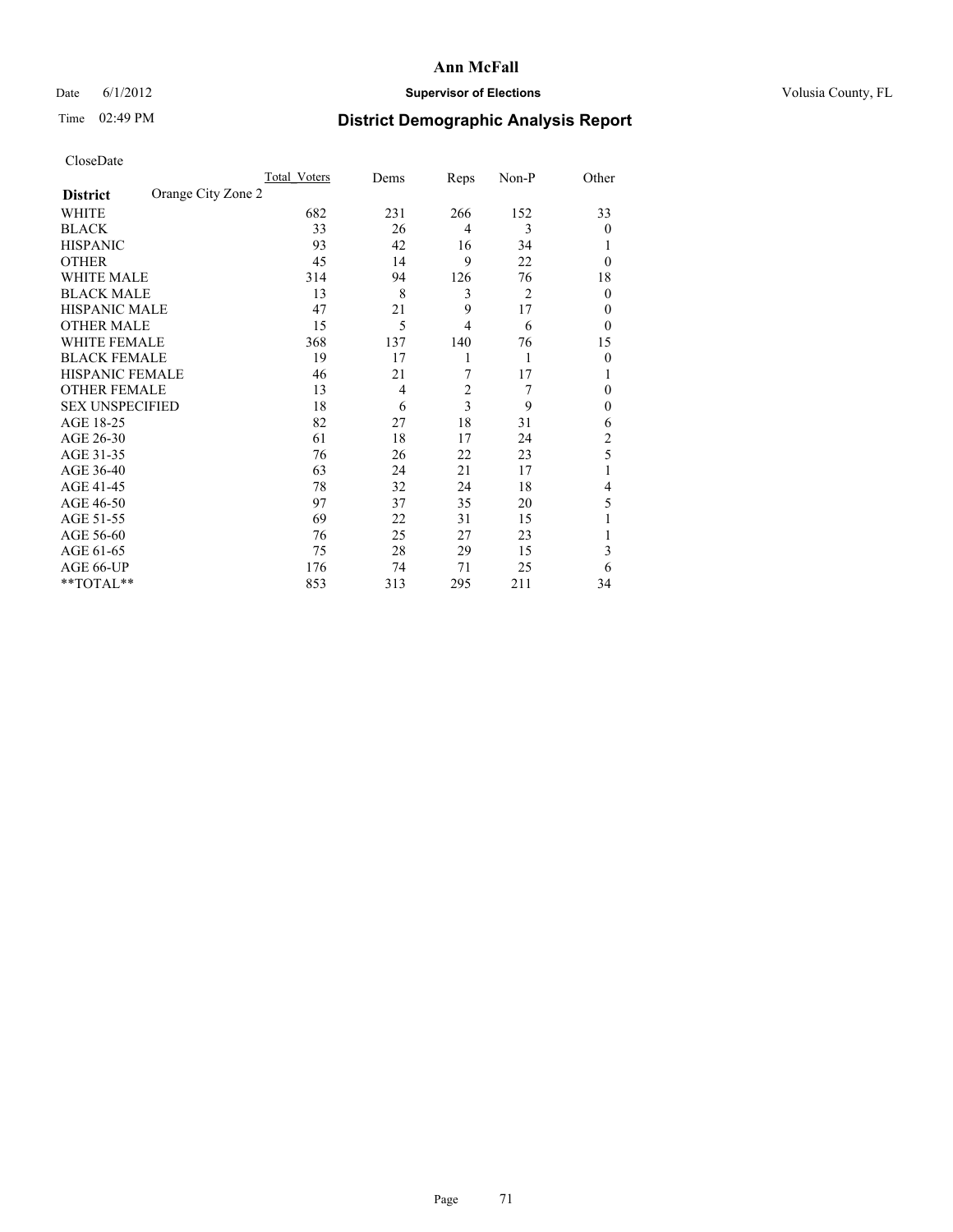## Date 6/1/2012 **Supervisor of Elections Supervisor of Elections** Volusia County, FL

## Time 02:49 PM **District Demographic Analysis Report**

|                        |                    | <b>Total Voters</b> | Dems | Reps             | Non-P | Other        |
|------------------------|--------------------|---------------------|------|------------------|-------|--------------|
| <b>District</b>        | Orange City Zone 3 |                     |      |                  |       |              |
| WHITE                  |                    | 1,009               | 339  | 389              | 230   | 51           |
| <b>BLACK</b>           |                    | 60                  | 45   | $\theta$         | 14    |              |
| <b>HISPANIC</b>        |                    | 149                 | 77   | 27               | 42    | 3            |
| <b>OTHER</b>           |                    | 65                  | 20   | 11               | 33    |              |
| WHITE MALE             |                    | 443                 | 129  | 184              | 101   | 29           |
| <b>BLACK MALE</b>      |                    | 23                  | 17   | $\boldsymbol{0}$ | 5     | 1            |
| <b>HISPANIC MALE</b>   |                    | 59                  | 31   | 12               | 14    | 2            |
| <b>OTHER MALE</b>      |                    | 24                  | 7    | 5                | 12    | $\theta$     |
| WHITE FEMALE           |                    | 561                 | 206  | 205              | 128   | 22           |
| <b>BLACK FEMALE</b>    |                    | 37                  | 28   | $\mathbf{0}$     | 9     | $\theta$     |
| <b>HISPANIC FEMALE</b> |                    | 90                  | 46   | 15               | 28    |              |
| <b>OTHER FEMALE</b>    |                    | 24                  | 9    | $\overline{c}$   | 12    |              |
| <b>SEX UNSPECIFIED</b> |                    | 22                  | 8    | 4                | 10    | $\mathbf{0}$ |
| AGE 18-25              |                    | 85                  | 29   | 26               | 25    | 5            |
| AGE 26-30              |                    | 74                  | 26   | 16               | 29    | 3            |
| AGE 31-35              |                    | 67                  | 29   | 14               | 21    | 3            |
| AGE 36-40              |                    | 62                  | 16   | 20               | 23    | 3            |
| AGE 41-45              |                    | 76                  | 18   | 26               | 32    | $\mathbf{0}$ |
| AGE 46-50              |                    | 78                  | 30   | 26               | 18    | 4            |
| AGE 51-55              |                    | 95                  | 38   | 32               | 21    | 4            |
| AGE 56-60              |                    | 95                  | 42   | 28               | 22    | 3            |
| AGE 61-65              |                    | 132                 | 46   | 44               | 36    | 6            |
| AGE 66-UP              |                    | 520                 | 207  | 195              | 93    | 25           |
| $*$ TOTAL $**$         |                    | 1,284               | 481  | 427              | 320   | 56           |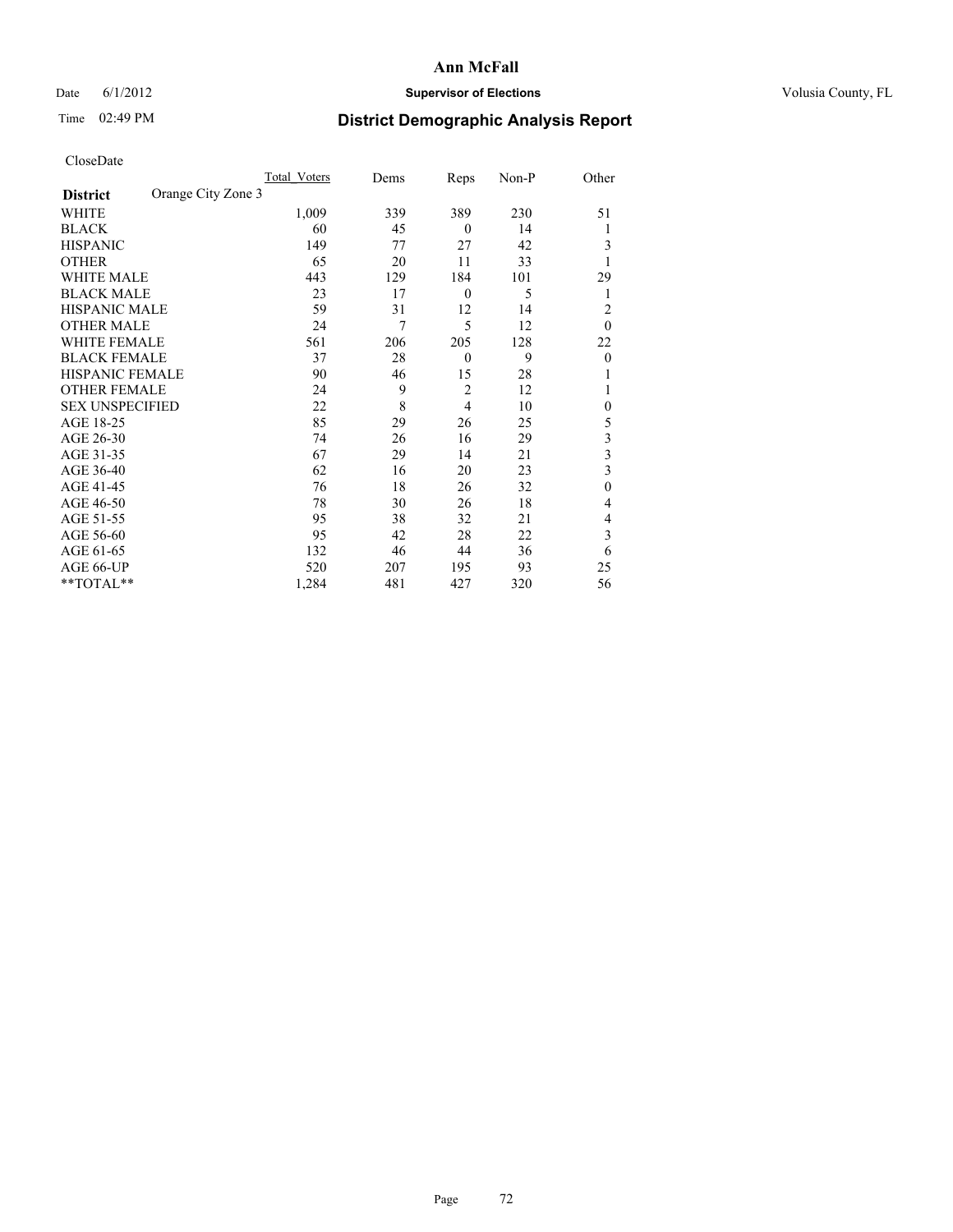### Date 6/1/2012 **Supervisor of Elections Supervisor of Elections** Volusia County, FL

# Time 02:49 PM **District Demographic Analysis Report**

|                        |                    | <b>Total Voters</b> | Dems | Reps     | Non-P          | Other                   |
|------------------------|--------------------|---------------------|------|----------|----------------|-------------------------|
| <b>District</b>        | Orange City Zone 4 |                     |      |          |                |                         |
| WHITE                  |                    | 1,392               | 455  | 546      | 335            | 56                      |
| <b>BLACK</b>           |                    | 15                  | 10   | $\theta$ | 4              | 1                       |
| <b>HISPANIC</b>        |                    | 61                  | 30   | 9        | 21             | 1                       |
| <b>OTHER</b>           |                    | 49                  | 12   | 14       | 22             |                         |
| WHITE MALE             |                    | 629                 | 169  | 265      | 162            | 33                      |
| <b>BLACK MALE</b>      |                    | 7                   | 4    | $\theta$ | 2              | 1                       |
| <b>HISPANIC MALE</b>   |                    | 30                  | 16   | 4        | 10             | $\theta$                |
| <b>OTHER MALE</b>      |                    | 15                  | 3    | 5        | 7              | $\theta$                |
| WHITE FEMALE           |                    | 758                 | 284  | 278      | 173            | 23                      |
| <b>BLACK FEMALE</b>    |                    | 8                   | 6    | $\theta$ | $\overline{2}$ | $\theta$                |
| HISPANIC FEMALE        |                    | 30                  | 14   | 5        | 10             | 1                       |
| <b>OTHER FEMALE</b>    |                    | 21                  | 7    | 6        | 8              | $\theta$                |
| <b>SEX UNSPECIFIED</b> |                    | 19                  | 4    | 6        | 8              | l                       |
| AGE 18-25              |                    | 146                 | 37   | 43       | 57             | 9                       |
| AGE 26-30              |                    | 113                 | 31   | 39       | 38             | 5                       |
| AGE 31-35              |                    | 117                 | 27   | 46       | 41             | $\overline{\mathbf{3}}$ |
| AGE 36-40              |                    | 86                  | 21   | 26       | 33             | 6                       |
| AGE 41-45              |                    | 111                 | 33   | 31       | 43             | 4                       |
| AGE 46-50              |                    | 151                 | 42   | 58       | 44             | 7                       |
| AGE 51-55              |                    | 148                 | 37   | 72       | 34             | 5                       |
| AGE 56-60              |                    | 155                 | 66   | 50       | 31             | 8                       |
| AGE 61-65              |                    | 134                 | 54   | 55       | 21             | 4                       |
| AGE 66-UP              |                    | 357                 | 159  | 150      | 40             | 8                       |
| **TOTAL**              |                    | 1,518               | 507  | 570      | 382            | 59                      |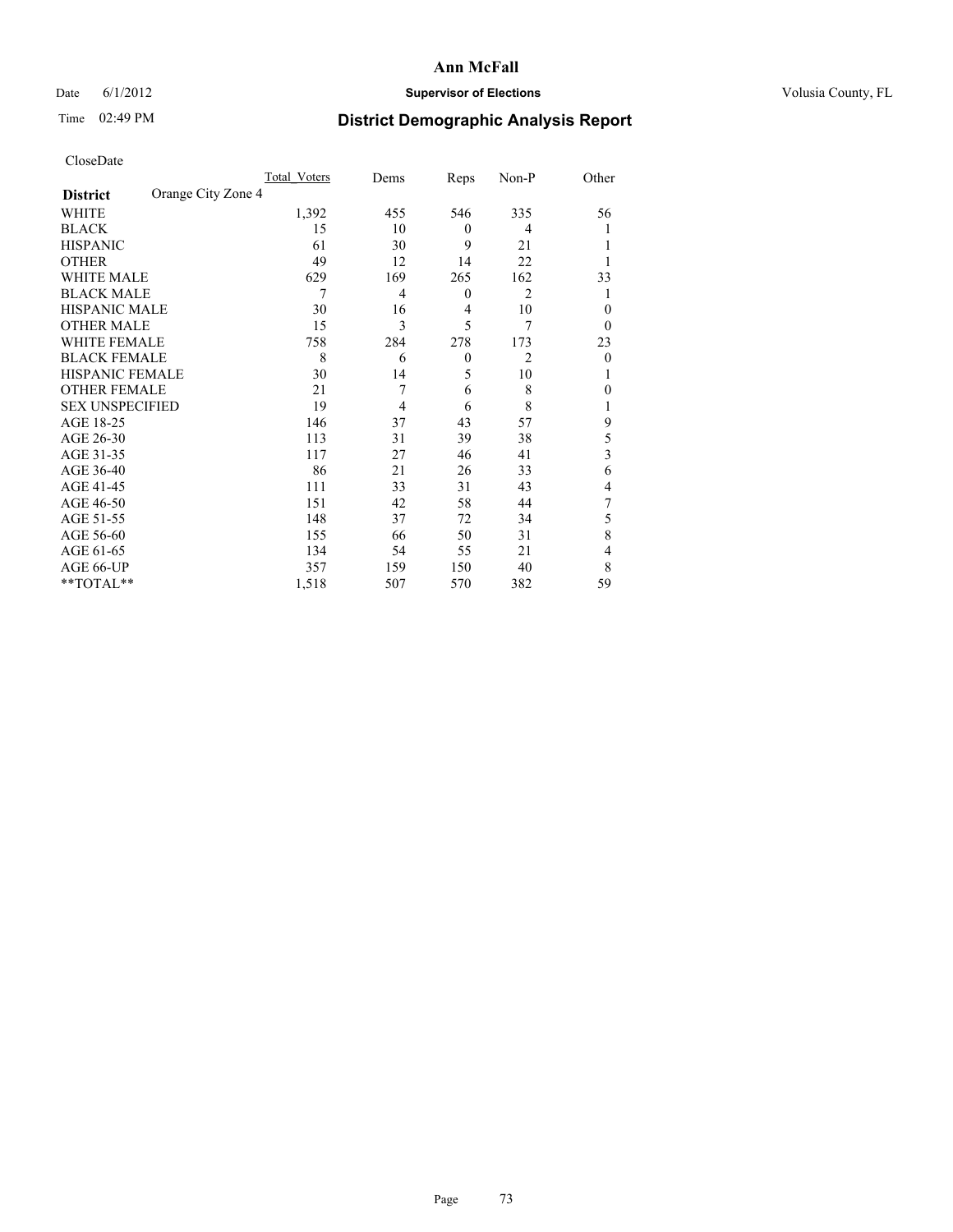### Date 6/1/2012 **Supervisor of Elections Supervisor of Elections** Volusia County, FL

# Time 02:49 PM **District Demographic Analysis Report**

|                        |                    | <b>Total Voters</b> | Dems | Reps           | Non-P | Other          |
|------------------------|--------------------|---------------------|------|----------------|-------|----------------|
| <b>District</b>        | Orange City Zone 5 |                     |      |                |       |                |
| WHITE                  |                    | 1,306               | 410  | 592            | 249   | 55             |
| <b>BLACK</b>           |                    | 103                 | 87   | $\overline{2}$ | 13    | 1              |
| <b>HISPANIC</b>        |                    | 76                  | 35   | 11             | 30    | $\Omega$       |
| <b>OTHER</b>           |                    | 65                  | 28   | 16             | 20    |                |
| WHITE MALE             |                    | 510                 | 146  | 228            | 105   | 31             |
| <b>BLACK MALE</b>      |                    | 40                  | 27   | 2              | 10    | 1              |
| <b>HISPANIC MALE</b>   |                    | 31                  | 15   | 6              | 10    | 0              |
| <b>OTHER MALE</b>      |                    | 18                  | 9    | 6              | 3     | $\Omega$       |
| WHITE FEMALE           |                    | 789                 | 263  | 361            | 141   | 24             |
| <b>BLACK FEMALE</b>    |                    | 61                  | 58   | $\mathbf{0}$   | 3     | $\overline{0}$ |
| <b>HISPANIC FEMALE</b> |                    | 45                  | 20   | 5              | 20    | $\Omega$       |
| <b>OTHER FEMALE</b>    |                    | 33                  | 15   | 8              | 9     |                |
| <b>SEX UNSPECIFIED</b> |                    | 23                  | 7    | 5              | 11    | $\theta$       |
| AGE 18-25              |                    | 49                  | 23   | 10             | 15    |                |
| AGE 26-30              |                    | 45                  | 26   | 5              | 14    | $\overline{0}$ |
| AGE 31-35              |                    | 71                  | 22   | 20             | 28    |                |
| AGE 36-40              |                    | 44                  | 16   | 18             | 10    | $\Omega$       |
| AGE 41-45              |                    | 51                  | 25   | 9              | 15    | 2              |
| AGE 46-50              |                    | 57                  | 20   | 15             | 21    | 1              |
| AGE 51-55              |                    | 78                  | 34   | 18             | 23    | 3              |
| AGE 56-60              |                    | 91                  | 37   | 24             | 26    | 4              |
| AGE 61-65              |                    | 93                  | 37   | 30             | 21    | 5              |
| AGE 66-UP              |                    | 972                 | 321  | 472            | 139   | 40             |
| **TOTAL**              |                    | 1,551               | 561  | 621            | 312   | 57             |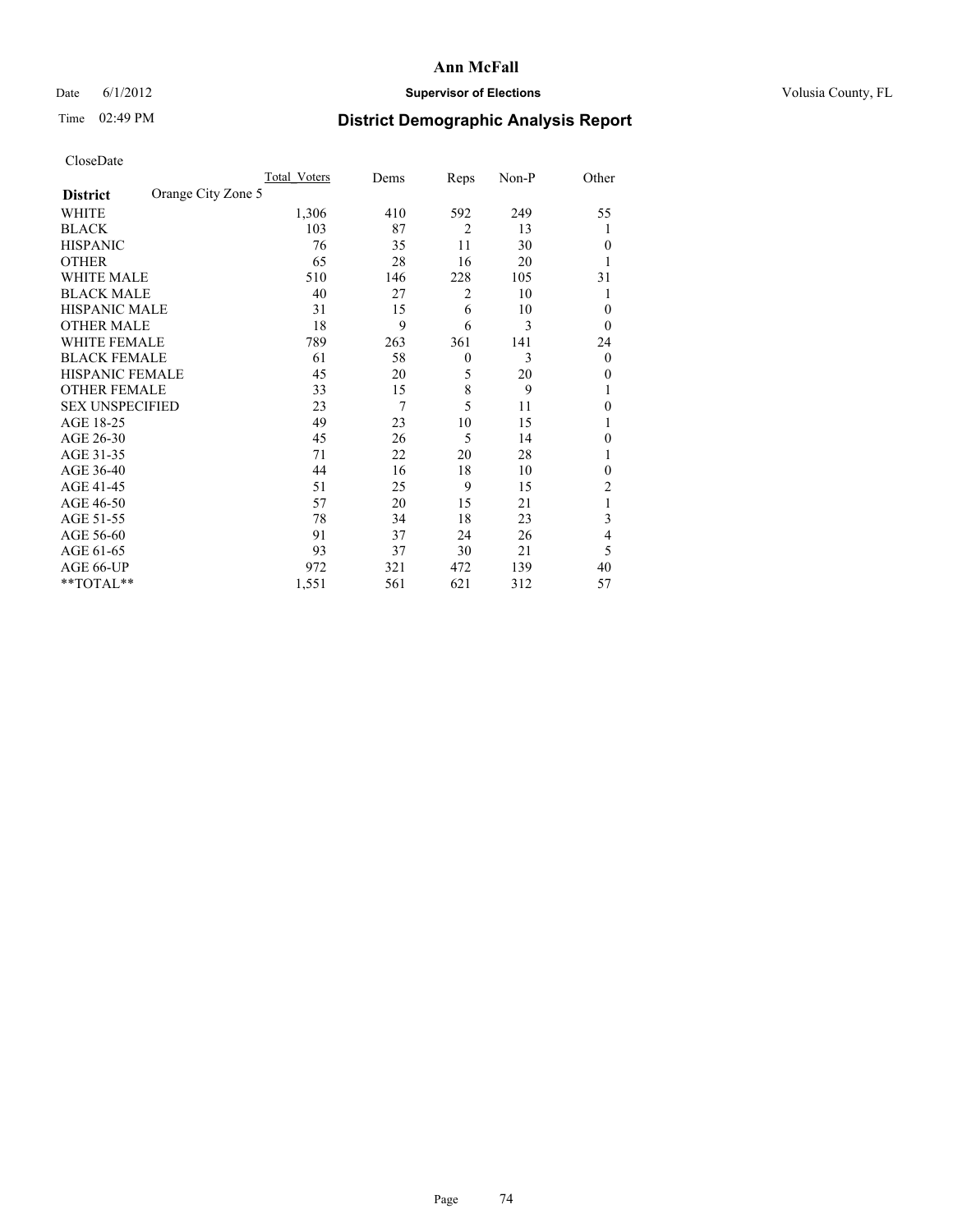### Date 6/1/2012 **Supervisor of Elections Supervisor of Elections** Volusia County, FL

# Time 02:49 PM **District Demographic Analysis Report**

|                        | <b>Total Voters</b> | Dems  | Reps           | Non-P | Other                   |
|------------------------|---------------------|-------|----------------|-------|-------------------------|
| <b>District</b>        | Ormond Beach Zone 1 |       |                |       |                         |
| WHITE                  | 7,108               | 2,341 | 3,177          | 1,375 | 215                     |
| <b>BLACK</b>           | 91                  | 62    | 7              | 17    | 5                       |
| <b>HISPANIC</b>        | 122                 | 43    | 44             | 33    | 2                       |
| <b>OTHER</b>           | 330                 | 104   | 99             | 118   | 9                       |
| WHITE MALE             | 3,266               | 981   | 1,489          | 678   | 118                     |
| <b>BLACK MALE</b>      | 43                  | 28    | $\overline{4}$ | 8     | 3                       |
| <b>HISPANIC MALE</b>   | 59                  | 15    | 26             | 16    | $\overline{2}$          |
| <b>OTHER MALE</b>      | 128                 | 41    | 46             | 38    | $\overline{\mathbf{3}}$ |
| <b>WHITE FEMALE</b>    | 3,814               | 1,353 | 1,677          | 689   | 95                      |
| <b>BLACK FEMALE</b>    | 47                  | 34    | 3              | 8     | $\overline{2}$          |
| <b>HISPANIC FEMALE</b> | 59                  | 26    | 16             | 17    | $\mathbf{0}$            |
| <b>OTHER FEMALE</b>    | 136                 | 46    | 38             | 47    | 5                       |
| <b>SEX UNSPECIFIED</b> | 99                  | 26    | 28             | 42    | 3                       |
| AGE 18-25              | 521                 | 153   | 183            | 171   | 14                      |
| AGE 26-30              | 345                 | 94    | 135            | 103   | 13                      |
| AGE 31-35              | 320                 | 82    | 117            | 104   | 17                      |
| AGE 36-40              | 392                 | 118   | 153            | 110   | 11                      |
| AGE 41-45              | 511                 | 138   | 246            | 109   | 18                      |
| AGE 46-50              | 615                 | 191   | 272            | 140   | 12                      |
| AGE 51-55              | 679                 | 219   | 330            | 119   | 11                      |
| AGE 56-60              | 760                 | 274   | 346            | 114   | 26                      |
| AGE 61-65              | 802                 | 294   | 335            | 151   | 22                      |
| AGE 66-UP              | 2,705               | 987   | 1,209          | 422   | 87                      |
| **TOTAL**              | 7,651               | 2,550 | 3,327          | 1,543 | 231                     |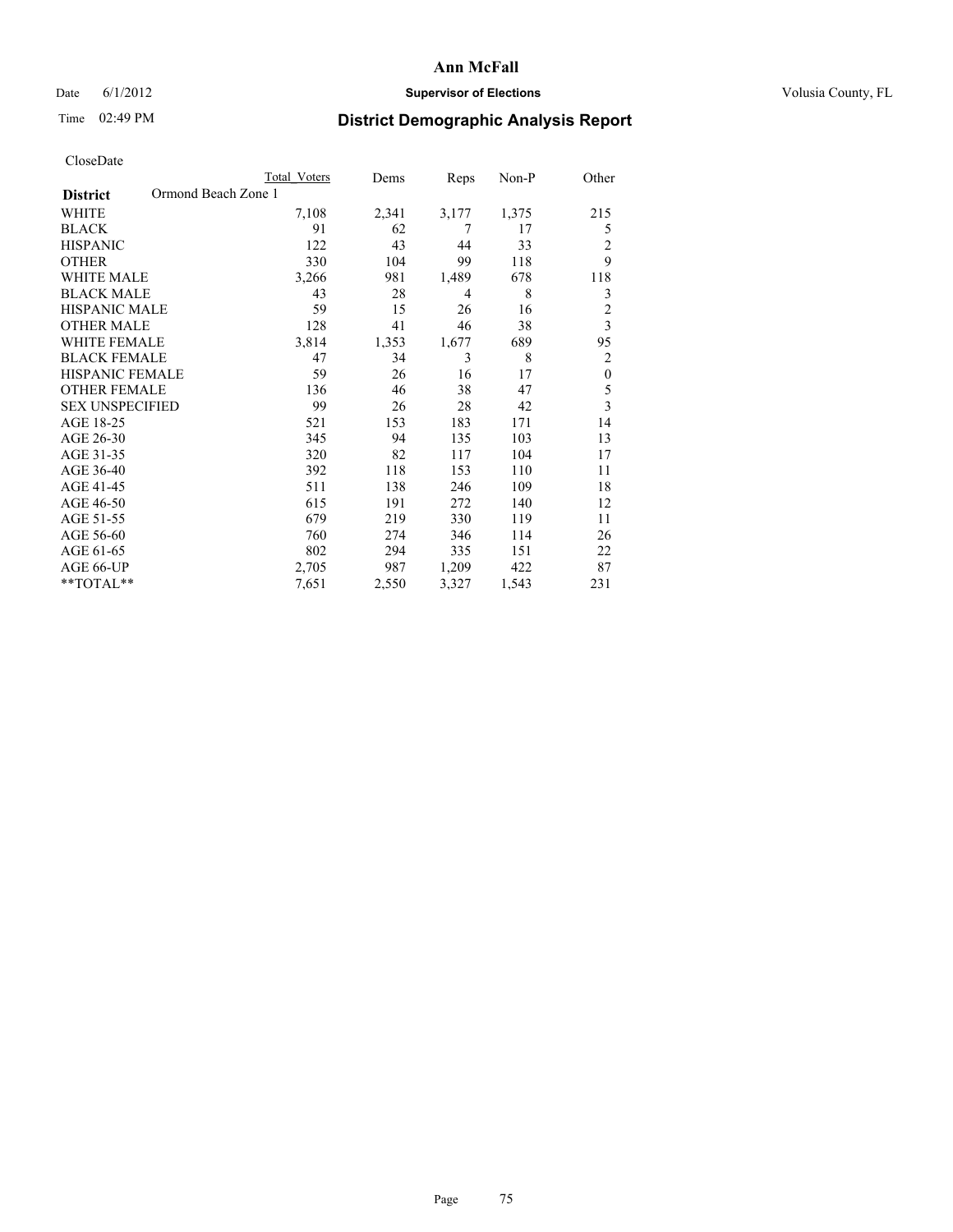### Date 6/1/2012 **Supervisor of Elections Supervisor of Elections** Volusia County, FL

# Time 02:49 PM **District Demographic Analysis Report**

|                                        | <b>Total Voters</b> | Dems  | Reps  | $Non-P$ | Other                   |
|----------------------------------------|---------------------|-------|-------|---------|-------------------------|
| Ormond Beach Zone 2<br><b>District</b> |                     |       |       |         |                         |
| WHITE                                  | 5,321               | 2,058 | 1,929 | 1,161   | 173                     |
| <b>BLACK</b>                           | 374                 | 289   | 25    | 55      | 5                       |
| <b>HISPANIC</b>                        | 142                 | 65    | 33    | 41      | 3                       |
| <b>OTHER</b>                           | 356                 | 130   | 82    | 136     | 8                       |
| <b>WHITE MALE</b>                      | 2,330               | 781   | 905   | 551     | 93                      |
| <b>BLACK MALE</b>                      | 164                 | 115   | 15    | 31      | 3                       |
| <b>HISPANIC MALE</b>                   | 50                  | 16    | 15    | 17      | $\overline{c}$          |
| <b>OTHER MALE</b>                      | 119                 | 43    | 32    | 41      | $\overline{\mathbf{3}}$ |
| <b>WHITE FEMALE</b>                    | 2,970               | 1,269 | 1,020 | 601     | 80                      |
| <b>BLACK FEMALE</b>                    | 206                 | 170   | 10    | 24      | $\overline{2}$          |
| <b>HISPANIC FEMALE</b>                 | 92                  | 49    | 18    | 24      | 1                       |
| <b>OTHER FEMALE</b>                    | 129                 | 61    | 36    | 30      | $\overline{c}$          |
| <b>SEX UNSPECIFIED</b>                 | 133                 | 38    | 18    | 74      | $\overline{\mathbf{3}}$ |
| AGE 18-25                              | 537                 | 186   | 144   | 191     | 16                      |
| AGE 26-30                              | 345                 | 118   | 74    | 141     | 12                      |
| AGE 31-35                              | 365                 | 123   | 97    | 132     | 13                      |
| AGE 36-40                              | 352                 | 148   | 92    | 101     | 11                      |
| AGE 41-45                              | 455                 | 153   | 171   | 113     | 18                      |
| AGE 46-50                              | 545                 | 188   | 206   | 129     | 22                      |
| AGE 51-55                              | 592                 | 225   | 206   | 141     | 20                      |
| AGE 56-60                              | 601                 | 271   | 184   | 127     | 19                      |
| AGE 61-65                              | 618                 | 278   | 216   | 113     | 11                      |
| AGE 66-UP                              | 1,788               | 856   | 680   | 205     | 47                      |
| **TOTAL**                              | 6,198               | 2,546 | 2,070 | 1,393   | 189                     |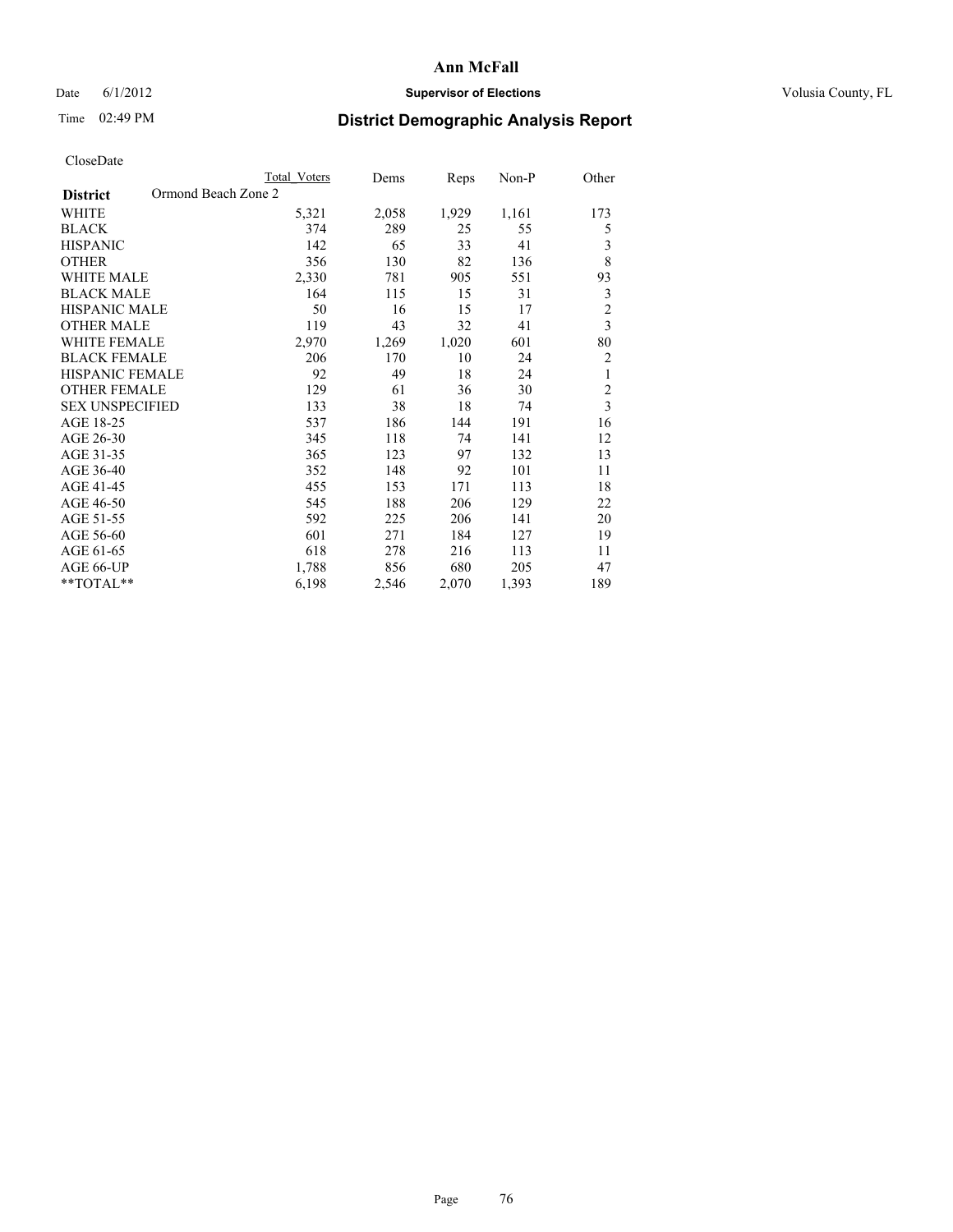### Date 6/1/2012 **Supervisor of Elections Supervisor of Elections** Volusia County, FL

## Time 02:49 PM **District Demographic Analysis Report**

|                        |                     | <b>Total Voters</b> | Dems  | Reps  | Non-P | Other          |
|------------------------|---------------------|---------------------|-------|-------|-------|----------------|
| <b>District</b>        | Ormond Beach Zone 2 |                     |       |       |       |                |
| WHITE                  |                     | 6,507               | 1,935 | 3,240 | 1,156 | 176            |
| <b>BLACK</b>           |                     | 152                 | 113   | 9     | 24    | 6              |
| <b>HISPANIC</b>        |                     | 144                 | 44    | 50    | 46    | 4              |
| <b>OTHER</b>           |                     | 372                 | 106   | 103   | 155   | 8              |
| <b>WHITE MALE</b>      |                     | 3,052               | 816   | 1,584 | 564   | 88             |
| <b>BLACK MALE</b>      |                     | 73                  | 54    | 5     | 11    | 3              |
| <b>HISPANIC MALE</b>   |                     | 65                  | 14    | 28    | 21    | $\overline{2}$ |
| <b>OTHER MALE</b>      |                     | 139                 | 37    | 39    | 59    | $\overline{4}$ |
| <b>WHITE FEMALE</b>    |                     | 3,422               | 1,108 | 1,643 | 584   | 87             |
| <b>BLACK FEMALE</b>    |                     | 76                  | 57    | 4     | 12    | 3              |
| <b>HISPANIC FEMALE</b> |                     | 78                  | 30    | 21    | 25    | $\overline{c}$ |
| <b>OTHER FEMALE</b>    |                     | 157                 | 57    | 45    | 52    | 3              |
| <b>SEX UNSPECIFIED</b> |                     | 113                 | 25    | 33    | 53    | $\overline{c}$ |
| AGE 18-25              |                     | 685                 | 187   | 259   | 225   | 14             |
| AGE 26-30              |                     | 373                 | 107   | 152   | 108   | 6              |
| AGE 31-35              |                     | 315                 | 84    | 128   | 94    | 9              |
| AGE 36-40              |                     | 380                 | 94    | 170   | 90    | 26             |
| AGE 41-45              |                     | 552                 | 150   | 284   | 102   | 16             |
| AGE 46-50              |                     | 682                 | 172   | 345   | 146   | 19             |
| AGE 51-55              |                     | 763                 | 241   | 373   | 136   | 13             |
| AGE 56-60              |                     | 787                 | 254   | 382   | 139   | 12             |
| AGE 61-65              |                     | 768                 | 278   | 355   | 119   | 16             |
| AGE 66-UP              |                     | 1,873               | 632   | 955   | 223   | 63             |
| **TOTAL**              |                     | 7,178               | 2,199 | 3,403 | 1,382 | 194            |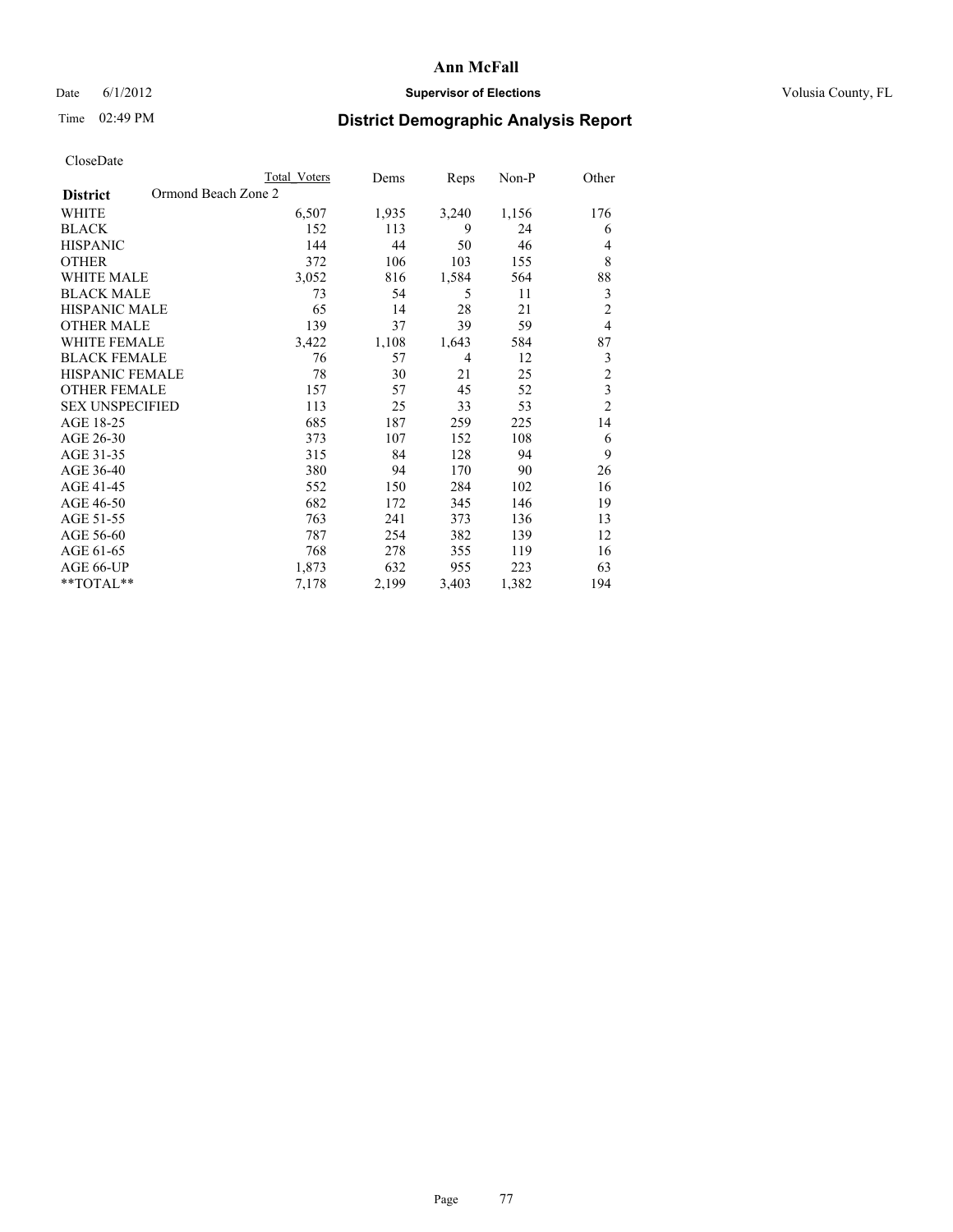### Date 6/1/2012 **Supervisor of Elections Supervisor of Elections** Volusia County, FL

### Time 02:49 PM **District Demographic Analysis Report**

|                                        | <b>Total Voters</b> | Dems  | Reps  | Non-P | Other                   |
|----------------------------------------|---------------------|-------|-------|-------|-------------------------|
| Ormond Beach Zone 4<br><b>District</b> |                     |       |       |       |                         |
| WHITE                                  | 6,280               | 2,216 | 2,490 | 1,342 | 232                     |
| <b>BLACK</b>                           | 175                 | 133   | 9     | 30    | 3                       |
| <b>HISPANIC</b>                        | 108                 | 61    | 13    | 31    | 3                       |
| <b>OTHER</b>                           | 300                 | 104   | 72    | 113   | 11                      |
| <b>WHITE MALE</b>                      | 2,750               | 838   | 1,152 | 638   | 122                     |
| <b>BLACK MALE</b>                      | 77                  | 60    | 2     | 13    | $\overline{2}$          |
| HISPANIC MALE                          | 37                  | 20    | 6     | 8     | $\overline{\mathbf{3}}$ |
| <b>OTHER MALE</b>                      | 104                 | 36    | 21    | 40    | 7                       |
| <b>WHITE FEMALE</b>                    | 3,492               | 1,370 | 1,328 | 687   | 107                     |
| <b>BLACK FEMALE</b>                    | 98                  | 73    | 7     | 17    | 1                       |
| <b>HISPANIC FEMALE</b>                 | 71                  | 41    | 7     | 23    | $\mathbf{0}$            |
| <b>OTHER FEMALE</b>                    | 135                 | 53    | 44    | 34    | 4                       |
| <b>SEX UNSPECIFIED</b>                 | 99                  | 23    | 17    | 56    | $\mathfrak{Z}$          |
| AGE 18-25                              | 439                 | 140   | 132   | 158   | 9                       |
| AGE 26-30                              | 323                 | 102   | 92    | 118   | 11                      |
| AGE 31-35                              | 300                 | 88    | 101   | 99    | 12                      |
| AGE 36-40                              | 292                 | 88    | 98    | 91    | 15                      |
| AGE 41-45                              | 354                 | 105   | 144   | 93    | 12                      |
| AGE 46-50                              | 539                 | 197   | 216   | 116   | 10                      |
| AGE 51-55                              | 598                 | 222   | 234   | 127   | 15                      |
| AGE 56-60                              | 614                 | 249   | 235   | 110   | 20                      |
| AGE 61-65                              | 672                 | 259   | 231   | 143   | 39                      |
| AGE 66-UP                              | 2,732               | 1,064 | 1,101 | 461   | 106                     |
| **TOTAL**                              | 6,863               | 2,514 | 2,584 | 1,516 | 249                     |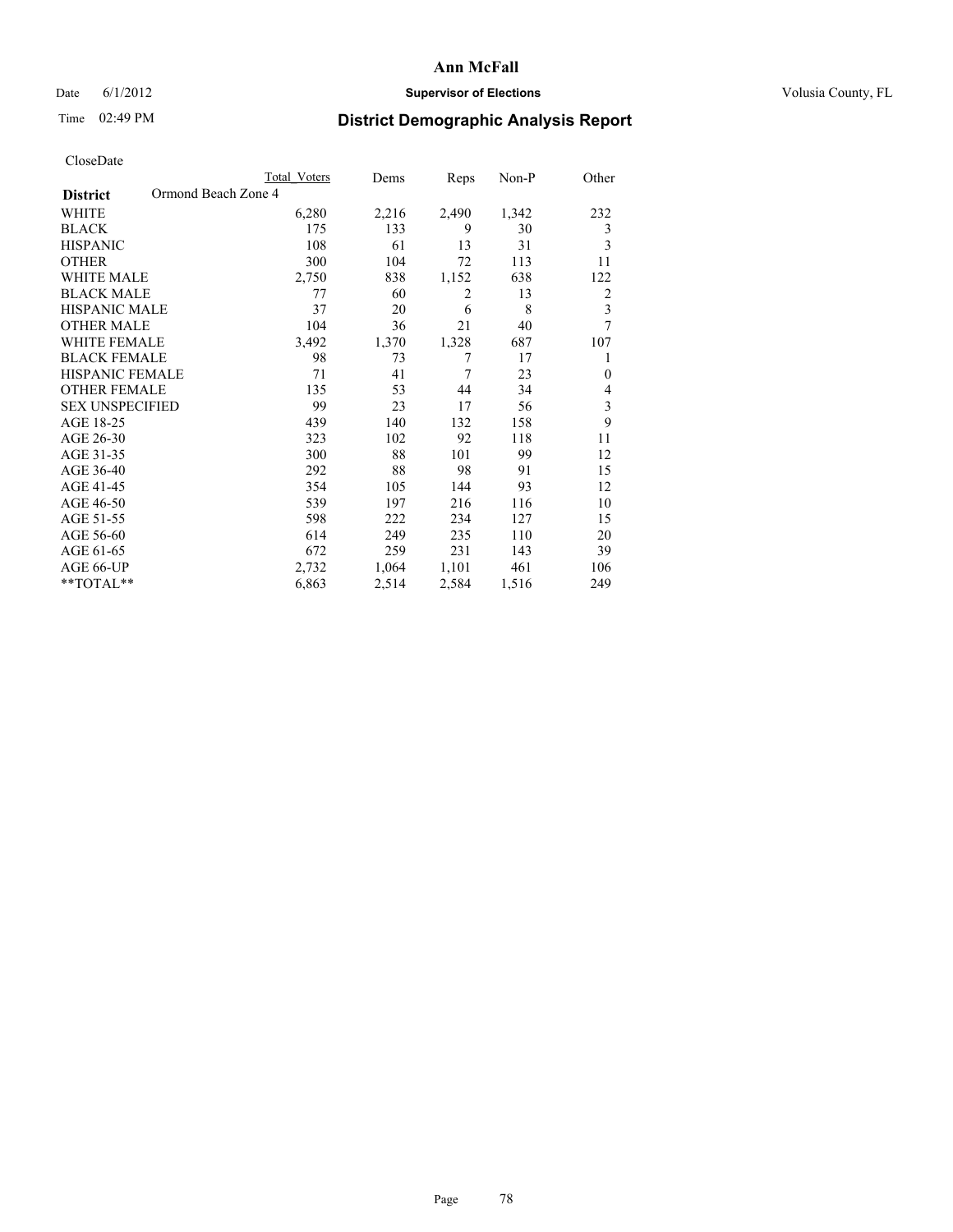### Date 6/1/2012 **Supervisor of Elections Supervisor of Elections** Volusia County, FL

# Time 02:49 PM **District Demographic Analysis Report**

|                        |         | <b>Total Voters</b> | Dems           | Reps           | Non-P          | Other          |
|------------------------|---------|---------------------|----------------|----------------|----------------|----------------|
| <b>District</b>        | Pierson |                     |                |                |                |                |
| WHITE                  |         | 520                 | 204            | 218            | 81             | 17             |
| <b>BLACK</b>           |         | 51                  | 43             | 3              | 5              | $\theta$       |
| <b>HISPANIC</b>        |         | 96                  | 36             | 6              | 51             | 3              |
| <b>OTHER</b>           |         | 20                  | $\overline{4}$ | 3              | 13             | $\theta$       |
| WHITE MALE             |         | 248                 | 95             | 109            | 31             | 13             |
| <b>BLACK MALE</b>      |         | 21                  | 17             | 1              | 3              | $\mathbf{0}$   |
| <b>HISPANIC MALE</b>   |         | 39                  | 22             | 1              | 15             |                |
| <b>OTHER MALE</b>      |         | 9                   | $\overline{2}$ | $\overline{2}$ | 5              | 0              |
| WHITE FEMALE           |         | 270                 | 109            | 108            | 49             | 4              |
| <b>BLACK FEMALE</b>    |         | 30                  | 26             | $\overline{2}$ | $\overline{2}$ | $\theta$       |
| <b>HISPANIC FEMALE</b> |         | 56                  | 14             | 5              | 35             | $\overline{c}$ |
| <b>OTHER FEMALE</b>    |         | $\overline{4}$      | $\overline{c}$ | 1              | 1              | $\theta$       |
| <b>SEX UNSPECIFIED</b> |         | 10                  | $\theta$       | 1              | 9              | $\theta$       |
| AGE 18-25              |         | 83                  | 22             | 19             | 41             |                |
| AGE 26-30              |         | 55                  | 15             | 16             | 23             | 1              |
| AGE 31-35              |         | 51                  | 12             | 15             | 21             | 3              |
| AGE 36-40              |         | 43                  | 15             | 16             | 10             | $\overline{2}$ |
| AGE 41-45              |         | 47                  | 20             | 14             | 12             |                |
| AGE 46-50              |         | 59                  | 26             | 20             | 9              | 4              |
| AGE 51-55              |         | 67                  | 33             | 26             | 6              | 2              |
| AGE 56-60              |         | 76                  | 33             | 29             | 11             | 3              |
| AGE 61-65              |         | 54                  | 29             | 21             | 3              | 1              |
| AGE 66-UP              |         | 152                 | 82             | 54             | 14             | $\overline{2}$ |
| **TOTAL**              |         | 687                 | 287            | 230            | 150            | 20             |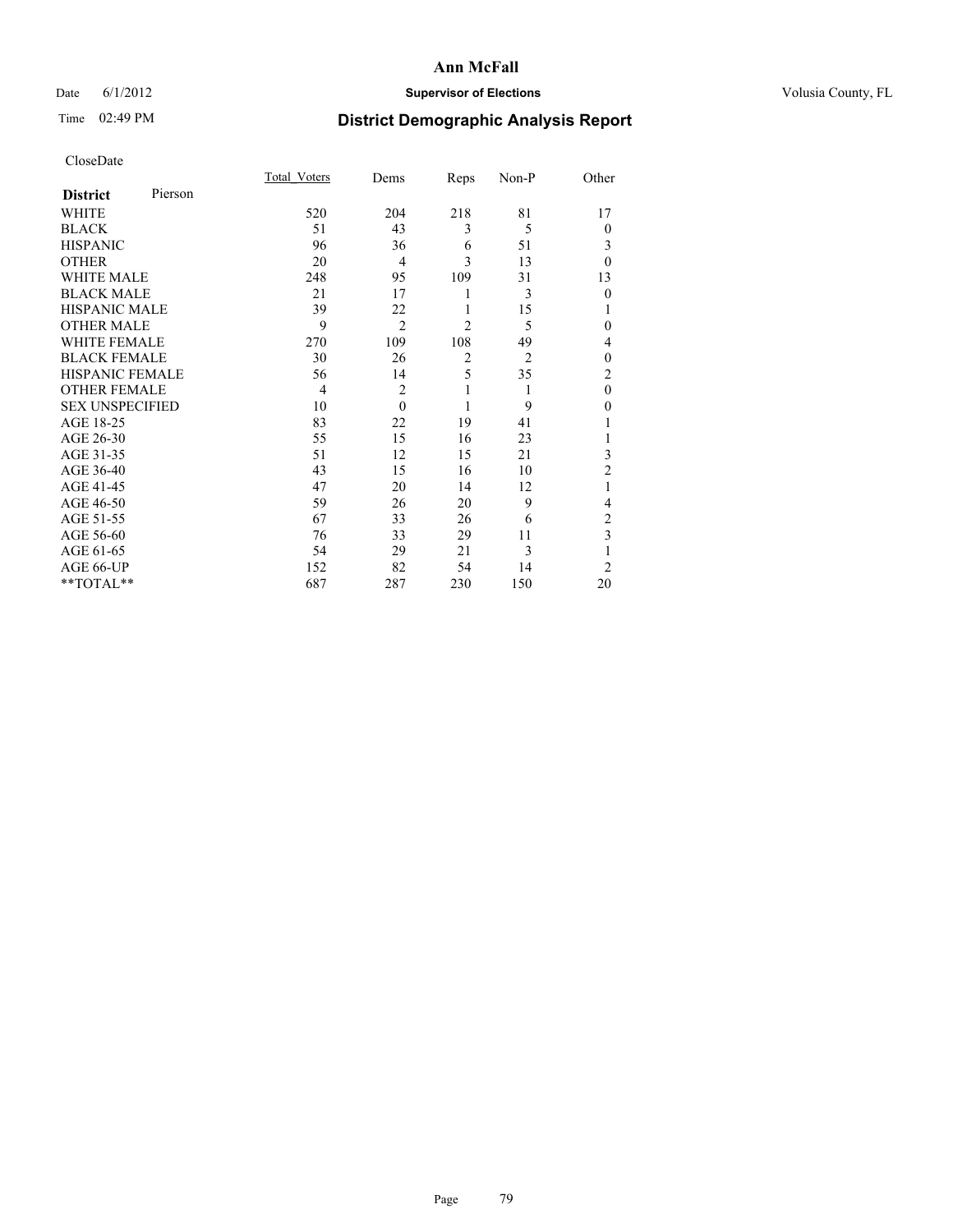### Date 6/1/2012 **Supervisor of Elections Supervisor of Elections** Volusia County, FL

# Time 02:49 PM **District Demographic Analysis Report**

|                        |             | <b>Total Voters</b> | Dems           | Reps             | Non-P          | Other          |
|------------------------|-------------|---------------------|----------------|------------------|----------------|----------------|
| <b>District</b>        | Ponce Inlet |                     |                |                  |                |                |
| WHITE                  |             | 2,601               | 647            | 1,331            | 535            | 88             |
| <b>BLACK</b>           |             | 5                   | $\overline{c}$ | 1                | $\overline{2}$ | $\Omega$       |
| <b>HISPANIC</b>        |             | 38                  | 12             | 15               | 10             |                |
| <b>OTHER</b>           |             | 99                  | 28             | 34               | 34             | 3              |
| WHITE MALE             |             | 1,237               | 268            | 661              | 261            | 47             |
| <b>BLACK MALE</b>      |             | 2                   |                | $\boldsymbol{0}$ | 1              | $\overline{0}$ |
| <b>HISPANIC MALE</b>   |             | 16                  | 7              | 5                | 3              |                |
| <b>OTHER MALE</b>      |             | 35                  | 9              | 13               | 10             | 3              |
| WHITE FEMALE           |             | 1,346               | 374            | 664              | 268            | 40             |
| <b>BLACK FEMALE</b>    |             | 3                   |                | 1                | 1              | $\overline{0}$ |
| <b>HISPANIC FEMALE</b> |             | 22                  | 5              | 10               | 7              | $\Omega$       |
| <b>OTHER FEMALE</b>    |             | 39                  | 14             | 14               | 11             | $\Omega$       |
| <b>SEX UNSPECIFIED</b> |             | 43                  | 10             | 13               | 19             |                |
| AGE 18-25              |             | 135                 | 33             | 60               | 36             | 6              |
| AGE 26-30              |             | 79                  | 25             | 25               | 27             | $\overline{2}$ |
| AGE 31-35              |             | 85                  | 15             | 30               | 35             | 5              |
| AGE 36-40              |             | 76                  | 17             | 35               | 23             |                |
| AGE 41-45              |             | 114                 | 22             | 55               | 32             | 5              |
| AGE 46-50              |             | 171                 | 47             | 77               | 43             | $\overline{4}$ |
| AGE 51-55              |             | 253                 | 50             | 136              | 58             | 9              |
| AGE 56-60              |             | 298                 | 84             | 150              | 56             | 8              |
| AGE 61-65              |             | 407                 | 97             | 197              | 92             | 21             |
| AGE 66-UP              |             | 1,126               | 299            | 617              | 179            | 31             |
| **TOTAL**              |             | 2,744               | 689            | 1,382            | 581            | 92             |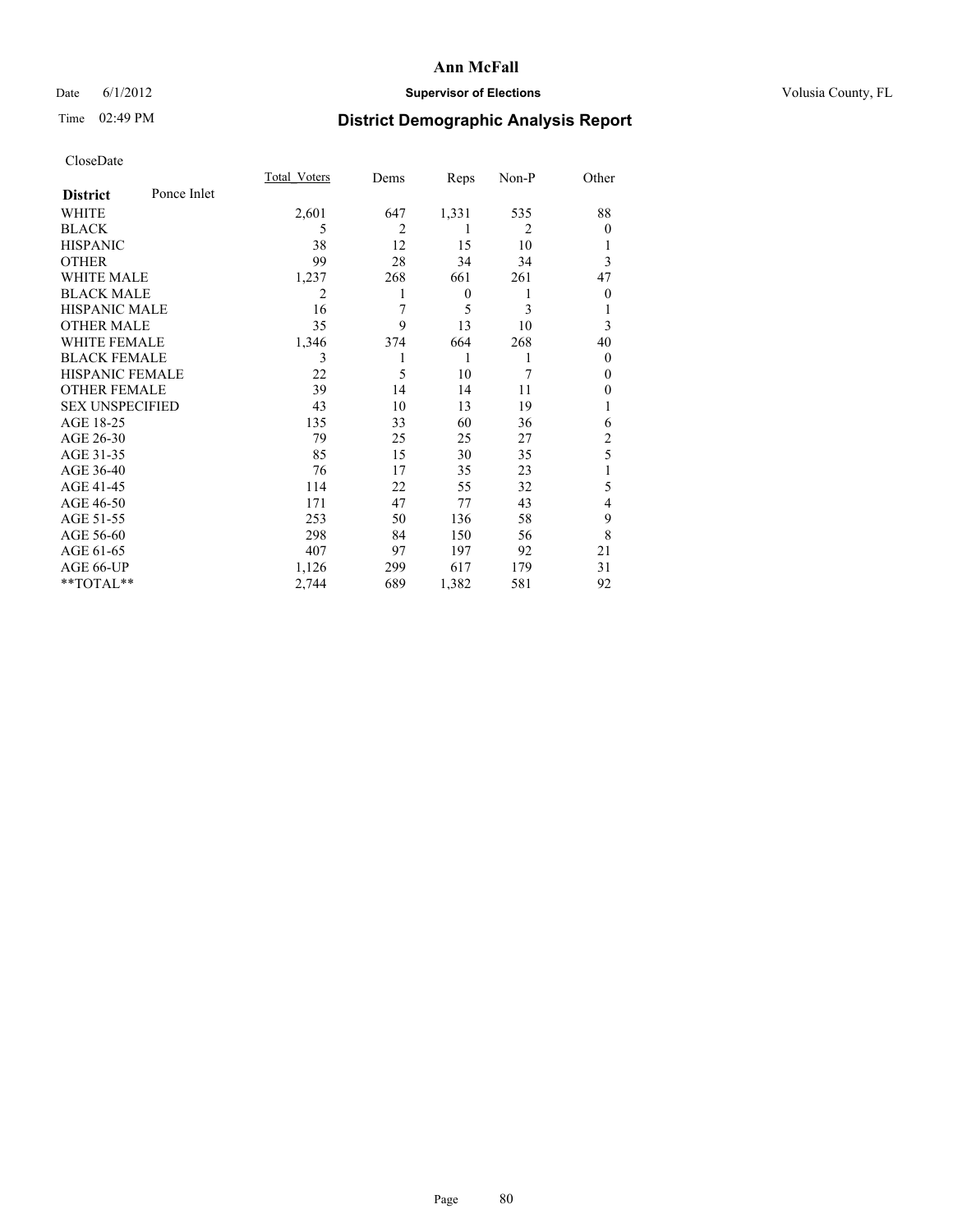### Date 6/1/2012 **Supervisor of Elections Supervisor of Elections** Volusia County, FL

### Time 02:49 PM **District Demographic Analysis Report**

|                                       | <b>Total Voters</b> | Dems  | Reps           | Non-P | Other          |
|---------------------------------------|---------------------|-------|----------------|-------|----------------|
| Port Orange Zone 1<br><b>District</b> |                     |       |                |       |                |
| WHITE                                 | 7,731               | 3,057 | 2,456          | 1,953 | 265            |
| <b>BLACK</b>                          | 133                 | 106   | 9              | 14    | 4              |
| <b>HISPANIC</b>                       | 195                 | 88    | 33             | 72    | $\overline{2}$ |
| <b>OTHER</b>                          | 325                 | 102   | 61             | 153   | 9              |
| <b>WHITE MALE</b>                     | 3,464               | 1,205 | 1,194          | 929   | 136            |
| <b>BLACK MALE</b>                     | 58                  | 43    | 5              | 9     | 1              |
| HISPANIC MALE                         | 80                  | 37    | 14             | 28    | 1              |
| <b>OTHER MALE</b>                     | 100                 | 33    | 18             | 47    | $\overline{2}$ |
| <b>WHITE FEMALE</b>                   | 4,216               | 1,836 | 1,246          | 1,009 | 125            |
| <b>BLACK FEMALE</b>                   | 75                  | 63    | $\overline{4}$ | 5     | 3              |
| <b>HISPANIC FEMALE</b>                | 112                 | 51    | 18             | 42    | 1              |
| <b>OTHER FEMALE</b>                   | 129                 | 46    | 33             | 44    | 6              |
| <b>SEX UNSPECIFIED</b>                | 150                 | 39    | 27             | 79    | 5              |
| AGE 18-25                             | 633                 | 223   | 116            | 270   | 24             |
| AGE 26-30                             | 525                 | 186   | 115            | 207   | 17             |
| AGE 31-35                             | 518                 | 192   | 116            | 190   | 20             |
| AGE 36-40                             | 480                 | 162   | 133            | 166   | 19             |
| AGE 41-45                             | 526                 | 169   | 169            | 170   | 18             |
| AGE 46-50                             | 713                 | 266   | 233            | 196   | 18             |
| AGE 51-55                             | 782                 | 322   | 261            | 172   | 27             |
| AGE 56-60                             | 804                 | 324   | 274            | 174   | 32             |
| AGE 61-65                             | 820                 | 316   | 290            | 187   | 27             |
| AGE 66-UP                             | 2,589               | 1,196 | 852            | 463   | 78             |
| **TOTAL**                             | 8,390               | 3,356 | 2,559          | 2,195 | 280            |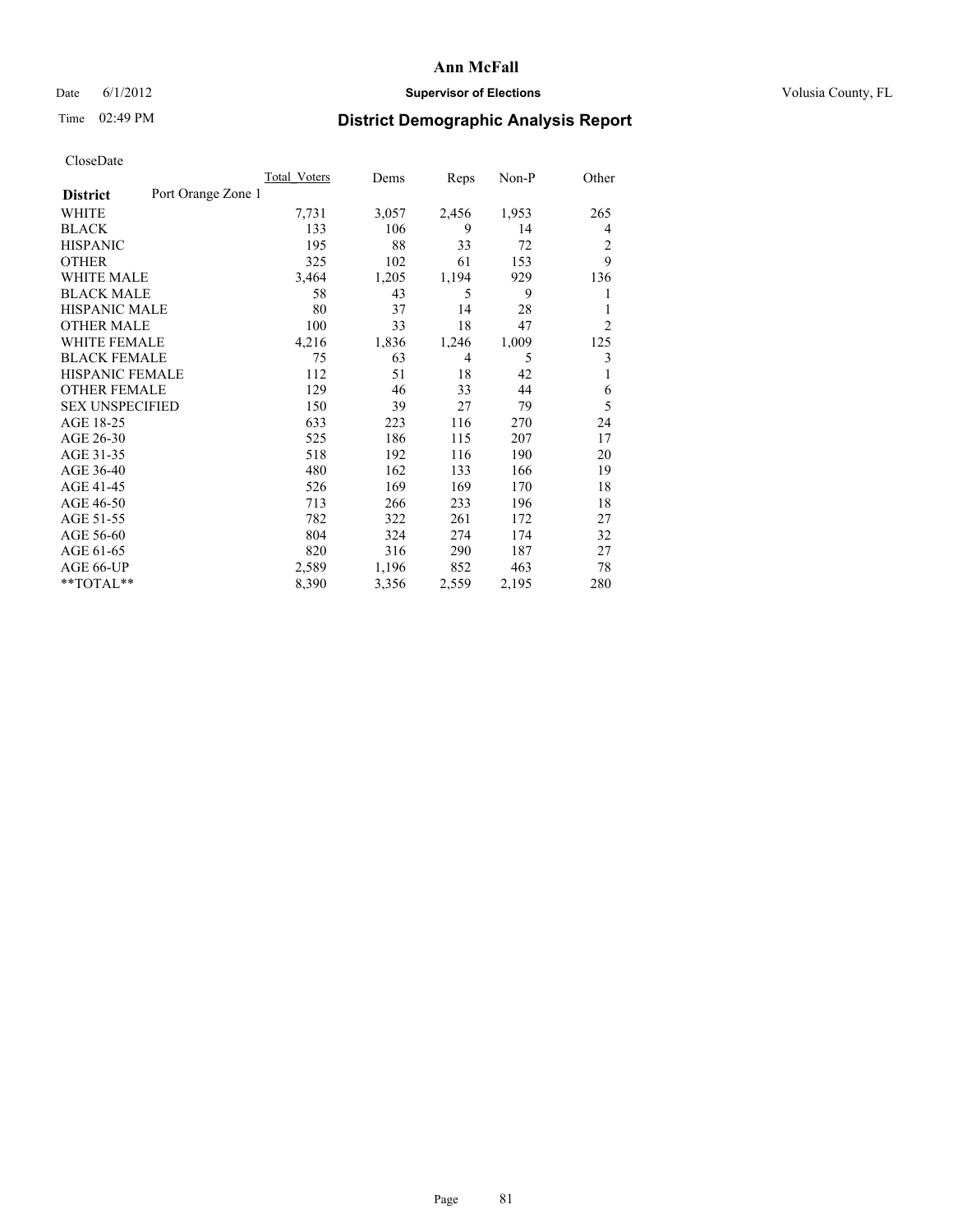### Date 6/1/2012 **Supervisor of Elections Supervisor of Elections** Volusia County, FL

## Time 02:49 PM **District Demographic Analysis Report**

| Total Voters | Dems               | Reps  | $Non-P$ | Other          |
|--------------|--------------------|-------|---------|----------------|
|              |                    |       |         |                |
| 8,072        | 2,870              | 2,978 | 1,908   | 316            |
| 334          | 261                | 14    | 53      | 6              |
| 237          | 106                | 49    | 79      | 3              |
| 427          | 132                | 98    | 188     | 9              |
| 3,656        | 1,141              | 1,412 | 946     | 157            |
| 123          | 91                 | 5     | 23      | 4              |
| 110          | 50                 | 28    | 32      | $\overline{0}$ |
| 158          | 44                 | 39    | 71      | 4              |
| 4,363        | 1,711              | 1,546 | 952     | 154            |
| 209          | 168                | 9     | 30      | $\overline{2}$ |
| 126          | 56                 | 21    | 46      | $\overline{3}$ |
| 176          | 70                 | 38    | 63      | 5              |
| 149          | 38                 | 41    | 65      | 5              |
| 804          | 290                | 218   | 270     | 26             |
| 672          | 205                | 188   | 253     | 26             |
| 559          | 184                | 164   | 188     | 23             |
| 468          | 152                | 159   | 141     | 16             |
| 576          | 187                | 191   | 172     | 26             |
| 676          | 229                | 260   | 162     | 25             |
| 833          | 308                | 305   | 197     | 23             |
| 750          | 298                | 269   | 163     | 20             |
| 906          | 355                | 322   | 198     | 31             |
| 2,828        | 1,161              | 1,063 | 485     | 119            |
| 9,072        | 3,369              | 3,139 | 2,229   | 335            |
|              | Port Orange Zone 2 |       |         |                |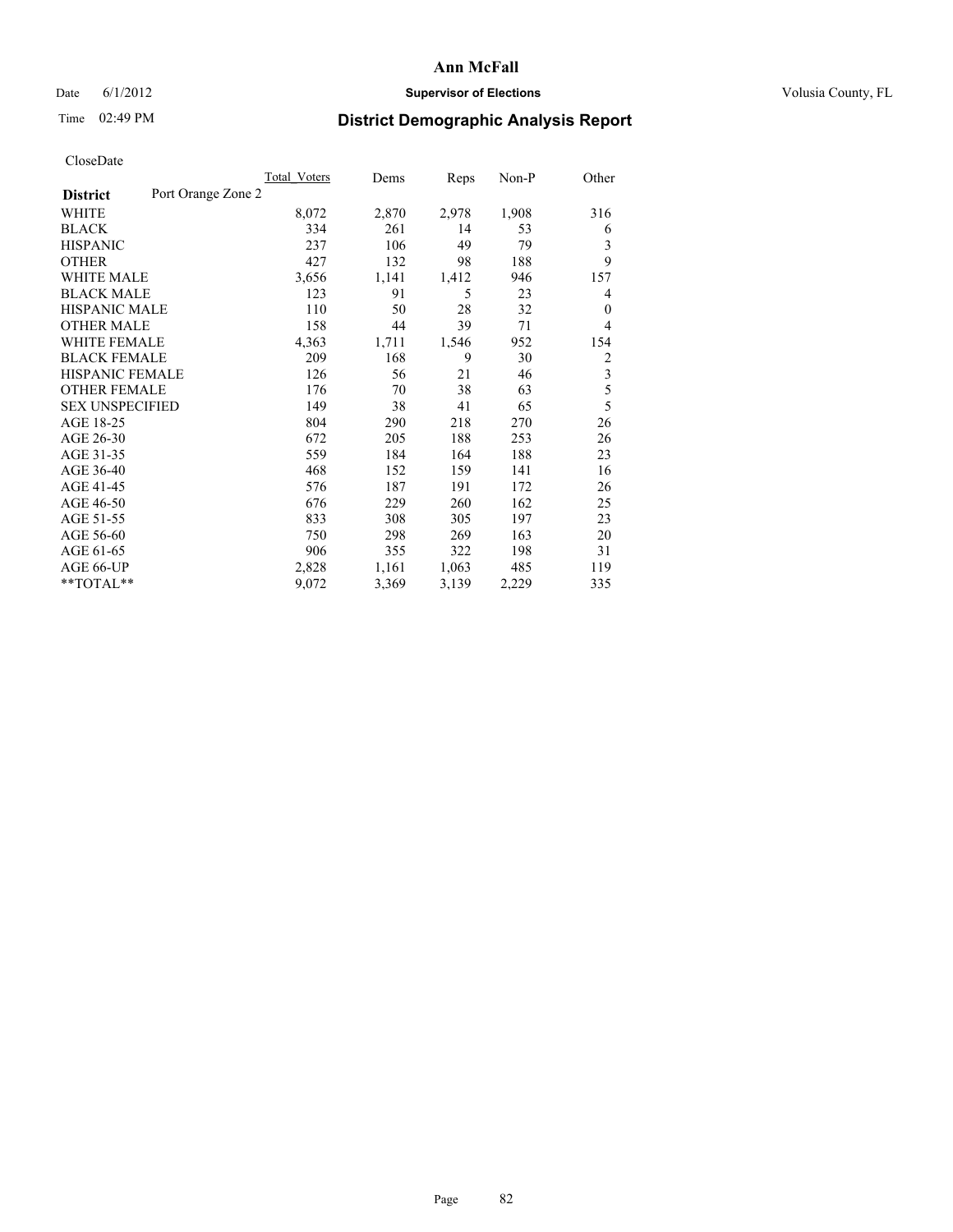### Date 6/1/2012 **Supervisor of Elections Supervisor of Elections** Volusia County, FL

# Time 02:49 PM **District Demographic Analysis Report**

|                        |                    | Total Voters | Dems  | Reps  | $Non-P$ | Other |
|------------------------|--------------------|--------------|-------|-------|---------|-------|
| <b>District</b>        | Port Orange Zone 3 |              |       |       |         |       |
| WHITE                  |                    | 8,873        | 2,804 | 3,706 | 2,035   | 328   |
| <b>BLACK</b>           |                    | 240          | 197   | 8     | 28      | 7     |
| <b>HISPANIC</b>        |                    | 217          | 74    | 50    | 85      | 8     |
| <b>OTHER</b>           |                    | 455          | 138   | 122   | 175     | 20    |
| WHITE MALE             |                    | 4,028        | 1,114 | 1,748 | 990     | 176   |
| <b>BLACK MALE</b>      |                    | 108          | 89    | 5     | 11      | 3     |
| <b>HISPANIC MALE</b>   |                    | 96           | 32    | 17    | 43      | 4     |
| <b>OTHER MALE</b>      |                    | 161          | 52    | 44    | 53      | 12    |
| <b>WHITE FEMALE</b>    |                    | 4,787        | 1,674 | 1,935 | 1,030   | 148   |
| <b>BLACK FEMALE</b>    |                    | 132          | 108   | 3     | 17      | 4     |
| HISPANIC FEMALE        |                    | 119          | 41    | 32    | 42      | 4     |
| <b>OTHER FEMALE</b>    |                    | 192          | 65    | 48    | 73      | 6     |
| <b>SEX UNSPECIFIED</b> |                    | 162          | 38    | 54    | 64      | 6     |
| AGE 18-25              |                    | 744          | 230   | 235   | 254     | 25    |
| AGE 26-30              |                    | 645          | 200   | 205   | 219     | 21    |
| AGE 31-35              |                    | 554          | 174   | 193   | 163     | 24    |
| AGE 36-40              |                    | 552          | 169   | 215   | 149     | 19    |
| AGE 41-45              |                    | 645          | 200   | 251   | 181     | 13    |
| AGE 46-50              |                    | 790          | 222   | 345   | 200     | 23    |
| AGE 51-55              |                    | 827          | 267   | 356   | 180     | 24    |
| AGE 56-60              |                    | 837          | 322   | 323   | 165     | 27    |
| AGE 61-65              |                    | 936          | 321   | 368   | 202     | 45    |
| AGE 66-UP              |                    | 3,256        | 1,108 | 1,395 | 611     | 142   |
| **TOTAL**              |                    | 9,786        | 3,213 | 3,886 | 2,324   | 363   |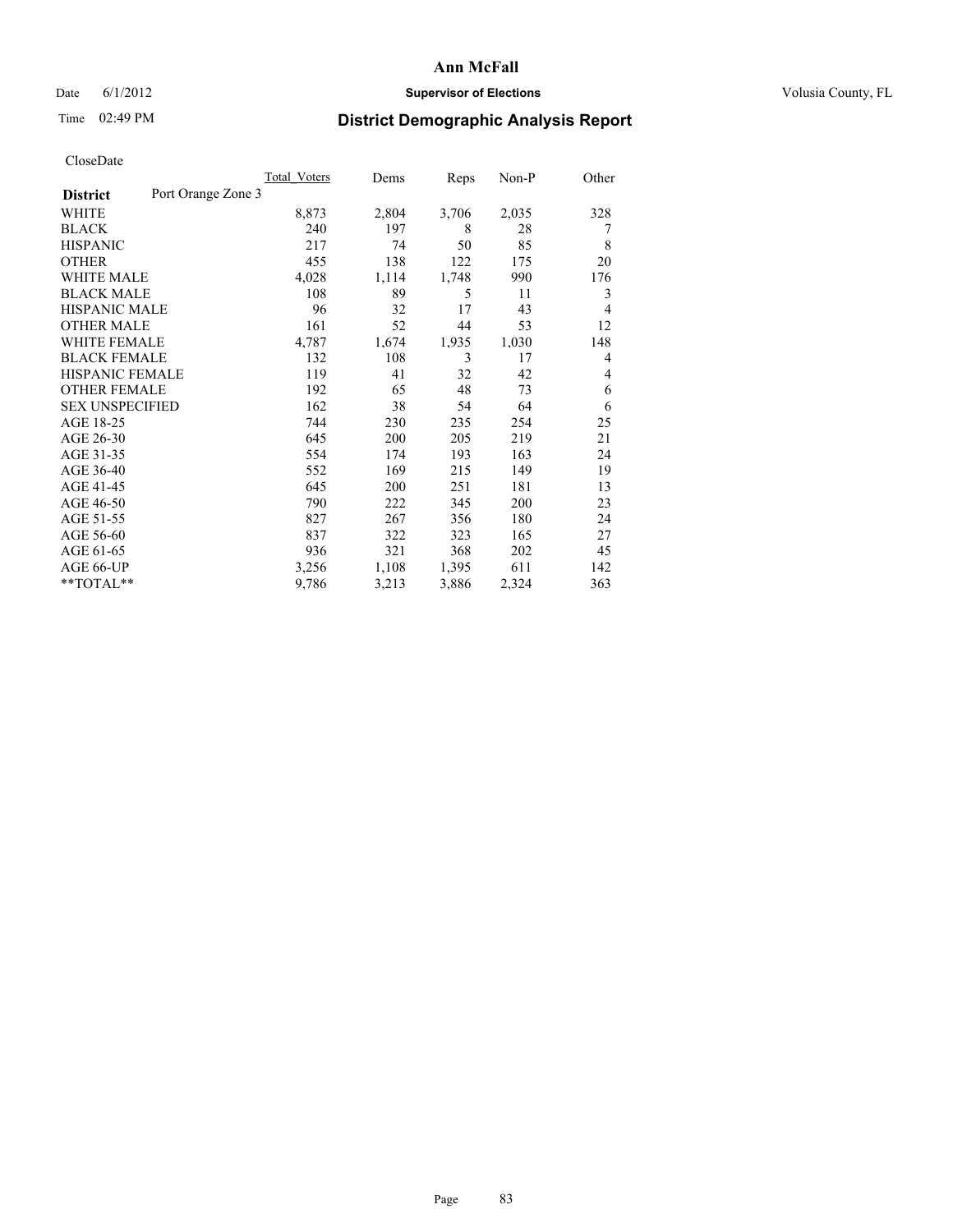### Date 6/1/2012 **Supervisor of Elections Supervisor of Elections** Volusia County, FL

## Time 02:49 PM **District Demographic Analysis Report**

|                                       | Total Voters | Dems  | Reps  | $Non-P$ | Other                   |
|---------------------------------------|--------------|-------|-------|---------|-------------------------|
| Port Orange Zone 4<br><b>District</b> |              |       |       |         |                         |
| WHITE                                 | 9,020        | 2,840 | 3,956 | 1,934   | 290                     |
| <b>BLACK</b>                          | 242          | 181   | 19    | 40      | $\overline{2}$          |
| <b>HISPANIC</b>                       | 226          | 76    | 70    | 76      | $\overline{4}$          |
| <b>OTHER</b>                          | 483          | 165   | 109   | 196     | 13                      |
| <b>WHITE MALE</b>                     | 4,237        | 1,168 | 1,972 | 942     | 155                     |
| <b>BLACK MALE</b>                     | 123          | 85    | 15    | 21      | $\overline{2}$          |
| <b>HISPANIC MALE</b>                  | 100          | 30    | 28    | 40      | $\overline{2}$          |
| <b>OTHER MALE</b>                     | 188          | 67    | 48    | 66      | $\overline{7}$          |
| <b>WHITE FEMALE</b>                   | 4,733        | 1,660 | 1,966 | 974     | 133                     |
| <b>BLACK FEMALE</b>                   | 117          | 95    | 3     | 19      | $\overline{0}$          |
| HISPANIC FEMALE                       | 125          | 46    | 41    | 36      | $\overline{2}$          |
| <b>OTHER FEMALE</b>                   | 195          | 74    | 45    | 71      | 5                       |
| <b>SEX UNSPECIFIED</b>                | 153          | 37    | 36    | 77      | $\overline{\mathbf{3}}$ |
| AGE 18-25                             | 891          | 267   | 304   | 290     | 30                      |
| AGE 26-30                             | 531          | 180   | 164   | 165     | 22                      |
| AGE 31-35                             | 562          | 162   | 184   | 199     | 17                      |
| AGE 36-40                             | 659          | 190   | 239   | 205     | 25                      |
| AGE 41-45                             | 866          | 240   | 386   | 216     | 24                      |
| AGE 46-50                             | 1,020        | 274   | 475   | 236     | 35                      |
| AGE 51-55                             | 1,033        | 320   | 508   | 183     | 22                      |
| AGE 56-60                             | 1,052        | 390   | 446   | 182     | 34                      |
| AGE 61-65                             | 1,070        | 412   | 427   | 191     | 40                      |
| AGE 66-UP                             | 2,290        | 827   | 1,021 | 381     | 61                      |
| **TOTAL**                             | 9,975        | 3,262 | 4,155 | 2,248   | 310                     |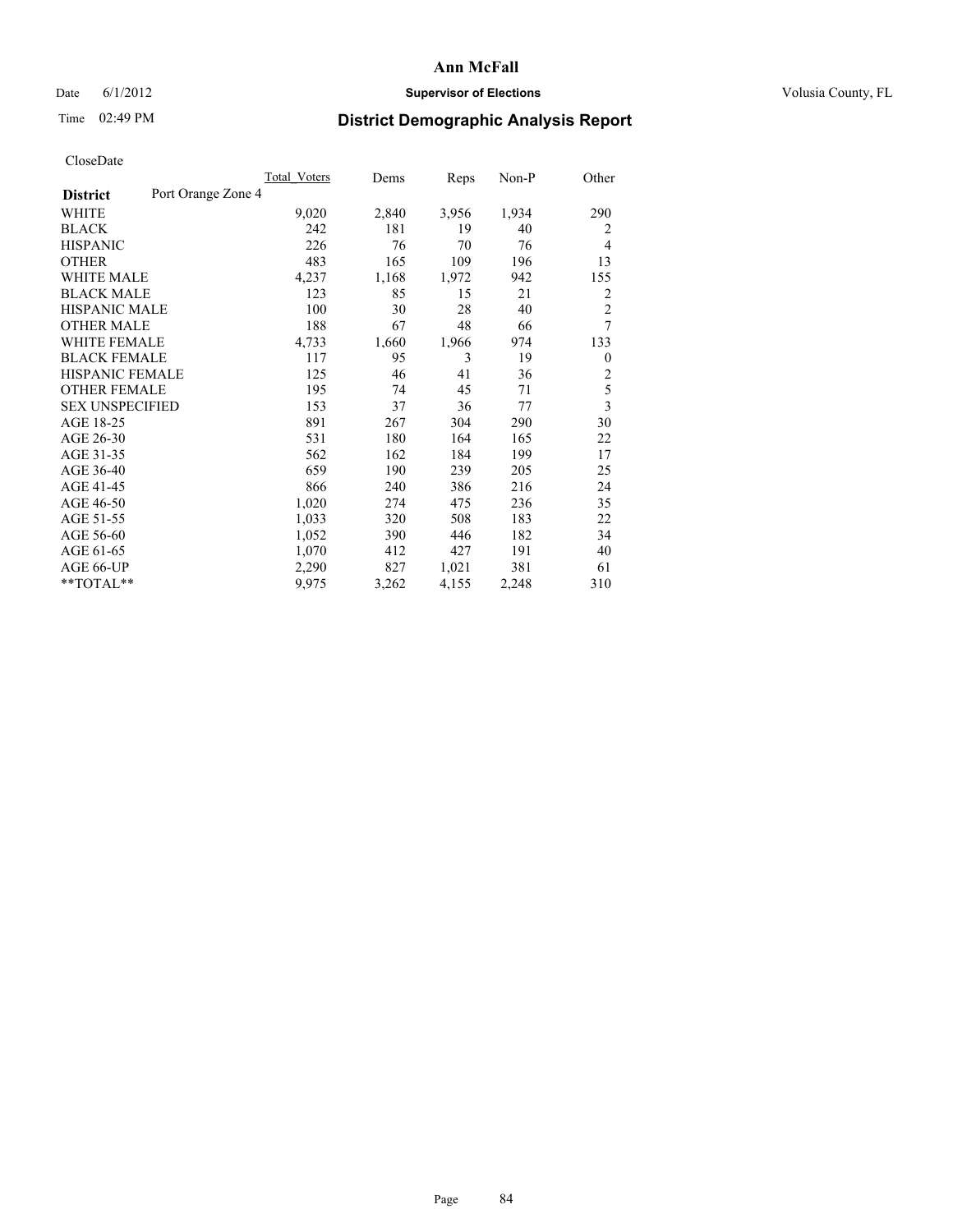### Date 6/1/2012 **Supervisor of Elections Supervisor of Elections** Volusia County, FL

## Time 02:49 PM **District Demographic Analysis Report**

|                        |               | Total Voters | Dems  | Reps  | Non-P | Other          |
|------------------------|---------------|--------------|-------|-------|-------|----------------|
| <b>District</b>        | South Daytona |              |       |       |       |                |
| WHITE                  |               | 6,390        | 2,558 | 2,180 | 1,447 | 205            |
| <b>BLACK</b>           |               | 601          | 472   | 16    | 106   | 7              |
| <b>HISPANIC</b>        |               | 166          | 87    | 28    | 48    | $\mathfrak{Z}$ |
| <b>OTHER</b>           |               | 331          | 127   | 60    | 141   | 3              |
| <b>WHITE MALE</b>      |               | 2,923        | 1,015 | 1,087 | 701   | 120            |
| <b>BLACK MALE</b>      |               | 219          | 159   | 6     | 50    | 4              |
| <b>HISPANIC MALE</b>   |               | 79           | 37    | 18    | 21    | 3              |
| <b>OTHER MALE</b>      |               | 92           | 35    | 22    | 34    | 1              |
| <b>WHITE FEMALE</b>    |               | 3,435        | 1,524 | 1,084 | 742   | 85             |
| <b>BLACK FEMALE</b>    |               | 375          | 307   | 9     | 56    | 3              |
| <b>HISPANIC FEMALE</b> |               | 86           | 49    | 10    | 27    | $\mathbf{0}$   |
| <b>OTHER FEMALE</b>    |               | 147          | 66    | 28    | 51    | $\overline{2}$ |
| <b>SEX UNSPECIFIED</b> |               | 132          | 52    | 20    | 60    | $\theta$       |
| AGE 18-25              |               | 675          | 271   | 133   | 257   | 14             |
| AGE 26-30              |               | 560          | 220   | 134   | 186   | 20             |
| AGE 31-35              |               | 443          | 169   | 90    | 158   | 26             |
| AGE 36-40              |               | 443          | 159   | 143   | 128   | 13             |
| AGE 41-45              |               | 619          | 257   | 187   | 158   | 17             |
| AGE 46-50              |               | 709          | 257   | 252   | 180   | 20             |
| AGE 51-55              |               | 735          | 329   | 242   | 144   | 20             |
| AGE 56-60              |               | 687          | 332   | 218   | 119   | 18             |
| AGE 61-65              |               | 725          | 305   | 244   | 149   | 27             |
| AGE 66-UP              |               | 1,895        | 947   | 642   | 263   | 43             |
| **TOTAL**              |               | 7,491        | 3,246 | 2,285 | 1,742 | 218            |